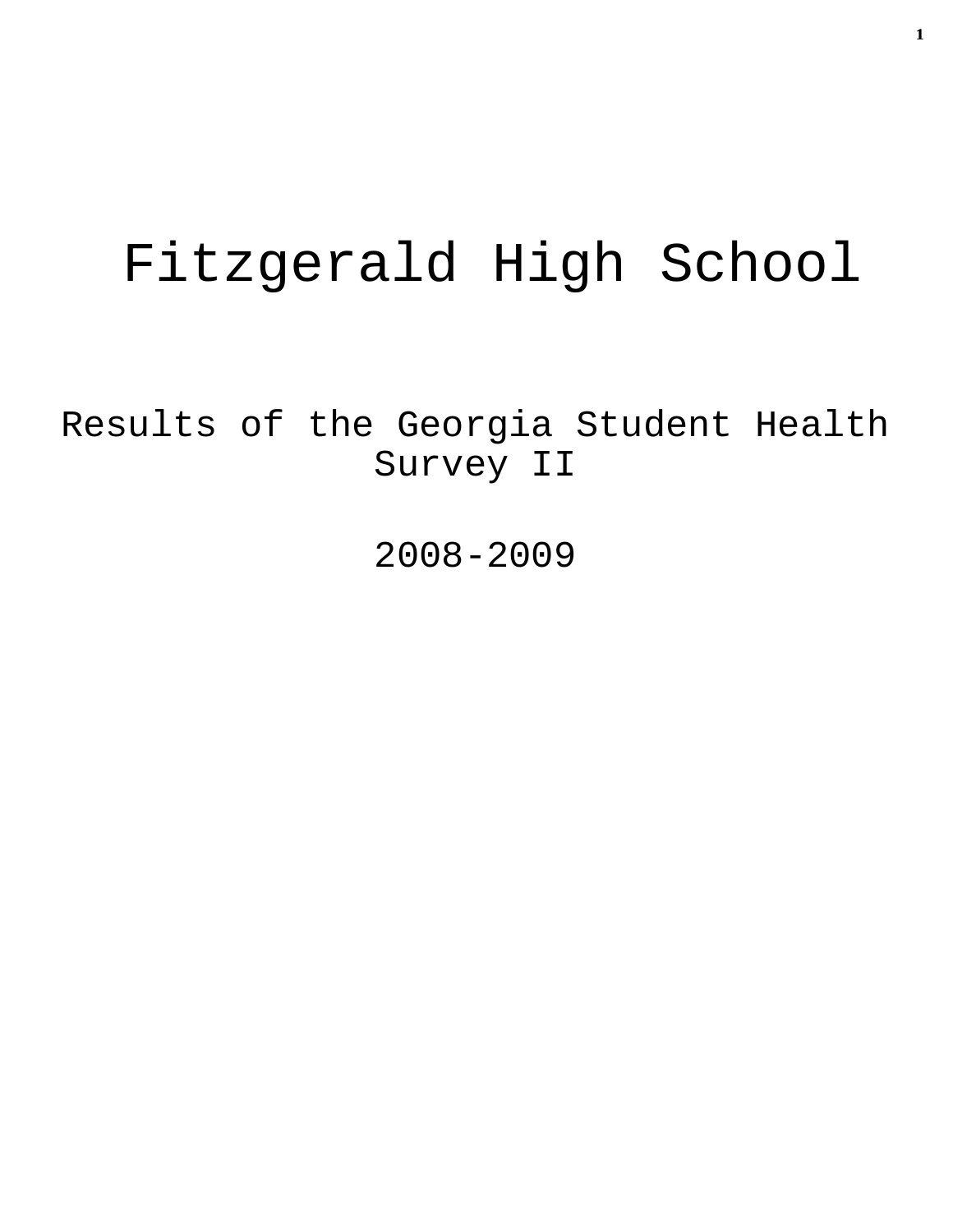# *Demographics* **2**

| Grade                    |     |  |  |
|--------------------------|-----|--|--|
| <b>Grade   Frequency</b> |     |  |  |
| 10                       | 203 |  |  |
| 12                       | 165 |  |  |

| <b>Frequency</b> | <b>Table of Gender by Grade</b> |              |             |              |
|------------------|---------------------------------|--------------|-------------|--------------|
| <b>Col Pct</b>   |                                 | Grade(Grade) |             |              |
|                  | Gender(Gender)                  | 10           | 12          | <b>Total</b> |
|                  | <b>Female</b>                   | 90<br>44.33  | 95<br>57.58 | 185          |
|                  | <b>Male</b>                     | 113<br>55.67 | 70<br>42.42 | 183          |
|                  | <b>Total</b>                    | 203          | 165         | 368          |

| <b>Frequency</b> |
|------------------|
| <b>Col Pct</b>   |

| <b>Table of Ethnicity by Grade</b> |              |             |              |  |  |  |
|------------------------------------|--------------|-------------|--------------|--|--|--|
|                                    | Grade(Grade) |             |              |  |  |  |
| <b>Ethnicity</b> (Ethnicity)       | 10           | 12          | <b>Total</b> |  |  |  |
| <b>Black</b>                       | 91<br>44.83  | 78<br>47.27 | 169          |  |  |  |
| <b>Hispanic</b>                    | 12<br>5.91   | 9<br>5.45   | 21           |  |  |  |
| White                              | 98<br>48.28  | 73<br>44.24 | 171          |  |  |  |
| <b>Asian</b>                       | 0<br>0.00    | 2<br>1.21   | 2            |  |  |  |
| <b>Other</b>                       | 2<br>0.99    | 3<br>1.82   | 5            |  |  |  |
| <b>Total</b>                       | 203          | 165         | 368          |  |  |  |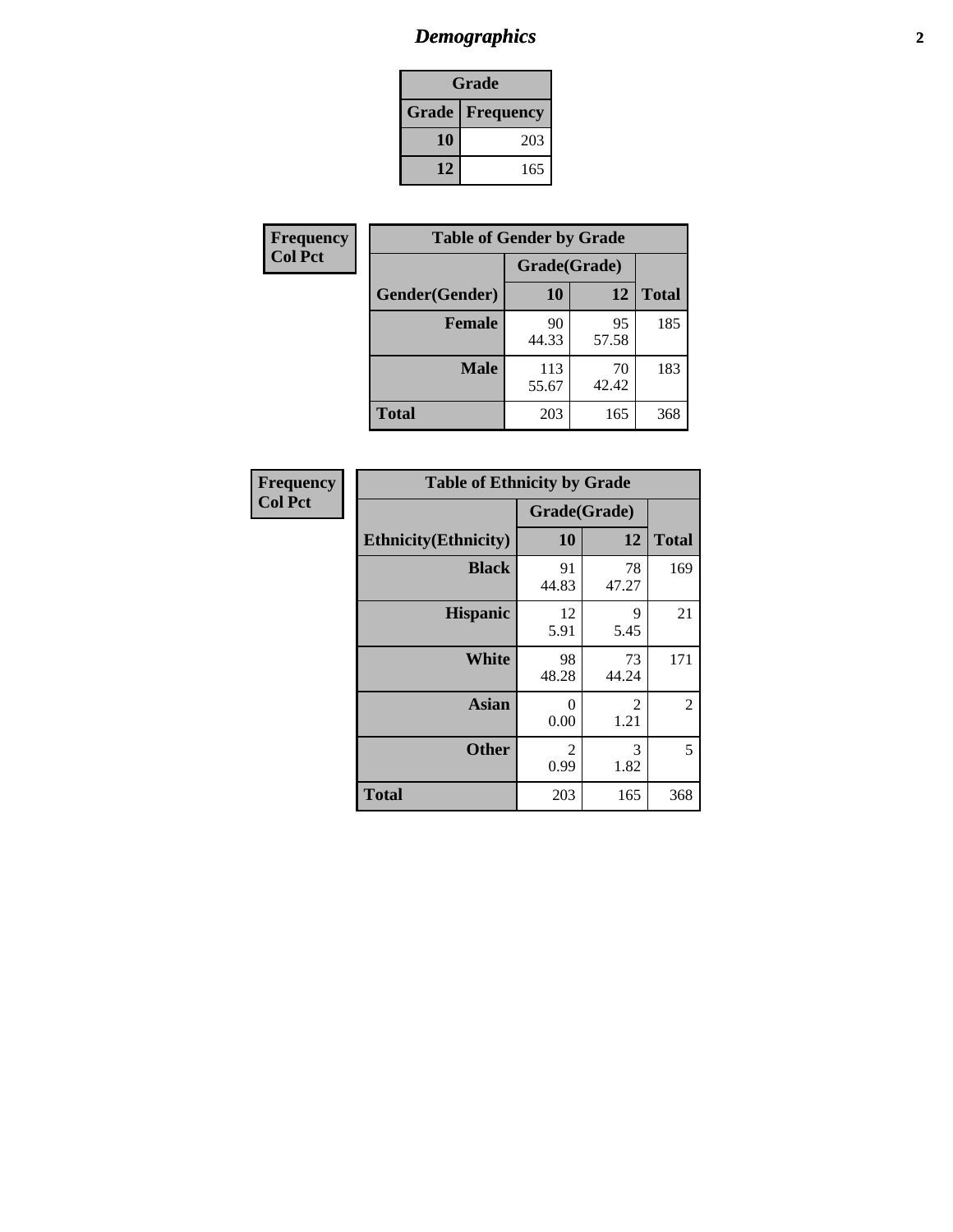### *Title IV, Part A, Schedule A* **3** *Goal 1: Ensure that all schools are drug-free Baseline Data: Year 2008-2009 Prevalence of Drug Use*

| Frequency<br><b>Col Pct</b> | <b>Table of AlcoholAlt by Grade</b> |              |              |              |  |
|-----------------------------|-------------------------------------|--------------|--------------|--------------|--|
|                             | AlcoholAlt(Alcohol                  | Grade(Grade) |              |              |  |
|                             | use, past 30 days)                  | 10           | 12           | <b>Total</b> |  |
|                             | Yes                                 | 39<br>19.21  | 45<br>27.27  | 84           |  |
|                             | N <sub>0</sub>                      | 164<br>80.79 | 120<br>72.73 | 284          |  |
|                             | <b>Total</b>                        | 203          | 165          | 368          |  |

| Frequency<br><b>Col Pct</b> | <b>Table of TobaccoAny by Grade</b> |              |              |              |  |  |
|-----------------------------|-------------------------------------|--------------|--------------|--------------|--|--|
|                             | <b>TobaccoAny(Tobacco</b>           | Grade(Grade) |              |              |  |  |
|                             | use, past 30 days)                  | 10           | 12           | <b>Total</b> |  |  |
|                             | Yes                                 | 47<br>23.15  | 37<br>22.42  | 84           |  |  |
|                             | N <sub>0</sub>                      | 156<br>76.85 | 128<br>77.58 | 284          |  |  |
|                             | <b>Total</b>                        | 203          | 165          | 368          |  |  |

| Frequency<br><b>Col Pct</b>                  | <b>Table of MarijuanaAlt by Grade</b> |              |              |     |  |
|----------------------------------------------|---------------------------------------|--------------|--------------|-----|--|
| MarijuanaAlt(Marijuana<br>use, past 30 days) |                                       | Grade(Grade) |              |     |  |
|                                              | <b>10</b>                             | 12           | <b>Total</b> |     |  |
|                                              | <b>Yes</b>                            | 19<br>9.36   | 20<br>12.12  | 39  |  |
|                                              | N <sub>0</sub>                        | 184<br>90.64 | 145<br>87.88 | 329 |  |
|                                              | <b>Total</b>                          | 203          | 165          | 368 |  |

| <b>Frequency</b> | <b>Table of OtherDrugAny by Grade</b>  |              |              |              |  |  |
|------------------|----------------------------------------|--------------|--------------|--------------|--|--|
| <b>Col Pct</b>   | <b>OtherDrugAny(Other</b><br>drug use, | Grade(Grade) |              |              |  |  |
|                  | past 30 days)                          | 10           | 12           | <b>Total</b> |  |  |
|                  | Yes                                    | 11<br>5.42   | 19<br>11.52  | 30           |  |  |
|                  | N <sub>0</sub>                         | 192<br>94.58 | 146<br>88.48 | 338          |  |  |
|                  | <b>Total</b>                           | 203          | 165          | 368          |  |  |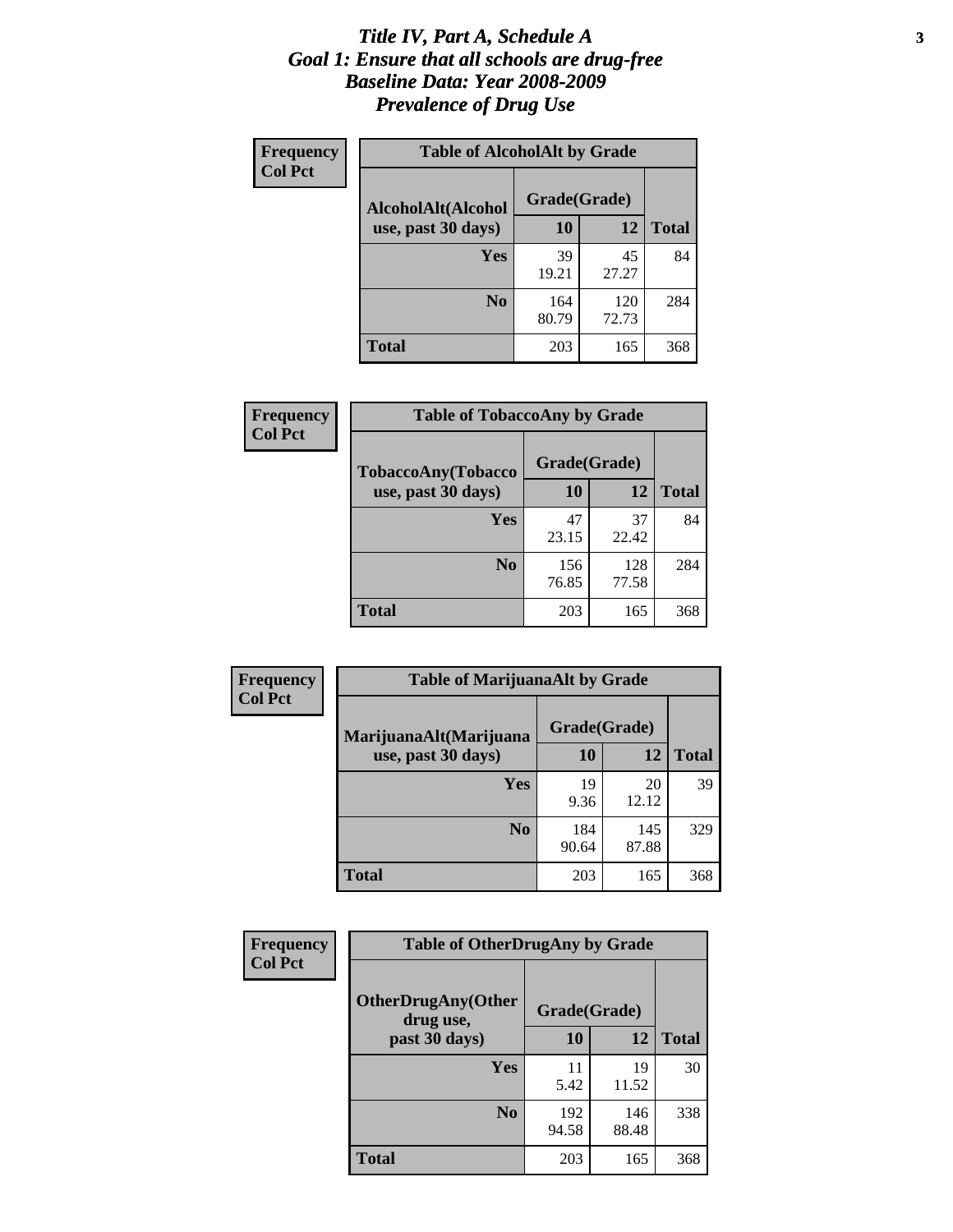### *Average Age of Onset of Use* **4** *Results for "Average Age of Onset of Use" questions exclude students who said they did not use that substance*

| <b>Variable</b>    | Label                                                              | <b>Mean</b> |
|--------------------|--------------------------------------------------------------------|-------------|
| Alcoholinit2       | I started using alcohol when I was                                 | 13.83       |
| Cigarettesinit2    | I started smoking tobacco when I was                               | 13.14       |
| Smokelessinit2     | I started chewing tobacco when I was                               | 13.00       |
| Marijuanainit2     | I started using marijuana when I was                               | 13.75       |
| Cocaineinit2       | I started using cocaine when I was                                 | 13.42       |
| Inhalantsinit2     | I started using inhalants when I was                               | 13.00       |
| Steroidsinit2      | I started using steroids when I was                                | 10.50       |
| Ecstasyinit2       | I started using ecstasy when I was                                 | 14.47       |
| Methinit2          | I started using methamphetamines when I was                        | 12.83       |
| Hallucinogensinit2 | I started using hallucinogens when I was                           | 15.42       |
| Prescriptioninit2  | I started using prescription drugs not prescribed to me when I was | 14.59       |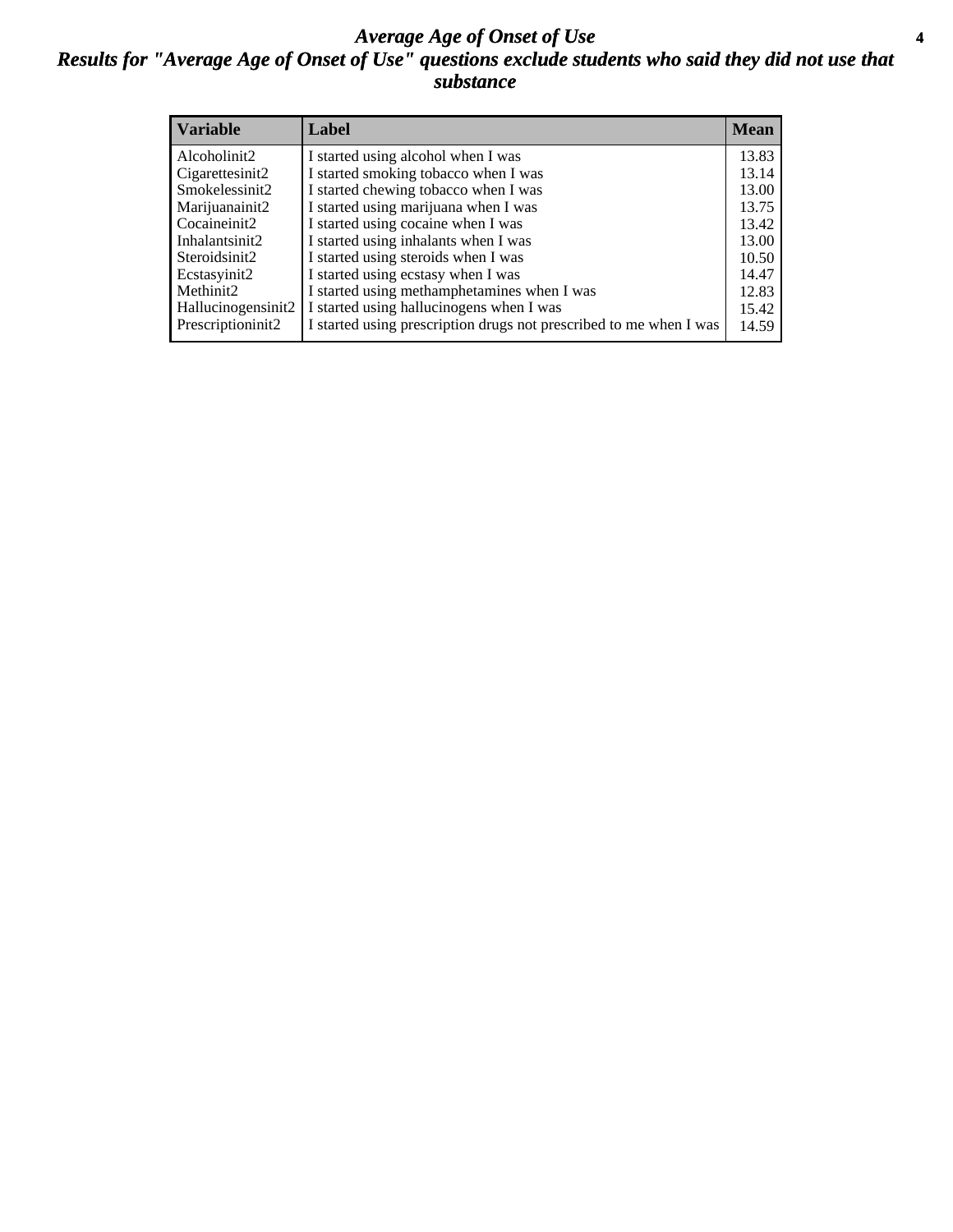# *Perception of Health Risk* **5**

| Frequency      | <b>Table of Alcoholharmdich by Grade</b> |              |              |              |  |
|----------------|------------------------------------------|--------------|--------------|--------------|--|
| <b>Col Pct</b> | Alcoholharmdich(I<br>think alcohol is    | Grade(Grade) |              |              |  |
|                | harmful)                                 | 10           | 12           | <b>Total</b> |  |
|                | <b>Yes</b>                               | 171<br>84.24 | 139<br>84.24 | 310          |  |
|                | N <sub>0</sub>                           | 32<br>15.76  | 26<br>15.76  | 58           |  |
|                | <b>Total</b>                             | 203          | 165          | 368          |  |

| <b>Frequency</b> | <b>Table of Tobaccoharmdich by Grade</b> |              |              |              |  |
|------------------|------------------------------------------|--------------|--------------|--------------|--|
| <b>Col Pct</b>   | Tobaccoharmdich(I<br>think tobacco is    | Grade(Grade) |              |              |  |
|                  | harmful)                                 | 10           | 12           | <b>Total</b> |  |
|                  | <b>Yes</b>                               | 196<br>96.55 | 150<br>90.91 | 346          |  |
|                  | N <sub>0</sub>                           | 3.45         | 15<br>9.09   | 22           |  |
|                  | <b>Total</b>                             | 203          | 165          | 368          |  |

| <b>Frequency</b> | <b>Table of Marijuanaharmdich by Grade</b> |              |              |              |  |  |
|------------------|--------------------------------------------|--------------|--------------|--------------|--|--|
| <b>Col Pct</b>   | Marijuanaharmdich(I<br>think marijuana is  | Grade(Grade) |              |              |  |  |
|                  | harmful)                                   | 10           | 12           | <b>Total</b> |  |  |
|                  | Yes                                        | 169<br>83.25 | 129<br>78.18 | 298          |  |  |
|                  | N <sub>0</sub>                             | 34<br>16.75  | 36<br>21.82  | 70           |  |  |
|                  | <b>Total</b>                               | 203          | 165          | 368          |  |  |

| <b>Frequency</b> | <b>Table of Otherdrugharmdich by Grade</b>   |              |              |              |  |  |  |
|------------------|----------------------------------------------|--------------|--------------|--------------|--|--|--|
| <b>Col Pct</b>   | Otherdrugharmdich(I<br>think other drugs are | Grade(Grade) |              |              |  |  |  |
|                  | harmful)                                     | 10           | 12           | <b>Total</b> |  |  |  |
|                  | <b>Yes</b>                                   | 193<br>95.07 | 151<br>91.52 | 344          |  |  |  |
|                  | N <sub>0</sub>                               | 10<br>4.93   | 14<br>8.48   | 24           |  |  |  |
|                  | <b>Total</b>                                 | 203          | 165          | 368          |  |  |  |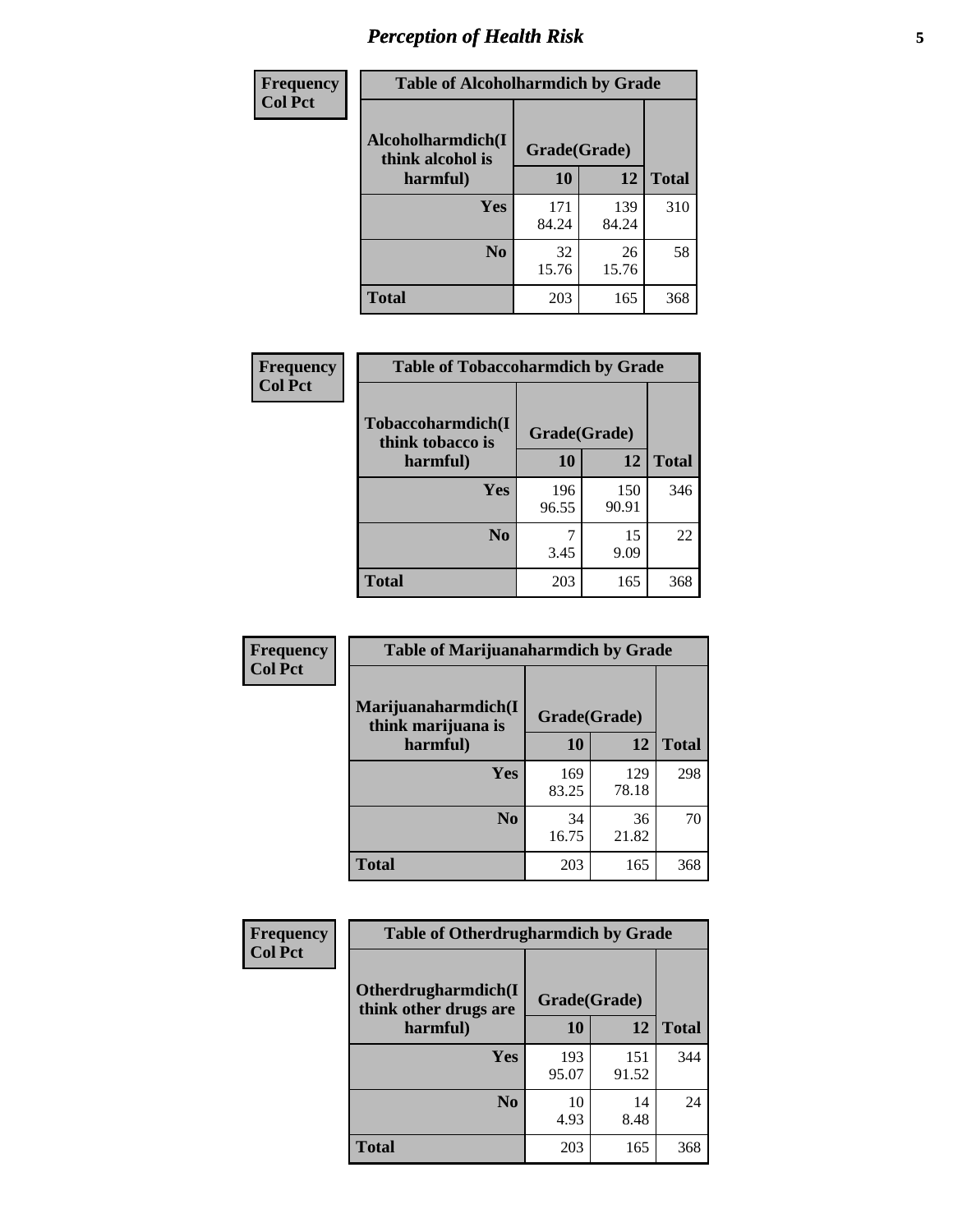# *Social Disapproval* **6**

| Frequency      | <b>Table of Alcoholpeerdich by Grade</b>                    |              |             |              |
|----------------|-------------------------------------------------------------|--------------|-------------|--------------|
| <b>Col Pct</b> | Alcoholpeerdich(My<br>friends would<br>disapprove if I used | Grade(Grade) |             |              |
|                | alcohol)                                                    | 10           | 12          | <b>Total</b> |
|                | <b>Yes</b>                                                  | 115<br>56.65 | 81<br>49.09 | 196          |
|                | N <sub>0</sub>                                              | 88<br>43.35  | 84<br>50.91 | 172          |
|                | <b>Total</b>                                                | 203          | 165         | 368          |

| <b>Frequency</b> |
|------------------|
| <b>Col Pct</b>   |

| <b>Table of Tobaccopeerdich by Grade</b>                    |              |             |              |  |  |  |  |
|-------------------------------------------------------------|--------------|-------------|--------------|--|--|--|--|
| Tobaccopeerdich(My<br>friends would<br>disapprove if I used | Grade(Grade) |             |              |  |  |  |  |
| tobacco)                                                    | 10           | 12          | <b>Total</b> |  |  |  |  |
| Yes                                                         | 124<br>61.08 | 95<br>57.58 | 219          |  |  |  |  |
| N <sub>0</sub>                                              | 79<br>38.92  | 70<br>42.42 | 149          |  |  |  |  |
| <b>Total</b>                                                | 203          | 165         | 368          |  |  |  |  |

| Frequency      | <b>Table of Marijuanapeerdich by Grade</b>                    |              |              |              |  |  |  |  |
|----------------|---------------------------------------------------------------|--------------|--------------|--------------|--|--|--|--|
| <b>Col Pct</b> | Marijuanapeerdich(My<br>friends would<br>disapprove if I used | Grade(Grade) |              |              |  |  |  |  |
|                | marijuana)                                                    | 10           | 12           | <b>Total</b> |  |  |  |  |
|                | <b>Yes</b>                                                    | 130<br>64.04 | 112<br>67.88 | 242          |  |  |  |  |
|                | N <sub>0</sub>                                                | 73<br>35.96  | 53<br>32.12  | 126          |  |  |  |  |
|                | <b>Total</b>                                                  | 203          | 165          | 368          |  |  |  |  |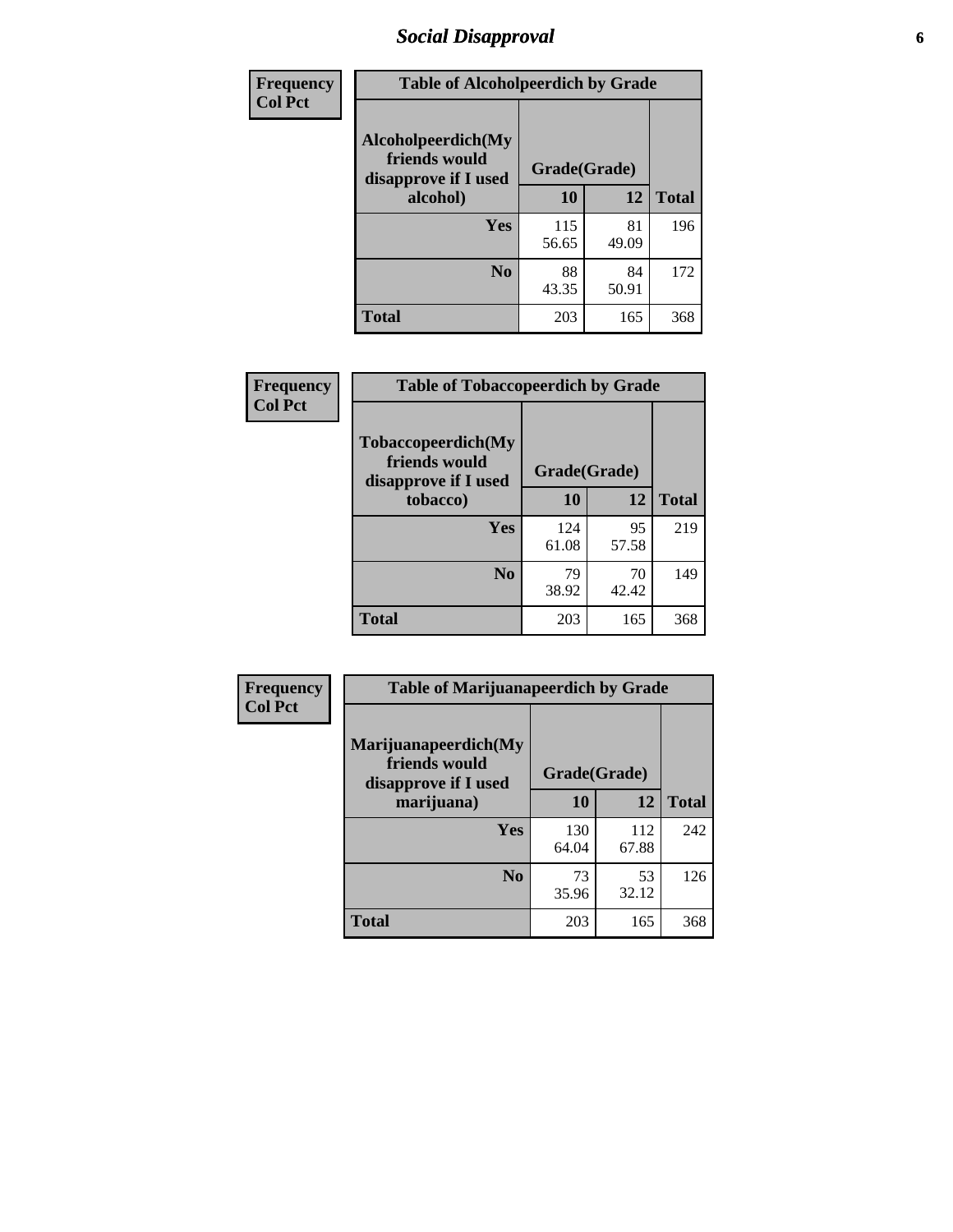# *Social Disapproval* **7**

| Frequency      | <b>Table of Otherdrugpeerdich by Grade</b>                    |              |              |              |  |  |  |  |
|----------------|---------------------------------------------------------------|--------------|--------------|--------------|--|--|--|--|
| <b>Col Pct</b> | Otherdrugpeerdich(My<br>friends would<br>disapprove if I used | Grade(Grade) |              |              |  |  |  |  |
|                | other drugs)                                                  | 10           | 12           | <b>Total</b> |  |  |  |  |
|                | Yes                                                           | 157<br>77.34 | 128<br>77.58 | 285          |  |  |  |  |
|                | N <sub>0</sub>                                                | 46<br>22.66  | 37<br>22.42  | 83           |  |  |  |  |
|                | <b>Total</b>                                                  | 203          | 165          | 368          |  |  |  |  |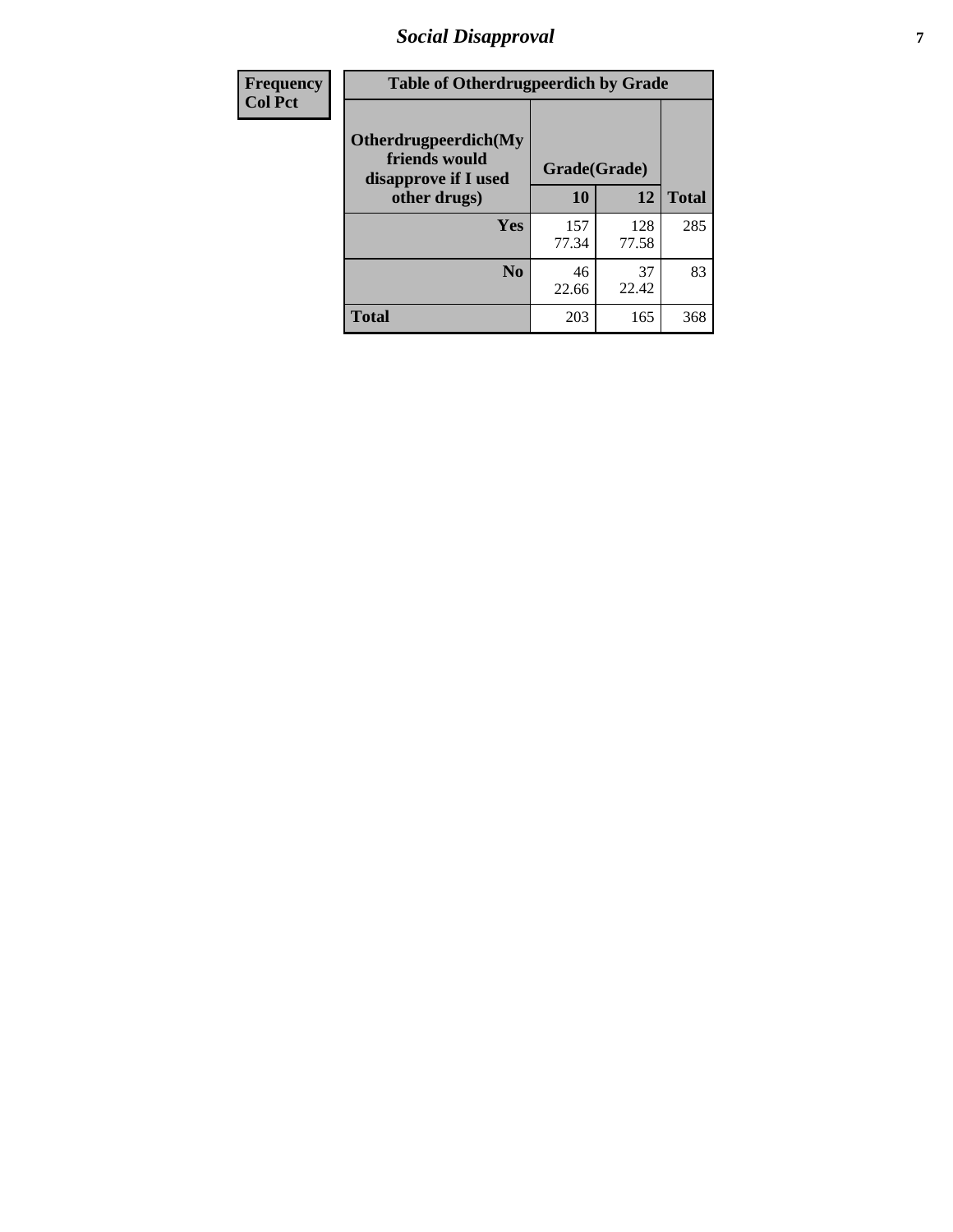### Title IV, Part A, Schedule A **8** *Goal 2: To help ensure that all schools are safe and disciplined Baseline Data: Year 2008-2009 Student Involvement in Gang Activity*

| Frequency      | <b>Table of Gangself by Grade</b>                                                                 |                    |              |              |
|----------------|---------------------------------------------------------------------------------------------------|--------------------|--------------|--------------|
| <b>Col Pct</b> | Gangself(I<br>have<br>participated<br>in illegal<br>gang<br>activities in<br>the past 30<br>days) | Grade(Grade)<br>10 | 12           | <b>Total</b> |
|                | Yes                                                                                               | 15<br>7.39         | 8<br>4.85    | 23           |
|                | N <sub>0</sub>                                                                                    | 188<br>92.61       | 157<br>95.15 | 345          |
|                | <b>Total</b>                                                                                      | 203                | 165          | 368          |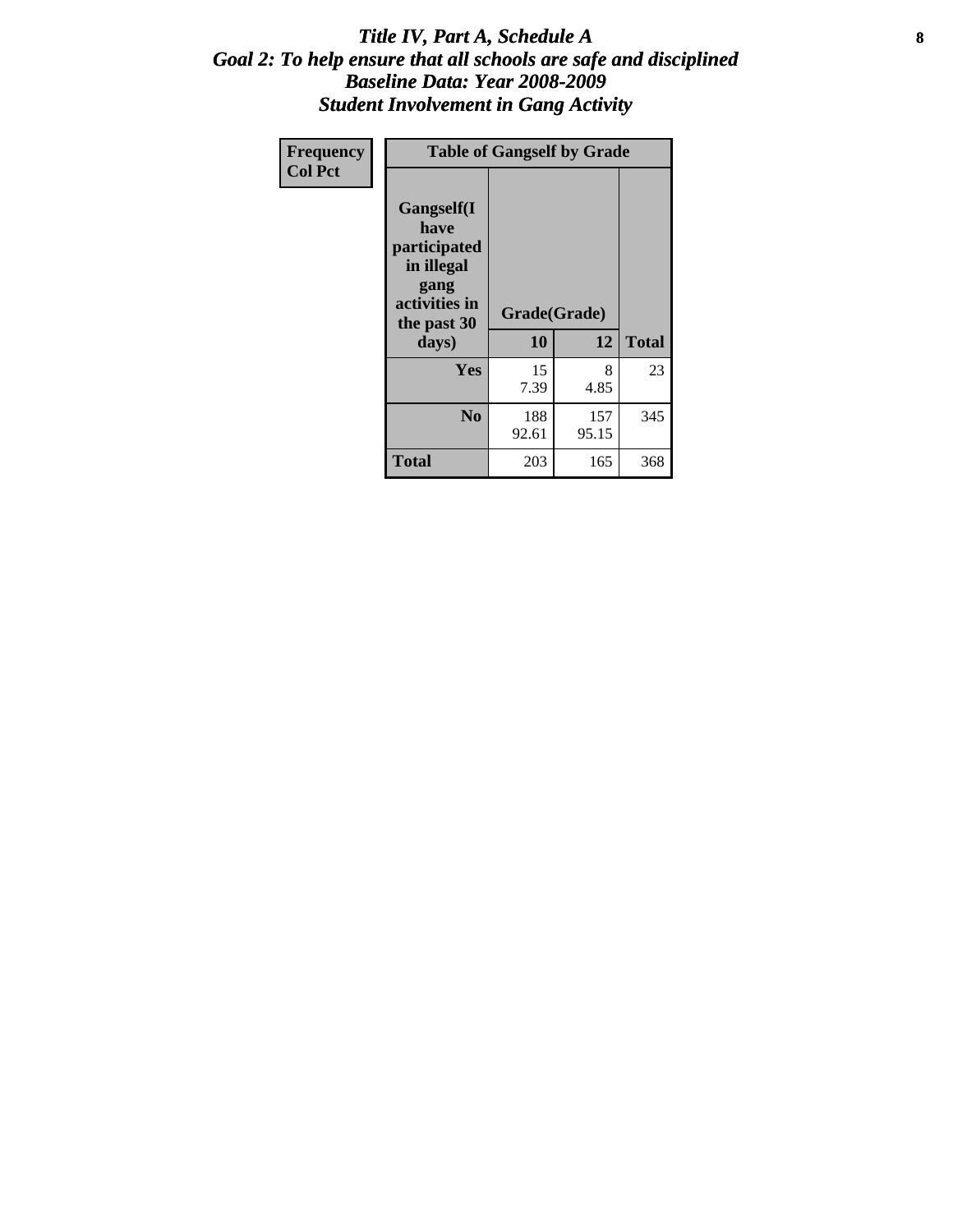# *Student Perception of School Safety* **9**

| <b>Frequency</b><br>Row Pct |
|-----------------------------|
|                             |

| <b>Table of Grade by Safeschool</b> |                          |                                                        |                             |                                    |              |  |  |  |
|-------------------------------------|--------------------------|--------------------------------------------------------|-----------------------------|------------------------------------|--------------|--|--|--|
|                                     |                          | Safeschool (School is a place at which I feel<br>safe) |                             |                                    |              |  |  |  |
| Grade(Grade)                        | <b>Strongly</b><br>Agree | <b>Somewhat</b><br>Agree                               | <b>Somewhat</b><br>Disagree | <b>Strongly</b><br><b>Disagree</b> | <b>Total</b> |  |  |  |
| 10                                  | 26<br>12.81              | 114<br>56.16                                           | 40<br>19.70                 | 23<br>11.33                        | 203          |  |  |  |
| 12                                  | 35<br>21.21              | 72<br>43.64                                            | 30<br>18.18                 | 28<br>16.97                        | 165          |  |  |  |
| <b>Total</b>                        | 61                       | 186                                                    | 70                          | 51                                 | 368          |  |  |  |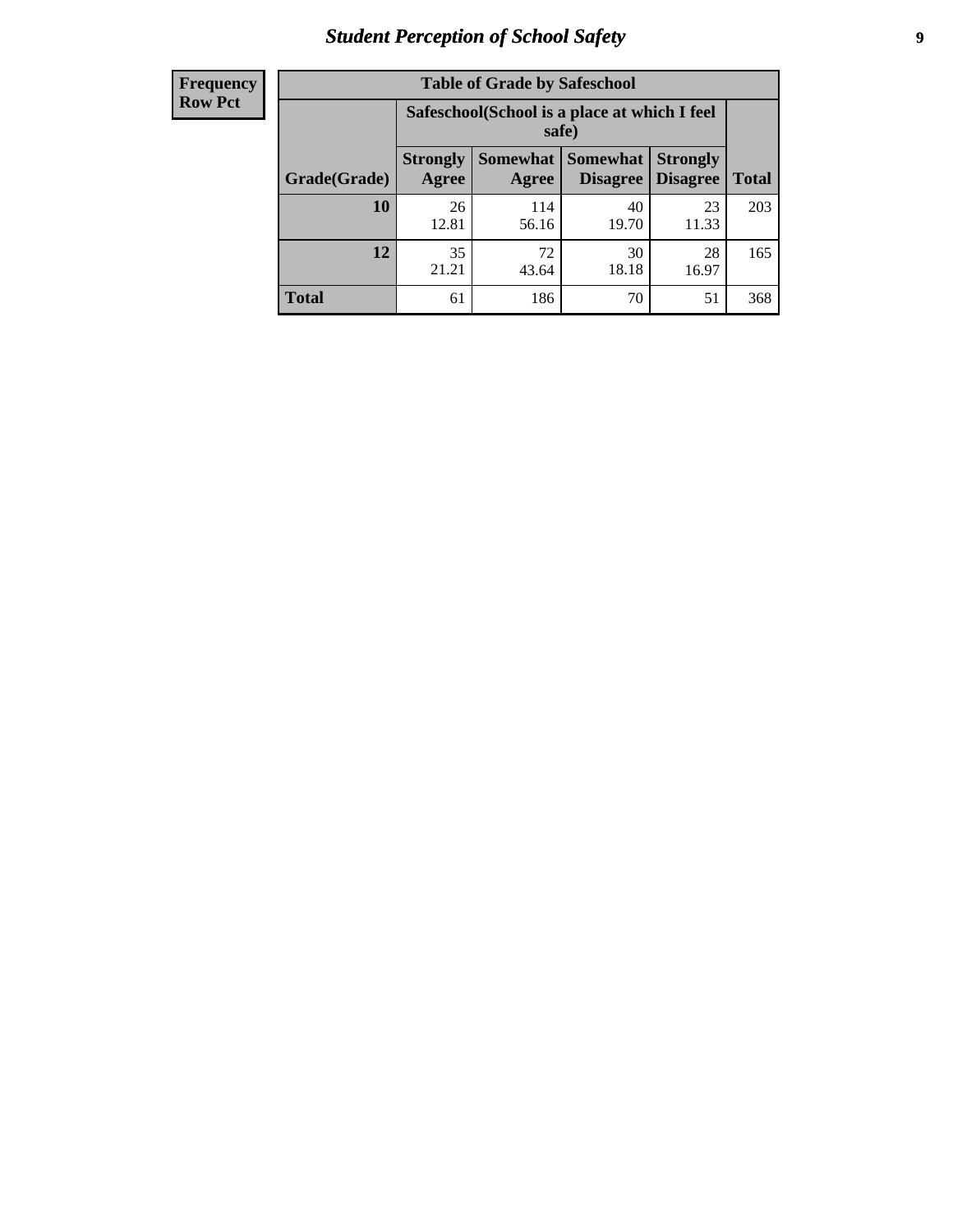### *Students Who Have Been Bullied* **10**

| <b>Frequency</b> |
|------------------|
| Row Pct          |

| <b>Table of Grade by Bullied</b> |                            |                                                                               |                     |                          |                        |                        |                                 |              |
|----------------------------------|----------------------------|-------------------------------------------------------------------------------|---------------------|--------------------------|------------------------|------------------------|---------------------------------|--------------|
|                                  |                            | <b>Bullied</b> (I have been bullied by other<br>students in the past 30 days) |                     |                          |                        |                        |                                 |              |
| Grade(Grade)                     | $\mathbf 0$<br><b>Days</b> | 1 or<br>2<br>days                                                             | $3$ to<br>5<br>days | <b>6 to</b><br>9<br>days | 10<br>to<br>19<br>days | 20<br>to<br>29<br>days | <b>All</b><br><b>30</b><br>days | <b>Total</b> |
| 10                               | 179<br>88.18               | 11<br>5.42                                                                    | 2<br>0.99           | $\overline{2}$<br>0.99   | $\overline{2}$<br>0.99 | 3<br>1.48              | 4<br>1.97                       | 203          |
| 12                               | 156<br>94.55               | $\overline{2}$<br>1.21                                                        | 0<br>0.00           | 0.61                     | 0.61                   | 0.61                   | 4<br>2.42                       | 165          |
| <b>Total</b>                     | 335                        | 13                                                                            | 2                   | 3                        | 3                      | $\overline{4}$         | 8                               | 368          |

 $\blacksquare$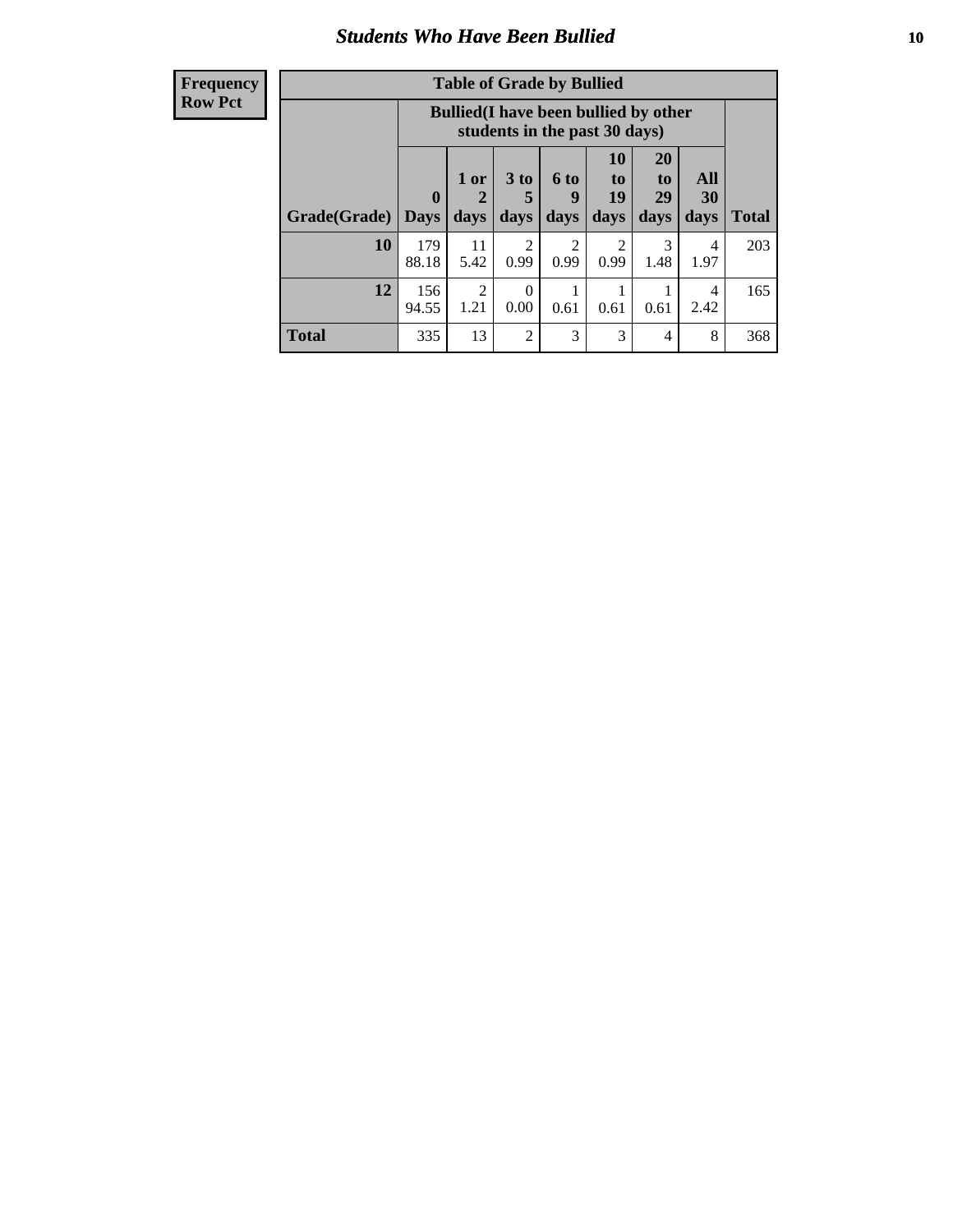### *School Climate* **11**

| <b>Frequency</b> | <b>Table of SchoolClimate1 by Grade</b> |                    |             |              |  |  |
|------------------|-----------------------------------------|--------------------|-------------|--------------|--|--|
| <b>Col Pct</b>   | SchoolClimate1(I<br>like school)        | Grade(Grade)<br>10 | 12          | <b>Total</b> |  |  |
|                  | <b>Strongly Agree</b>                   | 40<br>19.70        | 45<br>27.27 | 85           |  |  |
|                  | <b>Somewhat Agree</b>                   | 122<br>60.10       | 88<br>53.33 | 210          |  |  |
|                  | <b>Somewhat Disagree</b>                | 29<br>14.29        | 17<br>10.30 | 46           |  |  |
|                  | <b>Strongly Disagree</b>                | 12<br>5.91         | 15<br>9.09  | 27           |  |  |
|                  | <b>Total</b>                            | 203                | 165         | 368          |  |  |

| <b>Frequency</b> |
|------------------|
| <b>Col Pct</b>   |

| <b>Table of SchoolClimate2 by Grade</b>           |                    |             |              |  |  |
|---------------------------------------------------|--------------------|-------------|--------------|--|--|
| SchoolClimate2(I<br>feel successful at<br>school) | Grade(Grade)<br>10 | 12          | <b>Total</b> |  |  |
| <b>Strongly Agree</b>                             | 79<br>38.92        | 54<br>32.73 | 133          |  |  |
| <b>Somewhat Agree</b>                             | 102<br>50.25       | 93<br>56.36 | 195          |  |  |
| <b>Somewhat Disagree</b>                          | 14<br>6.90         | 15<br>9.09  | 29           |  |  |
| <b>Strongly Disagree</b>                          | 8<br>3.94          | 3<br>1.82   | 11           |  |  |
| <b>Total</b>                                      | 203                | 165         | 368          |  |  |

| Frequency      | <b>Table of SchoolClimate3 by Grade</b>                      |              |             |              |  |
|----------------|--------------------------------------------------------------|--------------|-------------|--------------|--|
| <b>Col Pct</b> | <b>SchoolClimate3(My</b><br>school has high<br>standards for | Grade(Grade) |             |              |  |
|                | achievement)                                                 | 10           | 12          | <b>Total</b> |  |
|                | <b>Strongly Agree</b>                                        | 65<br>32.02  | 41<br>24.85 | 106          |  |
|                | <b>Somewhat Agree</b>                                        | 96<br>47.29  | 93<br>56.36 | 189          |  |
|                | <b>Somewhat Disagree</b>                                     | 26<br>12.81  | 21<br>12.73 | 47           |  |
|                | <b>Strongly Disagree</b>                                     | 16<br>7.88   | 10<br>6.06  | 26           |  |
|                | Total                                                        | 203          | 165         | 368          |  |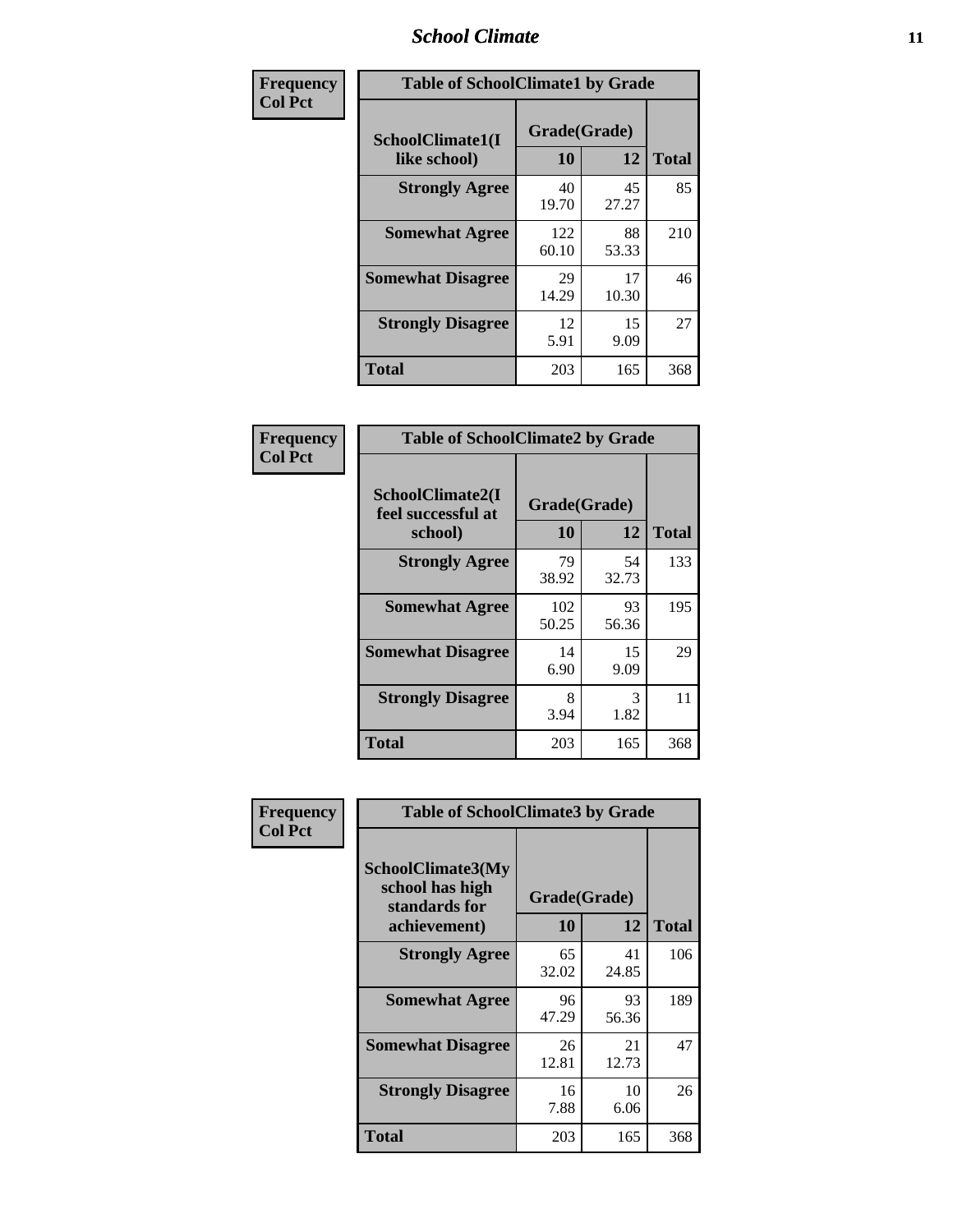### *School Climate* **12**

| Frequency      | <b>Table of SchoolClimate4 by Grade</b>                              |                    |             |              |  |
|----------------|----------------------------------------------------------------------|--------------------|-------------|--------------|--|
| <b>Col Pct</b> | <b>SchoolClimate4(My</b><br>school sets clear<br>rules for behavior) | Grade(Grade)<br>10 | 12          | <b>Total</b> |  |
|                | <b>Strongly Agree</b>                                                | 91<br>44.83        | 83<br>50.30 | 174          |  |
|                | <b>Somewhat Agree</b>                                                | 81<br>39.90        | 63<br>38.18 | 144          |  |
|                | <b>Somewhat Disagree</b>                                             | 21<br>10.34        | 10<br>6.06  | 31           |  |
|                | <b>Strongly Disagree</b>                                             | 10<br>4.93         | 9<br>5.45   | 19           |  |
|                | <b>Total</b>                                                         | 203                | 165         | 368          |  |

| <b>Table of SchoolClimate5 by Grade</b>                              |                    |             |              |  |
|----------------------------------------------------------------------|--------------------|-------------|--------------|--|
| SchoolClimate5(I<br>know what to do in<br>an emergency at<br>school) | Grade(Grade)<br>10 | 12          | <b>Total</b> |  |
| <b>Strongly Agree</b>                                                | 117<br>57.64       | 80<br>48.48 | 197          |  |
| <b>Somewhat Agree</b>                                                | 73<br>35.96        | 61<br>36.97 | 134          |  |
| <b>Somewhat Disagree</b>                                             | 7<br>3.45          | 21<br>12.73 | 28           |  |
| <b>Strongly Disagree</b>                                             | 6<br>2.96          | 3<br>1.82   | 9            |  |
| Total                                                                | 203                | 165         | 368          |  |

| Frequency      | <b>Table of SchoolClimate6 by Grade</b>                  |                    |             |              |  |  |
|----------------|----------------------------------------------------------|--------------------|-------------|--------------|--|--|
| <b>Col Pct</b> | <b>SchoolClimate6(Teachers</b><br>treat me with respect) | Grade(Grade)<br>10 | 12          | <b>Total</b> |  |  |
|                | <b>Strongly Agree</b>                                    | 71<br>34.98        | 78<br>47.27 | 149          |  |  |
|                | <b>Somewhat Agree</b>                                    | 80<br>39.41        | 59<br>35.76 | 139          |  |  |
|                | <b>Somewhat Disagree</b>                                 | 30<br>14.78        | 18<br>10.91 | 48           |  |  |
|                | <b>Strongly Disagree</b>                                 | 22<br>10.84        | 10<br>6.06  | 32           |  |  |
|                | <b>Total</b>                                             | 203                | 165         | 368          |  |  |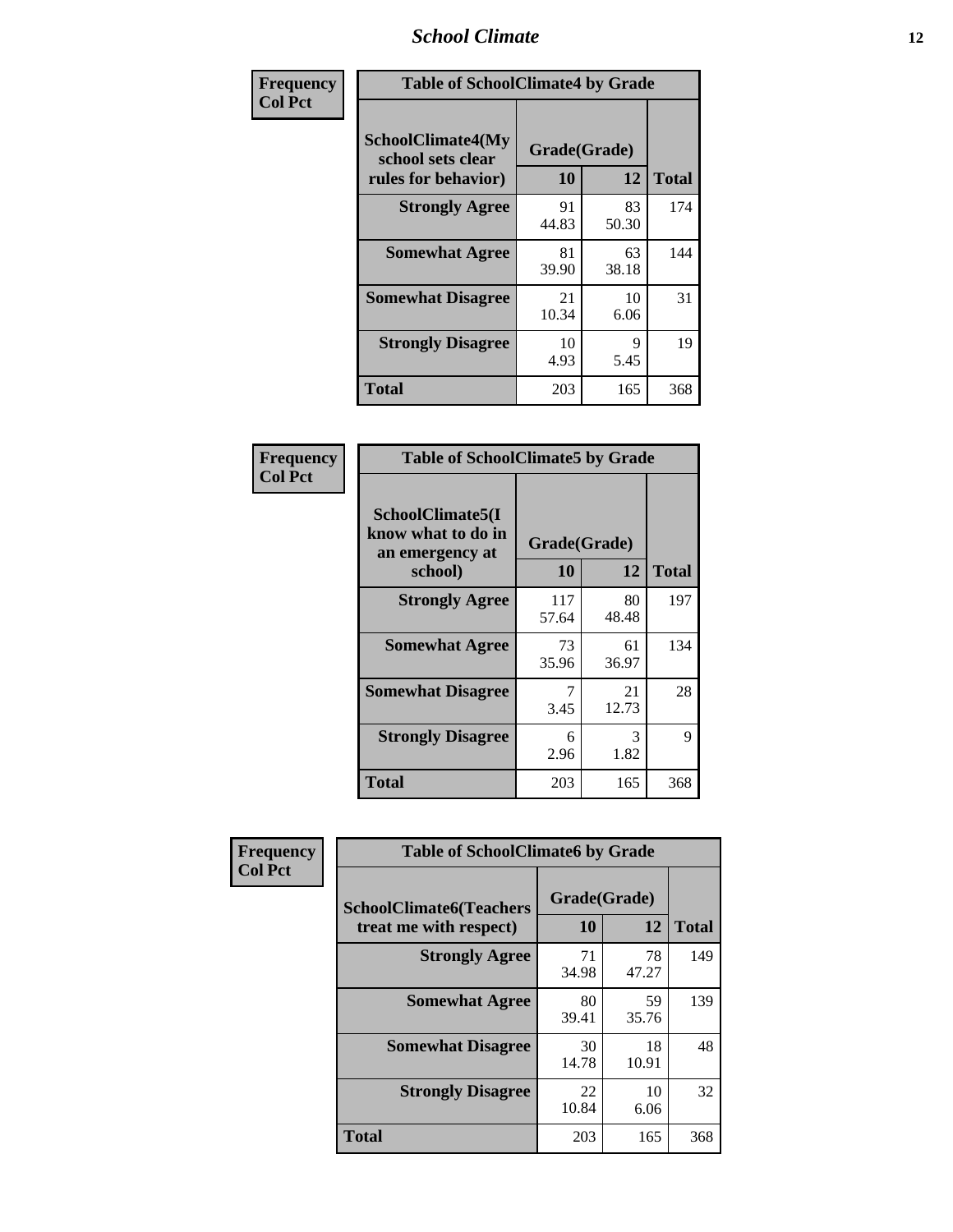### *School Climate* **13**

| Frequency      | <b>Table of SchoolClimate7 by Grade</b>                                       |                           |             |              |  |
|----------------|-------------------------------------------------------------------------------|---------------------------|-------------|--------------|--|
| <b>Col Pct</b> | <b>SchoolClimate7(Behaviors</b><br>in my class allow the<br>teacher to teach) | Grade(Grade)<br><b>10</b> | 12          | <b>Total</b> |  |
|                | <b>Strongly Agree</b>                                                         | 46<br>22.66               | 41<br>24.85 | 87           |  |
|                | <b>Somewhat Agree</b>                                                         | 89<br>43.84               | 78<br>47.27 | 167          |  |
|                | <b>Somewhat Disagree</b>                                                      | 47<br>23.15               | 29<br>17.58 | 76           |  |
|                | <b>Strongly Disagree</b>                                                      | 21<br>10.34               | 17<br>10.30 | 38           |  |
|                | <b>Total</b>                                                                  | 203                       | 165         | 368          |  |

| Frequency      | <b>Table of SchoolClimate8 by Grade</b>                                 |              |             |              |  |
|----------------|-------------------------------------------------------------------------|--------------|-------------|--------------|--|
| <b>Col Pct</b> | <b>SchoolClimate8(Students</b><br>are frequently<br>recognized for good | Grade(Grade) |             |              |  |
|                | behavior)                                                               | 10           | 12          | <b>Total</b> |  |
|                | <b>Strongly Agree</b>                                                   | 32<br>15.76  | 28<br>16.97 | 60           |  |
|                | <b>Somewhat Agree</b>                                                   | 87<br>42.86  | 76<br>46.06 | 163          |  |
|                | <b>Somewhat Disagree</b>                                                | 46<br>22.66  | 44<br>26.67 | 90           |  |
|                | <b>Strongly Disagree</b>                                                | 38<br>18.72  | 17<br>10.30 | 55           |  |
|                | <b>Total</b>                                                            | 203          | 165         | 368          |  |

| Frequency      | <b>Table of SchoolClimate9 by Grade</b>                                                  |                    |              |              |  |
|----------------|------------------------------------------------------------------------------------------|--------------------|--------------|--------------|--|
| <b>Col Pct</b> | <b>SchoolClimate9(School</b><br>counselor would be<br>helpful if I needed<br>assistance) | Grade(Grade)<br>10 | 12           | <b>Total</b> |  |
|                | <b>Strongly Agree</b>                                                                    | 93<br>45.81        | 123<br>74.55 | 216          |  |
|                | <b>Somewhat Agree</b>                                                                    | 80<br>39.41        | 35<br>21.21  | 115          |  |
|                | <b>Somewhat Disagree</b>                                                                 | 11<br>5.42         | 6<br>3.64    | 17           |  |
|                | <b>Strongly Disagree</b>                                                                 | 19<br>9.36         | 0.61         | 20           |  |
|                | Total                                                                                    | 203                | 165          | 368          |  |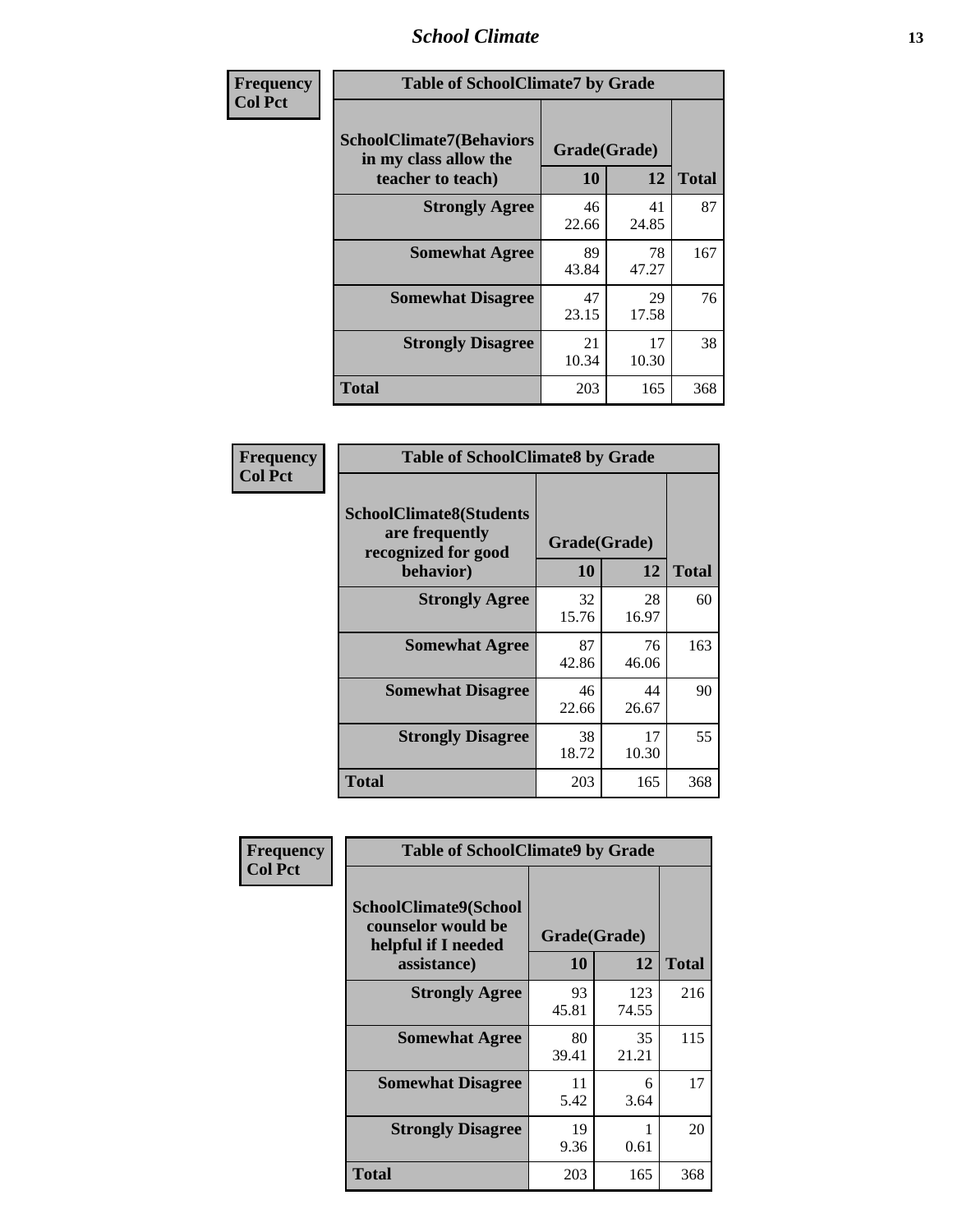### *Reasons for Dropping Out* **14**

| Frequency      | <b>Table of Dropoutreason by Grade</b>                                   |                           |             |              |  |
|----------------|--------------------------------------------------------------------------|---------------------------|-------------|--------------|--|
| <b>Col Pct</b> | Dropoutreason(If<br>I dropped out the<br>reason would<br>most likely be) | Grade(Grade)<br><b>10</b> | 12          | <b>Total</b> |  |
|                | <b>Won't Drop out</b>                                                    | 127<br>62.56              | 87<br>52.73 | 214          |  |
|                | <b>Bored</b>                                                             | 35<br>17.24               | 30<br>18.18 | 65           |  |
|                | <b>Family Reasons</b>                                                    | 9<br>4.43                 | 18<br>10.91 | 27           |  |
|                | <b>Being Bullied</b>                                                     | 2<br>0.99                 | 0<br>0.00   | 2            |  |
|                | <b>Other</b>                                                             | 30<br>14.78               | 30<br>18.18 | 60           |  |
|                | <b>Total</b>                                                             | 203                       | 165         | 368          |  |

| Frequency<br><b>Col Pct</b> |                                                                        | <b>Table of Dropout by Grade</b> |              |              |
|-----------------------------|------------------------------------------------------------------------|----------------------------------|--------------|--------------|
|                             | Dropout(I<br>have<br>thought<br>about<br>dropping<br>out of<br>school) | Grade(Grade)<br>10               | 12           | <b>Total</b> |
|                             |                                                                        |                                  |              |              |
|                             | Yes                                                                    | 51<br>25.12                      | 49<br>29.70  | 100          |
|                             | N <sub>0</sub>                                                         | 152<br>74.88                     | 116<br>70.30 | 268          |
|                             | <b>Total</b>                                                           | 203                              | 165          | 368          |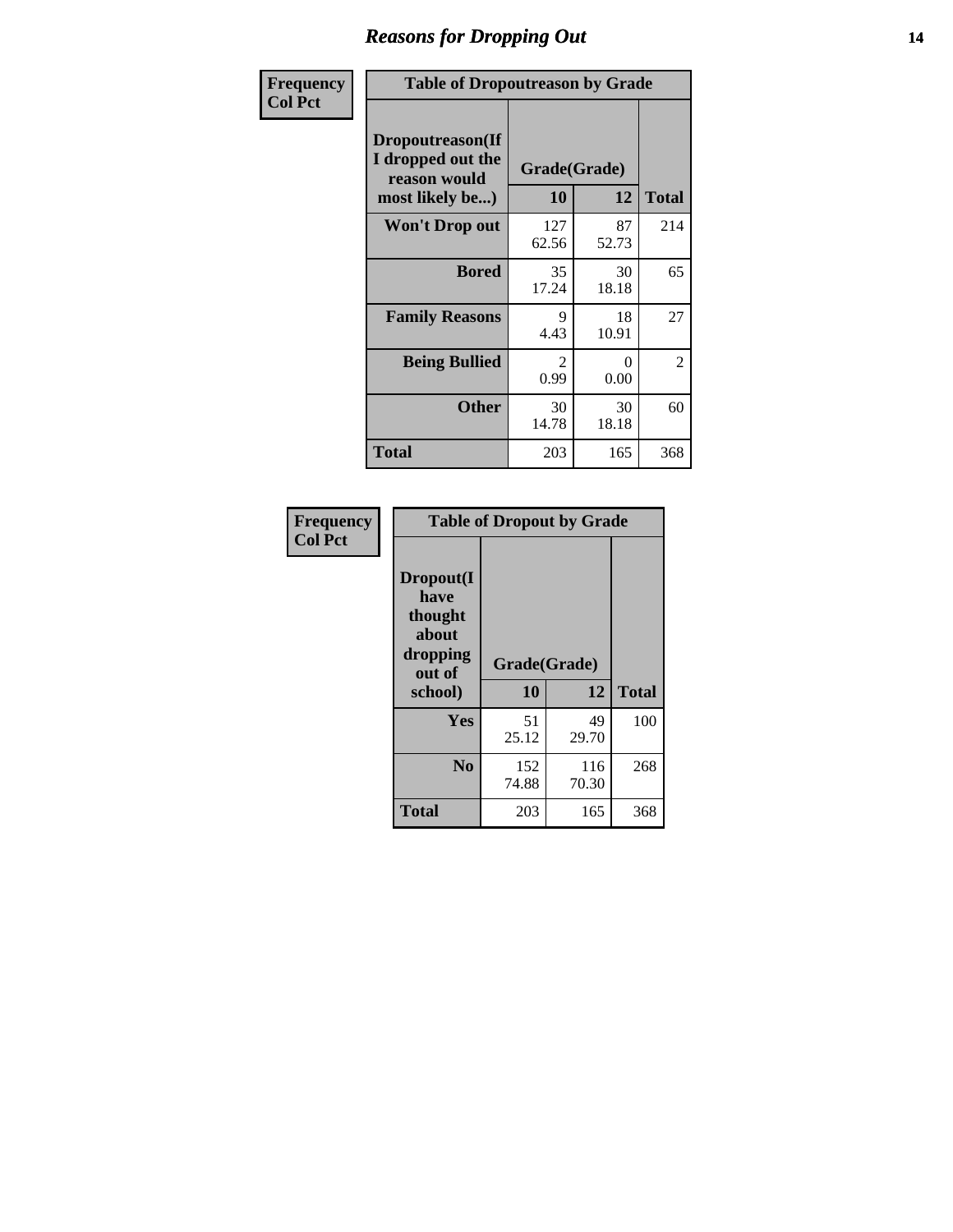*School Safety* **15**

| Frequency      | <b>Table of Gangself by Grade</b>                                                                 |                    |              |              |
|----------------|---------------------------------------------------------------------------------------------------|--------------------|--------------|--------------|
| <b>Col Pct</b> | Gangself(I<br>have<br>participated<br>in illegal<br>gang<br>activities in<br>the past 30<br>days) | Grade(Grade)<br>10 | 12           | <b>Total</b> |
|                | Yes                                                                                               | 15<br>7.39         | 8<br>4.85    | 23           |
|                | N <sub>0</sub>                                                                                    | 188<br>92.61       | 157<br>95.15 | 345          |
|                | Total                                                                                             | 203                | 165          | 368          |

| Frequency<br><b>Col Pct</b> | <b>Table of Gangpeers by Grade</b>                                                                                             |                    |              |              |  |  |  |  |  |
|-----------------------------|--------------------------------------------------------------------------------------------------------------------------------|--------------------|--------------|--------------|--|--|--|--|--|
|                             | <b>Gangpeers</b> (I<br>have friends<br>who have<br>participated<br>in illegal<br>gang<br>activities in<br>the past 30<br>days) | Grade(Grade)<br>10 | 12           | <b>Total</b> |  |  |  |  |  |
|                             | <b>Yes</b>                                                                                                                     | 46<br>22.66        | 23<br>13.94  | 69           |  |  |  |  |  |
|                             | N <sub>0</sub>                                                                                                                 | 157<br>77.34       | 142<br>86.06 | 299          |  |  |  |  |  |
|                             | <b>Total</b>                                                                                                                   | 203                | 165          | 368          |  |  |  |  |  |

| Frequency      | <b>Table of Pickedon by Grade</b>                                  |              |             |              |
|----------------|--------------------------------------------------------------------|--------------|-------------|--------------|
| <b>Col Pct</b> | <b>Pickedon(I have</b><br>been picked on or<br>teased at school in | Grade(Grade) |             |              |
|                | the past 30 days)                                                  | 10           | 12          | <b>Total</b> |
|                | <b>Strongly Agree</b>                                              | 27<br>13.30  | 15<br>9.09  | 42           |
|                | <b>Somewhat Agree</b>                                              | 33<br>16.26  | 21<br>12.73 | 54           |
|                | <b>Somewhat Disagree</b>                                           | 17<br>8.37   | 22<br>13.33 | 39           |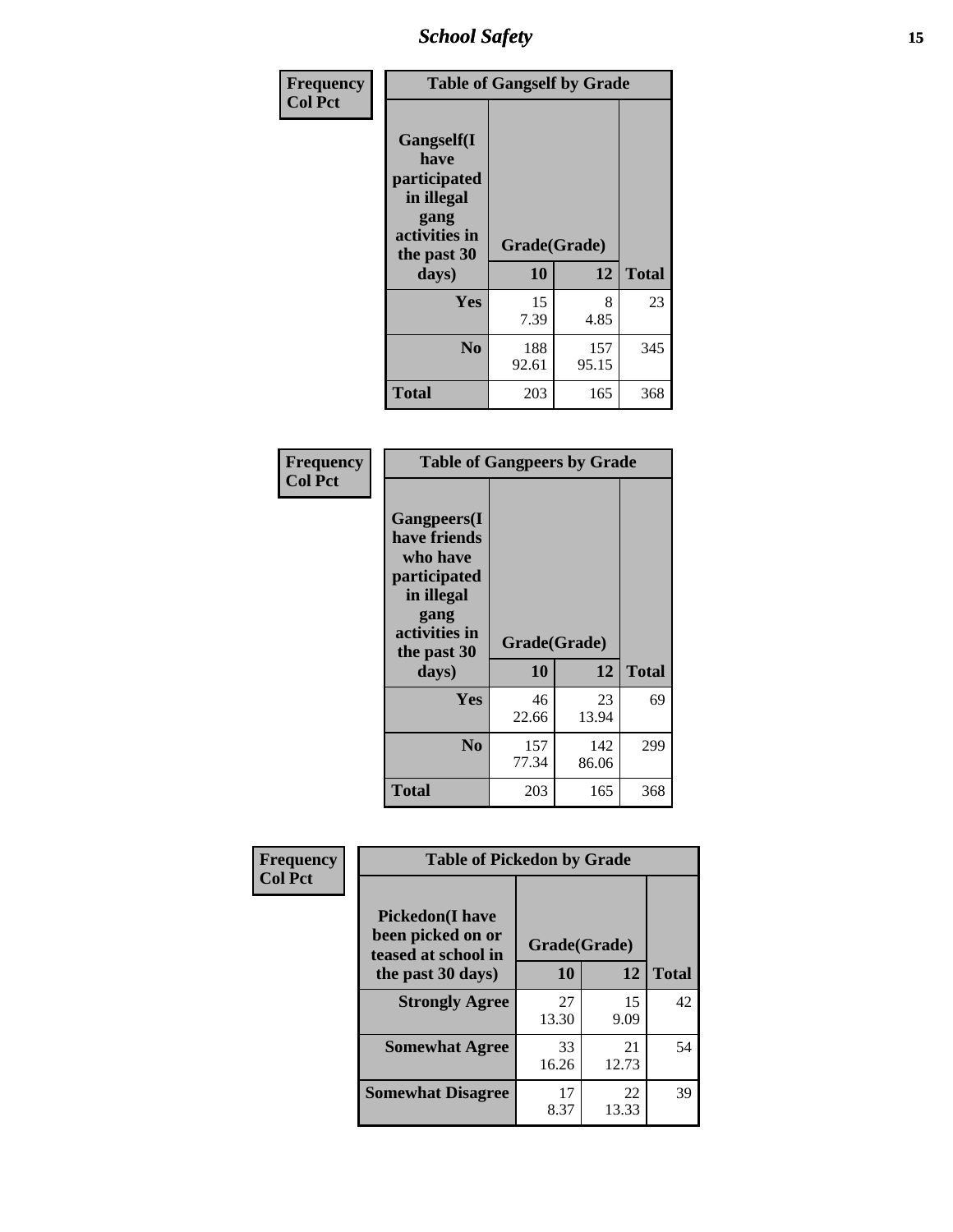# *School Safety* **16**

| <b>Frequency</b> |                                                                                         | <b>Table of Pickedon by Grade</b> |              |     |  |  |  |  |  |  |  |
|------------------|-----------------------------------------------------------------------------------------|-----------------------------------|--------------|-----|--|--|--|--|--|--|--|
| <b>Col Pct</b>   | <b>Pickedon(I have</b><br>been picked on or<br>teased at school in<br>the past 30 days) | Grade(Grade)<br>10                | <b>Total</b> |     |  |  |  |  |  |  |  |
|                  | <b>Strongly Disagree</b>                                                                | 126<br>62.07                      | 107<br>64.85 | 233 |  |  |  |  |  |  |  |
|                  | Total                                                                                   | 203                               | 165          | 368 |  |  |  |  |  |  |  |

| Frequency      | <b>Table of Safeschool by Grade</b>                      |                    |              |     |
|----------------|----------------------------------------------------------|--------------------|--------------|-----|
| <b>Col Pct</b> | Safeschool(School<br>is a place at which I<br>feel safe) | Grade(Grade)<br>10 | <b>Total</b> |     |
|                | <b>Strongly Agree</b>                                    | 26<br>12.81        | 35<br>21.21  | 61  |
|                | <b>Somewhat Agree</b>                                    | 114<br>56.16       | 72<br>43.64  | 186 |
|                | <b>Somewhat Disagree</b>                                 | 40<br>19.70        | 30<br>18.18  | 70  |
|                | <b>Strongly Disagree</b>                                 | 23<br>11.33        | 28<br>16.97  | 51  |
|                | Total                                                    | 203                | 165          | 368 |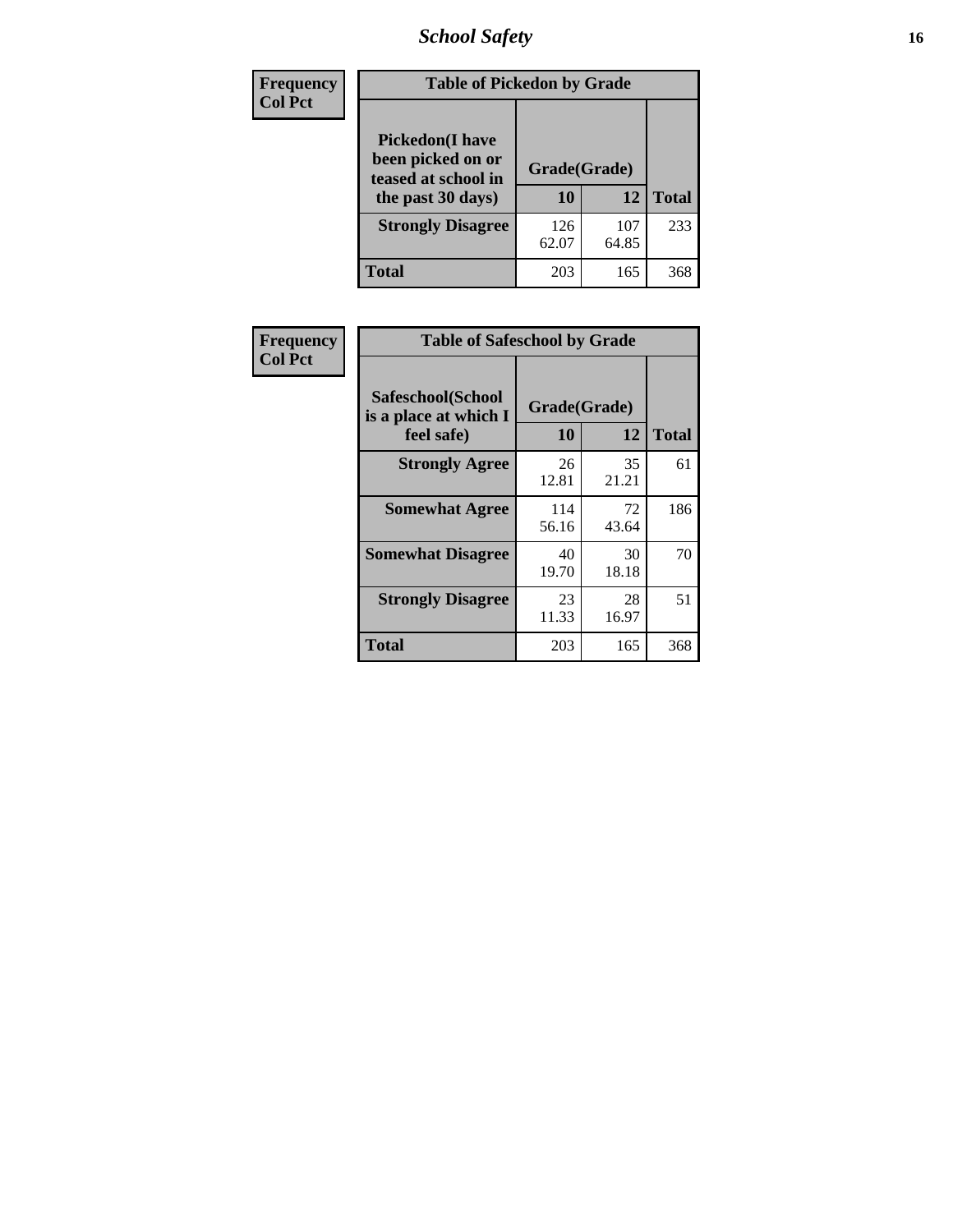*School Safety* **17**

| <b>Frequency</b> |
|------------------|
| <b>Row Pct</b>   |

| <b>Table of Grade by Bullied</b> |                                 |                                |                              |                                                                               |                        |                               |                                 |              |  |  |
|----------------------------------|---------------------------------|--------------------------------|------------------------------|-------------------------------------------------------------------------------|------------------------|-------------------------------|---------------------------------|--------------|--|--|
|                                  |                                 |                                |                              | <b>Bullied</b> (I have been bullied by other<br>students in the past 30 days) |                        |                               |                                 |              |  |  |
| Grade(Grade)                     | $\boldsymbol{0}$<br><b>Days</b> | 1 or<br>$\overline{2}$<br>days | 3 <sub>to</sub><br>5<br>days | 6 to<br>9<br>days                                                             | 10<br>to<br>19<br>days | <b>20</b><br>to<br>29<br>days | <b>All</b><br><b>30</b><br>days | <b>Total</b> |  |  |
| 10                               | 179<br>88.18                    | 11<br>5.42                     | 2<br>0.99                    | 2<br>0.99                                                                     | $\overline{2}$<br>0.99 | 3<br>1.48                     | 4<br>1.97                       | 203          |  |  |
| 12                               | 156<br>94.55                    | $\mathfrak{D}$<br>1.21         | 0<br>0.00                    | 0.61                                                                          | 0.61                   | 0.61                          | 4<br>2.42                       | 165          |  |  |
| <b>Total</b>                     | 335                             | 13                             | 2                            | 3                                                                             | 3                      | 4                             | 8                               | 368          |  |  |

| Frequency      |                     | <b>Table of Grade by Bulliedothers</b> |                                                                |                                |                   |                        |                                |              |  |  |
|----------------|---------------------|----------------------------------------|----------------------------------------------------------------|--------------------------------|-------------------|------------------------|--------------------------------|--------------|--|--|
| <b>Row Pct</b> |                     |                                        | <b>Bulliedothers</b> (I bullied others in the<br>past 30 days) |                                |                   |                        |                                |              |  |  |
|                | Grade(Grade)   Days | $\bf{0}$                               | 1 or<br>days                                                   | 3 to<br>days                   | 6 to<br>9<br>days | 10<br>to<br>19<br>days | All<br>30<br>days              | <b>Total</b> |  |  |
|                | 10                  | 182                                    | 11                                                             |                                |                   | 3                      | 5                              | 203          |  |  |
|                | 12                  | 89.66<br>157<br>95.15                  | 5.42<br>0.61                                                   | 0.49<br>$\mathfrak{D}$<br>1.21 | 0.49<br>0<br>0.00 | 1.48<br>3<br>1.82      | 2.46<br>$\overline{2}$<br>1.21 | 165          |  |  |
|                | <b>Total</b>        | 339                                    | 12                                                             | 3                              |                   | 6                      | 7                              | 368          |  |  |

| <b>Frequency</b> |              | <b>Table of Grade by Weaponschool</b>                             |                |                     |                   |                               |                   |              |
|------------------|--------------|-------------------------------------------------------------------|----------------|---------------------|-------------------|-------------------------------|-------------------|--------------|
| <b>Row Pct</b>   |              | Weaponschool(I brought a weapon<br>to school in the past 30 days) |                |                     |                   |                               |                   |              |
|                  | Grade(Grade) | $\bf{0}$<br><b>Days</b>                                           | $1$ or<br>days | $3$ to<br>5<br>days | 6 to<br>9<br>days | <b>10</b><br>to<br>19<br>days | All<br>30<br>days | <b>Total</b> |
|                  | <b>10</b>    | 198<br>97.54                                                      | 0.49           | $\Omega$<br>0.00    | 0<br>0.00         | 0<br>0.00                     | 4<br>1.97         | 203          |
|                  | 12           | 159<br>96.36                                                      | 0.61           | 0.61                | 3<br>1.82         | 0.61                          | $\Omega$<br>0.00  | 165          |
|                  | <b>Total</b> | 357                                                               | $\mathfrak{D}$ |                     | 3                 | 1                             | 4                 | 368          |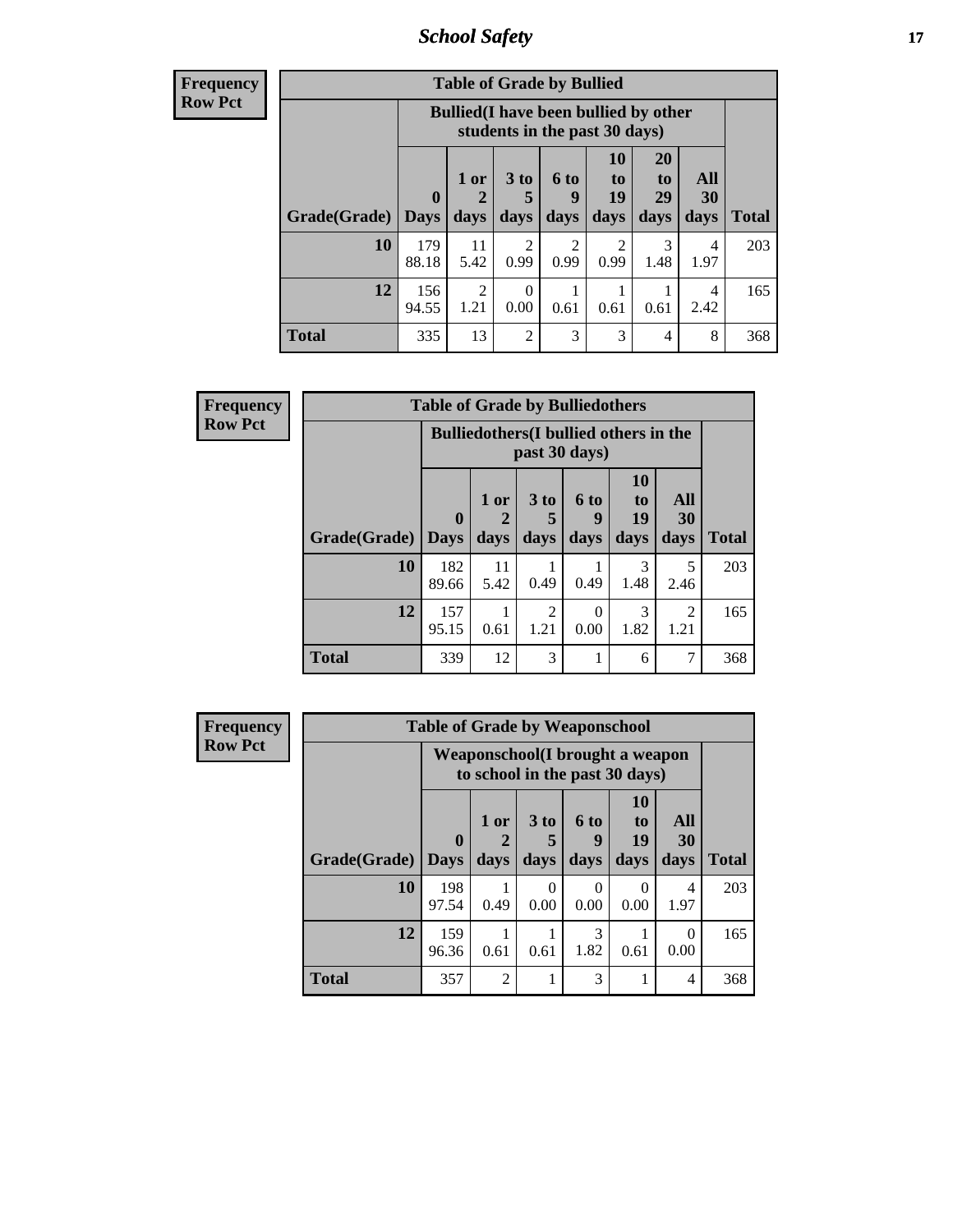*School Safety* **18**

| <b>Frequency</b> |              |                                                                                 |             | <b>Table of Grade by Absentunsafe</b> |                        |                        |                       |                       |              |  |
|------------------|--------------|---------------------------------------------------------------------------------|-------------|---------------------------------------|------------------------|------------------------|-----------------------|-----------------------|--------------|--|
| Row Pct          |              | Absentunsafe(I have missed school<br>because I felt unsafe in the past 30 days) |             |                                       |                        |                        |                       |                       |              |  |
|                  |              | $\boldsymbol{0}$                                                                | $1$ or<br>2 | 3 to<br>5                             | 6 to<br>9              | <b>10</b><br>to<br>19  | <b>20</b><br>to<br>29 | All<br>30             |              |  |
|                  | Grade(Grade) | <b>Days</b>                                                                     | days        | days                                  | days                   | days                   | days                  | days                  | <b>Total</b> |  |
|                  | 10           | 197<br>97.04                                                                    | 0.49        | $\Omega$<br>0.00                      | $\mathfrak{D}$<br>0.99 | $\Omega$<br>0.00       | 0.00                  | $\mathcal{R}$<br>1.48 | 203          |  |
|                  | 12           | 157<br>95.15                                                                    | 3<br>1.82   | 0.61                                  | $\Omega$<br>0.00       | $\mathfrak{D}$<br>1.21 | 0.61                  | 0.61                  | 165          |  |
|                  | <b>Total</b> | 354                                                                             | 4           |                                       | $\overline{2}$         | $\overline{2}$         |                       | 4                     | 368          |  |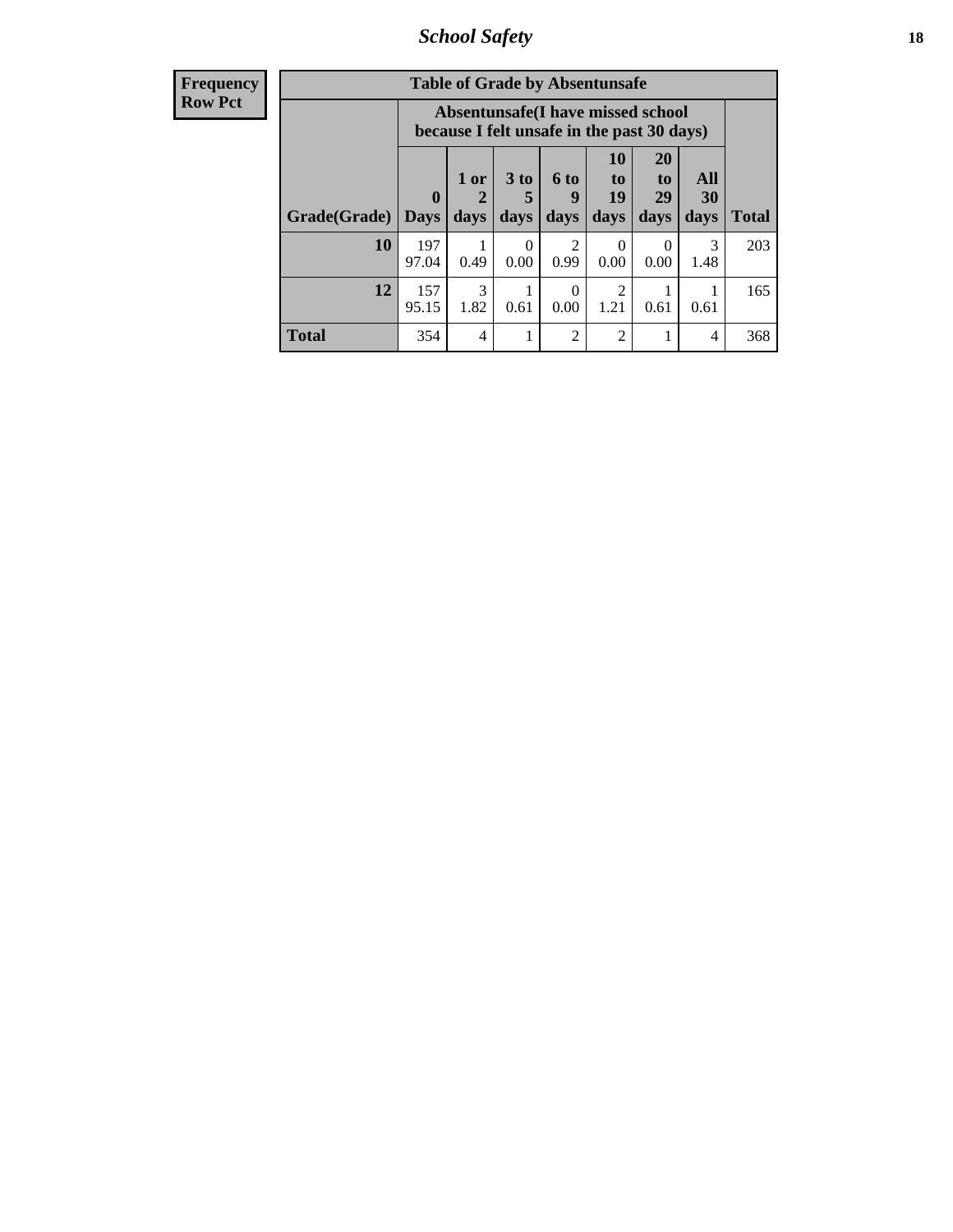# *Drug Use During Last 30 Days* **19**

#### **Frequency Row Pct**

| <b>Table of Grade by Alcohol</b> |                                 |               |                 |                        |                 |                                    |              |       |  |  |  |  |
|----------------------------------|---------------------------------|---------------|-----------------|------------------------|-----------------|------------------------------------|--------------|-------|--|--|--|--|
|                                  |                                 |               |                 |                        |                 | Alcohol(Alcohol use, past 30 days) |              |       |  |  |  |  |
| Grade(Grade)                     | <b>Did</b><br>not<br><b>use</b> | $1-2$<br>days | $3 - 5$<br>days | $6-9$<br>days          | $10-19$<br>days | 20-29<br>days                      | Every<br>day | Total |  |  |  |  |
| 10                               | 164<br>80.79                    | 19<br>9.36    | 4<br>1.97       | $\overline{2}$<br>0.99 | 7<br>3.45       | 3<br>1.48                          | 4<br>1.97    | 203   |  |  |  |  |
| 12                               | 120<br>72.73                    | 17<br>10.30   | 12<br>7.27      | 5<br>3.03              | 3<br>1.82       | 4<br>2.42                          | 4<br>2.42    | 165   |  |  |  |  |
| <b>Total</b>                     | 284                             | 36            | 16              | 7                      | 10              | 7                                  | 8            | 368   |  |  |  |  |

#### **Frequency Row Pct**

| <b>Table of Grade by Cigarettes</b> |                                 |                 |                 |                  |                 |               |                                                |       |  |  |  |
|-------------------------------------|---------------------------------|-----------------|-----------------|------------------|-----------------|---------------|------------------------------------------------|-------|--|--|--|
|                                     |                                 |                 |                 |                  |                 |               | Cigarettes (Smoking tobacco use, past 30 days) |       |  |  |  |
| Grade(Grade)                        | <b>Did</b><br>not<br><b>use</b> | $1 - 2$<br>days | $3 - 5$<br>days | $6 - 9$<br>days  | $10-19$<br>days | 20-29<br>days | <b>Every</b><br>day                            | Total |  |  |  |
| 10                                  | 164<br>80.79                    | 31<br>15.27     | 0.99            | 0.49             | 0.49            | 0.00          | 4<br>1.97                                      | 203   |  |  |  |
| 12                                  | 131<br>79.39                    | 13<br>7.88      | 0.61            | $\Omega$<br>0.00 | 0.61            | 5<br>3.03     | 14<br>8.48                                     | 165   |  |  |  |
| Total                               | 295                             | 44              | 3               |                  | $\overline{2}$  | 5             | 18                                             | 368   |  |  |  |

**Frequency Row Pct**

| <b>Table of Grade by Smokeless</b> |              |                                 |                 |                        |               |                                       |                   |              |              |
|------------------------------------|--------------|---------------------------------|-----------------|------------------------|---------------|---------------------------------------|-------------------|--------------|--------------|
|                                    |              |                                 |                 |                        | past 30 days) | <b>Smokeless</b> (Chewing tobaccouse, |                   |              |              |
|                                    | Grade(Grade) | <b>Did</b><br>not<br><b>use</b> | $1 - 2$<br>days | $3 - 5$<br>days        | $6-9$<br>days | $10-19$<br>days                       | $20 - 29$<br>days | Every<br>day | <b>Total</b> |
|                                    | <b>10</b>    | 180<br>88.67                    | 12<br>5.91      | 3<br>1.48              | 4<br>1.97     | 0<br>0.00                             | 0.49              | 3<br>1.48    | 203          |
|                                    | 12           | 150<br>90.91                    | 5<br>3.03       | $\overline{2}$<br>1.21 | 0.61          | 0.61                                  | 0.61              | 5<br>3.03    | 165          |
|                                    | <b>Total</b> | 330                             | 17              | 5                      | 5             |                                       | $\overline{2}$    | 8            | 368          |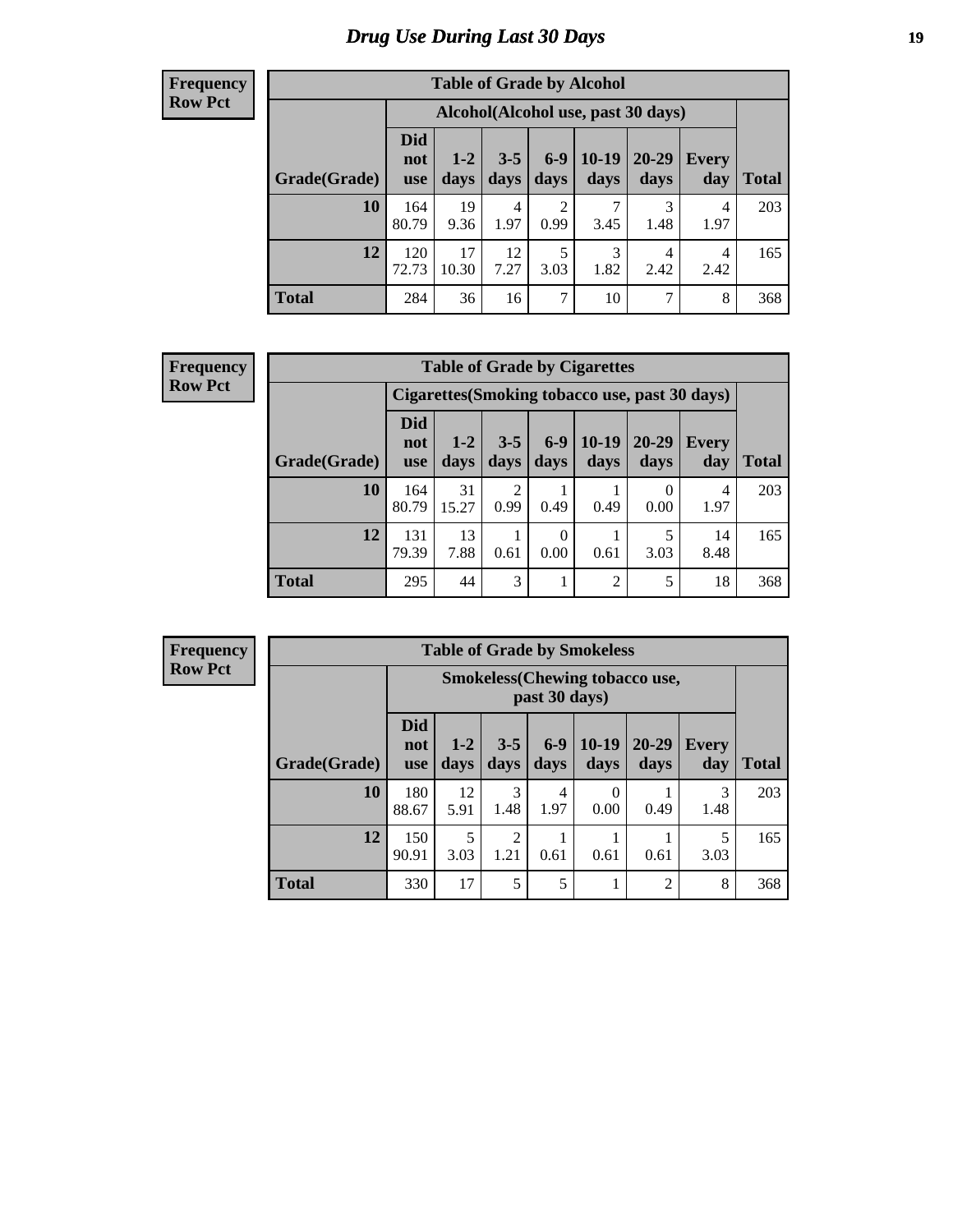#### **Frequency Row Pct**

| <b>Table of Grade by Marijuana</b> |                                                                                                                                                      |                                            |           |           |           |      |     |  |
|------------------------------------|------------------------------------------------------------------------------------------------------------------------------------------------------|--------------------------------------------|-----------|-----------|-----------|------|-----|--|
|                                    |                                                                                                                                                      | Marijuana (Marijuana use,<br>past 30 days) |           |           |           |      |     |  |
| Grade(Grade)                       | <b>Did</b><br>$6-9$<br>$10 - 19$<br>$20 - 29$<br>$1 - 2$<br><b>Every</b><br>not<br>days<br>days<br>day<br><b>Total</b><br>days<br>days<br><b>use</b> |                                            |           |           |           |      |     |  |
| 10                                 | 184<br>90.64                                                                                                                                         | 10<br>4.93                                 | 0<br>0.00 | 6<br>2.96 | 2<br>0.99 | 0.49 | 203 |  |
| 12                                 | 145<br>5<br>6<br>87.88<br>4.24<br>3.03<br>0.61<br>0.61<br>3.64                                                                                       |                                            |           |           |           |      |     |  |
| <b>Total</b>                       | 329                                                                                                                                                  | 17                                         |           | 11        | 3         | 7    | 368 |  |

**Frequency Row Pct**

| <b>Table of Grade by Cocaine</b> |                          |                 |                 |                                     |               |              |              |
|----------------------------------|--------------------------|-----------------|-----------------|-------------------------------------|---------------|--------------|--------------|
|                                  |                          |                 |                 | Cocaine (Cocaine use, past 30 days) |               |              |              |
| Grade(Grade)                     | Did<br>not<br><b>use</b> | $1 - 2$<br>days | $3 - 5$<br>days | $10-19$<br>days                     | 20-29<br>days | Every<br>day | <b>Total</b> |
| 10                               | 198<br>97.54             | 3<br>1.48       | 0.00            | 0.00                                | 0.49          | 0.49         | 203          |
| 12                               | 160<br>96.97             | 0.00            | 0.61            | 0.61                                | 0.00          | 3<br>1.82    | 165          |
| <b>Total</b>                     | 358                      | 3               |                 |                                     |               | 4            | 368          |

| Frequency      | <b>Table of Grade by Inhalants</b> |                          |                 |                                           |              |              |  |  |
|----------------|------------------------------------|--------------------------|-----------------|-------------------------------------------|--------------|--------------|--|--|
| <b>Row Pct</b> |                                    |                          |                 | Inhalants (Inhalant use,<br>past 30 days) |              |              |  |  |
|                | Grade(Grade)                       | <b>Did</b><br>not<br>use | $1 - 2$<br>days | $10-19$<br>days                           | Every<br>day | <b>Total</b> |  |  |
|                | 10                                 | 200<br>98.52             | 2<br>0.99       | 0.00                                      | 0.49         | 203          |  |  |
|                | 12                                 | 161<br>97.58             | 0.00            | 0.61                                      | 3<br>1.82    | 165          |  |  |
|                | <b>Total</b>                       | 361                      | $\overline{2}$  |                                           | 4            | 368          |  |  |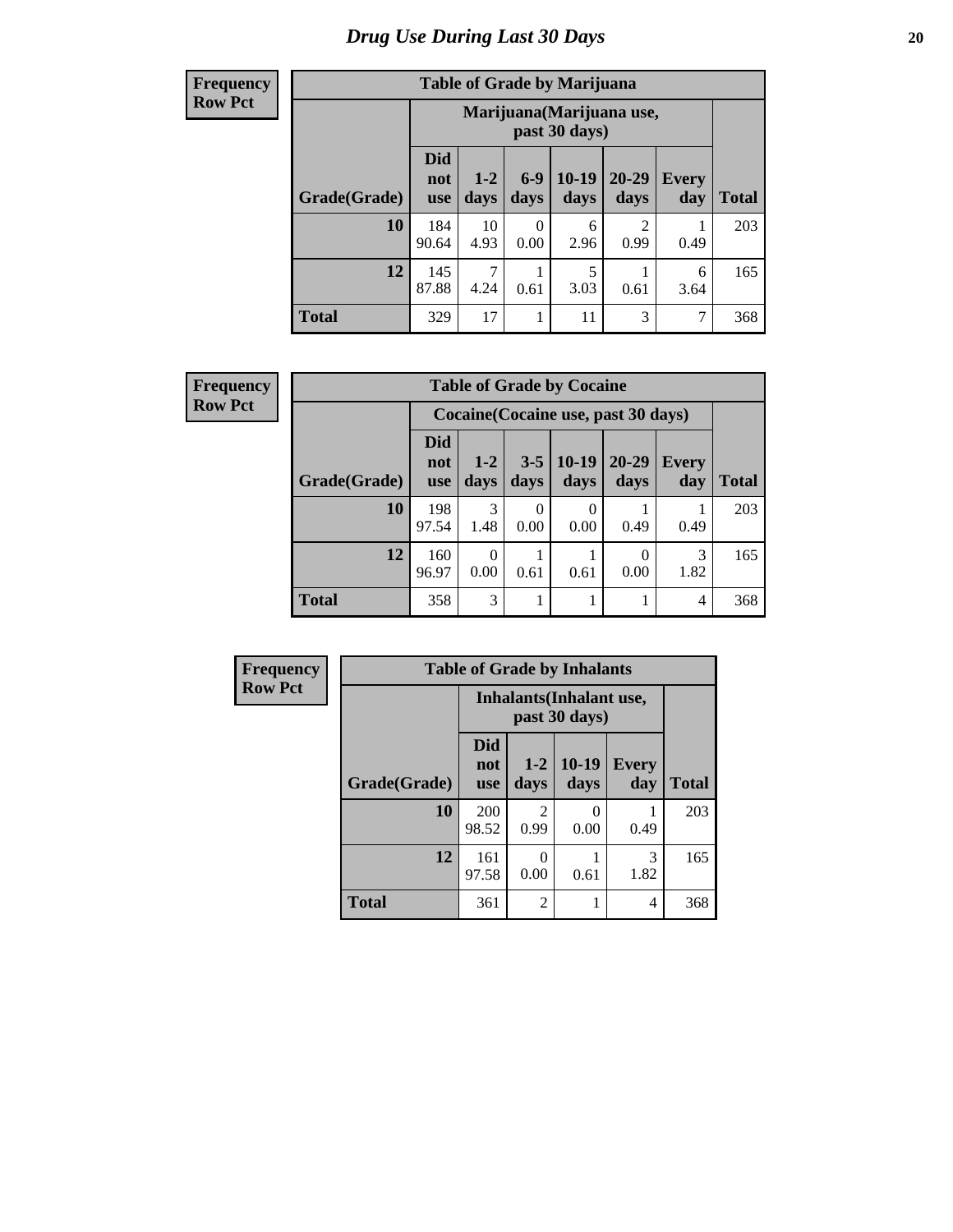| <b>Frequency</b> | <b>Table of Grade by Steroids</b> |                                 |                        |                  |                  |                        |       |
|------------------|-----------------------------------|---------------------------------|------------------------|------------------|------------------|------------------------|-------|
| <b>Row Pct</b>   |                                   |                                 | Steroids (Steroid use, | past 30 days)    |                  |                        |       |
|                  | Grade(Grade)                      | <b>Did</b><br>not<br><b>use</b> | $1 - 2$<br>days        | $3 - 5$<br>days  | $6-9$<br>days    | <b>Every</b><br>day    | Total |
|                  | 10                                | 199<br>98.03                    | $\overline{2}$<br>0.99 | $\Omega$<br>0.00 | 0.49             | 0.49                   | 203   |
|                  | 12                                | 162<br>98.18                    | 0<br>0.00              | 0.61             | $\Omega$<br>0.00 | $\overline{2}$<br>1.21 | 165   |
|                  | <b>Total</b>                      | 361                             | 2                      | 1                |                  | 3                      | 368   |

| Frequency      |              | <b>Table of Grade by Ecstasy</b> |                       |                  |                        |              |              |
|----------------|--------------|----------------------------------|-----------------------|------------------|------------------------|--------------|--------------|
| <b>Row Pct</b> |              |                                  | Ecstasy (Ecstasy use, | past 30 days)    |                        |              |              |
|                | Grade(Grade) | <b>Did</b><br>not<br><b>use</b>  | $1-2$<br>days         | $3 - 5$<br>days  | $6-9$<br>days          | Every<br>day | <b>Total</b> |
|                | 10           | 196<br>96.55                     | 4<br>1.97             | 0.49             | 0.49                   | 0.49         | 203          |
|                | 12           | 155<br>93.94                     | 3<br>1.82             | $\theta$<br>0.00 | $\mathfrak{D}$<br>1.21 | 5<br>3.03    | 165          |
|                | <b>Total</b> | 351                              | 7                     |                  | 3                      | 6            | 368          |

| <b>Frequency</b> | <b>Table of Grade by Meth</b> |                |                                                    |                                  |              |  |  |  |
|------------------|-------------------------------|----------------|----------------------------------------------------|----------------------------------|--------------|--|--|--|
| <b>Row Pct</b>   |                               |                | <b>Meth</b> (Methamphetamine<br>use, past 30 days) |                                  |              |  |  |  |
|                  | Grade(Grade)                  | Did not<br>use | $1-2$ days                                         | <b>Every</b><br>day              | <b>Total</b> |  |  |  |
|                  | 10                            | 200<br>98.52   | 0.99                                               | 0.49                             | 203          |  |  |  |
|                  | 12                            | 163<br>98.79   | 0.00                                               | $\overline{\mathcal{L}}$<br>1.21 | 165          |  |  |  |
|                  | <b>Total</b>                  | 363            | $\overline{c}$                                     | 3                                | 368          |  |  |  |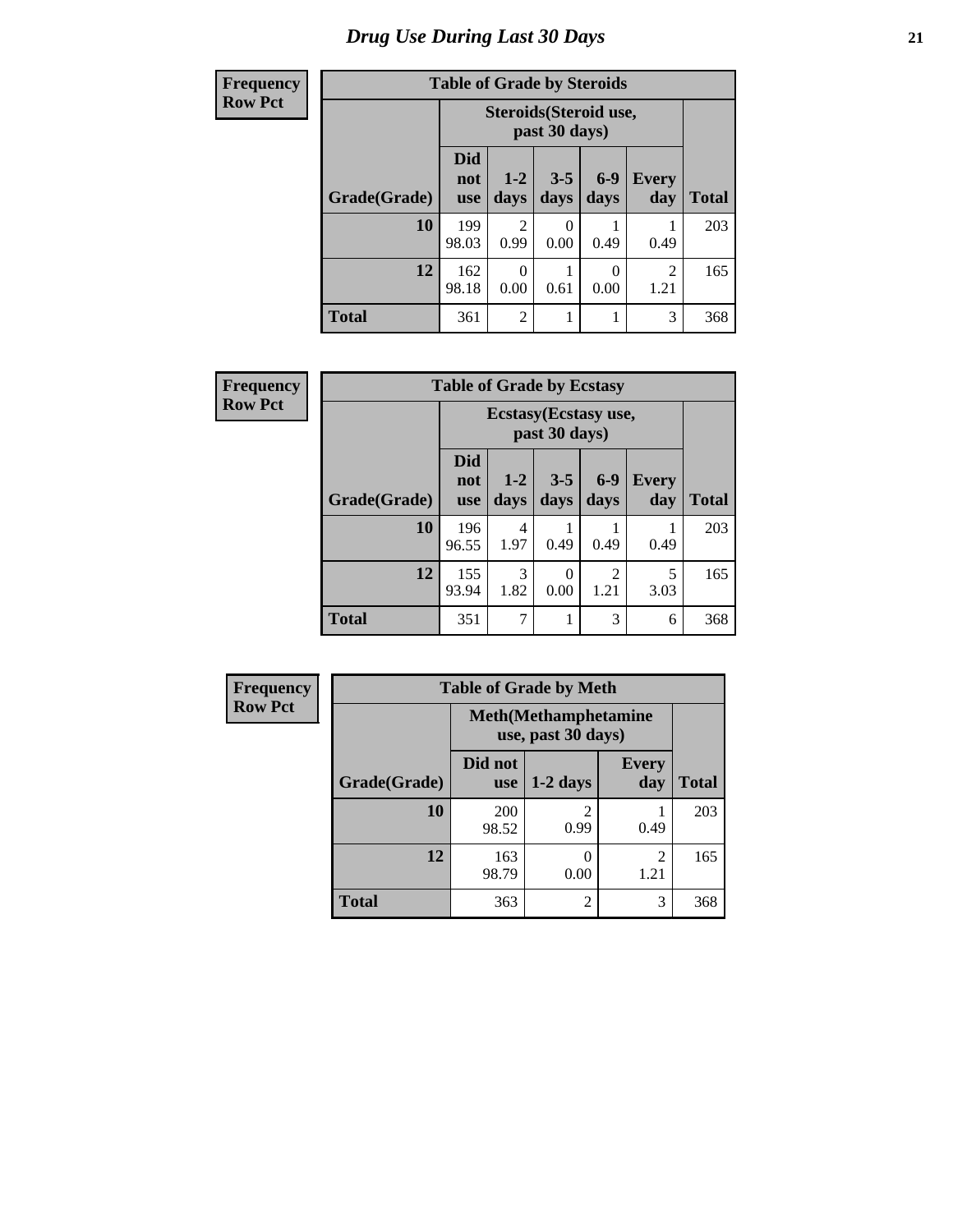# *Drug Use During Last 30 Days* **22**

| <b>Frequency</b> |              | <b>Table of Grade by Hallucinogens</b> |                       |                 |                        |              |
|------------------|--------------|----------------------------------------|-----------------------|-----------------|------------------------|--------------|
| <b>Row Pct</b>   |              | Hallucinogens (Hallucinogen use,       |                       |                 |                        |              |
|                  | Grade(Grade) | <b>Did</b><br>not use                  | $1 - 2$<br>days       | $10-19$<br>days | <b>Every</b><br>day    | <b>Total</b> |
|                  | 10           | 200<br>98.52                           | $\mathcal{D}$<br>0.99 | 0<br>0.00       | 0.49                   | 203          |
|                  | 12           | 161<br>97.58                           | 0.00                  | 2<br>1.21       | $\mathfrak{D}$<br>1.21 | 165          |
|                  | <b>Total</b> | 361                                    | $\overline{2}$        | $\overline{2}$  | 3                      | 368          |

| <b>Frequency</b> |
|------------------|
| <b>Row Pct</b>   |

| <b>Table of Grade by Prescription</b> |              |                                                                                                                                                                                                                                                           |      |           |                |      |      |     |  |
|---------------------------------------|--------------|-----------------------------------------------------------------------------------------------------------------------------------------------------------------------------------------------------------------------------------------------------------|------|-----------|----------------|------|------|-----|--|
|                                       |              | <b>Prescription</b> (Prescription drugs not<br>prescribed to me, past 30 days)<br><b>Did</b><br>$6 - 9$<br>$10-19$<br>$3 - 5$<br>$20 - 29$<br>$1 - 2$<br><b>Every</b><br>not<br><b>Total</b><br>days<br>days<br>days<br>days<br>day<br>days<br><b>use</b> |      |           |                |      |      |     |  |
| Grade(Grade)                          |              |                                                                                                                                                                                                                                                           |      |           |                |      |      |     |  |
| 10                                    | 196<br>96.55 | 4<br>1.97                                                                                                                                                                                                                                                 | 0.49 | 0<br>0.00 | 0<br>0.00      | 0.49 | 0.49 | 203 |  |
| 12                                    | 151<br>91.52 | 3<br>5<br>2<br>3<br>1.82<br>1.82<br>1.21<br>3.03<br>0.00<br>0.61                                                                                                                                                                                          |      |           |                |      |      |     |  |
| <b>Total</b>                          | 347          | 9                                                                                                                                                                                                                                                         | 4    |           | $\overline{2}$ |      | 4    | 368 |  |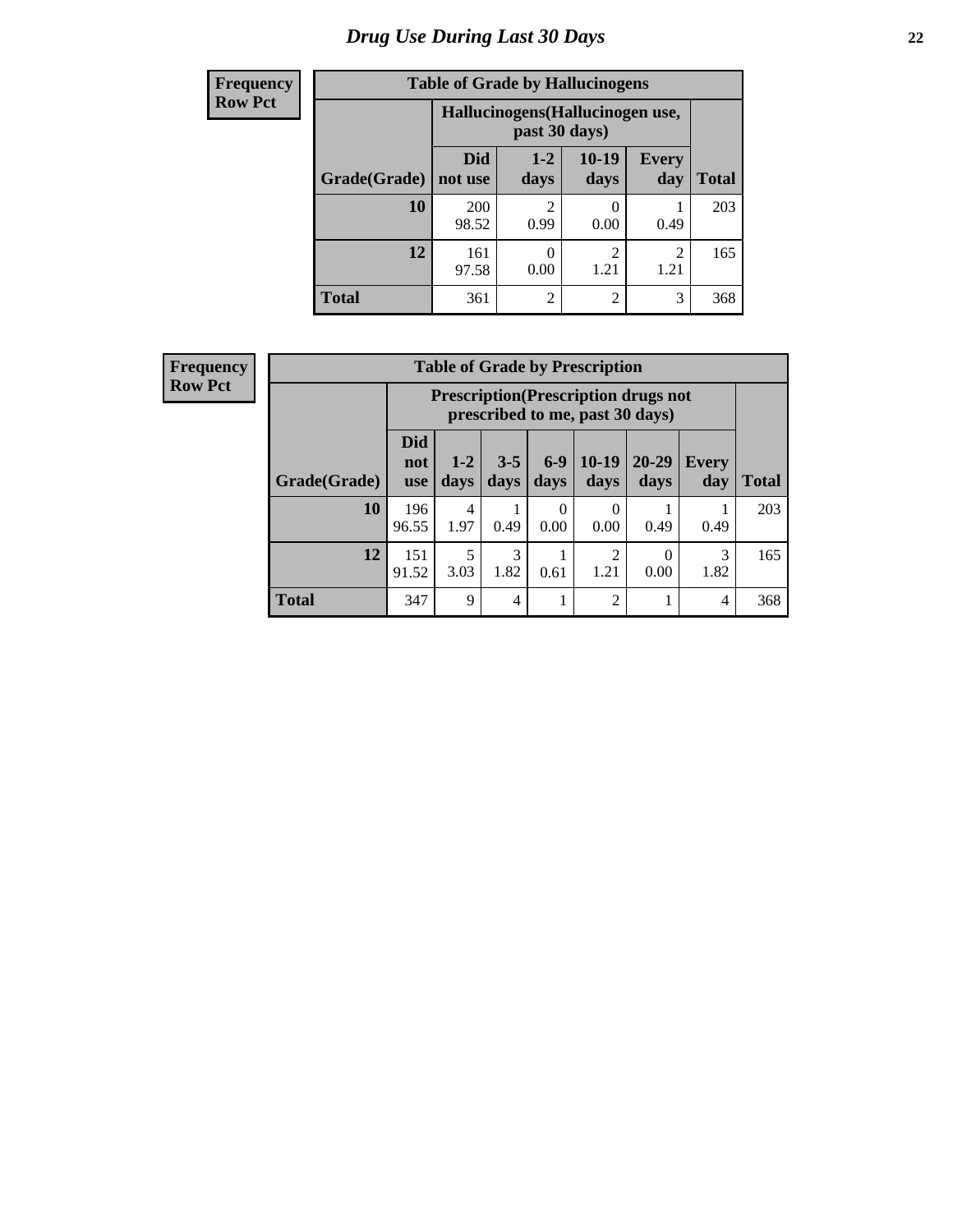| Frequency      | <b>Table of Alcoholease by Grade</b>              |                    |             |              |  |  |  |
|----------------|---------------------------------------------------|--------------------|-------------|--------------|--|--|--|
| <b>Col Pct</b> | <b>Alcoholease</b> (It is<br>easy to get alcohol) | Grade(Grade)<br>10 | 12          | <b>Total</b> |  |  |  |
|                | <b>Strongly Agree</b>                             | 47<br>23.15        | 73<br>44.24 | 120          |  |  |  |
|                | <b>Somewhat Agree</b>                             | 65<br>32.02        | 50<br>30.30 | 115          |  |  |  |
|                | <b>Somewhat Disagree</b>                          | 40<br>19.70        | 18<br>10.91 | 58           |  |  |  |
|                | <b>Strongly Disagree</b>                          | 51<br>25.12        | 24<br>14.55 | 75           |  |  |  |
|                | <b>Total</b>                                      | 203                | 165         | 368          |  |  |  |

| Frequency      | <b>Table of Cigarettesease by Grade</b>                 |                    |                   |     |  |  |
|----------------|---------------------------------------------------------|--------------------|-------------------|-----|--|--|
| <b>Col Pct</b> | Cigarettesease(It is<br>easy to get smoking<br>tobacco) | Grade(Grade)<br>10 | <b>Total</b>      |     |  |  |
|                | <b>Strongly Agree</b>                                   | 66<br>32.51        | 12<br>87<br>52.73 | 153 |  |  |
|                | <b>Somewhat Agree</b>                                   | 55<br>27.09        | 41<br>24.85       | 96  |  |  |
|                | <b>Somewhat Disagree</b>                                | 30<br>14.78        | 15<br>9.09        | 45  |  |  |
|                | <b>Strongly Disagree</b>                                | 52<br>25.62        | 22<br>13.33       | 74  |  |  |
|                | <b>Total</b>                                            | 203                | 165               | 368 |  |  |

| Frequency      | <b>Table of Smokelessease by Grade</b>                         |                    |             |              |
|----------------|----------------------------------------------------------------|--------------------|-------------|--------------|
| <b>Col Pct</b> | <b>Smokelessease</b> (It is<br>easy to get chewing<br>tobacco) | Grade(Grade)<br>10 | 12          | <b>Total</b> |
|                | <b>Strongly Agree</b>                                          | 64<br>31.53        | 77<br>46.67 | 141          |
|                | <b>Somewhat Agree</b>                                          | 46<br>22.66        | 38<br>23.03 | 84           |
|                | <b>Somewhat Disagree</b>                                       | 26<br>12.81        | 18<br>10.91 | 44           |
|                | <b>Strongly Disagree</b>                                       | 67<br>33.00        | 32<br>19.39 | 99           |
|                | <b>Total</b>                                                   | 203                | 165         | 368          |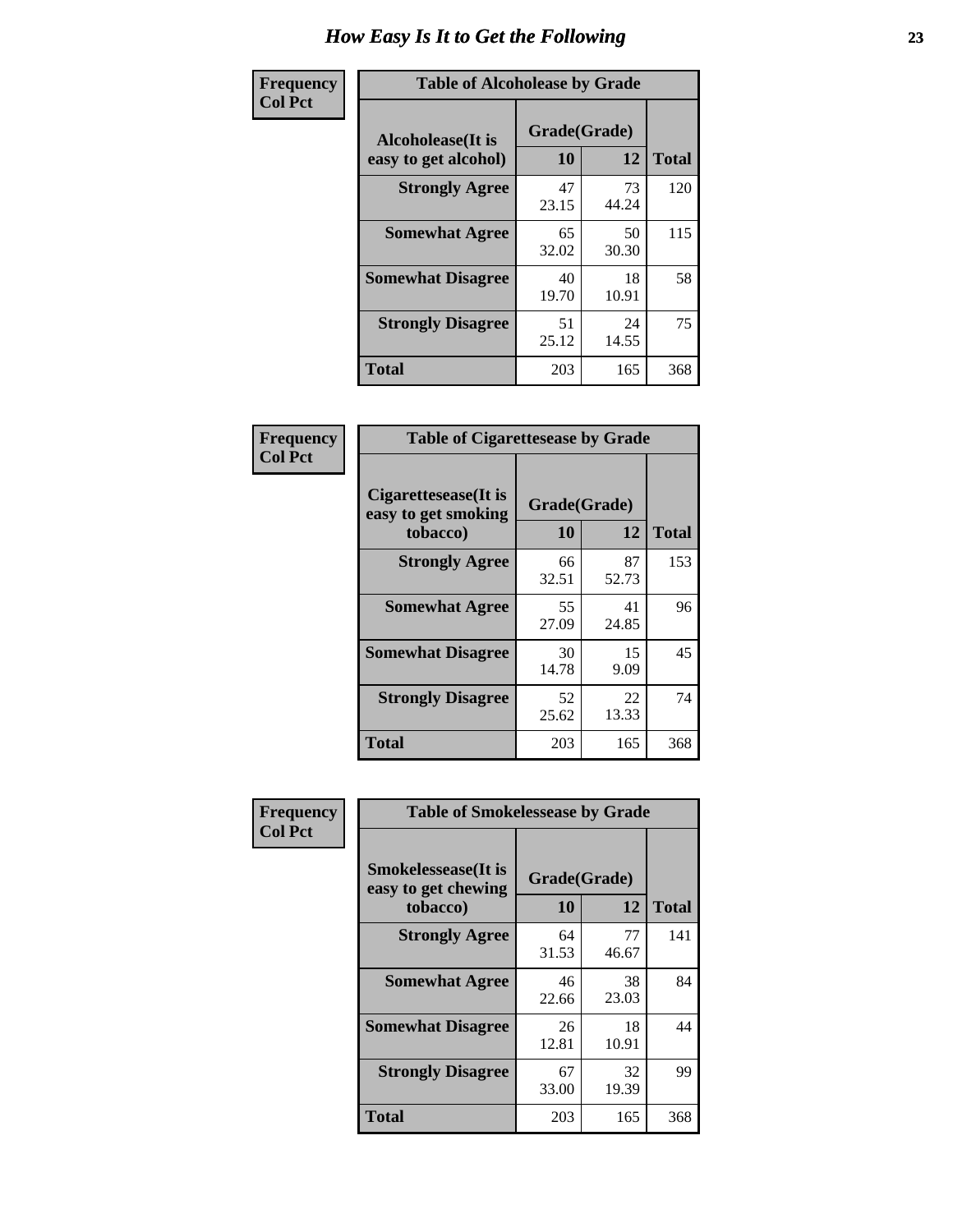| Frequency      | <b>Table of Marijuanaease by Grade</b>           |                    |             |              |  |  |  |  |  |
|----------------|--------------------------------------------------|--------------------|-------------|--------------|--|--|--|--|--|
| <b>Col Pct</b> | Marijuanaease(It is<br>easy to get<br>marijuana) | Grade(Grade)<br>10 | 12          | <b>Total</b> |  |  |  |  |  |
|                | <b>Strongly Agree</b>                            | 51<br>25.12        | 69<br>41.82 | 120          |  |  |  |  |  |
|                | <b>Somewhat Agree</b>                            | 52<br>25.62        | 44<br>26.67 | 96           |  |  |  |  |  |
|                | <b>Somewhat Disagree</b>                         | 22<br>10.84        | 22<br>13.33 | 44           |  |  |  |  |  |
|                | <b>Strongly Disagree</b>                         | 78<br>38.42        | 30<br>18.18 | 108          |  |  |  |  |  |
|                | <b>Total</b>                                     | 203                | 165         | 368          |  |  |  |  |  |

| <b>Table of Cocaineease by Grade</b> |              |             |              |  |  |  |  |  |  |
|--------------------------------------|--------------|-------------|--------------|--|--|--|--|--|--|
| <b>Cocaineease</b> (It is            | Grade(Grade) |             |              |  |  |  |  |  |  |
| easy to get cocaine)                 | 10           | 12          | <b>Total</b> |  |  |  |  |  |  |
| <b>Strongly Agree</b>                | 28<br>13.79  | 35<br>21.21 | 63           |  |  |  |  |  |  |
| <b>Somewhat Agree</b>                | 28<br>13.79  | 37<br>22.42 | 65           |  |  |  |  |  |  |
| <b>Somewhat Disagree</b>             | 27<br>13.30  | 34<br>20.61 | 61           |  |  |  |  |  |  |
| <b>Strongly Disagree</b>             | 120<br>59.11 | 59<br>35.76 | 179          |  |  |  |  |  |  |
| <b>Total</b>                         | 203          | 165         | 368          |  |  |  |  |  |  |

| Frequency      | <b>Table of Inhalantsease by Grade</b>     |              |             |              |  |  |  |  |  |
|----------------|--------------------------------------------|--------------|-------------|--------------|--|--|--|--|--|
| <b>Col Pct</b> | <b>Inhalantsease</b> (It is<br>easy to get | Grade(Grade) |             |              |  |  |  |  |  |
|                | inhalants)                                 | 10           | 12          | <b>Total</b> |  |  |  |  |  |
|                | <b>Strongly Agree</b>                      | 49<br>24.14  | 54<br>32.73 | 103          |  |  |  |  |  |
|                | <b>Somewhat Agree</b>                      | 40<br>19.70  | 36<br>21.82 | 76           |  |  |  |  |  |
|                | <b>Somewhat Disagree</b>                   | 26<br>12.81  | 29<br>17.58 | 55           |  |  |  |  |  |
|                | <b>Strongly Disagree</b>                   | 88<br>43.35  | 46<br>27.88 | 134          |  |  |  |  |  |
|                | <b>Total</b>                               | 203          | 165         | 368          |  |  |  |  |  |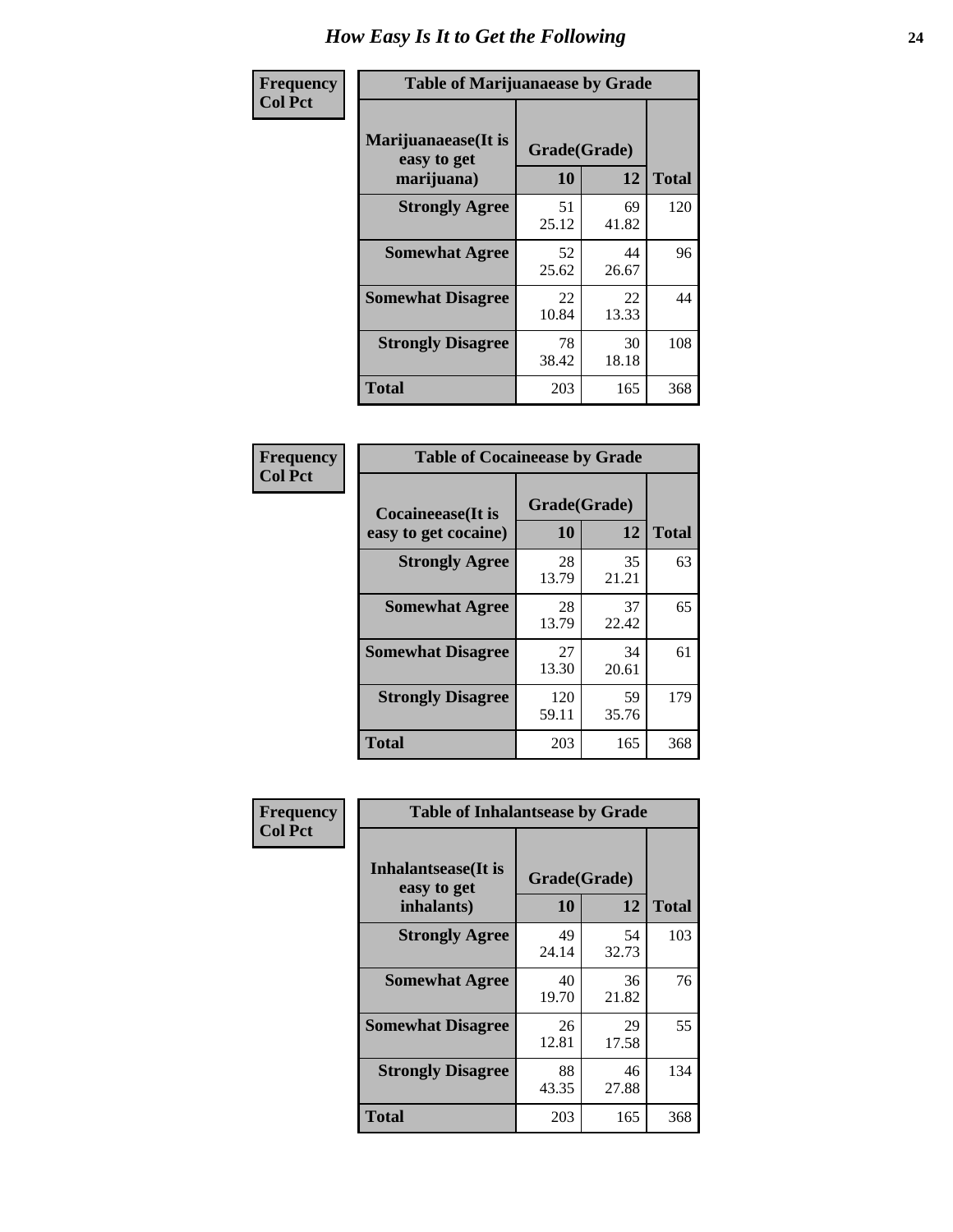| Frequency      | <b>Table of Steroidsease by Grade</b>               |                    |              |     |  |  |  |  |  |
|----------------|-----------------------------------------------------|--------------------|--------------|-----|--|--|--|--|--|
| <b>Col Pct</b> | <b>Steroidsease</b> (It is<br>easy to get steroids) | Grade(Grade)<br>10 | <b>Total</b> |     |  |  |  |  |  |
|                | <b>Strongly Agree</b>                               | 23<br>11.33        | 25<br>15.15  | 48  |  |  |  |  |  |
|                | <b>Somewhat Agree</b>                               | 43<br>21.18        | 41<br>24.85  | 84  |  |  |  |  |  |
|                | <b>Somewhat Disagree</b>                            | 30<br>14.78        | 36<br>21.82  | 66  |  |  |  |  |  |
|                | <b>Strongly Disagree</b>                            | 107<br>52.71       | 63<br>38.18  | 170 |  |  |  |  |  |
|                | <b>Total</b>                                        | 203                | 165          | 368 |  |  |  |  |  |

| Frequency      | <b>Table of Ecstasyease by Grade</b>              |                    |              |     |  |  |  |  |
|----------------|---------------------------------------------------|--------------------|--------------|-----|--|--|--|--|
| <b>Col Pct</b> | <b>Ecstasyease</b> (It is<br>easy to get ecstasy) | Grade(Grade)<br>10 | <b>Total</b> |     |  |  |  |  |
|                | <b>Strongly Agree</b>                             | 32<br>15.76        | 42<br>25.45  | 74  |  |  |  |  |
|                | <b>Somewhat Agree</b>                             | 25<br>12.32        | 32<br>19.39  | 57  |  |  |  |  |
|                | <b>Somewhat Disagree</b>                          | 28<br>13.79        | 26<br>15.76  | 54  |  |  |  |  |
|                | <b>Strongly Disagree</b>                          | 118<br>58.13       | 65<br>39.39  | 183 |  |  |  |  |
|                | <b>Total</b>                                      | 203                | 165          | 368 |  |  |  |  |

| Frequency      | <b>Table of Methease by Grade</b>                          |                    |             |              |  |  |  |  |  |
|----------------|------------------------------------------------------------|--------------------|-------------|--------------|--|--|--|--|--|
| <b>Col Pct</b> | <b>Methease</b> (It is easy<br>to get<br>methamphetamines) | Grade(Grade)<br>10 | 12          | <b>Total</b> |  |  |  |  |  |
|                | <b>Strongly Agree</b>                                      | 21<br>10.34        | 26<br>15.76 | 47           |  |  |  |  |  |
|                | <b>Somewhat Agree</b>                                      | 28<br>13.79        | 34<br>20.61 | 62           |  |  |  |  |  |
|                | <b>Somewhat Disagree</b>                                   | 27<br>13.30        | 25<br>15.15 | 52           |  |  |  |  |  |
|                | <b>Strongly Disagree</b>                                   | 127<br>62.56       | 80<br>48.48 | 207          |  |  |  |  |  |
|                | <b>Total</b>                                               | 203                | 165         | 368          |  |  |  |  |  |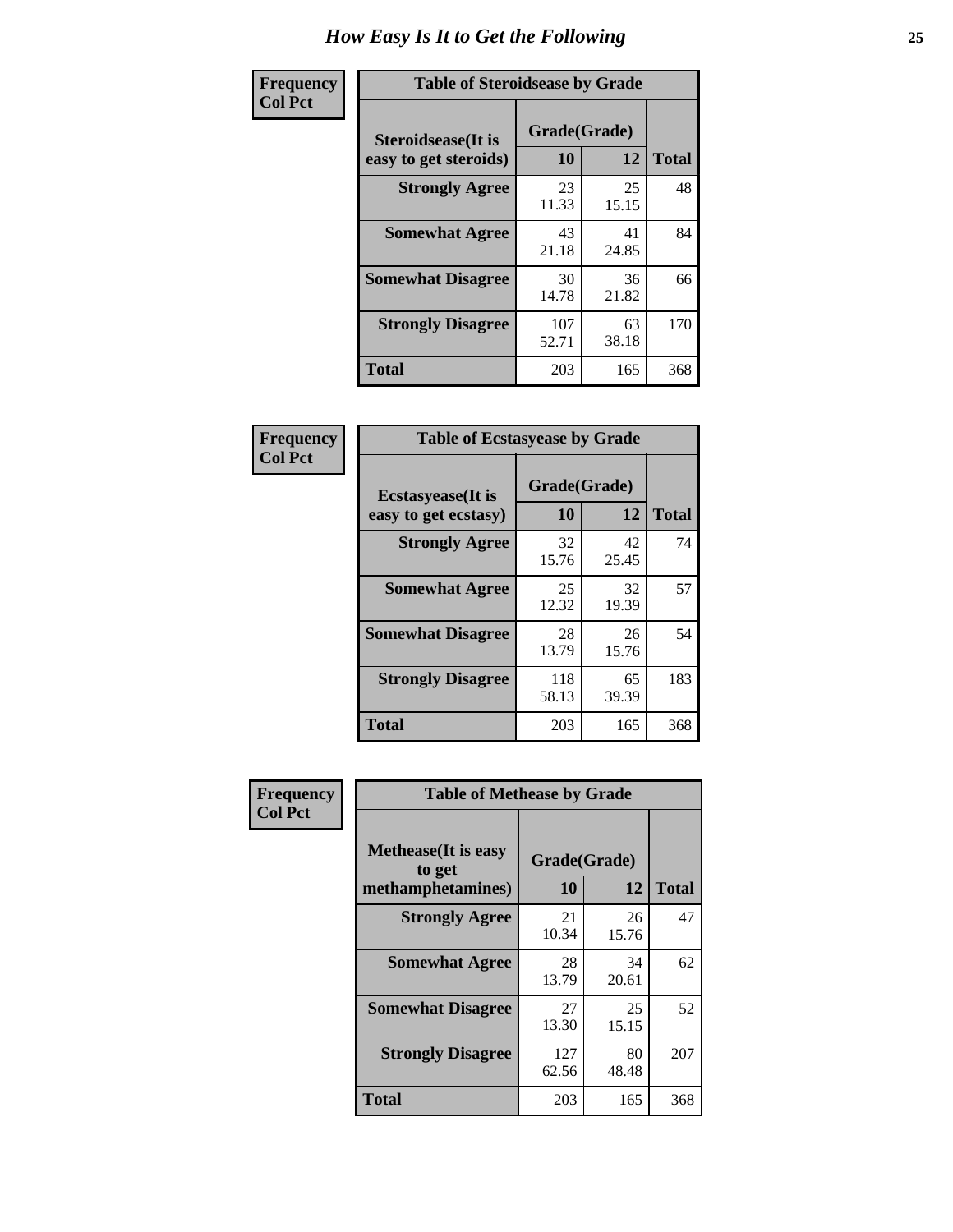| <b>Frequency</b> | <b>Table of Hallucinogensease by Grade</b>                |                    |             |              |  |  |  |  |  |
|------------------|-----------------------------------------------------------|--------------------|-------------|--------------|--|--|--|--|--|
| <b>Col Pct</b>   | Hallucinogensease(It)<br>is easy to get<br>hallucinogens) | Grade(Grade)<br>10 | 12          | <b>Total</b> |  |  |  |  |  |
|                  | <b>Strongly Agree</b>                                     | 21<br>10.34        | 30<br>18.18 | 51           |  |  |  |  |  |
|                  | <b>Somewhat Agree</b>                                     | 29<br>14.29        | 30<br>18.18 | 59           |  |  |  |  |  |
|                  | <b>Somewhat Disagree</b>                                  | 23<br>11.33        | 26<br>15.76 | 49           |  |  |  |  |  |
|                  | <b>Strongly Disagree</b>                                  | 130<br>64.04       | 79<br>47.88 | 209          |  |  |  |  |  |
|                  | <b>Total</b>                                              | 203                | 165         | 368          |  |  |  |  |  |

| Frequency<br>  Col Pct |
|------------------------|

| <b>Table of Prescriptionease by Grade</b>                                                |              |             |              |  |  |  |  |  |  |
|------------------------------------------------------------------------------------------|--------------|-------------|--------------|--|--|--|--|--|--|
| <b>Prescriptionease</b> (It<br>is easy to get<br>prescription drugs<br>not prescribed to | Grade(Grade) |             |              |  |  |  |  |  |  |
| me)                                                                                      | 10           | 12          | <b>Total</b> |  |  |  |  |  |  |
| <b>Strongly Agree</b>                                                                    | 54<br>26.60  | 62<br>37.58 | 116          |  |  |  |  |  |  |
| <b>Somewhat Agree</b>                                                                    | 45<br>22.17  | 40<br>24.24 | 85           |  |  |  |  |  |  |
| <b>Somewhat Disagree</b>                                                                 | 21<br>10.34  | 13<br>7.88  | 34           |  |  |  |  |  |  |
| <b>Strongly Disagree</b>                                                                 | 83<br>40.89  | 50<br>30.30 | 133          |  |  |  |  |  |  |
| Total                                                                                    | 203          | 165         | 368          |  |  |  |  |  |  |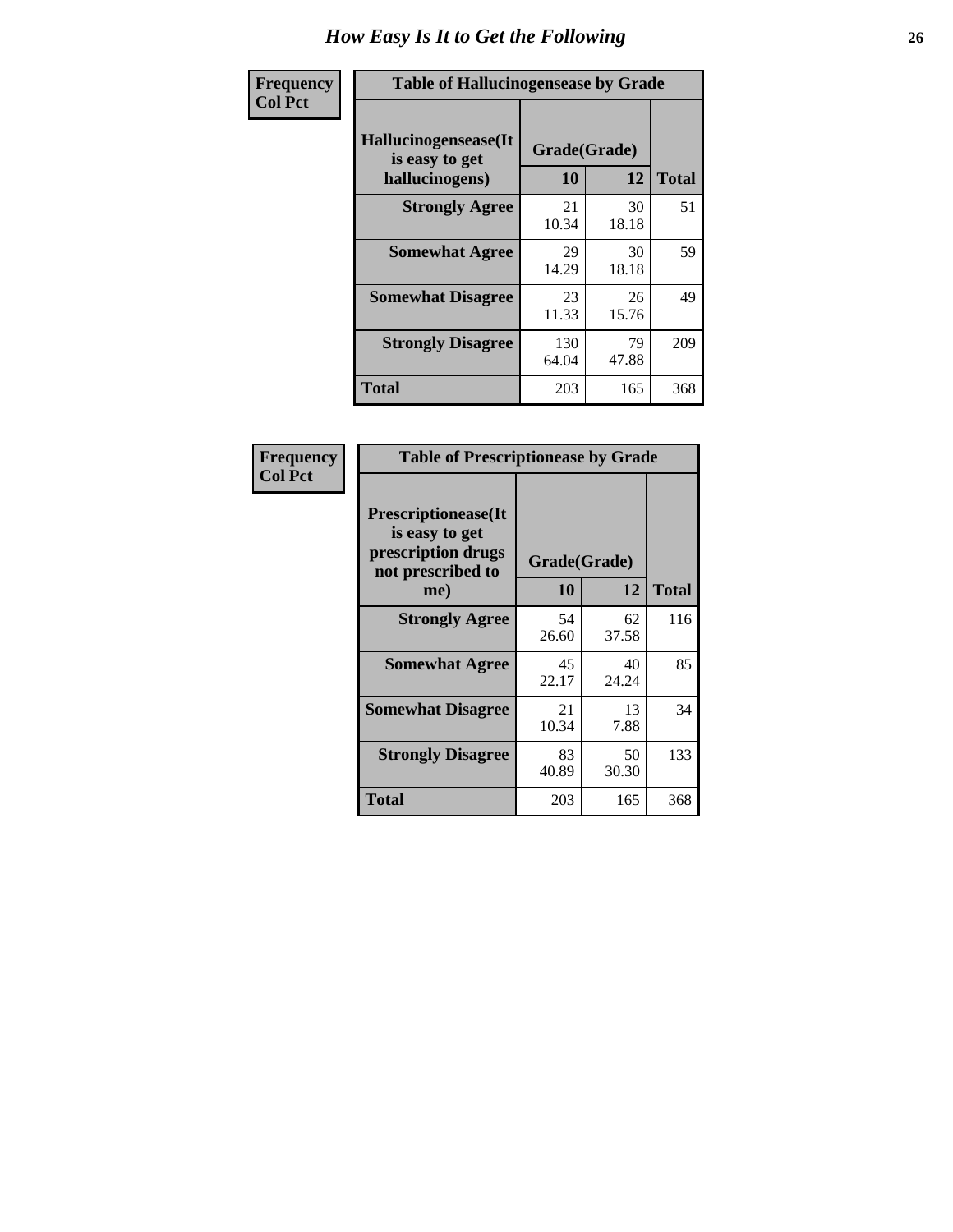### *Age at Onset of Use* **27** *Results for "Age at Onset of Use" questions exclude students who said they did not use that substance*

| <b>Frequency</b> |              |                        |                                                  |           |           |                           |                        | <b>Table of Grade by Alcoholinit</b> |             |             |             |                       |              |
|------------------|--------------|------------------------|--------------------------------------------------|-----------|-----------|---------------------------|------------------------|--------------------------------------|-------------|-------------|-------------|-----------------------|--------------|
| <b>Row Pct</b>   |              |                        | Alcoholinit (I started using alcohol when I was) |           |           |                           |                        |                                      |             |             |             |                       |              |
|                  | Grade(Grade) | <b>8 or</b><br>younger | 9                                                | 10        | 11        | 12                        | 13                     | 14                                   | 15          | <b>16</b>   | 17          | <b>18 or</b><br>older | <b>Total</b> |
|                  | 10           | 10.94                  | 1.56                                             | 4<br>6.25 | 2<br>3.13 | 6<br>9.38                 | 8<br>12.50             | 18<br>28.13                          | 13<br>20.31 | 6.25        | 1.56        | $\Omega$<br>0.00      | 64           |
|                  | 12           | 1.47                   | 2<br>2.94                                        | 1.47      | 2<br>2.94 | 10<br>14.71               | $\overline{2}$<br>2.94 | 8<br>11.76                           | 12<br>17.65 | 15<br>22.06 | 11<br>16.18 | 4<br>5.88             | 68           |
|                  | <b>Total</b> | 8                      | 3                                                | 5         | 4         | 16                        | 10                     | 26                                   | 25          | 19          | 12          | 4                     | 132          |
|                  |              |                        |                                                  |           |           | Frequency Missing $= 236$ |                        |                                      |             |             |             |                       |              |

| <b>Frequency</b> |
|------------------|
| <b>Row Pct</b>   |

| <b>Table of Grade by Cigarettesinit</b> |                 |                                                      |           |                           |            |             |               |            |           |                       |              |
|-----------------------------------------|-----------------|------------------------------------------------------|-----------|---------------------------|------------|-------------|---------------|------------|-----------|-----------------------|--------------|
|                                         |                 | Cigarettesinit(I started smoking tobacco when I was) |           |                           |            |             |               |            |           |                       |              |
| Grade(Grade)                            | 8 or<br>vounger | <b>10</b>                                            | 11        | <b>12</b>                 | 13         | 14          | 15            | 16         | 17        | <b>18 or</b><br>older | <b>Total</b> |
| 10                                      | 4<br>8.00       | 10.00                                                | 3<br>6.00 | 8<br>16.00                | 7<br>14.00 | 14<br>28.00 | 10.00         | 4<br>8.00  | 0<br>0.00 | $\Omega$<br>0.00      | 50           |
| 12                                      | 5<br>12.50      | $\Omega$<br>0.00                                     | 3<br>7.50 | $\overline{4}$<br>10.00   | 8<br>20.00 | 4<br>10.00  | 2<br>5.00     | 6<br>15.00 | 12.50     | 3<br>7.50             | 40           |
| <b>Total</b>                            | 9               | 5                                                    | 6         | 12                        | 15         | 18          | $\mathcal{I}$ | 10         | 5         | 3                     | 90           |
|                                         |                 |                                                      |           | Frequency Missing $= 278$ |            |             |               |            |           |                       |              |

**Frequency Row Pct**

|              | <b>Table of Grade by Smokelessinit</b>          |                                                      |           |       |           |           |            |            |                  |                       |              |
|--------------|-------------------------------------------------|------------------------------------------------------|-----------|-------|-----------|-----------|------------|------------|------------------|-----------------------|--------------|
|              |                                                 | Smokelessinit (I started chewing tobacco when I was) |           |       |           |           |            |            |                  |                       |              |
| Grade(Grade) | 8 or<br>younger                                 | <b>10</b>                                            | 11        | 12    | 13        | 14        | 15         | <b>16</b>  | 17               | <b>18 or</b><br>older | <b>Total</b> |
| 10           | 2<br>6.45                                       | 6<br>19.35                                           | 2<br>6.45 | 22.58 | 16.13     | 3<br>9.68 | 2<br>6.45  | 4<br>12.90 | $\Omega$<br>0.00 | $\theta$<br>0.00      | 31           |
| 12           | 3<br>14.29                                      | 0<br>0.00                                            | 4.76      | 9.52  | 2<br>9.52 | 4.76      | 4<br>19.05 | 3<br>14.29 | 4<br>19.05       | 4.76                  | 21           |
| <b>Total</b> | 3<br>7<br>7<br>5<br>9<br>6<br>4<br>52<br>4<br>6 |                                                      |           |       |           |           |            |            |                  |                       |              |
|              | Frequency Missing $= 316$                       |                                                      |           |       |           |           |            |            |                  |                       |              |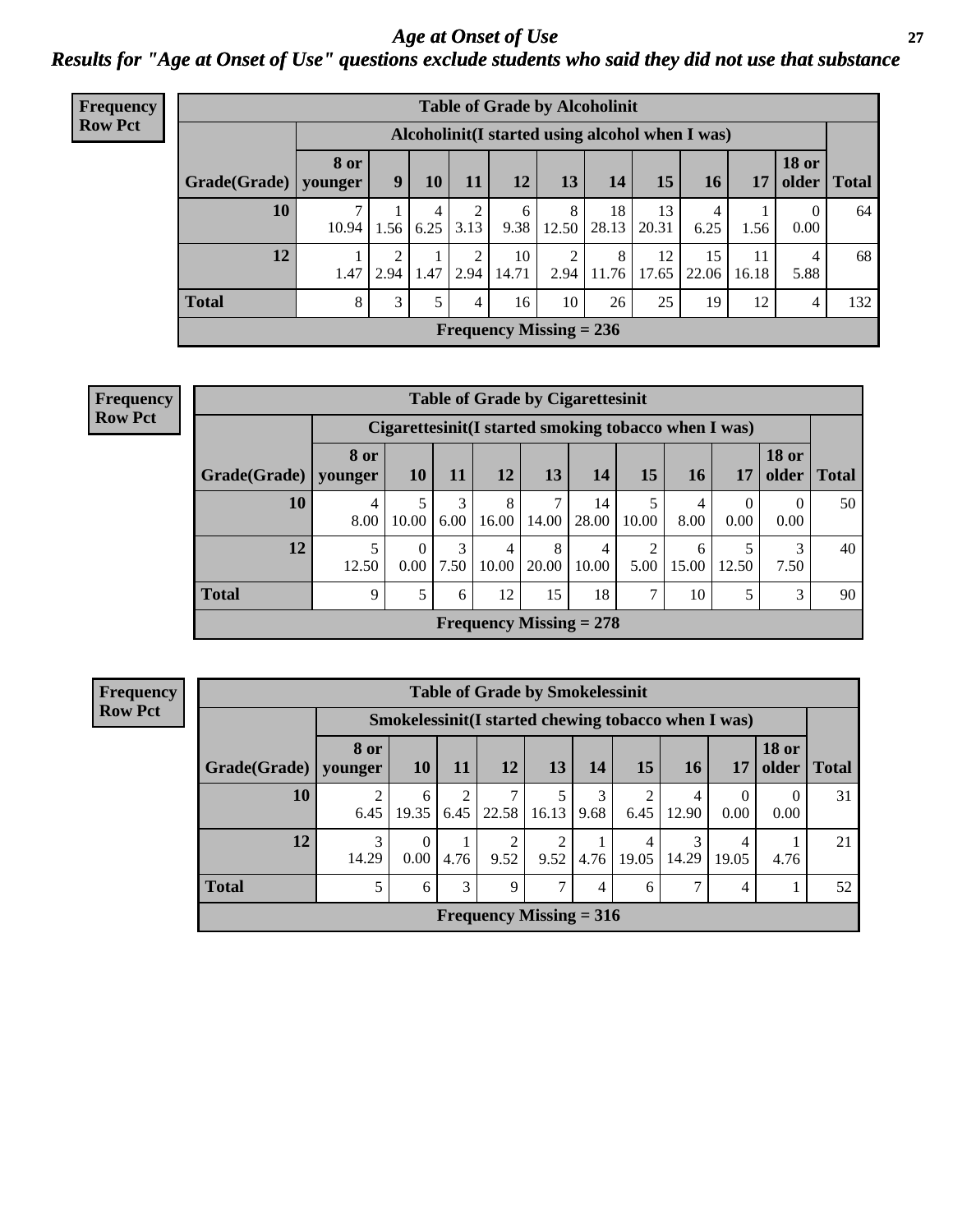### *Age at Onset of Use* **28**

*Results for "Age at Onset of Use" questions exclude students who said they did not use that substance*

| <b>Frequency</b> | <b>Table of Grade by Marijuanainit</b>              |                        |      |          |                  |                           |                      |             |       |             |                         |                                |              |
|------------------|-----------------------------------------------------|------------------------|------|----------|------------------|---------------------------|----------------------|-------------|-------|-------------|-------------------------|--------------------------------|--------------|
| <b>Row Pct</b>   | Marijuanainit(I started using marijuana when I was) |                        |      |          |                  |                           |                      |             |       |             |                         |                                |              |
|                  | Grade(Grade)                                        | <b>8 or</b><br>younger | 9    | 10       | 11               | 12                        | 13                   | 14          | 15    | 16          | 17                      | <b>18 or</b><br>$\Omega$ older | <b>Total</b> |
|                  | 10                                                  | 4<br>11.11             | 2.78 | 2.78     | $\theta$<br>0.00 | 6<br>16.67                | 3<br>8.33            | 10<br>27.78 | 19.44 | 4<br>11.11  | $\Omega$<br>0.00        | $\Omega$<br>0.00               | 36           |
|                  | 12                                                  | $\overline{2}$<br>5.56 | 2.78 | $0.00\,$ | 2.78             | 4<br>11.11                | $\theta$<br>$0.00\,$ | 6<br>16.67  | 19.44 | 10<br>27.78 | $\overline{4}$<br>11.11 | 2.78                           | 36           |
|                  | <b>Total</b>                                        | 6                      | 2    |          |                  | 10                        | 3                    | 16          | 14    | 14          | $\overline{4}$          |                                | 72           |
|                  |                                                     |                        |      |          |                  | Frequency Missing $= 296$ |                      |             |       |             |                         |                                |              |

| <b>Frequency</b> |              | <b>Table of Grade by Cocaineinit</b>       |                  |                        |                         |                       |              |  |
|------------------|--------------|--------------------------------------------|------------------|------------------------|-------------------------|-----------------------|--------------|--|
| <b>Row Pct</b>   |              | <b>Cocaineinit(I started using cocaine</b> |                  | when I was)            |                         |                       |              |  |
|                  | Grade(Grade) | 8 or<br>vounger                            | 14               | <b>15</b>              | <b>16</b>               | <b>18 or</b><br>older | <b>Total</b> |  |
|                  | 10           | 3<br>75.00                                 | $\theta$<br>0.00 | 25.00                  | 0.00                    | $\theta$<br>0.00      | 4            |  |
|                  | 12           | 0<br>0.00                                  | 3<br>37.50       | $\mathcal{D}$<br>25.00 | $\mathfrak{D}$<br>25.00 | 12.50                 | 8            |  |
|                  | <b>Total</b> | 3<br>3<br>3<br>$\mathfrak{D}$              |                  |                        |                         |                       |              |  |
|                  |              | Frequency Missing $= 356$                  |                  |                        |                         |                       |              |  |

| <b>Frequency</b> | <b>Table of Grade by Inhalantsinit</b> |                                                         |                                      |       |                       |              |  |  |  |  |
|------------------|----------------------------------------|---------------------------------------------------------|--------------------------------------|-------|-----------------------|--------------|--|--|--|--|
| <b>Row Pct</b>   |                                        | Inhalantsinit (I started using<br>inhalants when I was) |                                      |       |                       |              |  |  |  |  |
|                  | Grade(Grade)                           | 8 or<br>vounger                                         | 16                                   | 17    | <b>18 or</b><br>older | <b>Total</b> |  |  |  |  |
|                  | 10                                     | 3<br>100.00                                             | 0<br>0.00                            | 0.00  | 0<br>0.00             | 3            |  |  |  |  |
|                  | 12                                     | 0<br>0.00                                               | $\mathcal{D}_{\mathcal{L}}$<br>50.00 | 25.00 | 25.00                 | 4            |  |  |  |  |
|                  | <b>Total</b>                           | 3                                                       | $\overline{2}$                       |       |                       |              |  |  |  |  |
|                  |                                        | Frequency Missing $= 361$                               |                                      |       |                       |              |  |  |  |  |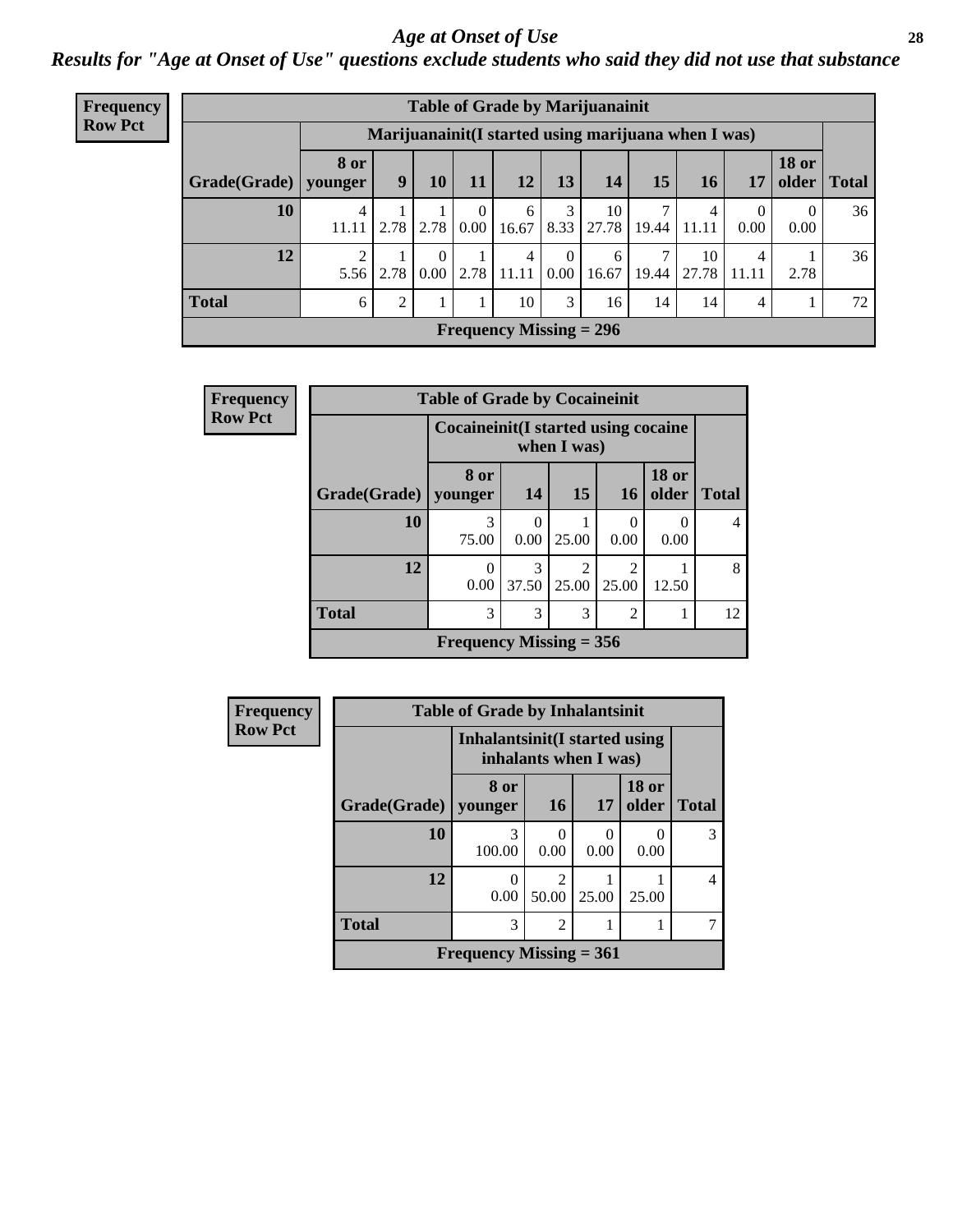#### *Age at Onset of Use* **29**

*Results for "Age at Onset of Use" questions exclude students who said they did not use that substance*

| Frequency      |              | <b>Table of Grade by Steroidsinit</b>                  |                     |                           |              |  |  |  |
|----------------|--------------|--------------------------------------------------------|---------------------|---------------------------|--------------|--|--|--|
| <b>Row Pct</b> |              | <b>Steroidsinit(I started</b><br>using steroids when I | was)                |                           |              |  |  |  |
|                |              | 8 or                                                   |                     |                           | <b>Total</b> |  |  |  |
|                | Grade(Grade) |                                                        | 14<br>17<br>younger |                           |              |  |  |  |
|                | 10           | 4<br>80.00                                             | 20.00               | $\mathbf{\Omega}$<br>0.00 | 5            |  |  |  |
|                | 12           | 0<br>0.00                                              | ∩<br>0.00           | 100.00                    |              |  |  |  |
|                | <b>Total</b> | 4                                                      | 1                   |                           |              |  |  |  |
|                |              | Frequency Missing $= 362$                              |                     |                           |              |  |  |  |

| <b>Frequency</b> |                        | <b>Table of Grade by Ecstasyinit</b>        |                                    |                                                                                                                                                                          |                                      |                         |                         |              |  |  |  |
|------------------|------------------------|---------------------------------------------|------------------------------------|--------------------------------------------------------------------------------------------------------------------------------------------------------------------------|--------------------------------------|-------------------------|-------------------------|--------------|--|--|--|
| <b>Row Pct</b>   |                        | Ecstasyinit (I started using ecstasy when I |                                    | was)                                                                                                                                                                     |                                      |                         |                         |              |  |  |  |
|                  | Grade(Grade)   younger | 8 or                                        | 14                                 | 15                                                                                                                                                                       | <b>16</b>                            | 17                      | <b>18 or</b><br>older   | <b>Total</b> |  |  |  |
|                  | 10                     | 3<br>42.86                                  | 0<br>0.00                          | $\mathcal{D}_{\mathcal{A}}^{\mathcal{A}}(\mathcal{A})=\mathcal{D}_{\mathcal{A}}^{\mathcal{A}}(\mathcal{A})\mathcal{D}_{\mathcal{A}}^{\mathcal{A}}(\mathcal{A})$<br>28.57 | 14.29                                | 14.29                   | $\theta$<br>0.00        | 7            |  |  |  |
|                  | 12                     | $\Omega$<br>0.00                            | 4<br>33.33                         | $\mathfrak{D}$<br>16.67                                                                                                                                                  | $\mathcal{D}_{\mathcal{L}}$<br>16.67 | $\mathfrak{D}$<br>16.67 | $\mathfrak{D}$<br>16.67 | 12           |  |  |  |
|                  | <b>Total</b>           | 3                                           | 3<br>3<br>$\overline{2}$<br>4<br>4 |                                                                                                                                                                          |                                      |                         |                         |              |  |  |  |
|                  |                        |                                             |                                    |                                                                                                                                                                          | Frequency Missing $=$ 349            |                         |                         |              |  |  |  |

| Frequency      |              | <b>Table of Grade by Methinit</b>                           |           |       |                        |              |
|----------------|--------------|-------------------------------------------------------------|-----------|-------|------------------------|--------------|
| <b>Row Pct</b> |              | <b>Methinit</b> (I started using<br>methamphetamines when I | was)      |       |                        |              |
|                | Grade(Grade) | 8 or<br>younger                                             | <b>10</b> | 15    | <b>17</b>              | <b>Total</b> |
|                | 10           | 33.33                                                       | 66.67     | 0.00  | 0<br>0.00              | 3            |
|                | 12           | 0<br>0.00                                                   | 0.00      | 33.33 | $\mathcal{D}$<br>66.67 | 3            |
|                | <b>Total</b> | 1                                                           | 6         |       |                        |              |
|                |              | Frequency Missing $= 362$                                   |           |       |                        |              |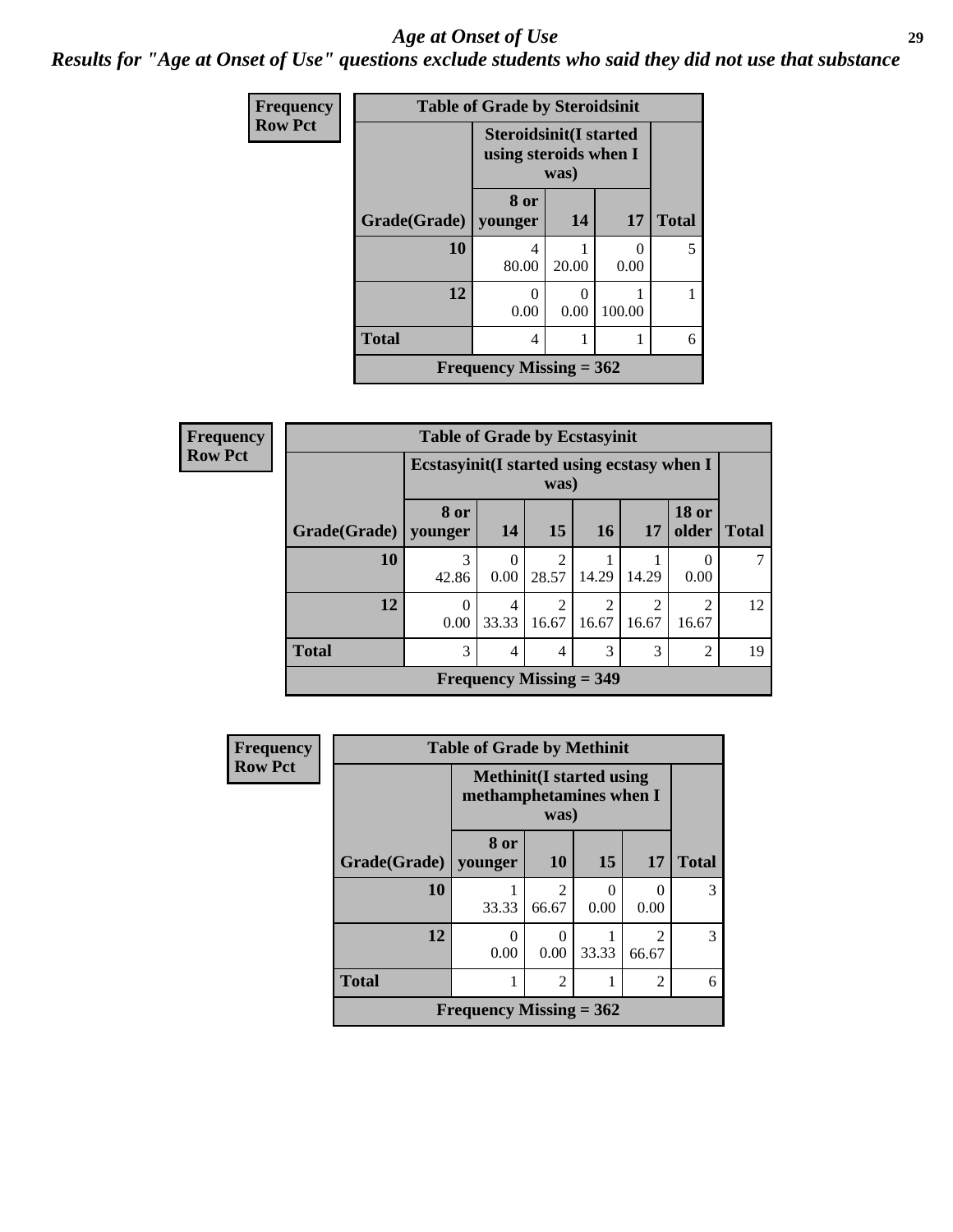### Age at Onset of Use **30**

### *Results for "Age at Onset of Use" questions exclude students who said they did not use that substance*

| Frequency      |              | <b>Table of Grade by Hallucinogensinit</b> |                          |                           |                         |                                    |                       |              |  |  |  |
|----------------|--------------|--------------------------------------------|--------------------------|---------------------------|-------------------------|------------------------------------|-----------------------|--------------|--|--|--|
| <b>Row Pct</b> |              |                                            |                          | hallucinogens when I was) |                         | Hallucinogensinit (I started using |                       |              |  |  |  |
|                | Grade(Grade) | 8 or<br>younger                            | 14                       | 15                        | <b>16</b>               | 17                                 | <b>18 or</b><br>older | <b>Total</b> |  |  |  |
|                | 10           | 25.00                                      | 25.00                    | $\Omega$<br>0.00          | 0<br>0.00               | 2<br>50.00                         | $\left($<br>0.00      | 4            |  |  |  |
|                | 12           | $\theta$<br>0.00                           | $\Omega$<br>0.00         | 3<br>37.50                | $\overline{c}$<br>25.00 | $\mathfrak{D}$<br>25.00            | 12.50                 | 8            |  |  |  |
|                | <b>Total</b> |                                            | 3<br>$\overline{2}$<br>4 |                           |                         |                                    |                       |              |  |  |  |
|                |              |                                            |                          | Frequency Missing $= 356$ |                         |                                    |                       |              |  |  |  |

| <b>Frequency</b>                           |              |                  |                  |                        | <b>Table of Grade by Prescriptioninit</b> |            |            |                                                                                            |            |                       |              |
|--------------------------------------------|--------------|------------------|------------------|------------------------|-------------------------------------------|------------|------------|--------------------------------------------------------------------------------------------|------------|-----------------------|--------------|
| <b>Row Pct</b>                             |              |                  |                  |                        |                                           |            |            | Prescription in it (I started using prescription drugs not<br>prescribed to me when I was) |            |                       |              |
|                                            | Grade(Grade) | 9                | 11               | 12                     | 13                                        | 14         | 15         | 16                                                                                         | 17         | <b>18 or</b><br>older | <b>Total</b> |
|                                            | 10           | 6.67             | 6.67             | $\Omega$<br>0.00       | 3<br>20.00                                | 5<br>33.33 | 4<br>26.67 | 6.67                                                                                       | 0<br>0.00  | $\theta$<br>0.00      | 15           |
|                                            | 12           | $\Omega$<br>0.00 | $\Omega$<br>0.00 | $\mathfrak{D}$<br>9.09 | 3<br>13.64                                | 4.55       | 22.73      | 22.73                                                                                      | 5<br>22.73 | 4.55                  | 22           |
| <b>Total</b><br>5<br>2<br>6<br>9<br>6<br>6 |              |                  |                  |                        |                                           |            |            |                                                                                            |            |                       | 37           |
|                                            |              |                  |                  |                        | <b>Frequency Missing = 331</b>            |            |            |                                                                                            |            |                       |              |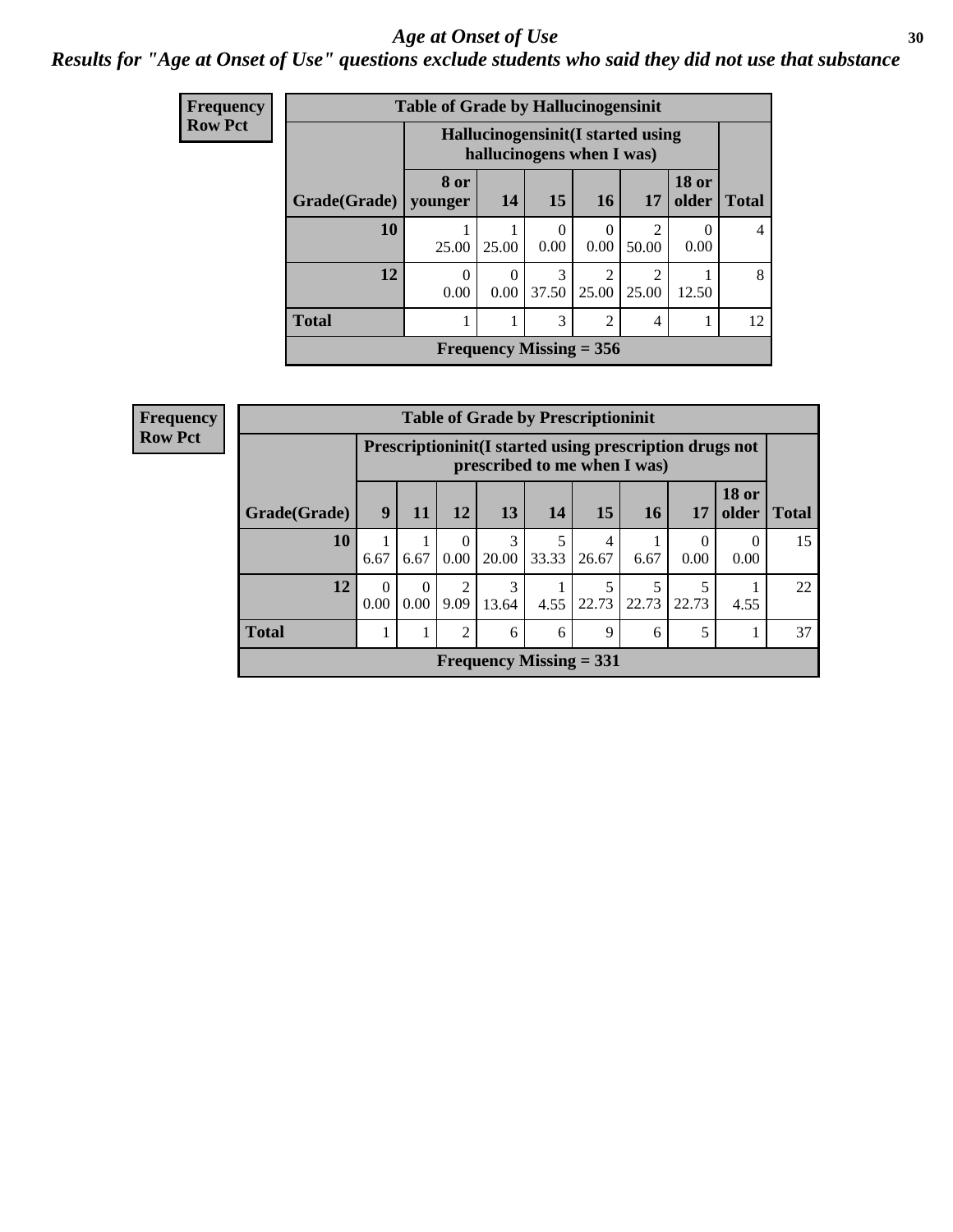| Frequency      |                                               | <b>Table of Alcoholharm by Grade</b> |             |              |  |  |  |  |  |  |  |
|----------------|-----------------------------------------------|--------------------------------------|-------------|--------------|--|--|--|--|--|--|--|
| <b>Col Pct</b> | Alcoholharm(I<br>think alcohol is<br>harmful) | Grade(Grade)<br>10                   | 12          | <b>Total</b> |  |  |  |  |  |  |  |
|                | <b>Strongly Agree</b>                         | 122<br>60.10                         | 93<br>56.36 | 215          |  |  |  |  |  |  |  |
|                | <b>Somewhat Agree</b>                         | 49<br>24.14                          | 46<br>27.88 | 95           |  |  |  |  |  |  |  |
|                | <b>Somewhat Disagree</b>                      | 19<br>9.36                           | 14<br>8.48  | 33           |  |  |  |  |  |  |  |
|                | <b>Strongly Disagree</b>                      | 13<br>6.40                           | 12<br>7.27  | 25           |  |  |  |  |  |  |  |
|                | <b>Total</b>                                  | 203                                  | 165         | 368          |  |  |  |  |  |  |  |

| <b>Table of Cigarettesharm by Grade</b>                                              |              |              |     |  |  |  |  |  |  |
|--------------------------------------------------------------------------------------|--------------|--------------|-----|--|--|--|--|--|--|
| Cigarettesharm(I<br>Grade(Grade)<br>think smoking<br>10<br>12<br>tobacco is harmful) |              |              |     |  |  |  |  |  |  |
| <b>Strongly Agree</b>                                                                | 164<br>80.79 | 127<br>76.97 | 291 |  |  |  |  |  |  |
| <b>Somewhat Agree</b>                                                                | 23<br>11.33  | 21<br>12.73  | 44  |  |  |  |  |  |  |
| <b>Somewhat Disagree</b>                                                             | 6<br>2.96    | 5<br>3.03    | 11  |  |  |  |  |  |  |
| <b>Strongly Disagree</b>                                                             | 10<br>4.93   | 12<br>7.27   | 22  |  |  |  |  |  |  |
| <b>Total</b>                                                                         | 203          | 165          | 368 |  |  |  |  |  |  |

| Frequency      | <b>Table of Smokelessharm by Grade</b>                  |                           |              |              |  |  |  |  |  |
|----------------|---------------------------------------------------------|---------------------------|--------------|--------------|--|--|--|--|--|
| <b>Col Pct</b> | Smokelessharm(I<br>think chewing<br>tobacco is harmful) | Grade(Grade)<br><b>10</b> | 12           | <b>Total</b> |  |  |  |  |  |
|                | <b>Strongly Agree</b>                                   | 162<br>79.80              | 127<br>76.97 | 289          |  |  |  |  |  |
|                | <b>Somewhat Agree</b>                                   | 24<br>11.82               | 19<br>11.52  | 43           |  |  |  |  |  |
|                | <b>Somewhat Disagree</b>                                | 8<br>3.94                 | 3<br>1.82    | 11           |  |  |  |  |  |
|                | <b>Strongly Disagree</b>                                | 9<br>4.43                 | 16<br>9.70   | 25           |  |  |  |  |  |
|                | <b>Total</b>                                            | 203                       | 165          | 368          |  |  |  |  |  |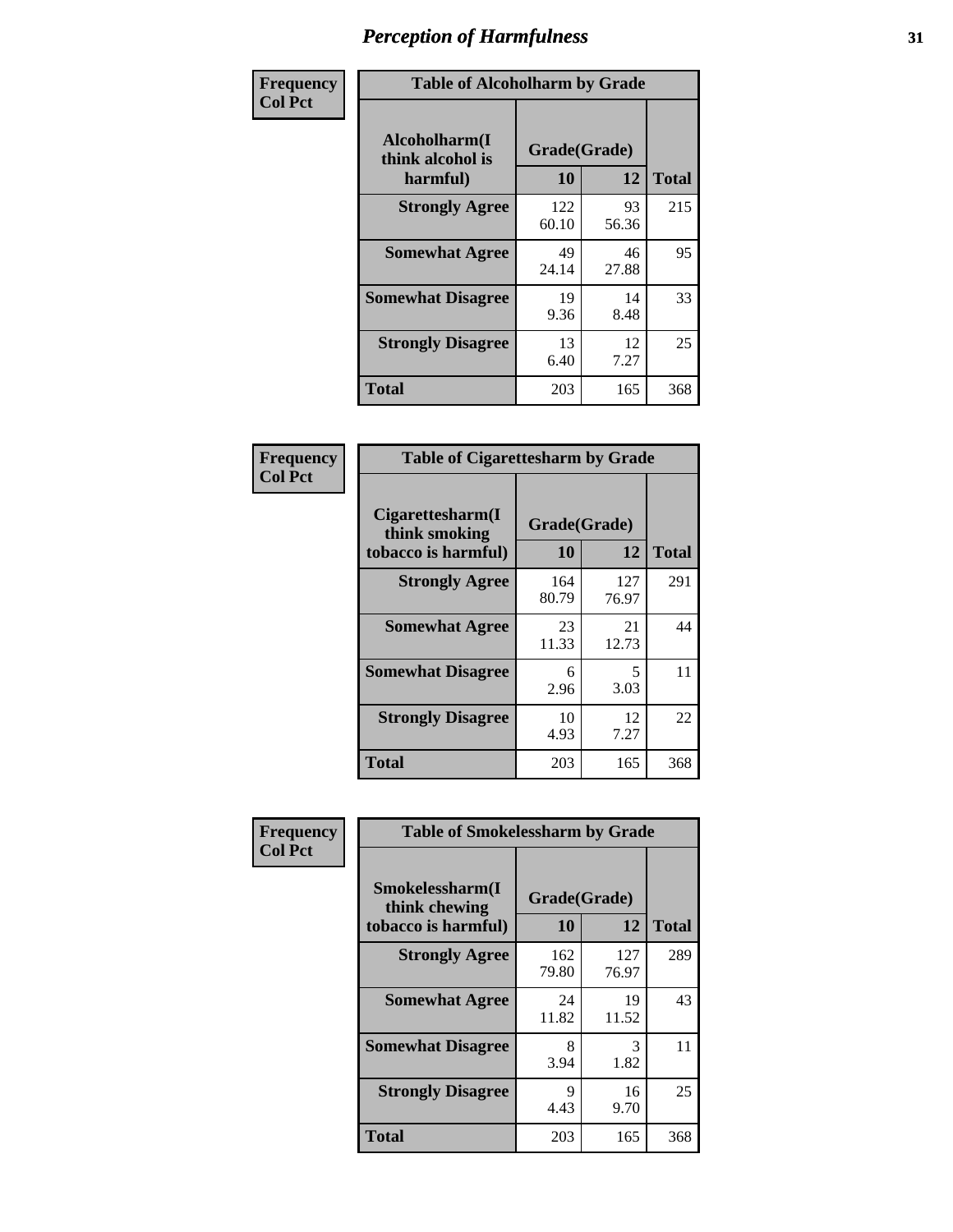| Frequency      | <b>Table of Marijuanaharm by Grade</b>            |                    |              |              |
|----------------|---------------------------------------------------|--------------------|--------------|--------------|
| <b>Col Pct</b> | Marijuanaharm(I<br>think marijuana is<br>harmful) | Grade(Grade)<br>10 | 12           | <b>Total</b> |
|                | <b>Strongly Agree</b>                             | 150<br>73.89       | 111<br>67.27 | 261          |
|                | <b>Somewhat Agree</b>                             | 19<br>9.36         | 18<br>10.91  | 37           |
|                | <b>Somewhat Disagree</b>                          | 13<br>6.40         | 15<br>9.09   | 28           |
|                | <b>Strongly Disagree</b>                          | 21<br>10.34        | 21<br>12.73  | 42           |
|                | <b>Total</b>                                      | 203                | 165          | 368          |

| <b>Table of Cocaineharm by Grade</b>          |                        |              |     |  |  |
|-----------------------------------------------|------------------------|--------------|-----|--|--|
| Cocaineharm(I<br>think cocaine is<br>harmful) | Grade(Grade)<br>10     | <b>Total</b> |     |  |  |
| <b>Strongly Agree</b>                         | 186<br>91.63           | 146<br>88.48 | 332 |  |  |
| <b>Somewhat Agree</b>                         | 5<br>2.46              | 3<br>1.82    | 8   |  |  |
| <b>Somewhat Disagree</b>                      | $\mathfrak{D}$<br>0.99 | 0.61         | 3   |  |  |
| <b>Strongly Disagree</b>                      | 10<br>4.93             | 15<br>9.09   | 25  |  |  |
| <b>Total</b>                                  | 203                    | 165          | 368 |  |  |

| Frequency      | <b>Table of Inhalantsharm by Grade</b>             |                        |              |              |
|----------------|----------------------------------------------------|------------------------|--------------|--------------|
| <b>Col Pct</b> | Inhalantsharm(I<br>think inhalants are<br>harmful) | Grade(Grade)<br>10     | 12           | <b>Total</b> |
|                | <b>Strongly Agree</b>                              | 181<br>89.16           | 141<br>85.45 | 322          |
|                | <b>Somewhat Agree</b>                              | 11<br>5.42             | 8<br>4.85    | 19           |
|                | <b>Somewhat Disagree</b>                           | $\mathfrak{D}$<br>0.99 | 0.61         | 3            |
|                | <b>Strongly Disagree</b>                           | 9<br>4.43              | 15<br>9.09   | 24           |
|                | <b>Total</b>                                       | 203                    | 165          | 368          |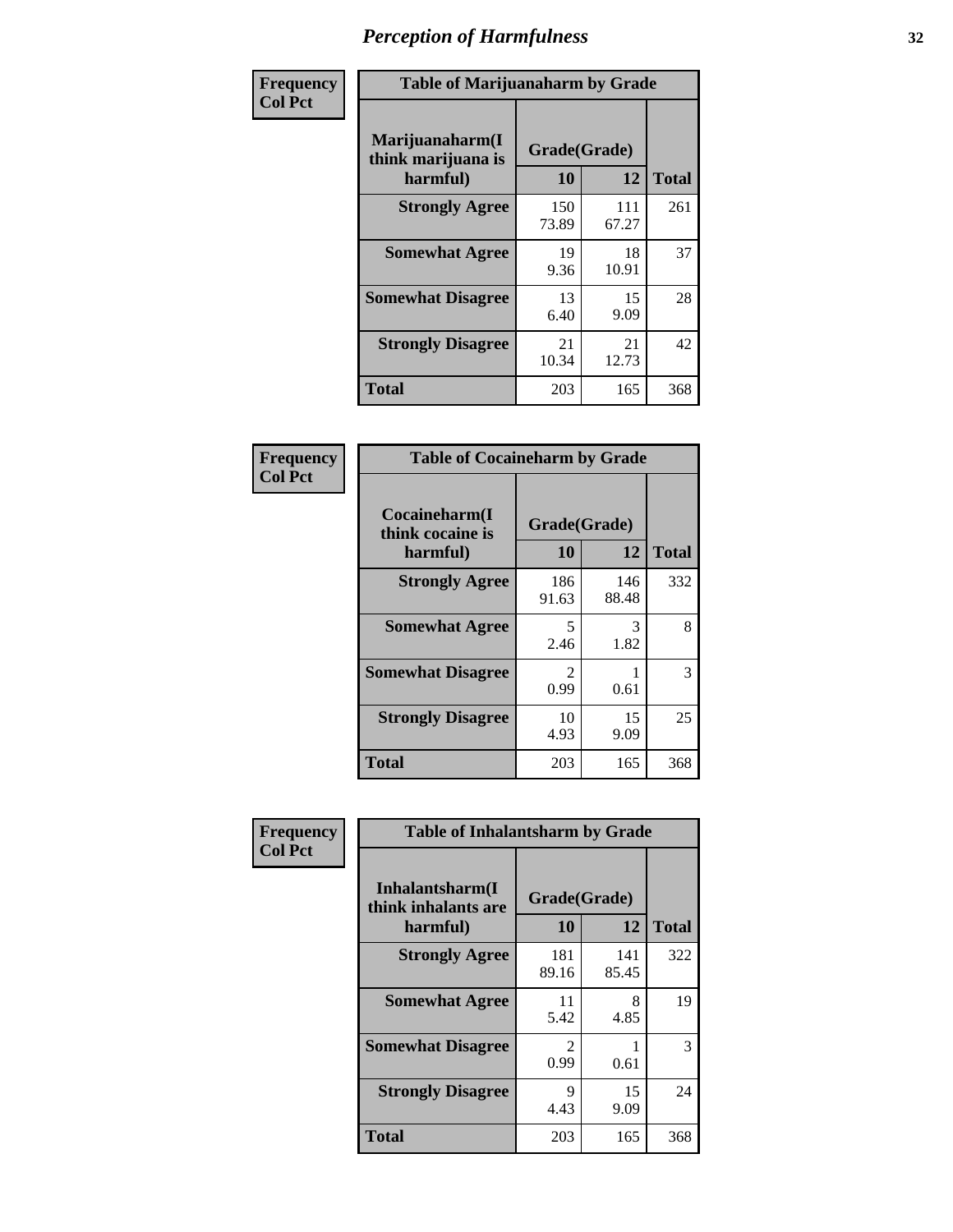| Frequency      | <b>Table of Steroidsharm by Grade</b>            |                    |              |              |
|----------------|--------------------------------------------------|--------------------|--------------|--------------|
| <b>Col Pct</b> | Steroidsharm(I<br>think steroids are<br>harmful) | Grade(Grade)<br>10 | 12           | <b>Total</b> |
|                | <b>Strongly Agree</b>                            | 174<br>85.71       | 130<br>78.79 | 304          |
|                | <b>Somewhat Agree</b>                            | 12<br>5.91         | 17<br>10.30  | 29           |
|                | <b>Somewhat Disagree</b>                         | 6<br>2.96          | 3<br>1.82    | 9            |
|                | <b>Strongly Disagree</b>                         | 11<br>5.42         | 15<br>9.09   | 26           |
|                | <b>Total</b>                                     | 203                | 165          | 368          |

| <b>Table of Ecstasyharm by Grade</b>          |                    |              |              |  |  |
|-----------------------------------------------|--------------------|--------------|--------------|--|--|
| Ecstasyharm(I<br>think ecstasy is<br>harmful) | Grade(Grade)<br>10 | 12           | <b>Total</b> |  |  |
| <b>Strongly Agree</b>                         | 179<br>88.18       | 140<br>84.85 | 319          |  |  |
| <b>Somewhat Agree</b>                         | 6<br>2.96          | 8<br>4.85    | 14           |  |  |
| <b>Somewhat Disagree</b>                      | 6<br>2.96          | 3<br>1.82    | 9            |  |  |
| <b>Strongly Disagree</b>                      | 12<br>5.91         | 14<br>8.48   | 26           |  |  |
| <b>Total</b>                                  | 203                | 165          | 368          |  |  |

| Frequency      | <b>Table of Methharm by Grade</b>           |                        |              |              |  |
|----------------|---------------------------------------------|------------------------|--------------|--------------|--|
| <b>Col Pct</b> | <b>Methharm(I think</b><br>methamphetamines | Grade(Grade)           |              |              |  |
|                | are harmful)                                | 10                     | 12           | <b>Total</b> |  |
|                | <b>Strongly Agree</b>                       | 186<br>91.63           | 146<br>88.48 | 332          |  |
|                | <b>Somewhat Agree</b>                       | 3<br>1.48              | 4<br>2.42    |              |  |
|                | <b>Somewhat Disagree</b>                    | $\mathfrak{D}$<br>0.99 | 0.61         | 3            |  |
|                | <b>Strongly Disagree</b>                    | 12<br>5.91             | 14<br>8.48   | 26           |  |
|                | <b>Total</b>                                | 203                    | 165          | 368          |  |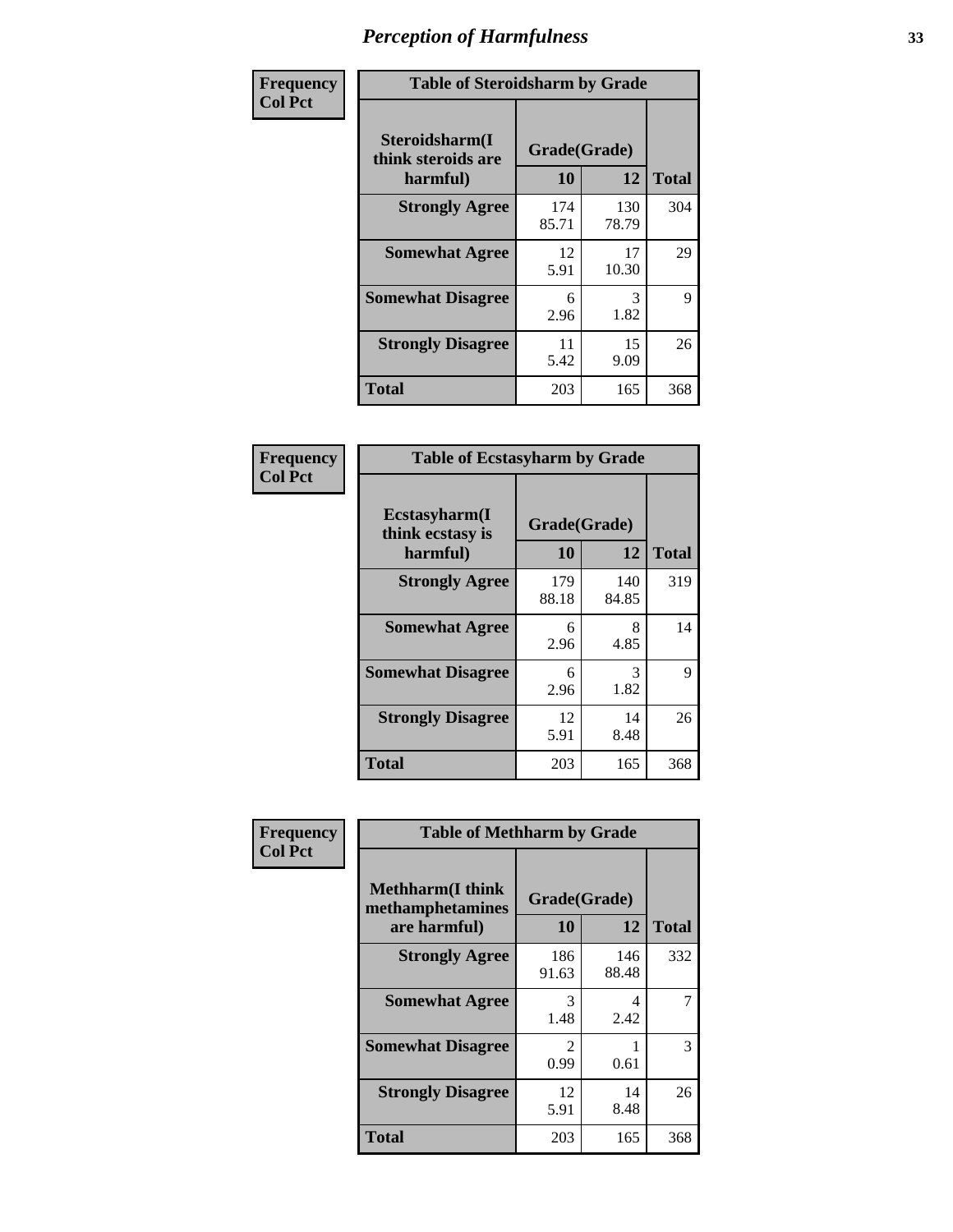| Frequency      | <b>Table of Hallucinogensharm by Grade</b>                 |                    |                                     |              |
|----------------|------------------------------------------------------------|--------------------|-------------------------------------|--------------|
| <b>Col Pct</b> | Hallucinogensharm(I<br>think hallucinogens<br>are harmful) | Grade(Grade)<br>10 | 12                                  | <b>Total</b> |
|                | <b>Strongly Agree</b>                                      | 182<br>89.66       | 146<br>88.48                        | 328          |
|                | <b>Somewhat Agree</b>                                      | 8<br>3.94          | $\mathcal{L}$<br>1.21               | 10           |
|                | <b>Somewhat Disagree</b>                                   | 3<br>1.48          | $\mathcal{D}_{\mathcal{L}}$<br>1.21 | 5            |
|                | <b>Strongly Disagree</b>                                   | 10<br>4.93         | 15<br>9.09                          | 25           |
|                | <b>Total</b>                                               | 203                | 165                                 | 368          |

| <b>Table of Prescriptionharm by Grade</b>                                         |              |              |              |  |
|-----------------------------------------------------------------------------------|--------------|--------------|--------------|--|
| <b>Prescriptionharm</b> (I<br>think prescription<br>drugs not<br>prescribed to me | Grade(Grade) |              |              |  |
| are harmful)                                                                      | 10           | 12           | <b>Total</b> |  |
| <b>Strongly Agree</b>                                                             | 168<br>82.76 | 124<br>75.15 | 292          |  |
| <b>Somewhat Agree</b>                                                             | 19<br>9.36   | 17<br>10.30  | 36           |  |
| <b>Somewhat Disagree</b>                                                          | 5<br>2.46    | 8<br>4.85    | 13           |  |
| <b>Strongly Disagree</b>                                                          | 11<br>5.42   | 16<br>9.70   | 27           |  |
| <b>Total</b>                                                                      | 203          | 165          | 368          |  |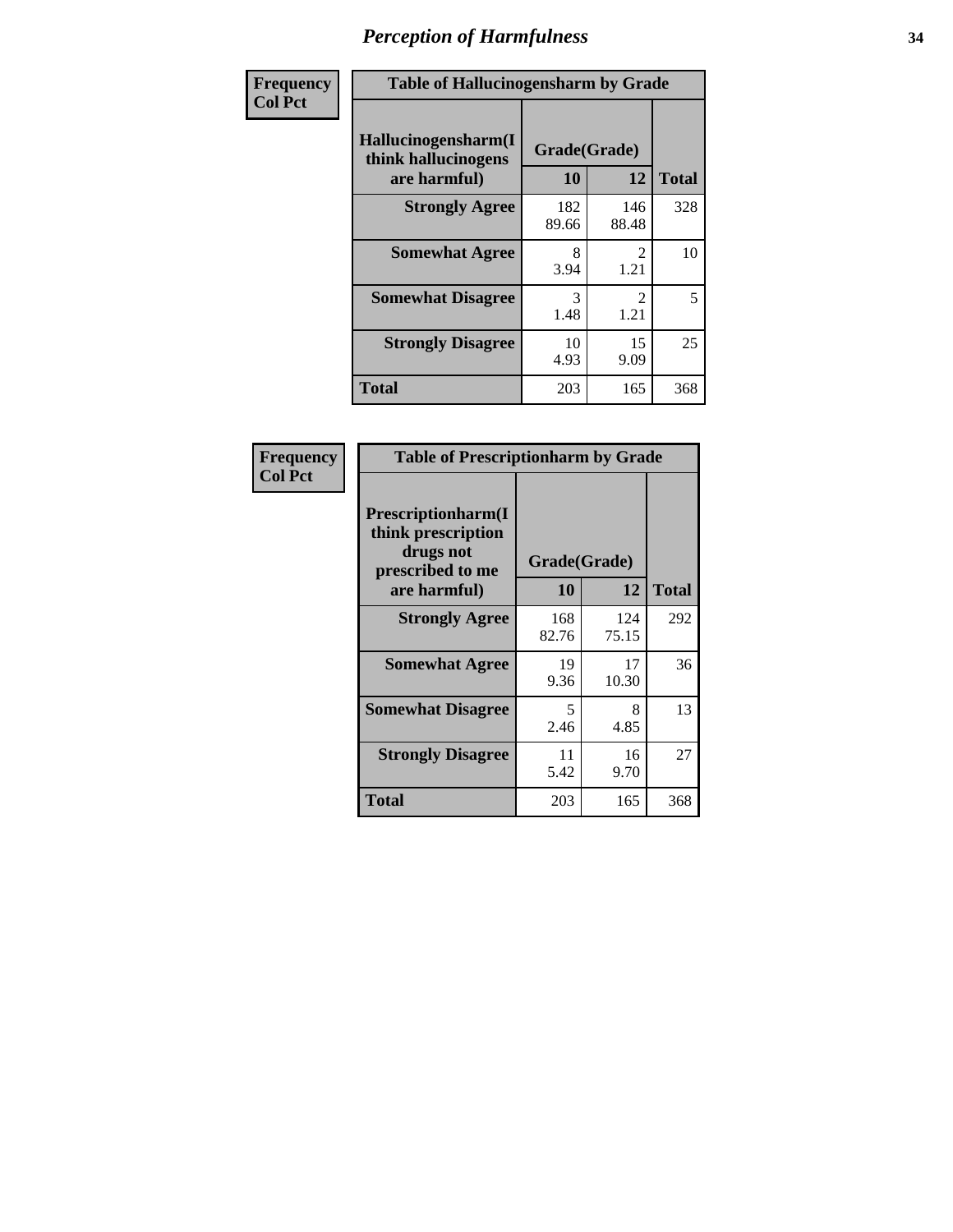# *Disapproval by Adults* **35**

| Frequency      |                                                                       | <b>Table of Alcoholadult by Grade</b> |             |              |  |
|----------------|-----------------------------------------------------------------------|---------------------------------------|-------------|--------------|--|
| <b>Col Pct</b> | <b>Alcoholadult</b> (Adults<br>would disapprove if<br>I used alcohol) | Grade(Grade)<br>10                    | 12          | <b>Total</b> |  |
|                | <b>Strongly Agree</b>                                                 | 126<br>62.07                          | 98<br>59.39 | 224          |  |
|                | <b>Somewhat Agree</b>                                                 | 41<br>20.20                           | 35<br>21.21 | 76           |  |
|                | <b>Somewhat Disagree</b>                                              | 23<br>11.33                           | 17<br>10.30 | 40           |  |
|                | <b>Strongly Disagree</b>                                              | 13<br>6.40                            | 15<br>9.09  | 28           |  |
|                | <b>Total</b>                                                          | 203                                   | 165         | 368          |  |

| <b>Table of Tobaccoadult by Grade</b>                                |              |                    |              |  |
|----------------------------------------------------------------------|--------------|--------------------|--------------|--|
| <b>Tobaccoadult(Adults</b><br>would disapprove if<br>I used tobacco) | 10           | Grade(Grade)<br>12 | <b>Total</b> |  |
| <b>Strongly Agree</b>                                                | 137<br>67.49 | 123<br>74.55       | 260          |  |
| <b>Somewhat Agree</b>                                                | 24<br>11.82  | 19<br>11.52        | 43           |  |
| <b>Somewhat Disagree</b>                                             | 22<br>10.84  | 10<br>6.06         | 32           |  |
| <b>Strongly Disagree</b>                                             | 20<br>9.85   | 13<br>7.88         | 33           |  |
| <b>Total</b>                                                         | 203          | 165                | 368          |  |

| Frequency      | <b>Table of Marijuanaadult by Grade</b>                           |                    |              |              |
|----------------|-------------------------------------------------------------------|--------------------|--------------|--------------|
| <b>Col Pct</b> | Marijuanaadult(Adults<br>would disapprove if I<br>used marijuana) | Grade(Grade)<br>10 | 12           | <b>Total</b> |
|                | <b>Strongly Agree</b>                                             | 167<br>82.27       | 135<br>81.82 | 302          |
|                | <b>Somewhat Agree</b>                                             | 12<br>5.91         | 11<br>6.67   | 23           |
|                | <b>Somewhat Disagree</b>                                          | 6<br>2.96          | 7<br>4.24    | 13           |
|                | <b>Strongly Disagree</b>                                          | 18<br>8.87         | 12<br>7.27   | 30           |
|                | <b>Total</b>                                                      | 203                | 165          | 368          |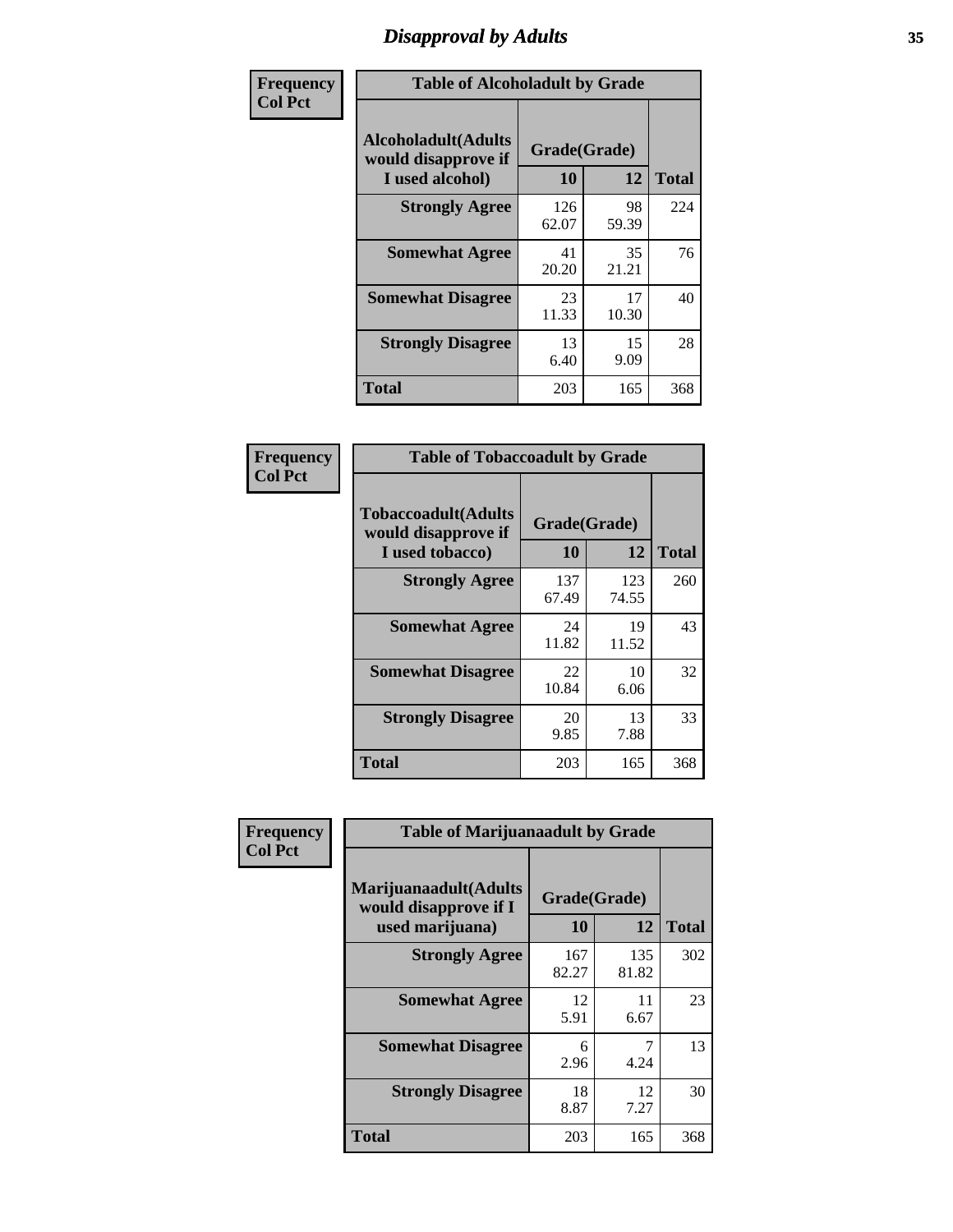### *Disapproval by Adults* **36**

| Frequency      | <b>Table of Otherdrugadult by Grade</b>                                     |                    |              |              |
|----------------|-----------------------------------------------------------------------------|--------------------|--------------|--------------|
| <b>Col Pct</b> | <b>Otherdrugadult</b> (Adults<br>would disapprove if I<br>used other drugs) | Grade(Grade)<br>10 | 12           | <b>Total</b> |
|                | <b>Strongly Agree</b>                                                       | 174<br>85.71       | 148<br>89.70 | 322          |
|                | <b>Somewhat Agree</b>                                                       | Q<br>4.43          | 5<br>3.03    | 14           |
|                | <b>Somewhat Disagree</b>                                                    | 0.49               | 0.61         | 2            |
|                | <b>Strongly Disagree</b>                                                    | 19<br>9.36         | 11<br>6.67   | 30           |
|                | <b>Total</b>                                                                | 203                | 165          | 368          |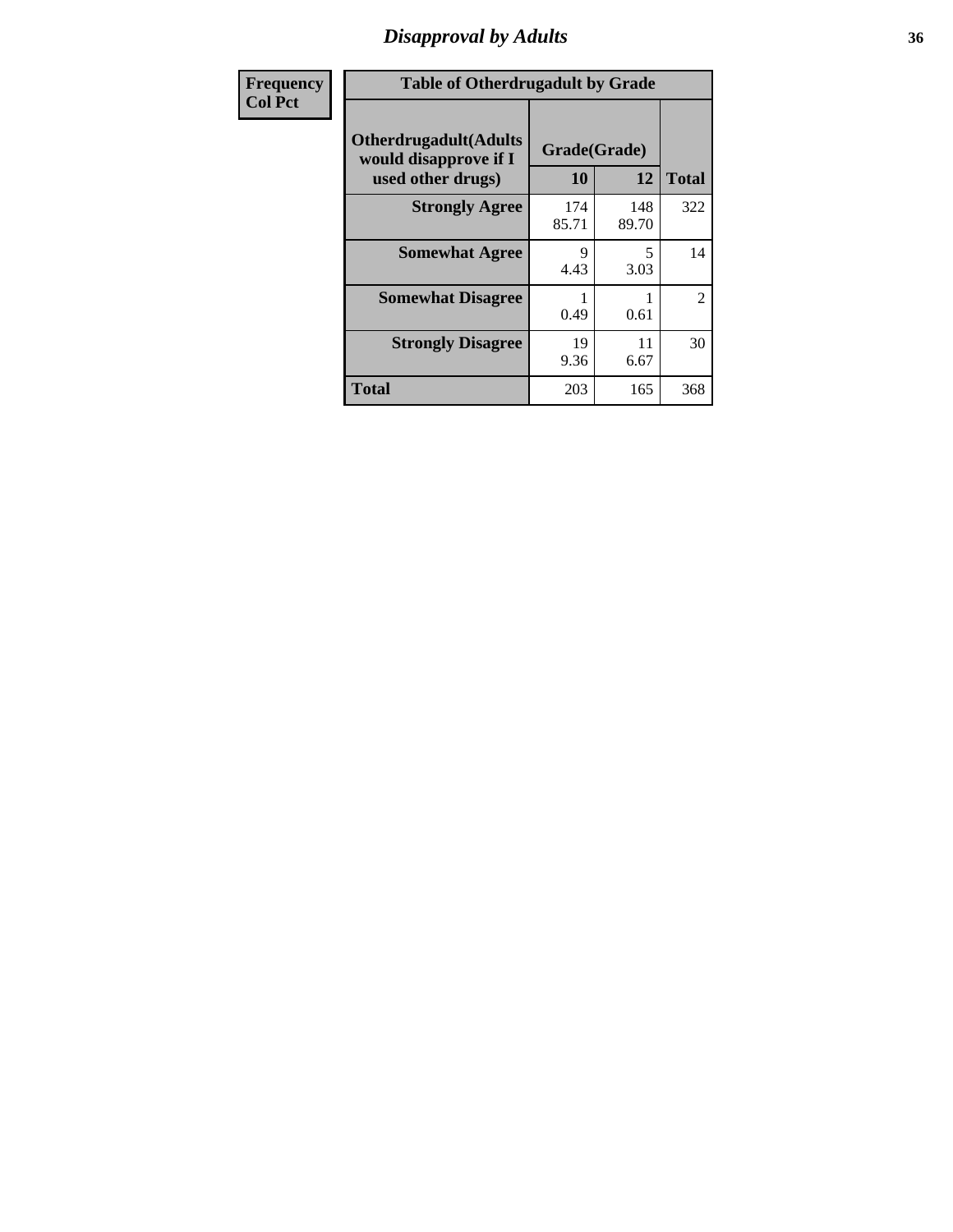# *Disapproval by Peers* **37**

| Frequency      | <b>Table of Alcoholpeer by Grade</b>                    |              |             |              |  |
|----------------|---------------------------------------------------------|--------------|-------------|--------------|--|
| <b>Col Pct</b> | Alcoholpeer(My<br>friends would<br>disapprove if I used | Grade(Grade) |             |              |  |
|                | alcohol)                                                | 10           | 12          | <b>Total</b> |  |
|                | <b>Strongly Agree</b>                                   | 61<br>30.05  | 42<br>25.45 | 103          |  |
|                | <b>Somewhat Agree</b>                                   | 54<br>26.60  | 39<br>23.64 | 93           |  |
|                | <b>Somewhat Disagree</b>                                | 42<br>20.69  | 38<br>23.03 | 80           |  |
|                | <b>Strongly Disagree</b>                                | 46<br>22.66  | 46<br>27.88 | 92           |  |
|                | Total                                                   | 203          | 165         | 368          |  |

| Frequency      | <b>Table of Tobaccopeer by Grade</b>                                |                    |             |              |
|----------------|---------------------------------------------------------------------|--------------------|-------------|--------------|
| <b>Col Pct</b> | Tobaccopeer(My<br>friends would<br>disapprove if I used<br>tobacco) | Grade(Grade)<br>10 | 12          | <b>Total</b> |
|                | <b>Strongly Agree</b>                                               | 81<br>39.90        | 71<br>43.03 | 152          |
|                | <b>Somewhat Agree</b>                                               | 43<br>21.18        | 24<br>14.55 | 67           |
|                | <b>Somewhat Disagree</b>                                            | 39<br>19.21        | 32<br>19.39 | 71           |
|                | <b>Strongly Disagree</b>                                            | 40<br>19.70        | 38<br>23.03 | 78           |
|                | <b>Total</b>                                                        | 203                | 165         | 368          |

| Frequency      | <b>Table of Marijuanapeer by Grade</b>                    |              |             |              |
|----------------|-----------------------------------------------------------|--------------|-------------|--------------|
| <b>Col Pct</b> | Marijuanapeer(My<br>friends would<br>disapprove if I used | Grade(Grade) |             |              |
|                | marijuana)                                                | 10           | 12          | <b>Total</b> |
|                | <b>Strongly Agree</b>                                     | 99<br>48.77  | 86<br>52.12 | 185          |
|                | <b>Somewhat Agree</b>                                     | 31<br>15.27  | 26<br>15.76 | 57           |
|                | <b>Somewhat Disagree</b>                                  | 33<br>16.26  | 19<br>11.52 | 52           |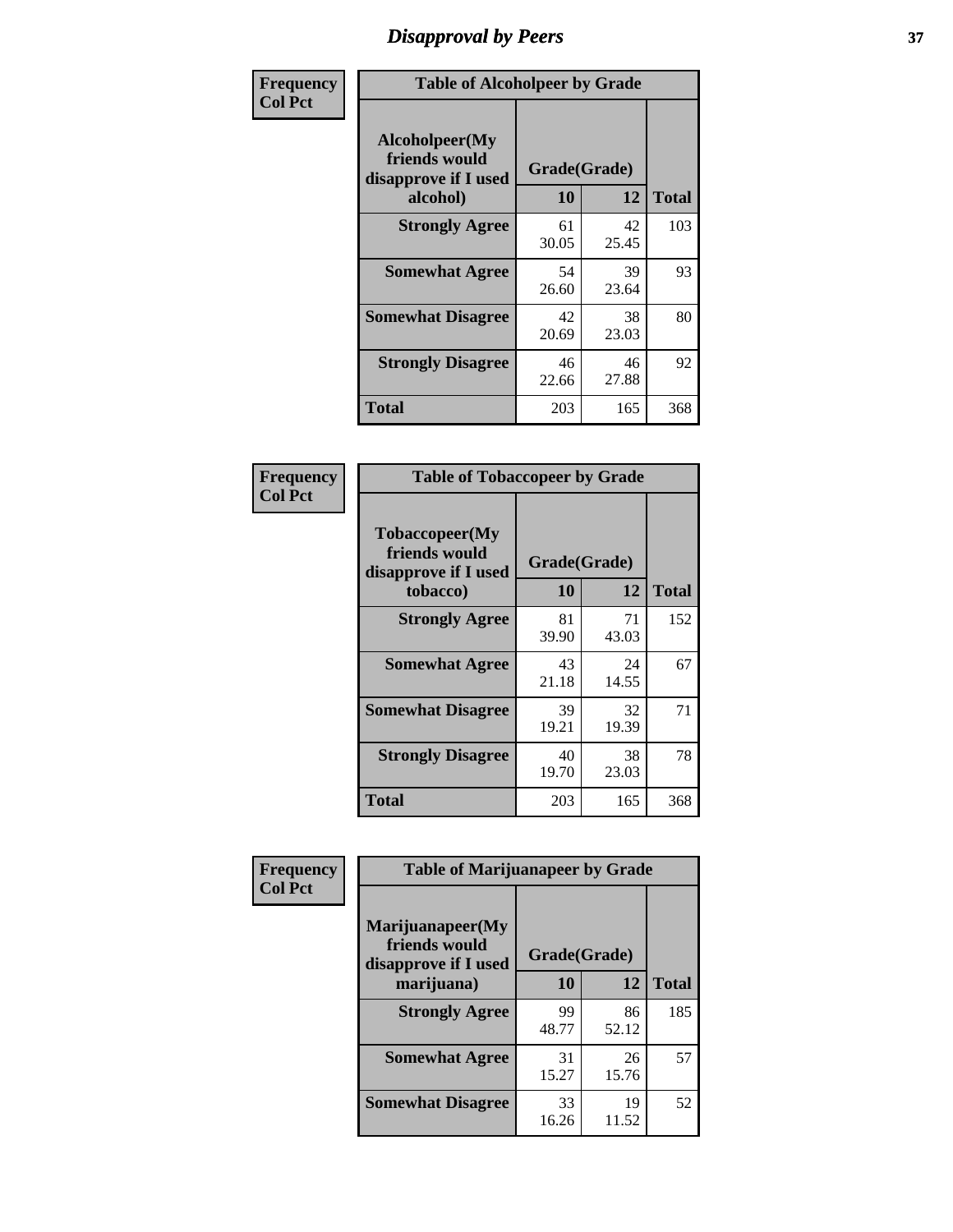# *Disapproval by Peers* **38**

| Frequency<br><b>Col Pct</b> | <b>Table of Marijuanapeer by Grade</b>                                  |                    |             |              |
|-----------------------------|-------------------------------------------------------------------------|--------------------|-------------|--------------|
|                             | Marijuanapeer(My<br>friends would<br>disapprove if I used<br>marijuana) | Grade(Grade)<br>10 | 12          | <b>Total</b> |
|                             | <b>Strongly Disagree</b>                                                | 40<br>19.70        | 34<br>20.61 | 74           |
|                             | Total                                                                   | 203                | 165         | 368          |

| <b>Frequency</b> | <b>Table of Otherdrugpeer by Grade</b>                                    |                           |              |              |
|------------------|---------------------------------------------------------------------------|---------------------------|--------------|--------------|
| <b>Col Pct</b>   | Otherdrugpeer(My<br>friends would<br>disapprove if I used<br>other drugs) | Grade(Grade)<br><b>10</b> | 12           | <b>Total</b> |
|                  |                                                                           |                           |              |              |
|                  | <b>Strongly Agree</b>                                                     | 131<br>64.53              | 109<br>66.06 | 240          |
|                  | <b>Somewhat Agree</b>                                                     | 26<br>12.81               | 19<br>11.52  | 45           |
|                  | <b>Somewhat Disagree</b>                                                  | 15<br>7.39                | 18<br>10.91  | 33           |
|                  | <b>Strongly Disagree</b>                                                  | 31<br>15.27               | 19<br>11.52  | 50           |
|                  | <b>Total</b>                                                              | 203                       | 165          | 368          |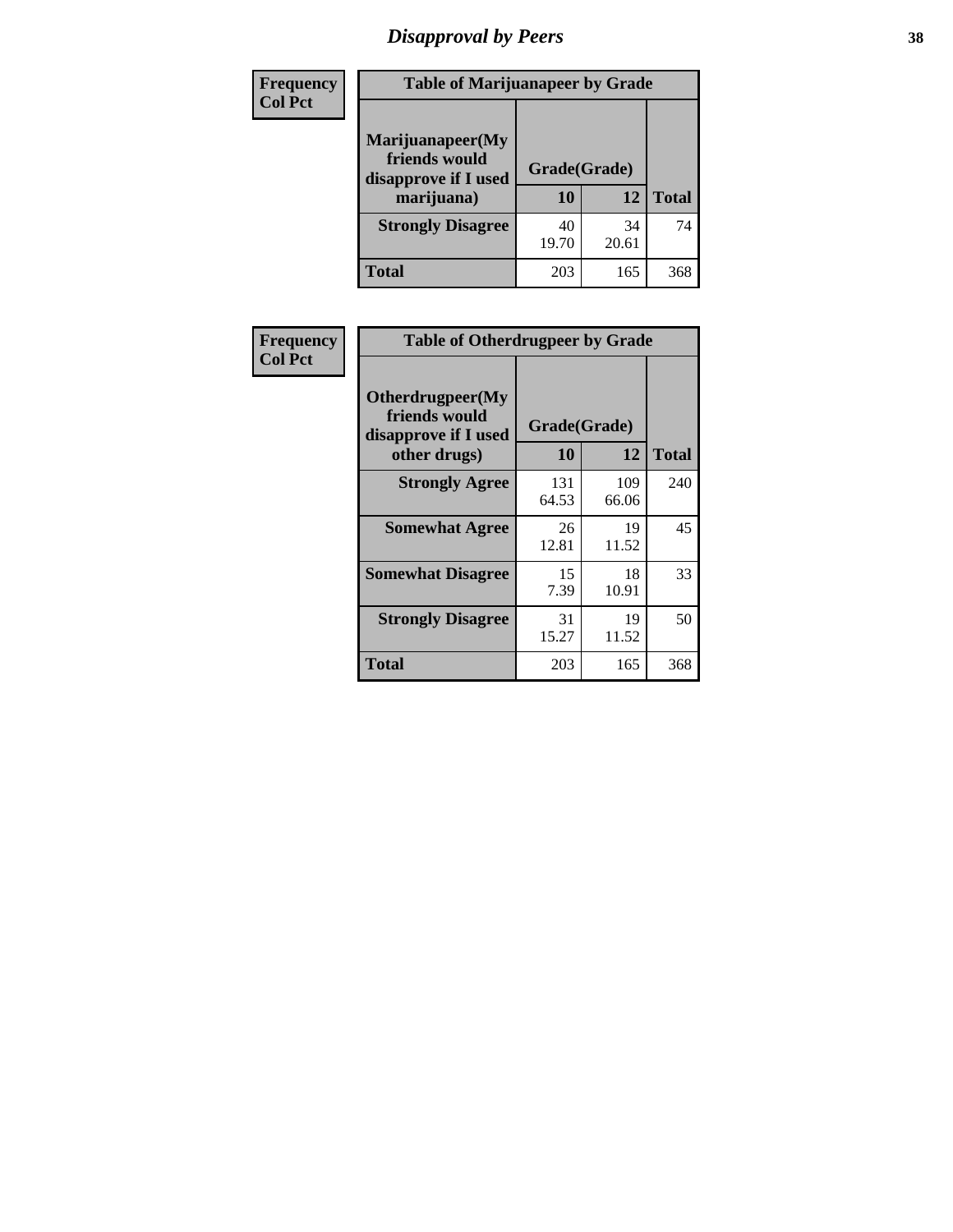| Frequency      | <b>Table of Alcohollocation1 by Grade</b> |              |              |              |
|----------------|-------------------------------------------|--------------|--------------|--------------|
| <b>Col Pct</b> | <b>Alcohollocation1(Places</b>            | Grade(Grade) |              |              |
|                | <b>Friends Use Alcohol)</b>               | 10           | 12           | <b>Total</b> |
|                |                                           | 117<br>57.64 | 108<br>65.45 | 225          |
|                | Do Not Use                                | 86<br>42.36  | 57<br>34.55  | 143          |
|                | <b>Total</b>                              | 203          | 165          | 368          |

| Frequency      | <b>Table of Alcohollocation2 by Grade</b>                     |                    |              |              |
|----------------|---------------------------------------------------------------|--------------------|--------------|--------------|
| <b>Col Pct</b> | <b>Alcohollocation2(Places</b><br><b>Friends Use Alcohol)</b> | Grade(Grade)<br>10 | 12           | <b>Total</b> |
|                |                                                               | 133<br>65.52       | 105<br>63.64 | 238          |
|                | Home                                                          | 70<br>34.48        | 60<br>36.36  | 130          |
|                | Total                                                         | 203                | 165          | 368          |

| <b>Frequency</b> | <b>Table of Alcohollocation 3 by Grade</b> |              |              |              |
|------------------|--------------------------------------------|--------------|--------------|--------------|
| <b>Col Pct</b>   | <b>Alcohollocation3(Places</b>             | Grade(Grade) |              |              |
|                  | <b>Friends Use Alcohol)</b>                | 10           | 12           | <b>Total</b> |
|                  |                                            | 190<br>93.60 | 148<br>89.70 | 338          |
|                  | <b>School</b>                              | 13<br>6.40   | 17<br>10.30  | 30           |
|                  | <b>Total</b>                               | 203          | 165          | 368          |

| <b>Frequency</b> | <b>Table of Alcohollocation4 by Grade</b> |              |              |              |
|------------------|-------------------------------------------|--------------|--------------|--------------|
| <b>Col Pct</b>   | <b>Alcohollocation4(Places</b>            | Grade(Grade) |              |              |
|                  | <b>Friends Use Alcohol)</b>               | 10           | 12           | <b>Total</b> |
|                  |                                           | 171<br>84.24 | 122<br>73.94 | 293          |
|                  | Car                                       | 32<br>15.76  | 43<br>26.06  | 75           |
|                  | <b>Total</b>                              | 203          | 165          | 368          |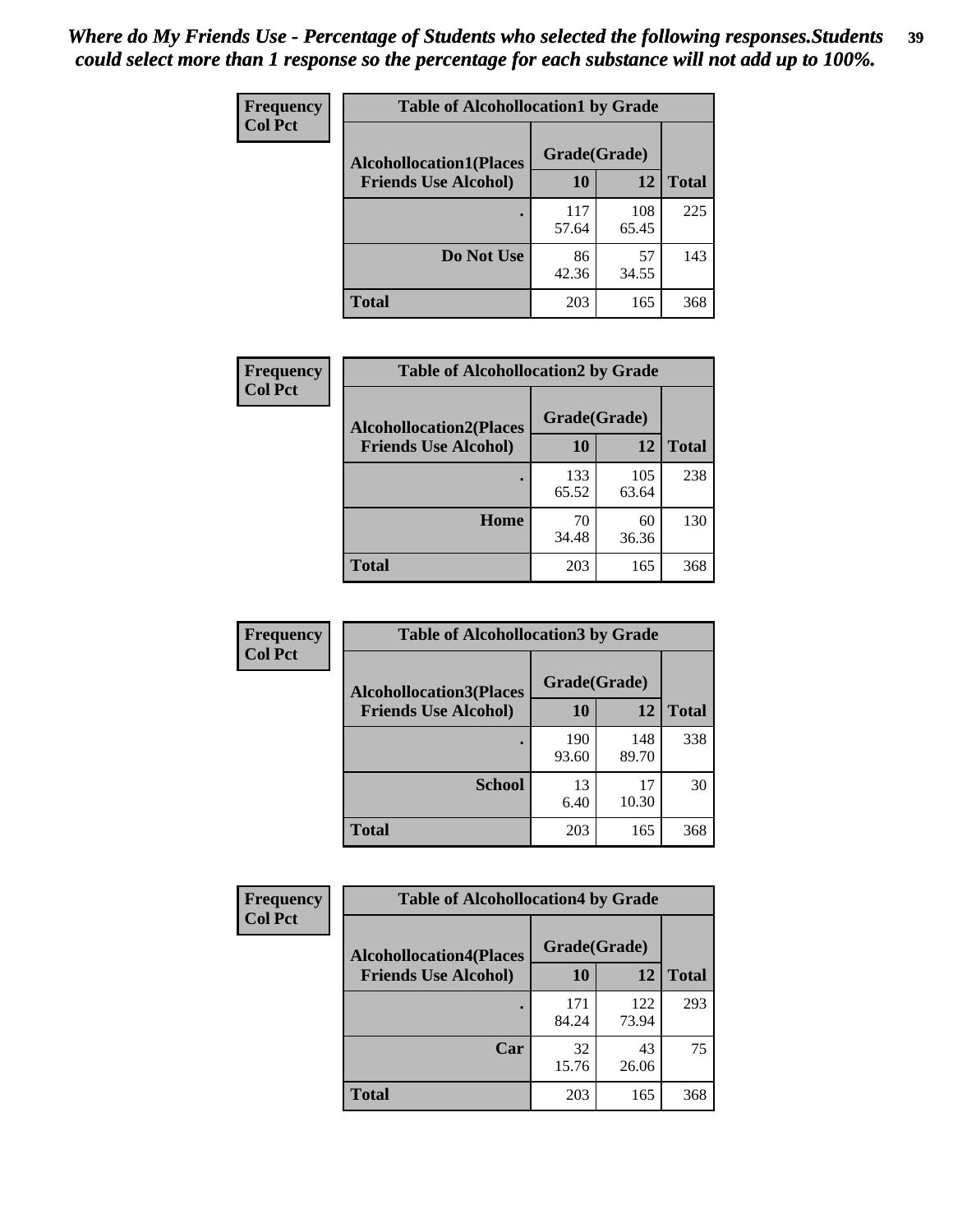| Frequency<br><b>Col Pct</b> | <b>Table of Alcohollocation5 by Grade</b> |              |             |              |
|-----------------------------|-------------------------------------------|--------------|-------------|--------------|
|                             | <b>Alcohollocation5(Places</b>            | Grade(Grade) |             |              |
|                             | <b>Friends Use Alcohol)</b>               | 10           | 12          | <b>Total</b> |
|                             |                                           | 125<br>61.58 | 82<br>49.70 | 207          |
|                             | <b>Friend's House</b>                     | 78<br>38.42  | 83<br>50.30 | 161          |
|                             | <b>Total</b>                              | 203          | 165         | 368          |

| <b>Frequency</b> | <b>Table of Alcohollocation6 by Grade</b>                     |                    |             |              |
|------------------|---------------------------------------------------------------|--------------------|-------------|--------------|
| <b>Col Pct</b>   | <b>Alcohollocation6(Places</b><br><b>Friends Use Alcohol)</b> | Grade(Grade)<br>10 | 12          | <b>Total</b> |
|                  |                                                               |                    |             |              |
|                  |                                                               | 145<br>71.43       | 99<br>60.00 | 244          |
|                  | <b>Other</b>                                                  | 58<br>28.57        | 66<br>40.00 | 124          |
|                  | <b>Total</b>                                                  | 203                | 165         | 368          |

| Frequency      | <b>Table of Tobaccolocation1 by Grade</b> |              |             |              |
|----------------|-------------------------------------------|--------------|-------------|--------------|
| <b>Col Pct</b> | <b>Tobaccolocation1(Places</b>            | Grade(Grade) |             |              |
|                | <b>Friends Use Tobacco)</b>               | 10           | <b>12</b>   | <b>Total</b> |
|                |                                           | 97<br>47.78  | 87<br>52.73 | 184          |
|                | Do Not Use                                | 106<br>52.22 | 78<br>47.27 | 184          |
|                | <b>Total</b>                              | 203          | 165         | 368          |

| <b>Frequency</b> | <b>Table of Tobaccolocation2 by Grade</b> |              |              |              |  |
|------------------|-------------------------------------------|--------------|--------------|--------------|--|
| <b>Col Pct</b>   | <b>Tobaccolocation2(Places</b>            | Grade(Grade) |              |              |  |
|                  | <b>Friends Use Tobacco)</b>               | 10           | 12           | <b>Total</b> |  |
|                  |                                           | 135<br>66.50 | 104<br>63.03 | 239          |  |
|                  | Home                                      | 68<br>33.50  | 61<br>36.97  | 129          |  |
|                  | <b>Total</b>                              | 203          | 165          | 368          |  |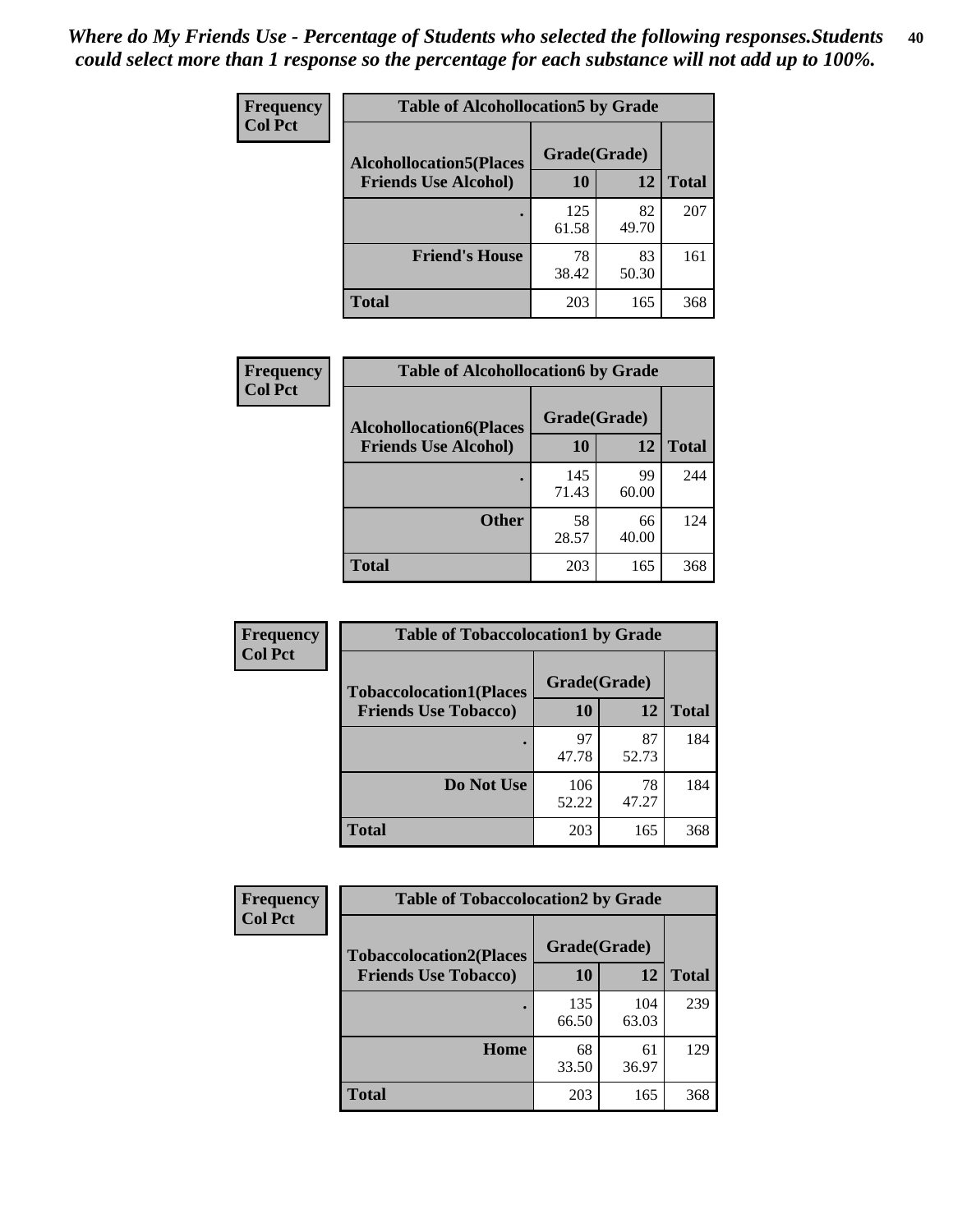| Frequency      | <b>Table of Tobaccolocation 3 by Grade</b> |              |              |              |
|----------------|--------------------------------------------|--------------|--------------|--------------|
| <b>Col Pct</b> | <b>Tobaccolocation3(Places</b>             | Grade(Grade) |              |              |
|                | <b>Friends Use Tobacco)</b>                | 10           | <b>12</b>    | <b>Total</b> |
|                |                                            | 165<br>81.28 | 136<br>82.42 | 301          |
|                | <b>School</b>                              | 38<br>18.72  | 29<br>17.58  | 67           |
|                | <b>Total</b>                               | 203          | 165          | 368          |

| Frequency      | <b>Table of Tobaccolocation4 by Grade</b> |              |              |              |
|----------------|-------------------------------------------|--------------|--------------|--------------|
| <b>Col Pct</b> | <b>Tobaccolocation4(Places</b>            | Grade(Grade) |              |              |
|                | <b>Friends Use Tobacco)</b>               | 10           | 12           | <b>Total</b> |
|                |                                           | 155<br>76.35 | 102<br>61.82 | 257          |
|                | Car                                       | 48<br>23.65  | 63<br>38.18  | 111          |
|                | <b>Total</b>                              | 203          | 165          | 368          |

| Frequency<br><b>Col Pct</b> | <b>Table of Tobaccolocation5 by Grade</b>                     |                    |              |              |
|-----------------------------|---------------------------------------------------------------|--------------------|--------------|--------------|
|                             | <b>Tobaccolocation5(Places</b><br><b>Friends Use Tobacco)</b> | Grade(Grade)<br>10 | 12           |              |
|                             |                                                               |                    |              | <b>Total</b> |
|                             |                                                               | 140<br>68.97       | 104<br>63.03 | 244          |
|                             | <b>Friend's House</b>                                         | 63<br>31.03        | 61<br>36.97  | 124          |
|                             | <b>Total</b>                                                  | 203                | 165          | 368          |

| <b>Frequency</b> | <b>Table of Tobaccolocation6 by Grade</b> |              |              |              |  |
|------------------|-------------------------------------------|--------------|--------------|--------------|--|
| <b>Col Pct</b>   | <b>Tobaccolocation6(Places</b>            | Grade(Grade) |              |              |  |
|                  | <b>Friends Use Tobacco)</b>               | 10           | 12           | <b>Total</b> |  |
|                  |                                           | 154<br>75.86 | 108<br>65.45 | 262          |  |
|                  | <b>Other</b>                              | 49<br>24.14  | 57<br>34.55  | 106          |  |
|                  | <b>Total</b>                              | 203          | 165          | 368          |  |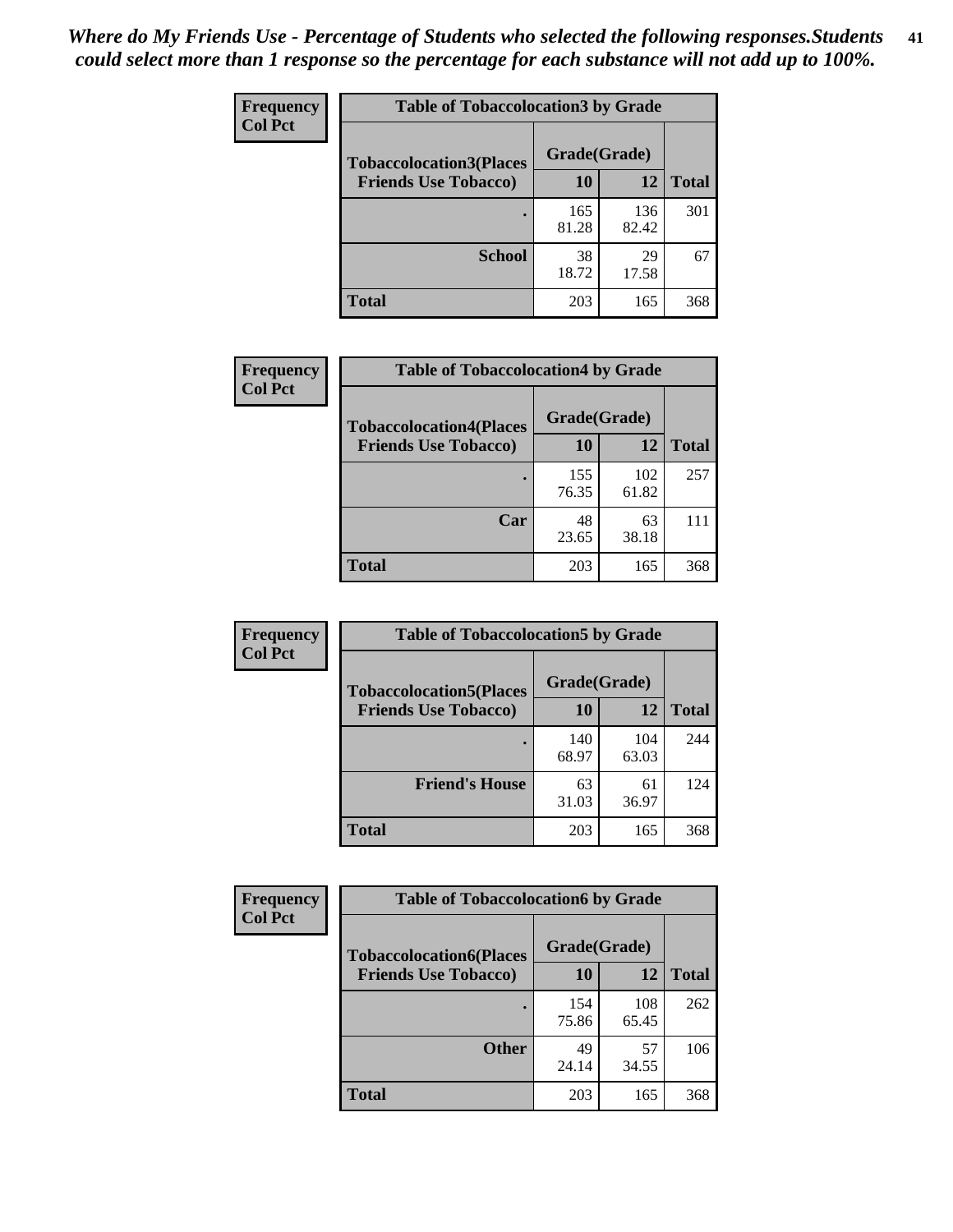| <b>Frequency</b> | <b>Table of Marijuanalocation1 by Grade</b> |              |             |              |
|------------------|---------------------------------------------|--------------|-------------|--------------|
| <b>Col Pct</b>   | <b>Marijuanalocation1(Places</b>            | Grade(Grade) |             |              |
|                  | <b>Friends Use Marijuana</b> )              | 10           | 12          | <b>Total</b> |
|                  |                                             | 75<br>36.95  | 67<br>40.61 | 142          |
|                  | Do Not Use                                  | 128<br>63.05 | 98<br>59.39 | 226          |
|                  | <b>Total</b>                                | 203          | 165         | 368          |

| <b>Frequency</b> | <b>Table of Marijuanalocation2 by Grade</b>                        |                    |              |              |
|------------------|--------------------------------------------------------------------|--------------------|--------------|--------------|
| <b>Col Pct</b>   | <b>Marijuanalocation2(Places</b><br><b>Friends Use Marijuana</b> ) | Grade(Grade)<br>10 | 12           | <b>Total</b> |
|                  |                                                                    | 166<br>81.77       | 122<br>73.94 | 288          |
|                  | Home                                                               | 37<br>18.23        | 43<br>26.06  | 80           |
|                  | <b>Total</b>                                                       | 203                | 165          | 368          |

| Frequency<br><b>Col Pct</b> | <b>Table of Marijuanalocation3 by Grade</b> |              |              |       |
|-----------------------------|---------------------------------------------|--------------|--------------|-------|
|                             | <b>Marijuanalocation3</b> (Places           | Grade(Grade) |              |       |
|                             | <b>Friends Use Marijuana</b> )              | 10           | 12           | Total |
|                             |                                             | 189<br>93.10 | 152<br>92.12 | 341   |
|                             | <b>School</b>                               | 14<br>6.90   | 13<br>7.88   | 27    |
|                             | <b>Total</b>                                | 203          | 165          | 368   |

| Frequency      | <b>Table of Marijuanalocation4 by Grade</b> |              |              |              |
|----------------|---------------------------------------------|--------------|--------------|--------------|
| <b>Col Pct</b> | <b>Marijuanalocation4(Places</b>            | Grade(Grade) |              |              |
|                | <b>Friends Use Marijuana</b> )              | <b>10</b>    | 12           | <b>Total</b> |
|                |                                             | 168<br>82.76 | 119<br>72.12 | 287          |
|                | Car                                         | 35<br>17.24  | 46<br>27.88  | 81           |
|                | <b>Total</b>                                | 203          | 165          | 368          |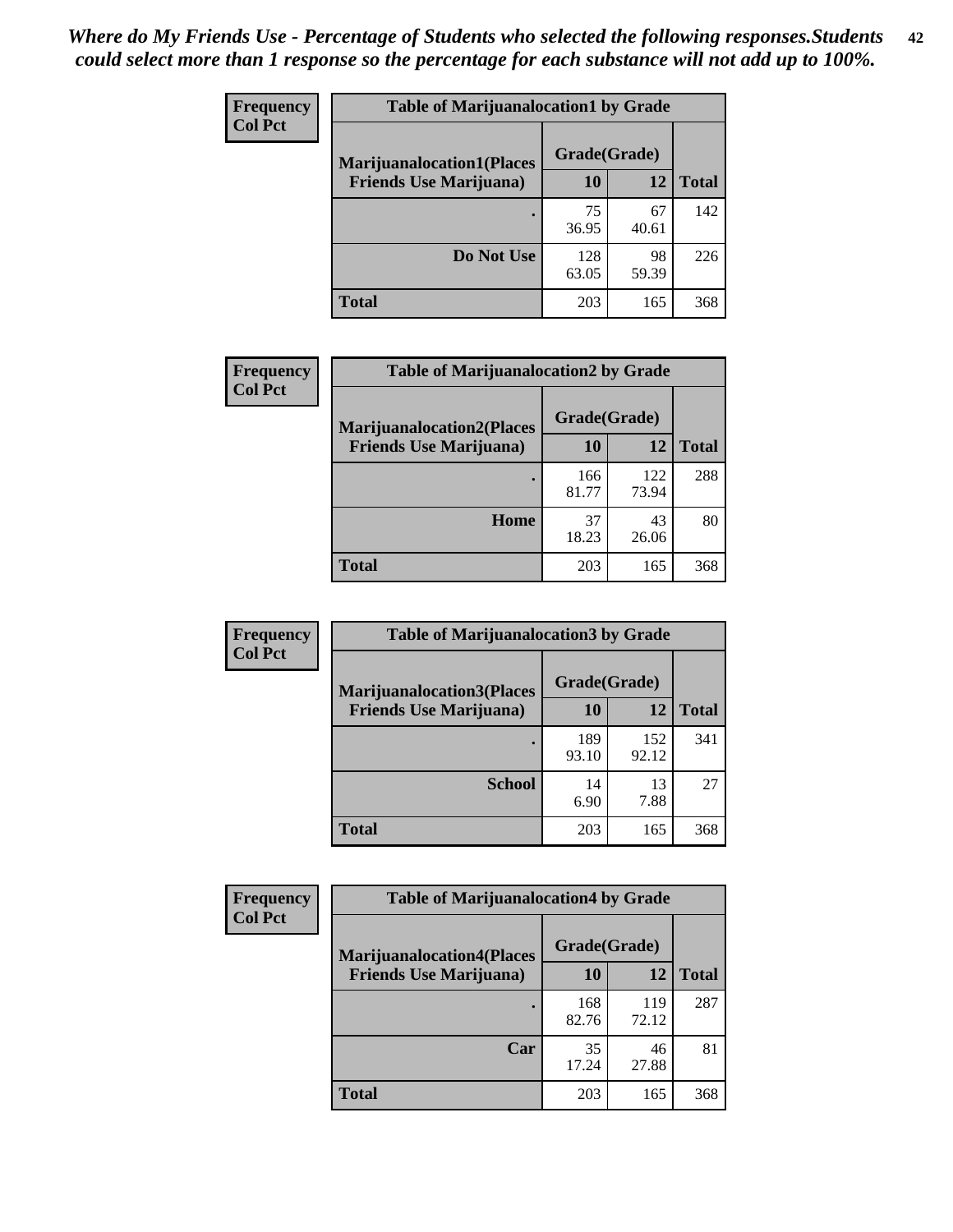| <b>Frequency</b> | <b>Table of Marijuanalocation5 by Grade</b> |              |              |       |
|------------------|---------------------------------------------|--------------|--------------|-------|
| <b>Col Pct</b>   | <b>Marijuanalocation5(Places</b>            | Grade(Grade) |              |       |
|                  | <b>Friends Use Marijuana</b> )              | 10           | 12           | Total |
|                  |                                             | 148<br>72.91 | 112<br>67.88 | 260   |
|                  | <b>Friend's House</b>                       | 55<br>27.09  | 53<br>32.12  | 108   |
|                  | <b>Total</b>                                | 203          | 165          | 368   |

| <b>Frequency</b> | <b>Table of Marijuanalocation6 by Grade</b> |              |              |              |
|------------------|---------------------------------------------|--------------|--------------|--------------|
| <b>Col Pct</b>   | <b>Marijuanalocation6(Places</b>            | Grade(Grade) |              |              |
|                  | <b>Friends Use Marijuana</b> )              | 10           | 12           | <b>Total</b> |
|                  |                                             | 159<br>78.33 | 122<br>73.94 | 281          |
|                  | <b>Other</b>                                | 44<br>21.67  | 43<br>26.06  | 87           |
|                  | <b>Total</b>                                | 203          | 165          | 368          |

| <b>Frequency</b> | <b>Table of Otherdruglocation1 by Grade</b>                          |              |              |              |
|------------------|----------------------------------------------------------------------|--------------|--------------|--------------|
| <b>Col Pct</b>   | <b>Otherdruglocation1(Places</b><br><b>Friends Use Other Illegal</b> | Grade(Grade) |              |              |
|                  | Drugs)                                                               | 10           | 12           | <b>Total</b> |
|                  |                                                                      | 46<br>22.66  | 47<br>28.48  | 93           |
|                  | Do Not Use                                                           | 157<br>77.34 | 118<br>71.52 | 275          |
|                  | <b>Total</b>                                                         | 203          | 165          | 368          |

| Frequency      | <b>Table of Otherdruglocation2 by Grade</b>                          |              |              |              |
|----------------|----------------------------------------------------------------------|--------------|--------------|--------------|
| <b>Col Pct</b> | <b>Otherdruglocation2(Places</b><br><b>Friends Use Other Illegal</b> | Grade(Grade) |              |              |
|                | Drugs)                                                               | 10           | 12           | <b>Total</b> |
|                |                                                                      | 175<br>86.21 | 133<br>80.61 | 308          |
|                | Home                                                                 | 28<br>13.79  | 32<br>19.39  | 60           |
|                | <b>Total</b>                                                         | 203          | 165          | 368          |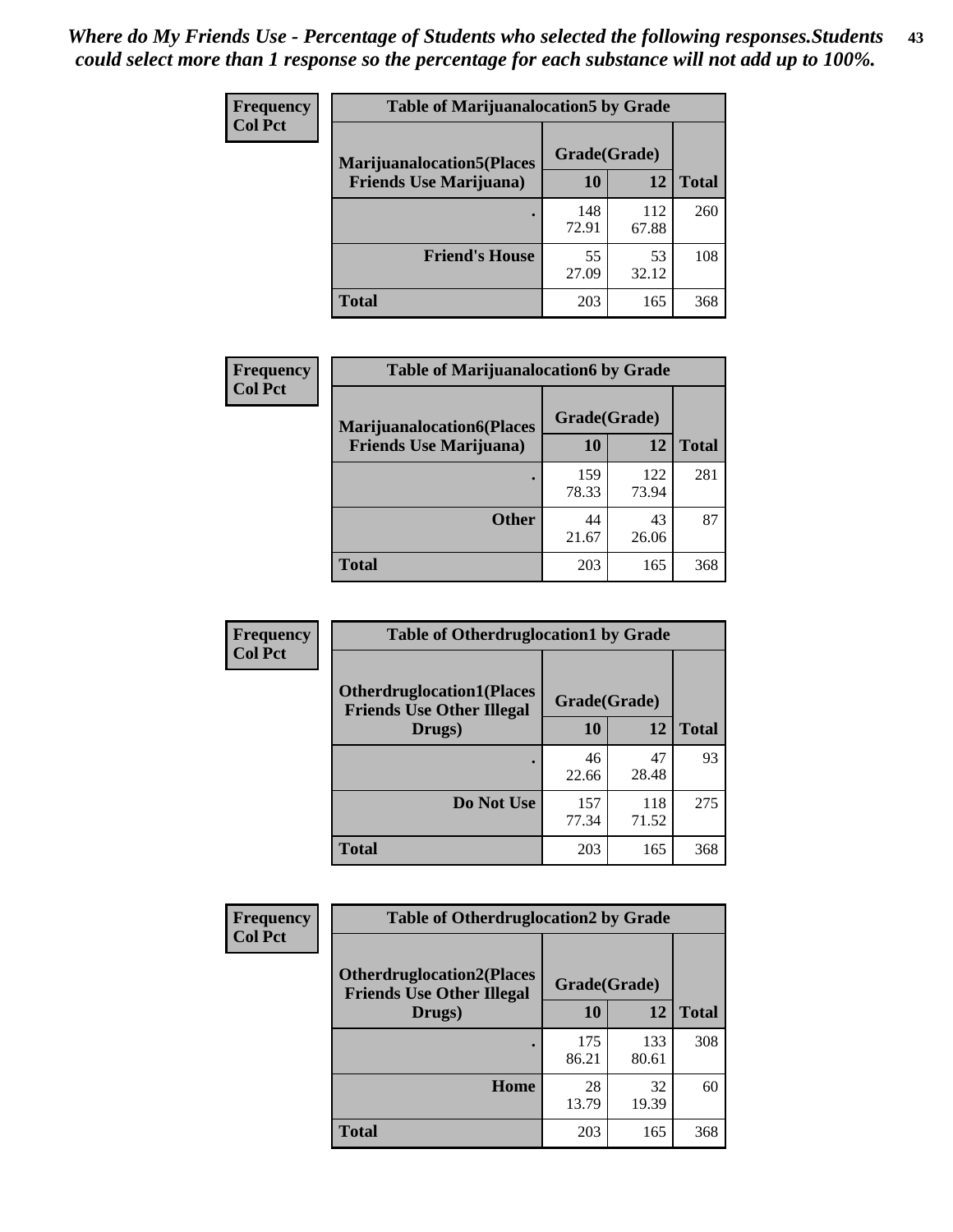| <b>Frequency</b> | <b>Table of Otherdruglocation 3 by Grade</b>                         |              |              |              |
|------------------|----------------------------------------------------------------------|--------------|--------------|--------------|
| <b>Col Pct</b>   | <b>Otherdruglocation3(Places</b><br><b>Friends Use Other Illegal</b> | Grade(Grade) |              |              |
|                  | Drugs)                                                               | 10           | 12           | <b>Total</b> |
|                  |                                                                      | 189<br>93.10 | 148<br>89.70 | 337          |
|                  | <b>School</b>                                                        | 14<br>6.90   | 17<br>10.30  | 31           |
|                  | <b>Total</b>                                                         | 203          | 165          | 368          |

| <b>Frequency</b> | <b>Table of Otherdruglocation4 by Grade</b>                          |              |              |              |
|------------------|----------------------------------------------------------------------|--------------|--------------|--------------|
| <b>Col Pct</b>   | <b>Otherdruglocation4(Places</b><br><b>Friends Use Other Illegal</b> | Grade(Grade) |              |              |
|                  | Drugs)                                                               | 10           | 12           | <b>Total</b> |
|                  |                                                                      | 181<br>89.16 | 138<br>83.64 | 319          |
|                  | Car                                                                  | 22<br>10.84  | 27<br>16.36  | 49           |
|                  | <b>Total</b>                                                         | 203          | 165          | 368          |

| <b>Frequency</b> | <b>Table of Otherdruglocation5 by Grade</b>                          |              |              |              |
|------------------|----------------------------------------------------------------------|--------------|--------------|--------------|
| <b>Col Pct</b>   | <b>Otherdruglocation5(Places</b><br><b>Friends Use Other Illegal</b> | Grade(Grade) |              |              |
|                  | Drugs)                                                               | 10           | 12           | <b>Total</b> |
|                  |                                                                      | 171<br>84.24 | 136<br>82.42 | 307          |
|                  | <b>Friend's House</b>                                                | 32<br>15.76  | 29<br>17.58  | 61           |
|                  | Total                                                                | 203          | 165          | 368          |

| <b>Frequency</b> | <b>Table of Otherdruglocation6 by Grade</b>                           |              |              |              |
|------------------|-----------------------------------------------------------------------|--------------|--------------|--------------|
| <b>Col Pct</b>   | <b>Otherdruglocation6(Places)</b><br><b>Friends Use Other Illegal</b> | Grade(Grade) |              |              |
|                  | Drugs)                                                                | 10           | 12           | <b>Total</b> |
|                  |                                                                       | 167<br>82.27 | 137<br>83.03 | 304          |
|                  | <b>Other</b>                                                          | 36<br>17.73  | 28<br>16.97  | 64           |
|                  | <b>Total</b>                                                          | 203          | 165          | 368          |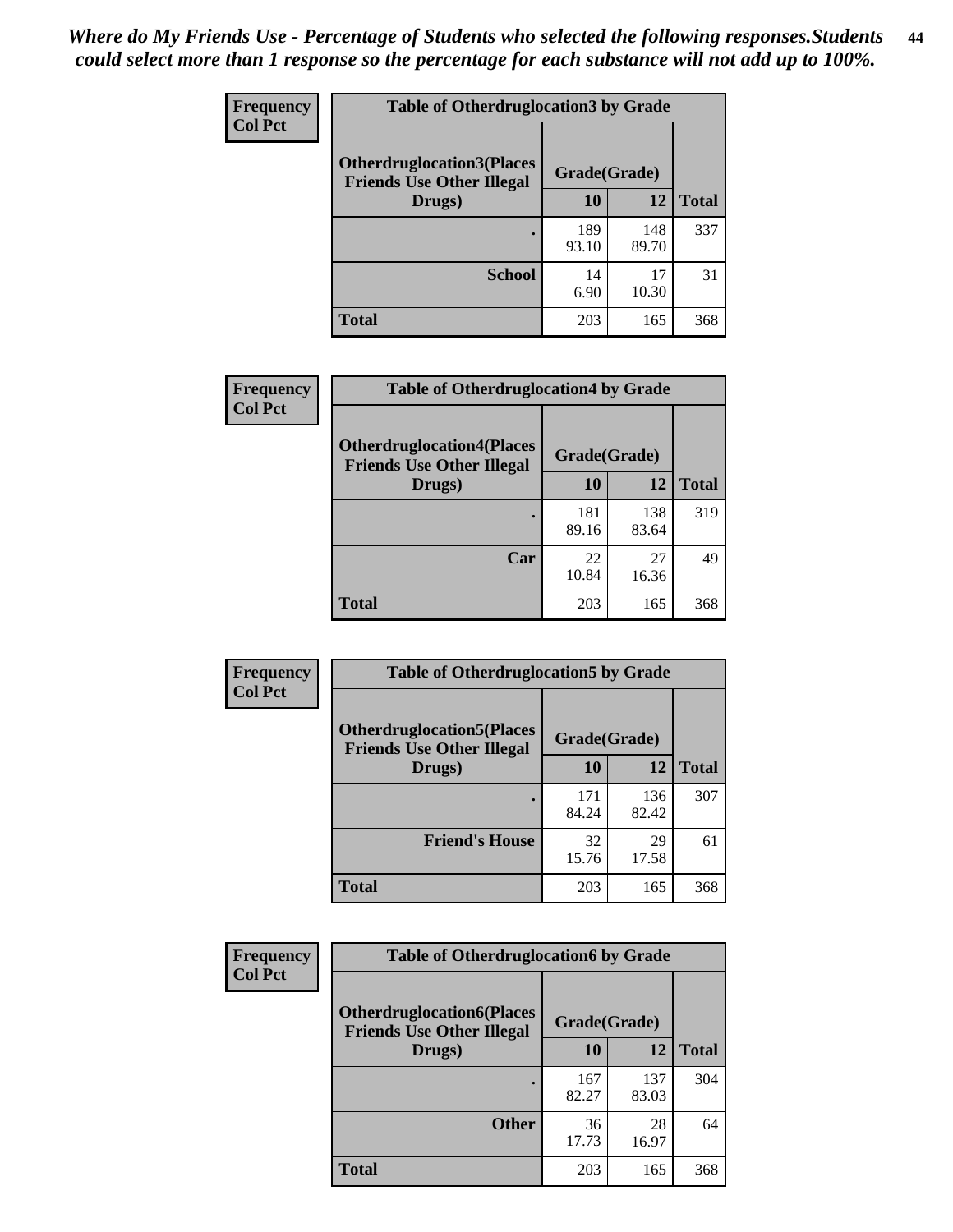| Frequency      | <b>Table of Alcoholtime1 by Grade</b>           |              |              |              |
|----------------|-------------------------------------------------|--------------|--------------|--------------|
| <b>Col Pct</b> | <b>Alcoholtime1(Times</b><br><b>Friends Use</b> | Grade(Grade) |              |              |
|                | Alcohol)                                        | <b>10</b>    | 12           | <b>Total</b> |
|                |                                                 | 109<br>53.69 | 110<br>66.67 | 219          |
|                | Do Not Use                                      | 94<br>46.31  | 55<br>33.33  | 149          |
|                | <b>Total</b>                                    | 203          | 165          | 368          |

| Frequency      | <b>Table of Alcoholtime2 by Grade</b>           |              |              |              |
|----------------|-------------------------------------------------|--------------|--------------|--------------|
| <b>Col Pct</b> | <b>Alcoholtime2(Times</b><br><b>Friends Use</b> | Grade(Grade) |              |              |
|                | Alcohol)                                        | 10           | 12           | <b>Total</b> |
|                |                                                 | 192<br>94.58 | 150<br>90.91 | 342          |
|                | <b>On Way to School</b>                         | 11<br>5.42   | 15<br>9.09   | 26           |
|                | <b>Total</b>                                    | 203          | 165          | 368          |

| Frequency<br>Col Pct | <b>Table of Alcoholtime3 by Grade</b>                    |              |              |              |
|----------------------|----------------------------------------------------------|--------------|--------------|--------------|
|                      | Alcoholtime3(Times<br>Grade(Grade)<br><b>Friends Use</b> |              |              |              |
|                      | Alcohol)                                                 | 10           | 12           | <b>Total</b> |
|                      |                                                          | 187<br>92.12 | 157<br>95.15 | 344          |
|                      | <b>During School</b>                                     | 16<br>7.88   | 8<br>4.85    | 24           |
|                      | Total                                                    | 203          | 165          | 368          |

| <b>Frequency</b><br><b>Col Pct</b> | <b>Table of Alcoholtime4 by Grade</b> |              |              |              |  |
|------------------------------------|---------------------------------------|--------------|--------------|--------------|--|
|                                    | <b>Alcoholtime4(Times</b>             | Grade(Grade) |              |              |  |
|                                    | <b>Friends Use Alcohol)</b>           | 10           | 12           | <b>Total</b> |  |
|                                    |                                       | 183<br>90.15 | 147<br>89.09 | 330          |  |
|                                    | <b>On Way Home From School</b>        | 20<br>9.85   | 18<br>10.91  | 38           |  |
|                                    | <b>Total</b>                          | 203          | 165          | 368          |  |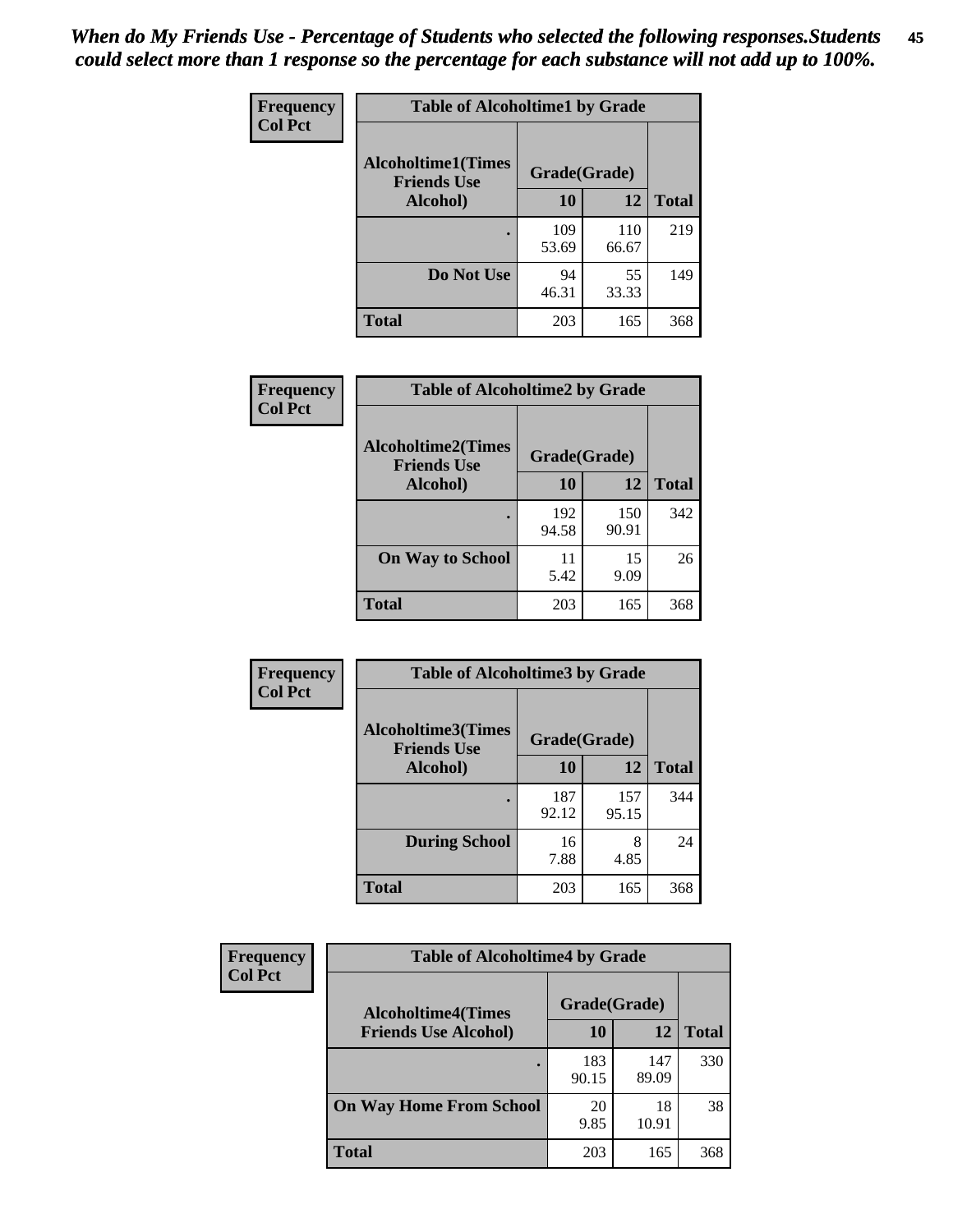*When do My Friends Use - Percentage of Students who selected the following responses.Students could select more than 1 response so the percentage for each substance will not add up to 100%.* **46**

| Frequency      | <b>Table of Alcoholtime5 by Grade</b>            |              |              |              |
|----------------|--------------------------------------------------|--------------|--------------|--------------|
| <b>Col Pct</b> | <b>Alcoholtime5</b> (Times<br><b>Friends Use</b> | Grade(Grade) |              |              |
|                | Alcohol)                                         | 10           | 12           | <b>Total</b> |
|                |                                                  | 158<br>77.83 | 134<br>81.21 | 292          |
|                | Weeknights                                       | 45<br>22.17  | 31<br>18.79  | 76           |
|                | <b>Total</b>                                     | 203          | 165          | 368          |

| Frequency      | <b>Table of Alcoholtime6 by Grade</b>           |              |              |              |
|----------------|-------------------------------------------------|--------------|--------------|--------------|
| <b>Col Pct</b> | <b>Alcoholtime6(Times</b><br><b>Friends Use</b> | Grade(Grade) |              |              |
|                | Alcohol)                                        | 10           | 12           | <b>Total</b> |
|                |                                                 | 95<br>46.80  | 57<br>34.55  | 152          |
|                | Weekends                                        | 108<br>53.20 | 108<br>65.45 | 216          |
|                | <b>Total</b>                                    | 203          | 165          | 368          |

| <b>Frequency</b> | <b>Table of Tobaccotime1 by Grade</b>           |              |             |              |
|------------------|-------------------------------------------------|--------------|-------------|--------------|
| <b>Col Pct</b>   | <b>Tobaccotime1(Times</b><br><b>Friends Use</b> | Grade(Grade) |             |              |
|                  | <b>Tobacco</b> )                                | 10           | 12          | <b>Total</b> |
|                  | ٠                                               | 91<br>44.83  | 85<br>51.52 | 176          |
|                  | Do Not Use                                      | 112<br>55.17 | 80<br>48.48 | 192          |
|                  | <b>Total</b>                                    | 203          | 165         | 368          |

| <b>Frequency</b> | <b>Table of Tobaccotime2 by Grade</b>           |              |              |              |
|------------------|-------------------------------------------------|--------------|--------------|--------------|
| <b>Col Pct</b>   | <b>Tobaccotime2(Times</b><br><b>Friends Use</b> | Grade(Grade) |              |              |
|                  | <b>Tobacco</b> )                                | 10           | 12           | <b>Total</b> |
|                  |                                                 | 150<br>73.89 | 108<br>65.45 | 258          |
|                  | <b>On Way to School</b>                         | 53<br>26.11  | 57<br>34.55  | 110          |
|                  | <b>Total</b>                                    | 203          | 165          | 368          |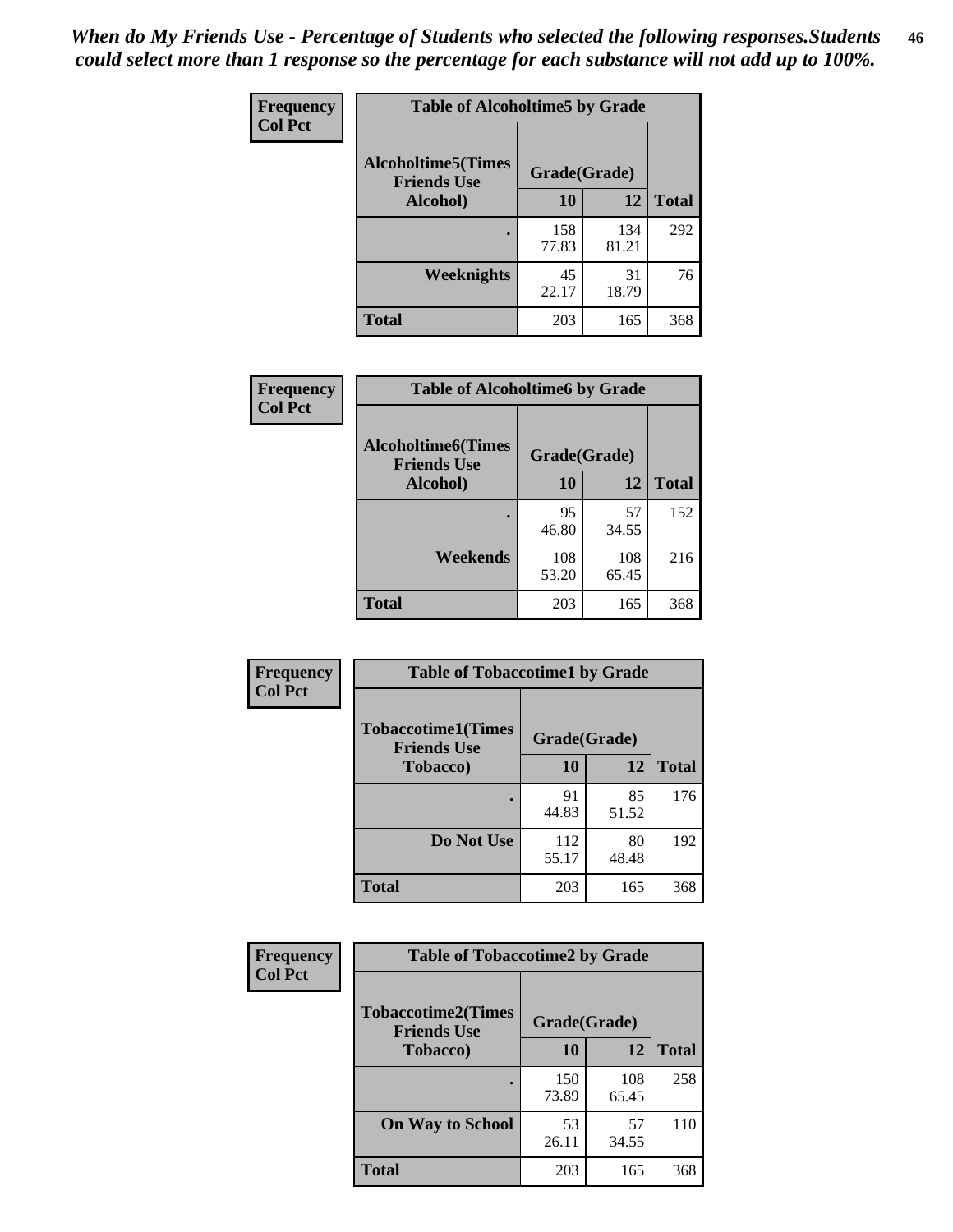*When do My Friends Use - Percentage of Students who selected the following responses.Students could select more than 1 response so the percentage for each substance will not add up to 100%.* **47**

| <b>Frequency</b> | <b>Table of Tobaccotime3 by Grade</b>           |              |              |              |
|------------------|-------------------------------------------------|--------------|--------------|--------------|
| <b>Col Pct</b>   | <b>Tobaccotime3(Times</b><br><b>Friends Use</b> | Grade(Grade) |              |              |
|                  | <b>Tobacco</b> )                                | 10           | 12           | <b>Total</b> |
|                  |                                                 | 163<br>80.30 | 145<br>87.88 | 308          |
|                  | <b>During School</b>                            | 40<br>19.70  | 20<br>12.12  | 60           |
|                  | <b>Total</b>                                    | 203          | 165          | 368          |

| <b>Frequency</b><br><b>Col Pct</b> | <b>Table of Tobaccotime4 by Grade</b> |              |              |              |
|------------------------------------|---------------------------------------|--------------|--------------|--------------|
|                                    | <b>Tobaccotime4(Times</b>             | Grade(Grade) |              |              |
|                                    | <b>Friends Use Tobacco)</b>           | 10           | 12           | <b>Total</b> |
|                                    |                                       | 183<br>90.15 | 147<br>89.09 | 330          |
|                                    | <b>On Way Home From School</b>        | 20<br>9.85   | 18<br>10.91  | 38           |
|                                    | <b>Total</b>                          | 203          | 165          | 368          |

| <b>Frequency</b> | <b>Table of Tobaccotime5 by Grade</b>           |              |              |              |
|------------------|-------------------------------------------------|--------------|--------------|--------------|
| <b>Col Pct</b>   | <b>Tobaccotime5(Times</b><br><b>Friends Use</b> | Grade(Grade) |              |              |
|                  | <b>Tobacco</b> )                                | 10           | 12           | <b>Total</b> |
|                  |                                                 | 138<br>67.98 | 102<br>61.82 | 240          |
|                  | Weeknights                                      | 65<br>32.02  | 63<br>38.18  | 128          |
|                  | <b>Total</b>                                    | 203          | 165          | 368          |

| Frequency      | <b>Table of Tobaccotime6 by Grade</b>                           |              |             |              |
|----------------|-----------------------------------------------------------------|--------------|-------------|--------------|
| <b>Col Pct</b> | <b>Tobaccotime6(Times</b><br>Grade(Grade)<br><b>Friends Use</b> |              |             |              |
|                | <b>Tobacco</b> )                                                | 10           | 12          | <b>Total</b> |
|                |                                                                 | 127<br>62.56 | 89<br>53.94 | 216          |
|                | Weekends                                                        | 76<br>37.44  | 76<br>46.06 | 152          |
|                | <b>Total</b>                                                    | 203          | 165         | 368          |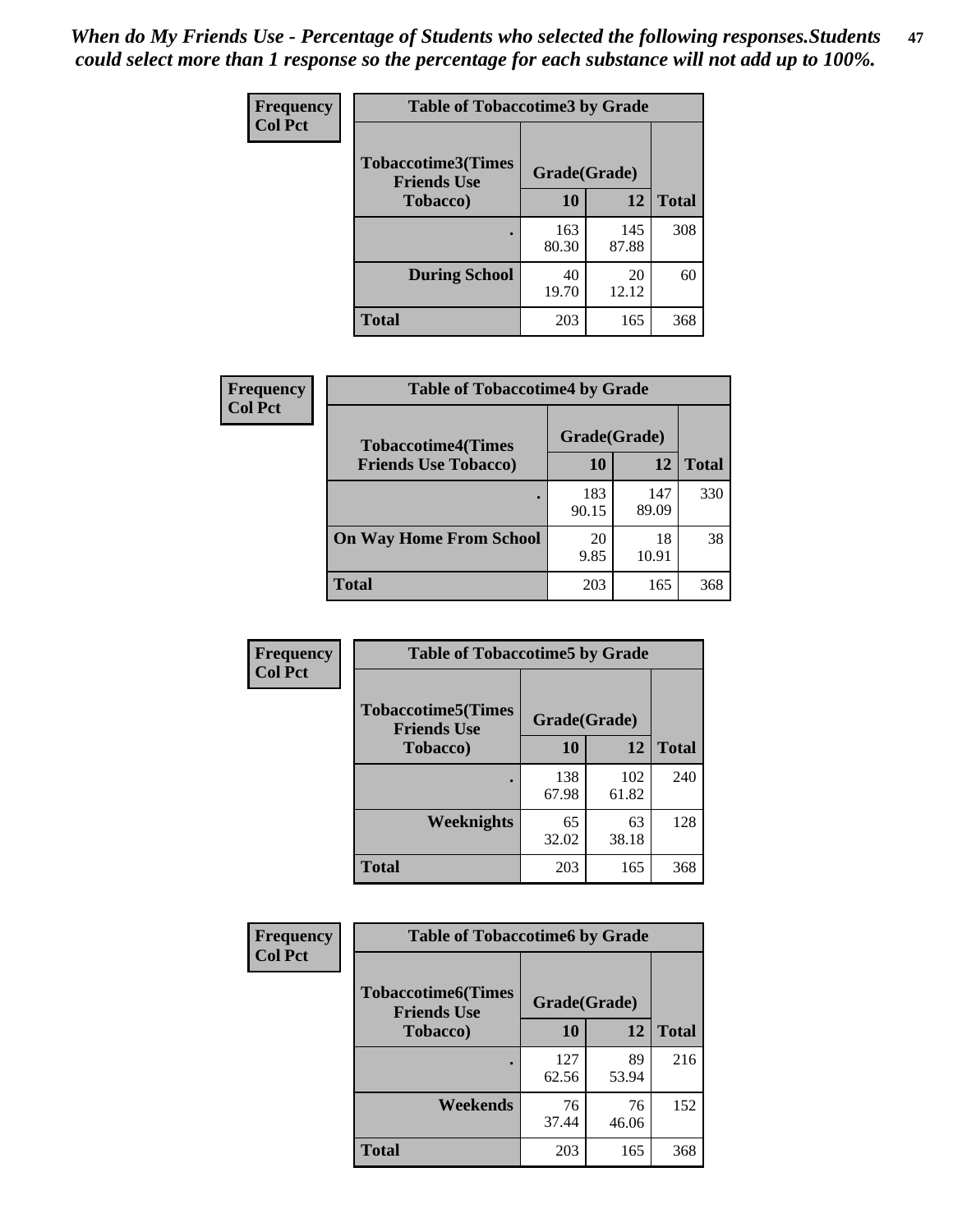| Frequency      | <b>Table of Marijuanatime1 by Grade</b>           |              |             |              |
|----------------|---------------------------------------------------|--------------|-------------|--------------|
| <b>Col Pct</b> | <b>Marijuanatime1(Times</b><br><b>Friends Use</b> | Grade(Grade) |             |              |
|                | Marijuana)                                        | 10           | 12          | <b>Total</b> |
|                |                                                   | 68<br>33.50  | 70<br>42.42 | 138          |
|                | Do Not Use                                        | 135<br>66.50 | 95<br>57.58 | 230          |
|                | <b>Total</b>                                      | 203          | 165         | 368          |

| Frequency      | <b>Table of Marijuanatime2 by Grade</b>    |              |              |              |
|----------------|--------------------------------------------|--------------|--------------|--------------|
| <b>Col Pct</b> | Marijuanatime2(Times<br><b>Friends Use</b> | Grade(Grade) |              |              |
|                | Marijuana)                                 | 10           | 12           | <b>Total</b> |
|                |                                            | 179<br>88.18 | 139<br>84.24 | 318          |
|                | <b>On Way to School</b>                    | 24<br>11.82  | 26<br>15.76  | 50           |
|                | <b>Total</b>                               | 203          | 165          | 368          |

| Frequency<br><b>Col Pct</b> | <b>Table of Marijuanatime3 by Grade</b>                    |              |              |              |
|-----------------------------|------------------------------------------------------------|--------------|--------------|--------------|
|                             | Marijuanatime3(Times<br>Grade(Grade)<br><b>Friends Use</b> |              |              |              |
|                             | Marijuana)                                                 | 10           | 12           | <b>Total</b> |
|                             |                                                            | 187<br>92.12 | 154<br>93.33 | 341          |
|                             | <b>During School</b>                                       | 16<br>7.88   | 11<br>6.67   | 27           |
|                             | <b>Total</b>                                               | 203          | 165          | 368          |

| <b>Frequency</b> | <b>Table of Marijuanatime4 by Grade</b> |              |              |              |
|------------------|-----------------------------------------|--------------|--------------|--------------|
| <b>Col Pct</b>   | <b>Marijuanatime4</b> (Times            | Grade(Grade) |              |              |
|                  | <b>Friends Use Marijuana</b> )          | 10           | 12           | <b>Total</b> |
|                  | ٠                                       | 176<br>86.70 | 132<br>80.00 | 308          |
|                  | <b>On Way Home From School</b>          | 27<br>13.30  | 33<br>20.00  | 60           |
|                  | <b>Total</b>                            | 203          | 165          | 368          |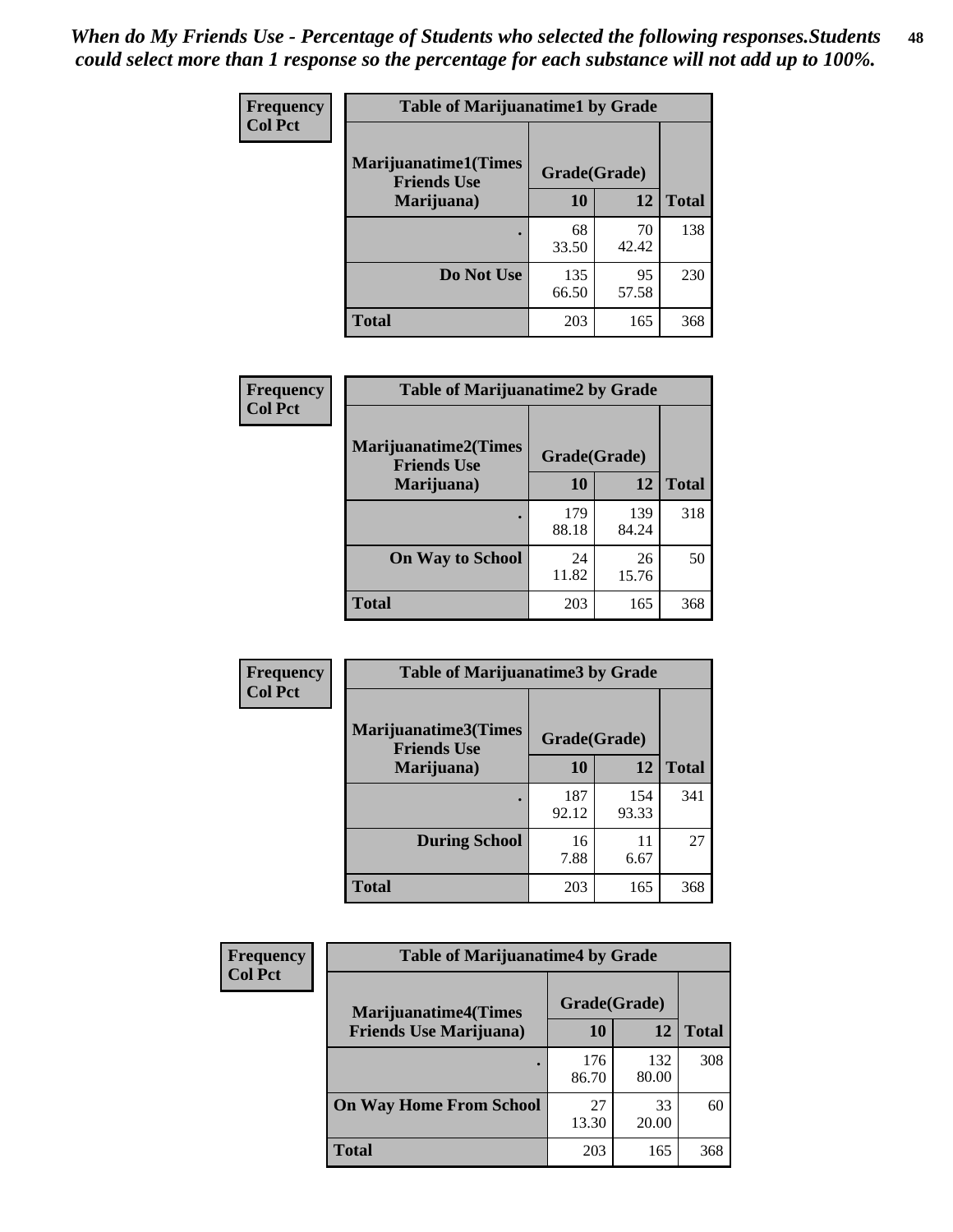| Frequency      | <b>Table of Marijuanatime5 by Grade</b>            |              |              |              |
|----------------|----------------------------------------------------|--------------|--------------|--------------|
| <b>Col Pct</b> | <b>Marijuanatime5</b> (Times<br><b>Friends Use</b> | Grade(Grade) |              |              |
|                | Marijuana)                                         | 10           | 12           | <b>Total</b> |
|                |                                                    | 155<br>76.35 | 121<br>73.33 | 276          |
|                | Weeknights                                         | 48<br>23.65  | 44<br>26.67  | 92           |
|                | <b>Total</b>                                       | 203          | 165          | 368          |

| Frequency      | <b>Table of Marijuanatime6 by Grade</b>           |              |              |              |
|----------------|---------------------------------------------------|--------------|--------------|--------------|
| <b>Col Pct</b> | <b>Marijuanatime6(Times</b><br><b>Friends Use</b> | Grade(Grade) |              |              |
|                | Marijuana)                                        | 10           | 12           | <b>Total</b> |
|                |                                                   | 136<br>67.00 | 100<br>60.61 | 236          |
|                | Weekends                                          | 67<br>33.00  | 65<br>39.39  | 132          |
|                | <b>Total</b>                                      | 203          | 165          | 368          |

| Frequency      | <b>Table of Otherdrugtime1 by Grade</b>                 |              |              |              |
|----------------|---------------------------------------------------------|--------------|--------------|--------------|
| <b>Col Pct</b> | <b>Otherdrugtime1(Times</b><br><b>Friends Use Other</b> | Grade(Grade) |              |              |
|                | <b>Illegal Drugs</b> )                                  | 10           | 12           | <b>Total</b> |
|                |                                                         | 41<br>20.20  | 43<br>26.06  | 84           |
|                | Do Not Use                                              | 162<br>79.80 | 122<br>73.94 | 284          |
|                | Total                                                   | 203          | 165          | 368          |

| Frequency      | <b>Table of Otherdrugtime2 by Grade</b>                 |              |              |              |  |  |
|----------------|---------------------------------------------------------|--------------|--------------|--------------|--|--|
| <b>Col Pct</b> | <b>Otherdrugtime2(Times</b><br><b>Friends Use Other</b> | Grade(Grade) |              |              |  |  |
|                | <b>Illegal Drugs</b> )                                  | 10           | 12           | <b>Total</b> |  |  |
|                |                                                         | 187<br>92.12 | 149<br>90.30 | 336          |  |  |
|                | <b>On Way to School</b>                                 | 16<br>7.88   | 16<br>9.70   | 32           |  |  |
|                | Total                                                   | 203          | 165          | 368          |  |  |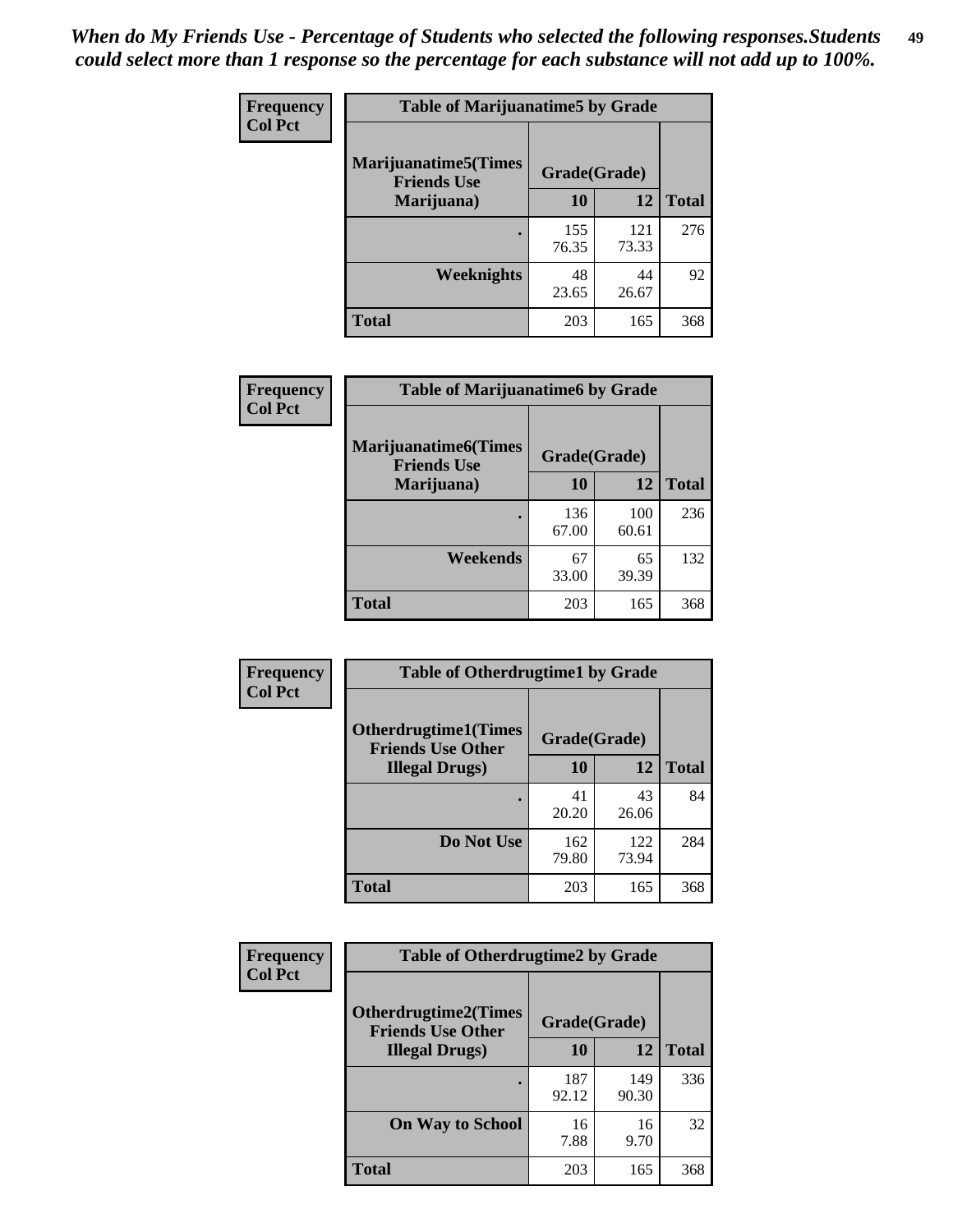| <b>Frequency</b> | <b>Table of Otherdrugtime3 by Grade</b>          |              |              |              |  |  |
|------------------|--------------------------------------------------|--------------|--------------|--------------|--|--|
| <b>Col Pct</b>   | Otherdrugtime3(Times<br><b>Friends Use Other</b> | Grade(Grade) |              |              |  |  |
|                  | <b>Illegal Drugs</b> )                           | 10           | 12           | <b>Total</b> |  |  |
|                  |                                                  | 185<br>91.13 | 154<br>93.33 | 339          |  |  |
|                  | <b>During School</b>                             | 18<br>8.87   | 11<br>6.67   | 29           |  |  |
|                  | Total                                            | 203          | 165          | 368          |  |  |

| Frequency      | <b>Table of Otherdrugtime4 by Grade</b>                         |              |              |              |  |  |
|----------------|-----------------------------------------------------------------|--------------|--------------|--------------|--|--|
| <b>Col Pct</b> | <b>Otherdrugtime4(Times</b><br><b>Friends Use Other Illegal</b> | Grade(Grade) |              |              |  |  |
|                | Drugs)                                                          | 10           | 12           | <b>Total</b> |  |  |
|                | ٠                                                               | 181<br>89.16 | 150<br>90.91 | 331          |  |  |
|                | <b>On Way Home From School</b>                                  | 22<br>10.84  | 15<br>9.09   | 37           |  |  |
|                | <b>Total</b>                                                    | 203          | 165          | 368          |  |  |

| <b>Frequency</b> | <b>Table of Otherdrugtime5 by Grade</b>                  |              |              |              |  |  |  |
|------------------|----------------------------------------------------------|--------------|--------------|--------------|--|--|--|
| <b>Col Pct</b>   | <b>Otherdrugtime5</b> (Times<br><b>Friends Use Other</b> | Grade(Grade) |              |              |  |  |  |
|                  | <b>Illegal Drugs</b> )                                   | 10           | 12           | <b>Total</b> |  |  |  |
|                  |                                                          | 172<br>84.73 | 142<br>86.06 | 314          |  |  |  |
|                  | Weeknights                                               | 31<br>15.27  | 23<br>13.94  | 54           |  |  |  |
|                  | Total                                                    | 203          | 165          | 368          |  |  |  |

| <b>Frequency</b> | <b>Table of Otherdrugtime6 by Grade</b>                                 |              |              |              |  |  |
|------------------|-------------------------------------------------------------------------|--------------|--------------|--------------|--|--|
| <b>Col Pct</b>   | <b>Otherdrugtime6(Times</b><br>Grade(Grade)<br><b>Friends Use Other</b> |              |              |              |  |  |
|                  | <b>Illegal Drugs</b> )                                                  | 10           | 12           | <b>Total</b> |  |  |
|                  |                                                                         | 161<br>79.31 | 128<br>77.58 | 289          |  |  |
|                  | Weekends                                                                | 42<br>20.69  | 37<br>22.42  | 79           |  |  |
|                  | Total                                                                   | 203          | 165          | 368          |  |  |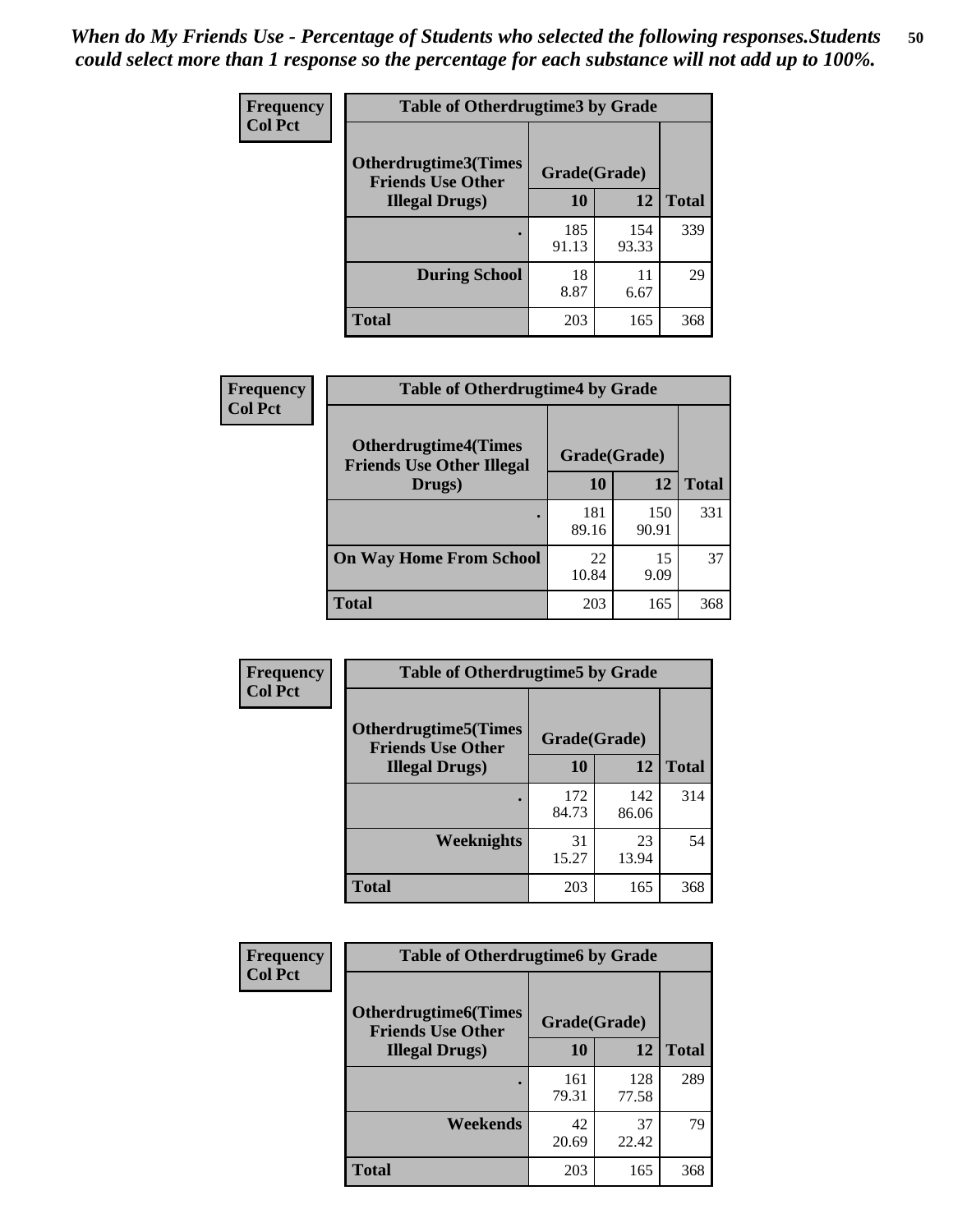| Frequency      | <b>Table of Educationalcohol by Grade</b>                                                                  |              |              |              |  |  |
|----------------|------------------------------------------------------------------------------------------------------------|--------------|--------------|--------------|--|--|
| <b>Col Pct</b> | Educationalcohol(I<br>have been taught<br>about alcohol,<br>tobacco,<br>and other drugs<br>within the last | Grade(Grade) |              |              |  |  |
|                | year at school)                                                                                            | 10           | 12           | <b>Total</b> |  |  |
|                | Yes                                                                                                        | 170<br>83.74 | 105<br>63.64 | 275          |  |  |
|                | N <sub>0</sub>                                                                                             | 33<br>16.26  | 60<br>36.36  | 93           |  |  |
|                | <b>Total</b>                                                                                               | 203          | 165          | 368          |  |  |

| Frequency      | <b>Table of Eversmoked by Grade</b> |              |             |              |  |  |  |
|----------------|-------------------------------------|--------------|-------------|--------------|--|--|--|
| <b>Col Pct</b> | Eversmoked(I<br>have smoked         | Grade(Grade) |             |              |  |  |  |
|                | a cigarette)                        | 10           | 12          | <b>Total</b> |  |  |  |
|                | Yes                                 | 82<br>40.39  | 71<br>43.03 | 153          |  |  |  |
|                | N <sub>0</sub>                      | 121<br>59.61 | 94<br>56.97 | 215          |  |  |  |
|                | <b>Total</b>                        | 203          | 165         | 368          |  |  |  |

| Frequency      | <b>Table of Drovedrinking by Grade</b>                                                                              |                    |              |     |  |  |  |
|----------------|---------------------------------------------------------------------------------------------------------------------|--------------------|--------------|-----|--|--|--|
| <b>Col Pct</b> | Drovedrinking(In<br>the past 30 days I<br>have driven a car<br>or other vehicle<br>while I was<br>drinking alcohol) | Grade(Grade)<br>10 | <b>Total</b> |     |  |  |  |
|                | Yes                                                                                                                 | 8<br>3.94          | 12<br>7.27   | 20  |  |  |  |
|                | N <sub>0</sub>                                                                                                      | 195<br>96.06       | 153<br>92.73 | 348 |  |  |  |
|                | <b>Total</b>                                                                                                        | 203                | 165          | 368 |  |  |  |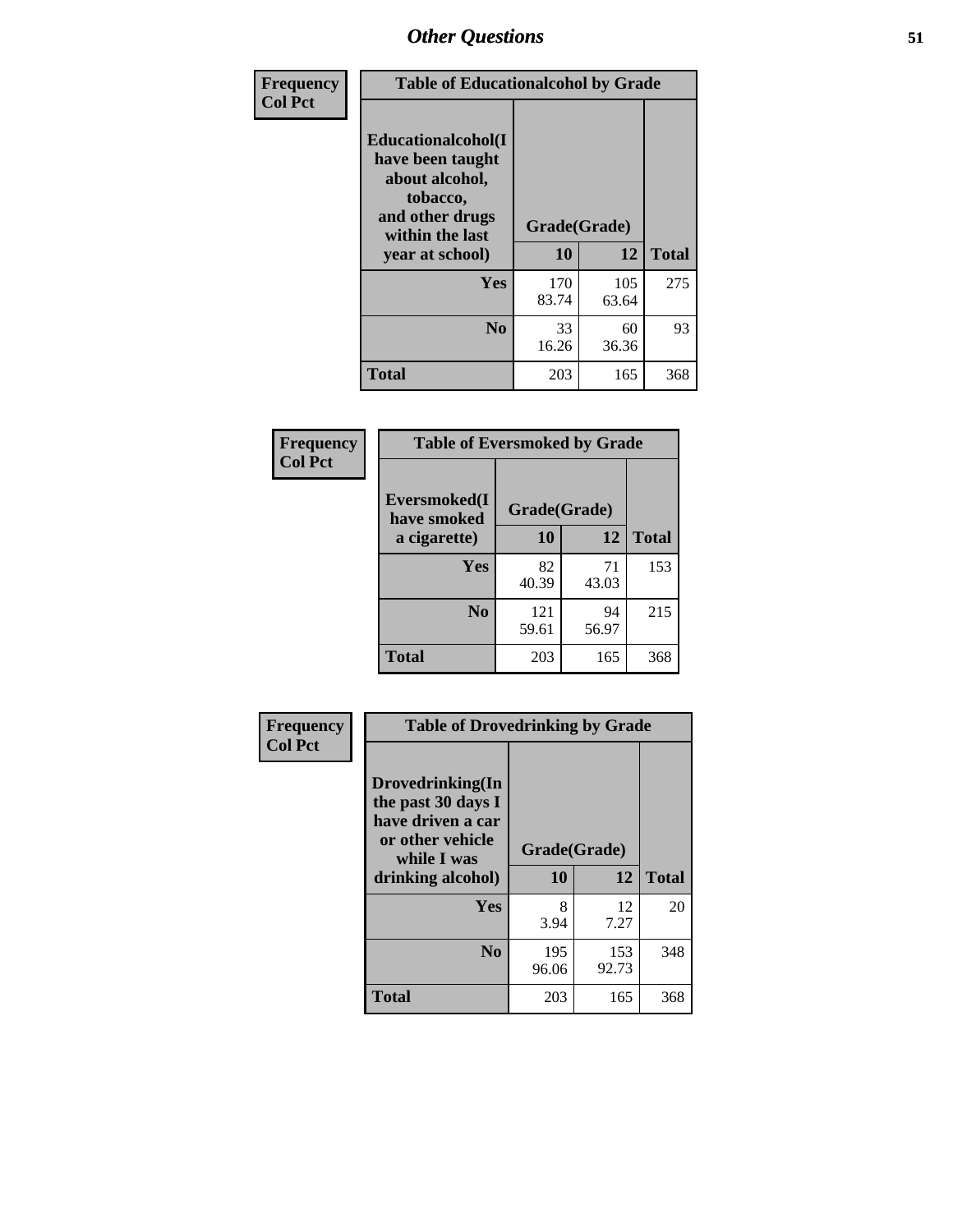| Frequency<br><b>Col Pct</b> | <b>Table of Rodedrinking by Grade</b>                                                                                  |                    |              |     |  |  |
|-----------------------------|------------------------------------------------------------------------------------------------------------------------|--------------------|--------------|-----|--|--|
|                             | Rodedrinking(In<br>the past 30 days<br>I have ridden in<br>a car with a<br>driver who had<br>been drinking<br>alcohol) | Grade(Grade)<br>10 | <b>Total</b> |     |  |  |
|                             | <b>Yes</b>                                                                                                             | 33<br>16.26        | 32<br>19.39  | 65  |  |  |
|                             | N <sub>0</sub>                                                                                                         | 170<br>83.74       | 133<br>80.61 | 303 |  |  |
|                             | <b>Total</b>                                                                                                           | 203                | 165          | 368 |  |  |

#### **Frequency Col Pct**

| <b>Table of Drugsschool by Grade</b>                                                                                      |              |              |              |  |  |  |
|---------------------------------------------------------------------------------------------------------------------------|--------------|--------------|--------------|--|--|--|
| <b>Drugsschool</b> (During<br>the past 12 months,<br>I have been offered,<br>sold,<br>or given illegal<br>drugs on school | Grade(Grade) |              |              |  |  |  |
| property)                                                                                                                 | 10           | 12           | <b>Total</b> |  |  |  |
| Yes                                                                                                                       | 39<br>19.21  | 25<br>15.15  | 64           |  |  |  |
| N <sub>0</sub>                                                                                                            | 164<br>80.79 | 140<br>84.85 | 304          |  |  |  |
| <b>Total</b>                                                                                                              | 203          | 165          | 368          |  |  |  |

| Frequency      | <b>Table of Helpbullied by Grade</b>                 |                    |              |     |  |  |  |
|----------------|------------------------------------------------------|--------------------|--------------|-----|--|--|--|
| <b>Col Pct</b> | $Helpb$ ullied $(I$<br>would help<br>someone who was | Grade(Grade)<br>10 | <b>Total</b> |     |  |  |  |
|                | being bullied)                                       |                    | 12           |     |  |  |  |
|                | <b>Strongly Agree</b>                                | 78<br>38.42        | 87<br>52.73  | 165 |  |  |  |
|                | <b>Somewhat Agree</b>                                | 93<br>45.81        | 59<br>35.76  | 152 |  |  |  |
|                | <b>Somewhat Disagree</b>                             | 19<br>9.36         | 13<br>7.88   | 32  |  |  |  |
|                | <b>Strongly Disagree</b>                             | 13<br>6.40         | 6<br>3.64    | 19  |  |  |  |
|                | <b>Total</b>                                         | 203                | 165          | 368 |  |  |  |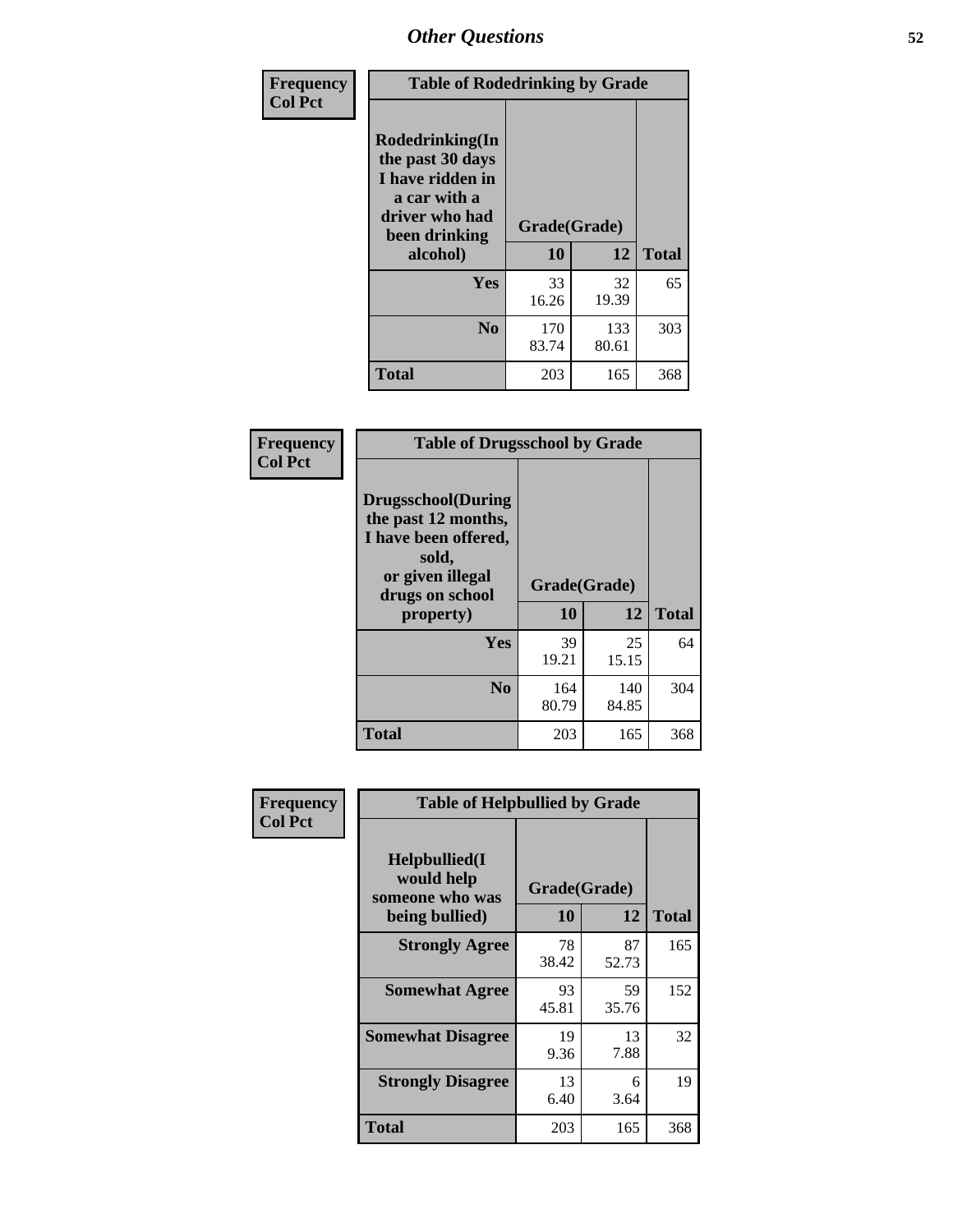| <b>Frequency</b> | <b>Table of Grade by Bingedrinking</b> |              |                                                                                                         |                              |                             |                               |                        |                        |              |
|------------------|----------------------------------------|--------------|---------------------------------------------------------------------------------------------------------|------------------------------|-----------------------------|-------------------------------|------------------------|------------------------|--------------|
| <b>Row Pct</b>   |                                        |              | Bingedrinking(I have drunk five or more<br>drinks of alcohol at one sitting during the<br>last 30 days) |                              |                             |                               |                        |                        |              |
|                  | <b>Grade</b> (Grade) Days              | $\mathbf{0}$ | 1 or<br>$\overline{2}$<br>days                                                                          | 3 <sub>to</sub><br>5<br>days | $6 \text{ to}$<br>9<br>days | <b>10</b><br>to<br>19<br>days | 20<br>to<br>29<br>days | All<br>30<br>days      | <b>Total</b> |
|                  | 10                                     | 184<br>90.64 | 8<br>3.94                                                                                               | 3<br>1.48                    | 2<br>0.99                   | 3<br>1.48                     | 0.49                   | 2<br>0.99              | 203          |
|                  | 12                                     | 133<br>80.61 | 8<br>4.85                                                                                               | 10<br>6.06                   | $\Omega$<br>0.00            | 5<br>3.03                     | 4.24                   | $\mathfrak{D}$<br>1.21 | 165          |
|                  | <b>Total</b>                           | 317          | 16                                                                                                      | 13                           | 2                           | 8                             | 8                      | $\overline{4}$         | 368          |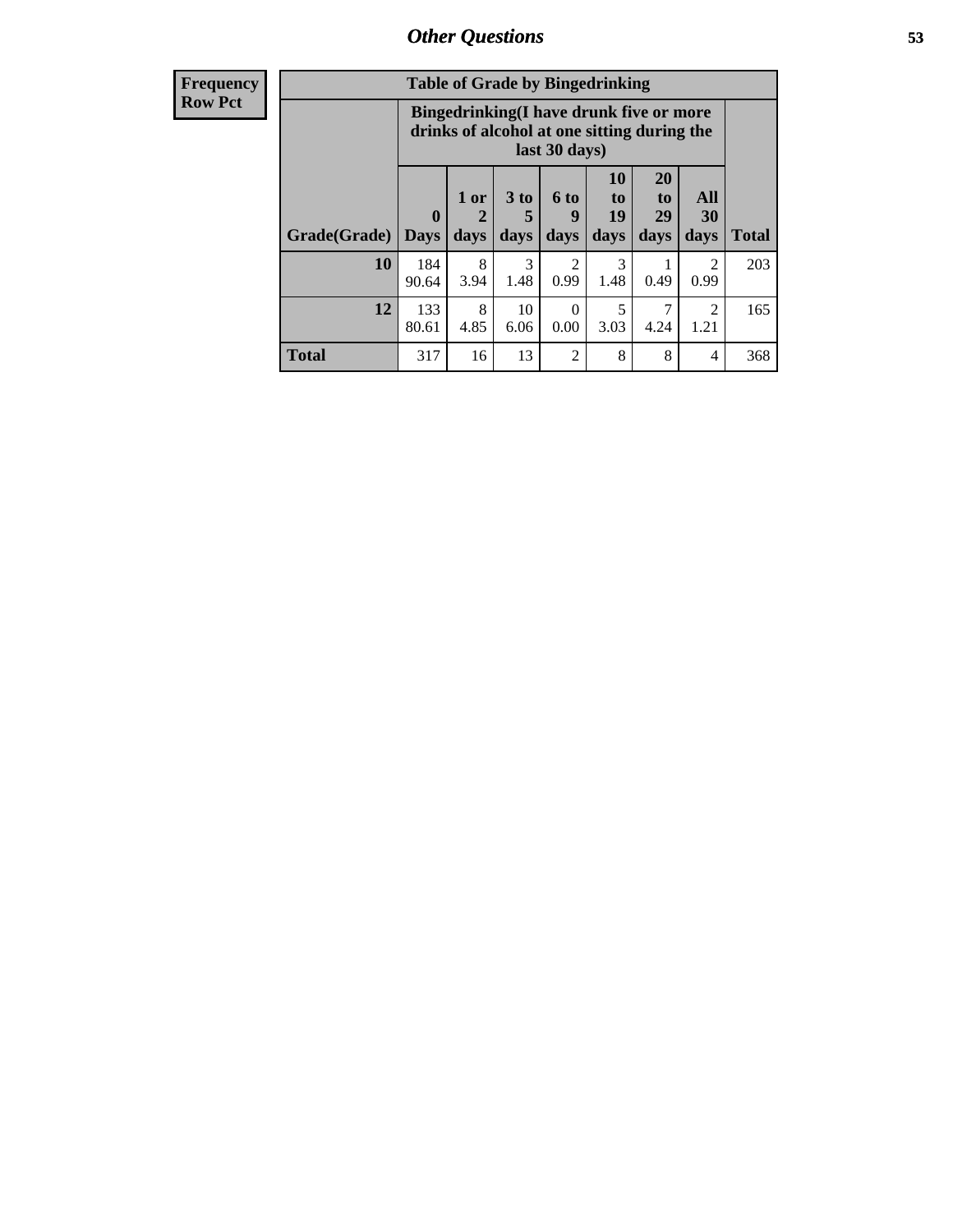## *Nutrition* **54**

| <b>Frequency</b><br>Row Pct |  |
|-----------------------------|--|
|                             |  |

| <b>Table of Grade by Dairy</b> |                          |                                                                 |                             |                                    |              |  |  |  |
|--------------------------------|--------------------------|-----------------------------------------------------------------|-----------------------------|------------------------------------|--------------|--|--|--|
|                                |                          | Dairy (I eat at least 3 servings of dairy<br>products each day) |                             |                                    |              |  |  |  |
| Grade(Grade)                   | <b>Strongly</b><br>Agree | <b>Somewhat</b><br>Agree                                        | <b>Somewhat</b><br>Disagree | <b>Strongly</b><br><b>Disagree</b> | <b>Total</b> |  |  |  |
| 10                             | 50<br>24.63              | 100<br>49.26                                                    | 35<br>17.24                 | 18<br>8.87                         | 203          |  |  |  |
| 12                             | 35<br>21.21              | 80<br>48.48                                                     | 23<br>13.94                 | 27<br>16.36                        | 165          |  |  |  |
| <b>Total</b>                   | 85                       | 180                                                             | 58                          | 45                                 | 368          |  |  |  |

| <b>Frequency</b> |  |
|------------------|--|
| <b>Row Pct</b>   |  |

| <b>Table of Grade by Fruitveg</b> |                          |                                                                                       |             |             |     |  |  |
|-----------------------------------|--------------------------|---------------------------------------------------------------------------------------|-------------|-------------|-----|--|--|
|                                   |                          | Fruitveg(I eat at least 5 servings of fruits<br>and vegetables each day)              |             |             |     |  |  |
| Grade(Grade)                      | <b>Strongly</b><br>Agree | <b>Somewhat   Somewhat</b><br><b>Strongly</b><br><b>Disagree</b><br>Disagree<br>Agree |             |             |     |  |  |
| 10                                | 25<br>12.32              | 73<br>35.96                                                                           | 66<br>32.51 | 39<br>19.21 | 203 |  |  |
| 12                                | 20<br>12.12              | 56<br>33.94                                                                           | 52<br>31.52 | 37<br>22.42 | 165 |  |  |
| <b>Total</b>                      | 45                       | 129                                                                                   | 118         | 76          | 368 |  |  |

| <b>Frequency</b> | <b>Table of Grade by Cafeteriahealthy</b> |                                                                       |                            |                 |                                    |              |  |  |
|------------------|-------------------------------------------|-----------------------------------------------------------------------|----------------------------|-----------------|------------------------------------|--------------|--|--|
| <b>Row Pct</b>   |                                           | Cafeteriahealthy (School meals in my<br>school cafeteria are healthy) |                            |                 |                                    |              |  |  |
|                  | Grade(Grade)                              | <b>Strongly</b><br>Agree                                              | Somewhat Somewhat<br>Agree | <b>Disagree</b> | <b>Strongly</b><br><b>Disagree</b> | <b>Total</b> |  |  |
|                  | 10                                        | 22<br>10.84                                                           | 62<br>30.54                | 48<br>23.65     | 71<br>34.98                        | 203          |  |  |
|                  | 12                                        | 12<br>7.27                                                            | 57<br>34.55                | 44<br>26.67     | 52<br>31.52                        | 165          |  |  |
|                  | Total                                     | 34                                                                    | 119                        | 92              | 123                                | 368          |  |  |

| <b>Frequency</b> |
|------------------|
| <b>Row Pct</b>   |

| <b>Table of Grade by Cafeterianutrition</b>                                               |                          |                   |                                    |                                    |              |  |  |
|-------------------------------------------------------------------------------------------|--------------------------|-------------------|------------------------------------|------------------------------------|--------------|--|--|
| <b>Cafeterianutrition</b> (Facts about nutrition<br>are available in my school cafeteria) |                          |                   |                                    |                                    |              |  |  |
| Grade(Grade)                                                                              | <b>Strongly</b><br>Agree | Somewhat<br>Agree | <b>Somewhat</b><br><b>Disagree</b> | <b>Strongly</b><br><b>Disagree</b> | <b>Total</b> |  |  |
| 10                                                                                        | 40<br>19.70              | 76<br>37.44       | 45<br>22.17                        | 42<br>20.69                        | 203          |  |  |
| 12                                                                                        | 31<br>18.79              | 57<br>34.55       | 43<br>26.06                        | 34<br>20.61                        | 165          |  |  |
| Total                                                                                     | 71                       | 133               | 88                                 | 76                                 | 368          |  |  |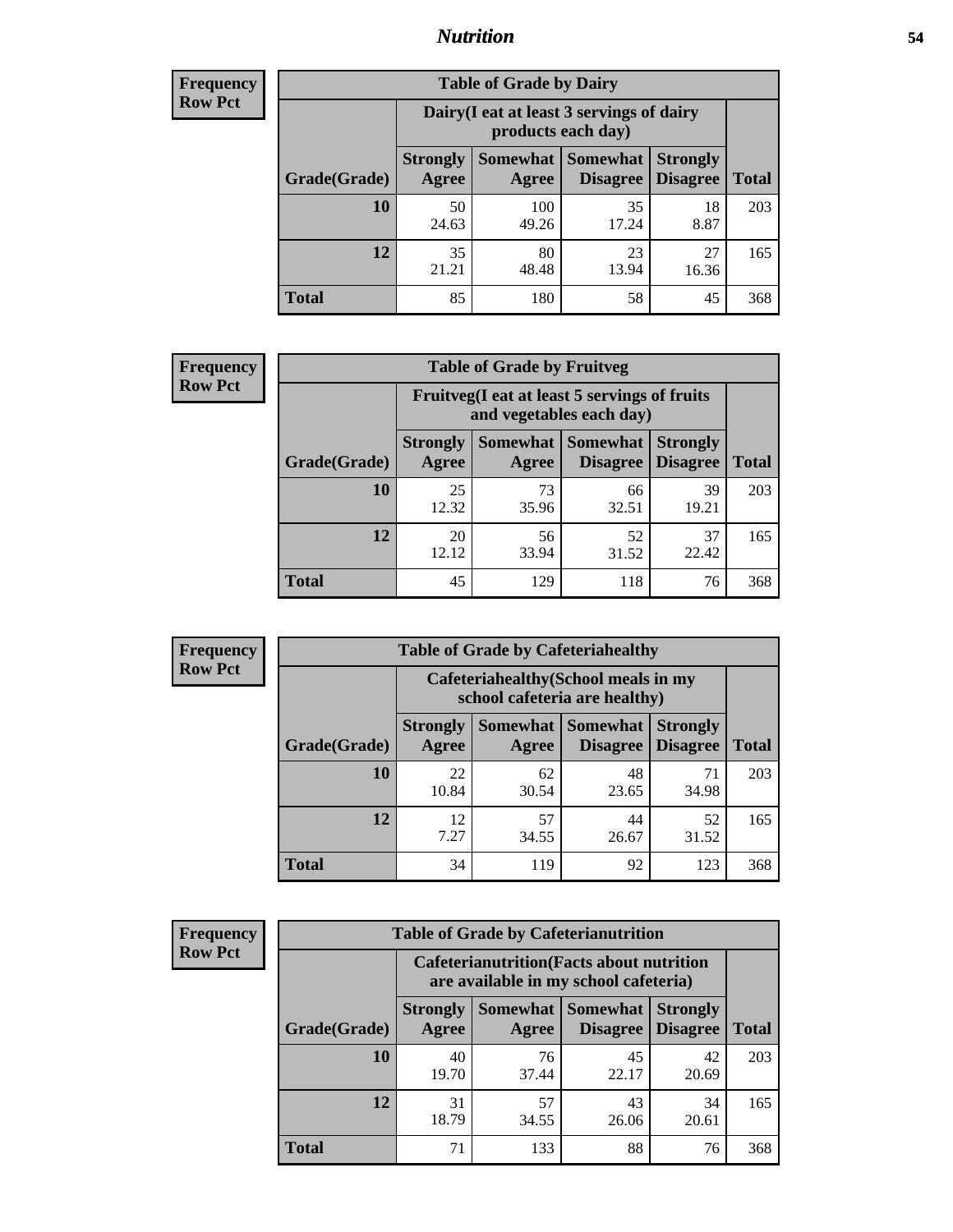## *Nutrition* **55**

| <b>Frequency</b> |
|------------------|
| Row Pct          |

| <b>Table of Grade by Schoollunch</b> |                                                                                                                                      |                                                                 |            |             |     |  |  |  |
|--------------------------------------|--------------------------------------------------------------------------------------------------------------------------------------|-----------------------------------------------------------------|------------|-------------|-----|--|--|--|
|                                      |                                                                                                                                      | Schoollunch(I eat school lunch three or<br>more times per week) |            |             |     |  |  |  |
| Grade(Grade)                         | Somewhat  <br><b>Somewhat</b><br><b>Strongly</b><br><b>Strongly</b><br><b>Disagree</b><br>Disagree<br>Agree<br><b>Total</b><br>Agree |                                                                 |            |             |     |  |  |  |
| 10                                   | 127<br>62.56                                                                                                                         | 36<br>17.73                                                     | 10<br>4.93 | 30<br>14.78 | 203 |  |  |  |
| 12                                   | 104<br>63.03                                                                                                                         | 34<br>20.61                                                     | 4<br>2.42  | 23<br>13.94 | 165 |  |  |  |
| <b>Total</b>                         | 231                                                                                                                                  | 70                                                              | 14         | 53          | 368 |  |  |  |

| <b>Frequency</b> |  |
|------------------|--|
| <b>Row Pct</b>   |  |

| <b>Table of Grade by Foodchoices</b>                                |                          |             |                                               |                                    |              |  |  |
|---------------------------------------------------------------------|--------------------------|-------------|-----------------------------------------------|------------------------------------|--------------|--|--|
| Foodchoices (I make healthy food choices in<br>my school cafeteria) |                          |             |                                               |                                    |              |  |  |
| Grade(Grade)                                                        | <b>Strongly</b><br>Agree | Agree       | <b>Somewhat   Somewhat</b><br><b>Disagree</b> | <b>Strongly</b><br><b>Disagree</b> | <b>Total</b> |  |  |
| 10                                                                  | 38<br>18.72              | 80<br>39.41 | 42<br>20.69                                   | 43<br>21.18                        | 203          |  |  |
| 12                                                                  | 26<br>15.76              | 70<br>42.42 | 37<br>22.42                                   | 32<br>19.39                        | 165          |  |  |
| <b>Total</b>                                                        | 64                       | 150         | 79                                            | 75                                 | 368          |  |  |

| Frequency      | <b>Table of Grade by Wholewheat</b> |                                                                                                             |                   |                                    |                                    |              |  |  |  |
|----------------|-------------------------------------|-------------------------------------------------------------------------------------------------------------|-------------------|------------------------------------|------------------------------------|--------------|--|--|--|
| <b>Row Pct</b> |                                     | Wholewheat (There are whole wheat and<br>multigrain breads and cereals available in<br>my school cafeteria) |                   |                                    |                                    |              |  |  |  |
|                | Grade(Grade)                        | <b>Strongly</b><br>Agree                                                                                    | Somewhat<br>Agree | <b>Somewhat</b><br><b>Disagree</b> | <b>Strongly</b><br><b>Disagree</b> | <b>Total</b> |  |  |  |
|                | 10                                  | 38<br>18.72                                                                                                 | 87<br>42.86       | 40<br>19.70                        | 38<br>18.72                        | 203          |  |  |  |
|                | 12                                  | 39<br>23.64                                                                                                 | 63<br>38.18       | 35<br>21.21                        | 28<br>16.97                        | 165          |  |  |  |
|                | <b>Total</b>                        | 77                                                                                                          | 150               | 75                                 | 66                                 | 368          |  |  |  |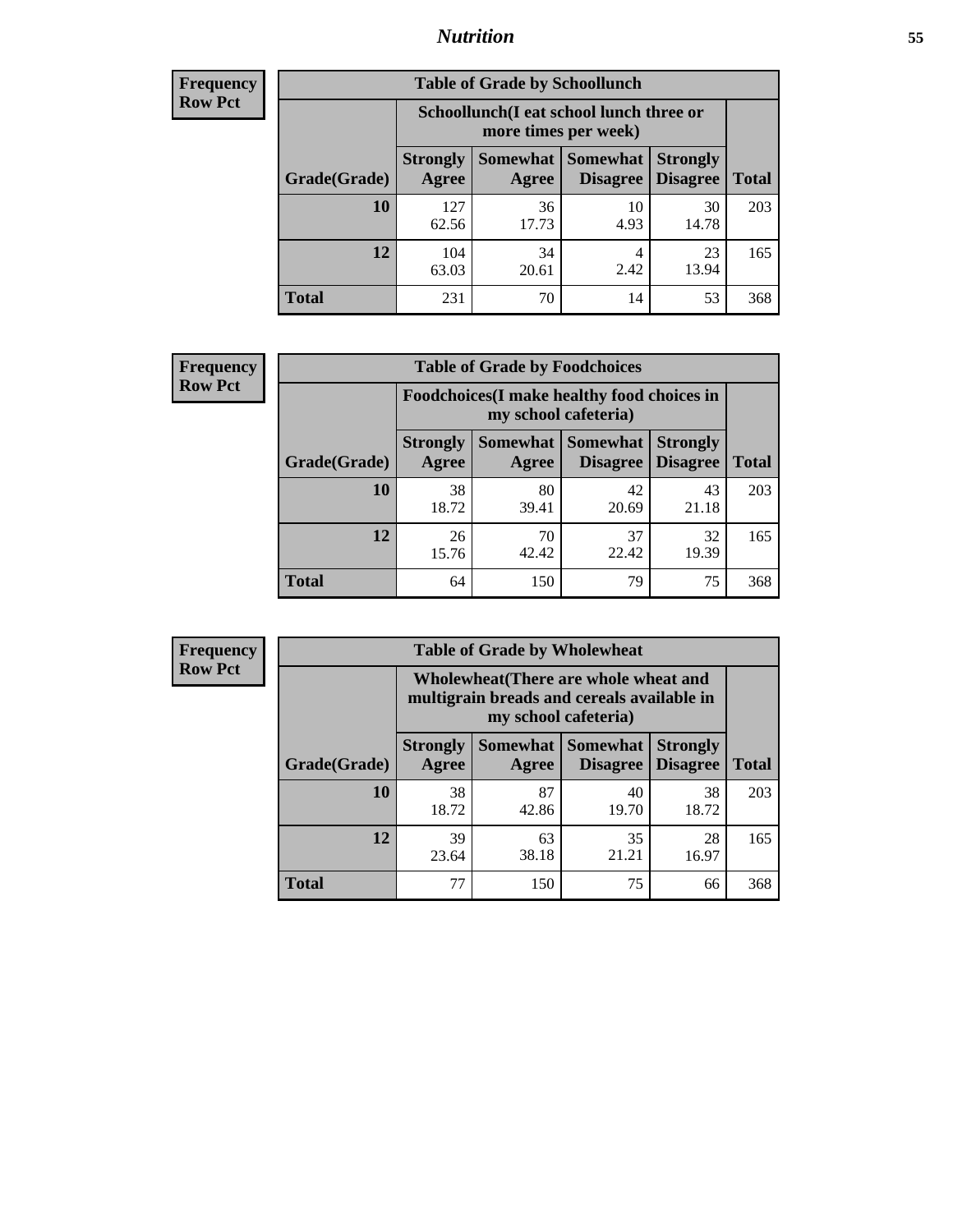## *Nutrition* **56**

**Frequency Row Pct**

| <b>Table of Grade by Healthyvending</b> |                                                                                                                                               |                          |                                    |                                    |              |
|-----------------------------------------|-----------------------------------------------------------------------------------------------------------------------------------------------|--------------------------|------------------------------------|------------------------------------|--------------|
|                                         | Healthyvending (If only healthy snacks and<br>beverages were available in the vending<br>machines during the school day,<br>I would buy them) |                          |                                    |                                    |              |
| Grade(Grade)                            | <b>Strongly</b><br>Agree                                                                                                                      | <b>Somewhat</b><br>Agree | <b>Somewhat</b><br><b>Disagree</b> | <b>Strongly</b><br><b>Disagree</b> | <b>Total</b> |
| 10                                      | 55<br>27.09                                                                                                                                   | 86<br>42.36              | 26<br>12.81                        | 36<br>17.73                        | 203          |
| 12                                      | 40<br>24.24                                                                                                                                   | 52<br>31.52              | 32<br>19.39                        | 41<br>24.85                        | 165          |
| <b>Total</b>                            | 95                                                                                                                                            | 138                      | 58                                 | 77                                 | 368          |

**Frequency Row Pct**

| <b>Table of Grade by Schoolbreakfast</b> |                                                                                                                                         |             |                               |                                    |              |  |
|------------------------------------------|-----------------------------------------------------------------------------------------------------------------------------------------|-------------|-------------------------------|------------------------------------|--------------|--|
|                                          | Schoolbreakfast (If breakfast were<br>available at school,<br>but outside the cafeteria,<br>I would eat breakfast at school more often) |             |                               |                                    |              |  |
| Grade(Grade)                             | <b>Strongly</b><br>Agree                                                                                                                | Agree       | Somewhat Somewhat<br>Disagree | <b>Strongly</b><br><b>Disagree</b> | <b>Total</b> |  |
| 10                                       | 67<br>33.00                                                                                                                             | 73<br>35.96 | 32<br>15.76                   | 31<br>15.27                        | 203          |  |
| 12                                       | 48<br>29.09                                                                                                                             | 56<br>33.94 | 31<br>18.79                   | 30<br>18.18                        | 165          |  |
| <b>Total</b>                             | 115                                                                                                                                     | 129         | 63                            | 61                                 | 368          |  |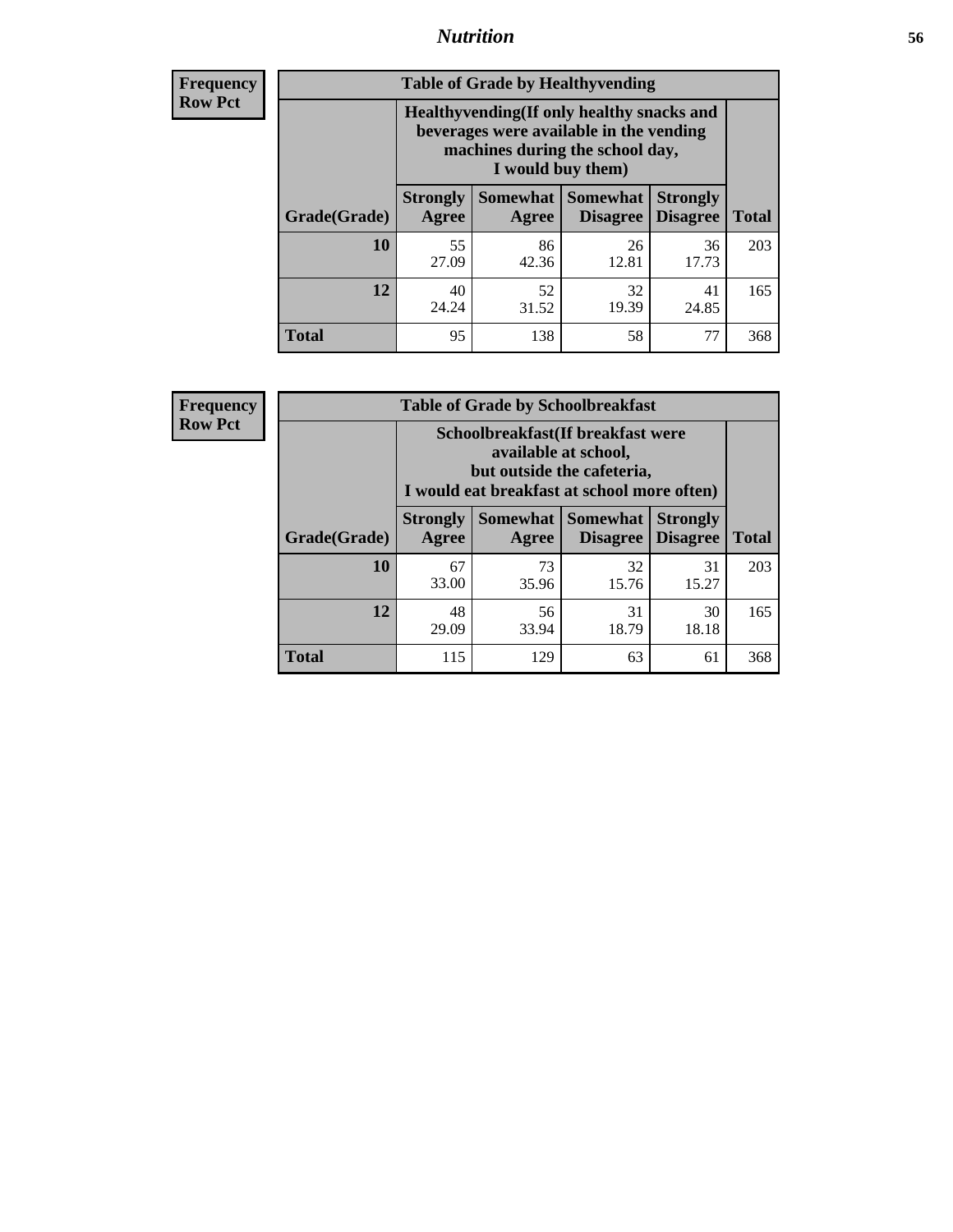| Frequency<br><b>Col Pct</b> | <b>Table of Educationaids by Grade</b>                                                                    |                    |              |              |
|-----------------------------|-----------------------------------------------------------------------------------------------------------|--------------------|--------------|--------------|
|                             | <b>Educationaids</b> (I<br>have been<br>taught about<br><b>HIV/AIDS</b> at<br>school in the<br>past year) | Grade(Grade)<br>10 | 12           | <b>Total</b> |
|                             | Yes                                                                                                       | 175<br>86.21       | 129<br>78.18 | 304          |
|                             | N <sub>0</sub>                                                                                            | 28<br>13.79        | 36<br>21.82  | 64           |
|                             | <b>Total</b>                                                                                              | 203                | 165          | 368          |

| Frequency<br><b>Col Pct</b> | <b>Table of Educationcharacter by Grade</b>                                                  |              |              |              |  |
|-----------------------------|----------------------------------------------------------------------------------------------|--------------|--------------|--------------|--|
|                             | <b>Educationcharacter(I)</b><br>have been taught<br>about character<br>education in the past |              | Grade(Grade) |              |  |
|                             | year at school)                                                                              | 10           | 12           | <b>Total</b> |  |
|                             | Yes                                                                                          | 149<br>73.40 | 112<br>67.88 | 261          |  |
|                             | N <sub>0</sub>                                                                               | 54<br>26.60  | 53<br>32.12  | 107          |  |
|                             | <b>Total</b>                                                                                 | 203          | 165          | 368          |  |

| Frequency      | <b>Table of Gradcoach1 by Grade</b> |              |              |              |
|----------------|-------------------------------------|--------------|--------------|--------------|
| <b>Col Pct</b> | Gradcoach1(I                        |              |              |              |
|                | know who my<br><b>Graduation</b>    | Grade(Grade) |              |              |
|                | Coach is)                           | 10           | 12           | <b>Total</b> |
|                | <b>Yes</b>                          | 69<br>33.99  | 110<br>66.67 | 179          |
|                | N <sub>0</sub>                      | 134<br>66.01 | 55<br>33.33  | 189          |
|                | <b>Total</b>                        | 203          | 165          | 368          |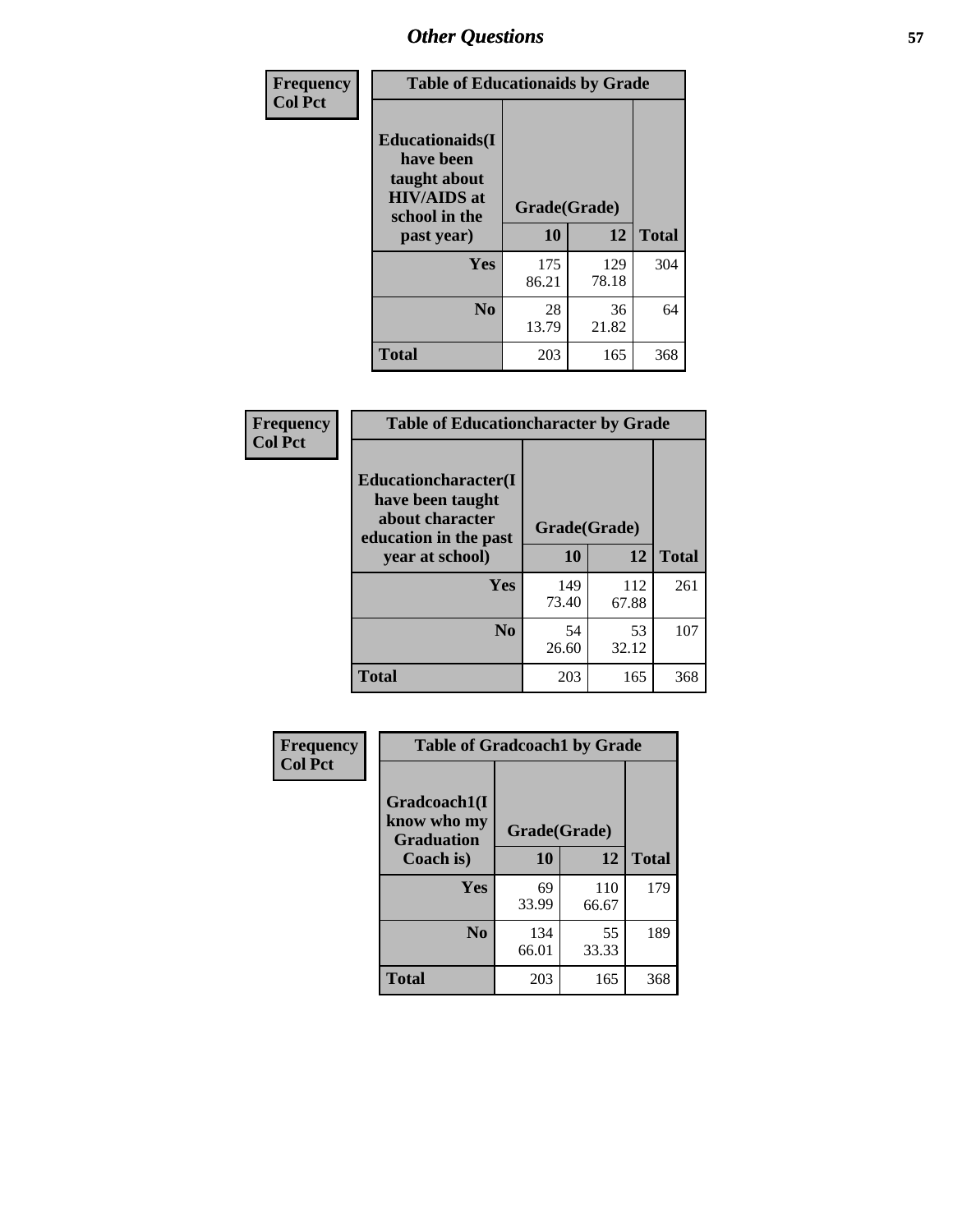| Frequency      | <b>Table of Gradcoach2 by Grade</b> |              |              |              |
|----------------|-------------------------------------|--------------|--------------|--------------|
| <b>Col Pct</b> |                                     |              |              |              |
|                | Gradcoach2(I<br>have                |              |              |              |
|                | contacted my<br><b>Graduation</b>   | Grade(Grade) |              |              |
|                | Coach)                              | 10           | 12           | <b>Total</b> |
|                | Yes                                 | 20<br>9.85   | 51<br>30.91  | 71           |
|                | N <sub>0</sub>                      | 183<br>90.15 | 114<br>69.09 | 297          |
|                | <b>Total</b>                        | 203          | 165          | 368          |

| Frequency<br><b>Col Pct</b> | <b>Table of Gradcoach3 by Grade</b>                                         |              |             |              |
|-----------------------------|-----------------------------------------------------------------------------|--------------|-------------|--------------|
|                             | Gradcoach3(I<br>have received<br>assistance<br>from my<br><b>Graduation</b> | Grade(Grade) |             |              |
|                             | Coach)                                                                      | 10           | 12          | <b>Total</b> |
|                             | Yes                                                                         | 17<br>8.37   | 46<br>27.88 | 63           |
|                             | N <sub>0</sub>                                                              | 65<br>32.02  | 36<br>21.82 | 101          |
|                             | Don't know                                                                  | 121<br>59.61 | 83<br>50.30 | 204          |
|                             | <b>Total</b>                                                                | 203          | 165         | 368          |

| Frequency<br><b>Col Pct</b> | <b>Table of Selfharm by Grade</b>                                                                                                                                                      |                    |              |              |
|-----------------------------|----------------------------------------------------------------------------------------------------------------------------------------------------------------------------------------|--------------------|--------------|--------------|
|                             | <b>Selfharm</b> (During<br>the past 12<br>months,<br>I harmed myself<br>on purpose<br><b>Suicideconsider</b><br>During the past<br>12 months,<br>I seriously<br>considered<br>suicide) | Grade(Grade)<br>10 | 12           | <b>Total</b> |
|                             | Yes                                                                                                                                                                                    | 17<br>8.37         | 15<br>9.09   | 32           |
|                             | N <sub>0</sub>                                                                                                                                                                         | 186<br>91.63       | 150<br>90.91 | 336          |
|                             | Total                                                                                                                                                                                  | 203                | 165          | 368          |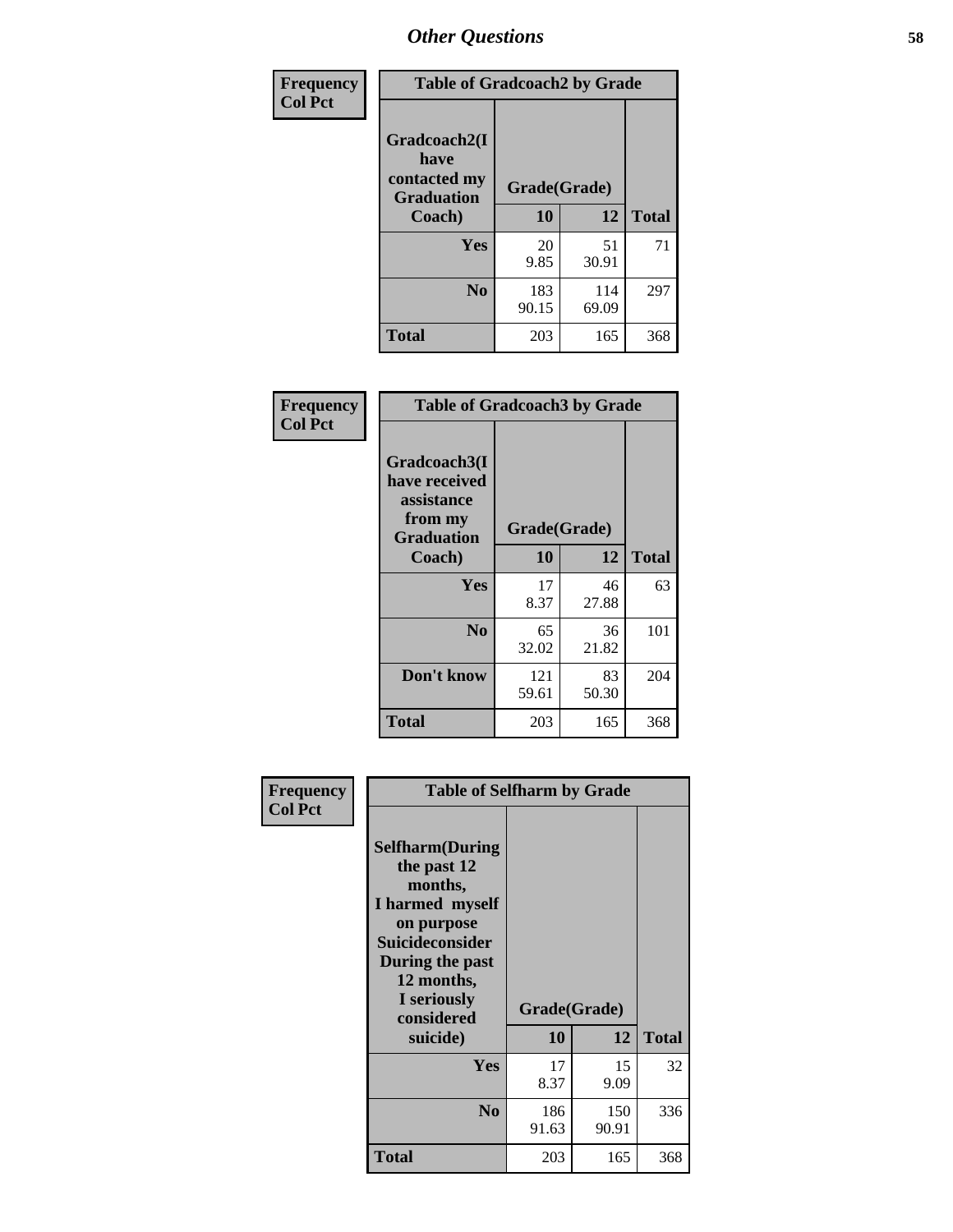| <b>Frequency</b> | <b>Table of Suicideconsider by Grade</b> |              |              |              |  |
|------------------|------------------------------------------|--------------|--------------|--------------|--|
| <b>Col Pct</b>   |                                          | Grade(Grade) |              |              |  |
|                  | Suicideconsider                          | <b>10</b>    | 12           | <b>Total</b> |  |
|                  | Yes                                      | 12<br>5.91   | 20<br>12.12  | 32           |  |
|                  | N <sub>0</sub>                           | 191<br>94.09 | 145<br>87.88 | 336          |  |
|                  | Total                                    | 203          | 165          | 368          |  |

| Frequency      | <b>Table of Suicideattempt by Grade</b>              |              |              |              |
|----------------|------------------------------------------------------|--------------|--------------|--------------|
| <b>Col Pct</b> | Suicideattempt(I<br>have attempted<br>suicide in the | Grade(Grade) |              |              |
|                | last year)                                           | 10           | 12           | <b>Total</b> |
|                | Yes                                                  | 8<br>3.94    | 10<br>6.06   | 18           |
|                | N <sub>0</sub>                                       | 195<br>96.06 | 155<br>93.94 | 350          |
|                | <b>Total</b>                                         | 203          | 165          | 368          |

| Frequency      | <b>Table of Instantmessaged by Grade</b>               |              |             |              |
|----------------|--------------------------------------------------------|--------------|-------------|--------------|
| <b>Col Pct</b> | Instantmessaged(I<br>have instant<br>messaged people I | Grade(Grade) |             |              |
|                | do not even know)                                      | 10           | 12          | <b>Total</b> |
|                | Yes                                                    | 68<br>33.50  | 67<br>40.61 | 135          |
|                | N <sub>0</sub>                                         | 135<br>66.50 | 98<br>59.39 | 233          |
|                | <b>Total</b>                                           | 203          | 165         | 368          |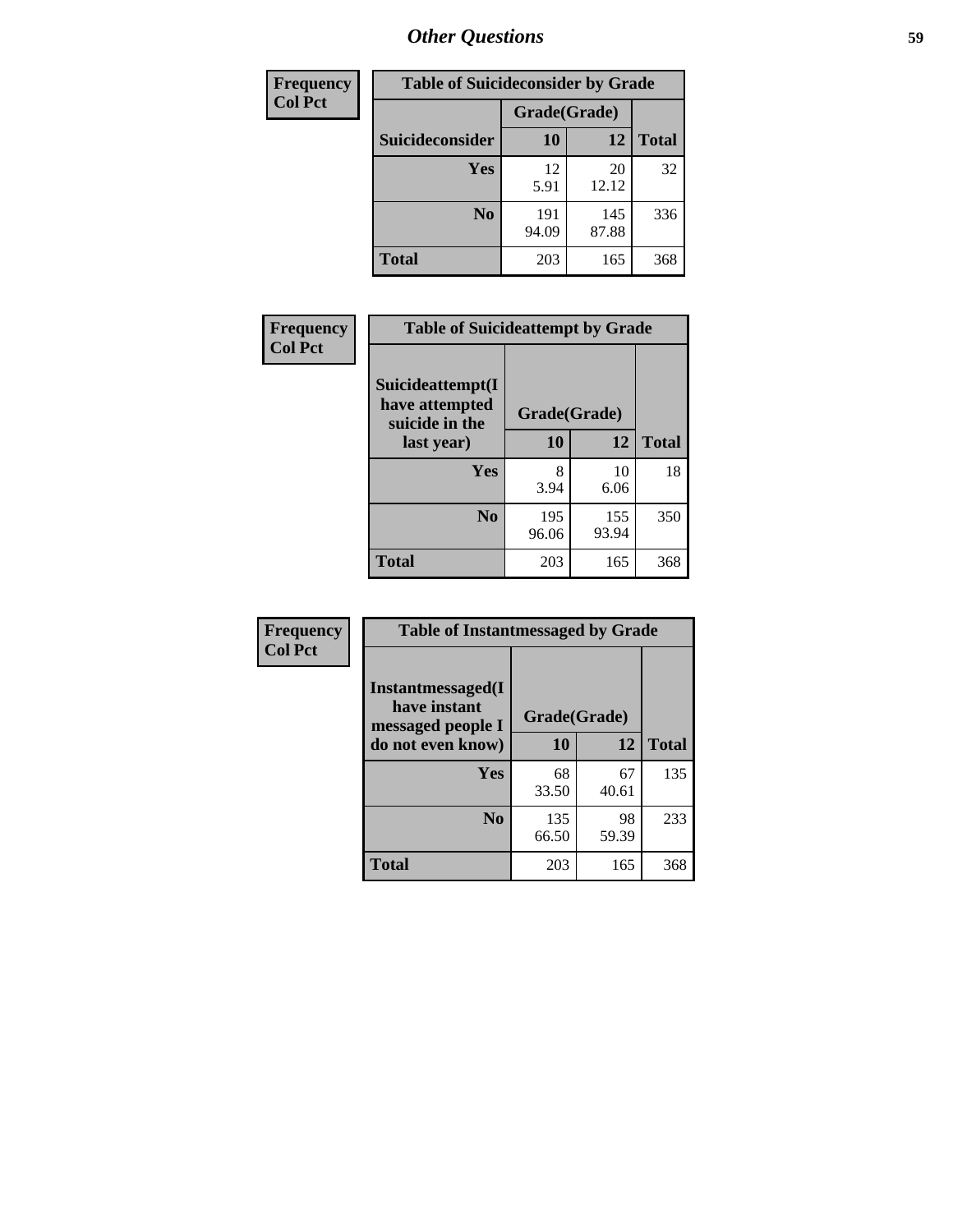| Frequency      | <b>Table of Getsalong by Grade</b>                          |             |              |              |
|----------------|-------------------------------------------------------------|-------------|--------------|--------------|
| <b>Col Pct</b> | <b>Getsalong</b> (I get<br>along with other<br>students and |             | Grade(Grade) |              |
|                | adults)                                                     | 10          | 12           | <b>Total</b> |
|                | <b>Strongly Agree</b>                                       | 94<br>46.31 | 102<br>61.82 | 196          |
|                | <b>Somewhat Agree</b>                                       | 91<br>44.83 | 53<br>32.12  | 144          |
|                | <b>Somewhat Disagree</b>                                    | 7<br>3.45   | 6<br>3.64    | 13           |
|                | <b>Strongly Disagree</b>                                    | 11<br>5.42  | 4<br>2.42    | 15           |
|                | Total                                                       | 203         | 165          | 368          |

| Frequency      | <b>Table of Safehome by Grade</b> |                    |              |              |  |  |  |
|----------------|-----------------------------------|--------------------|--------------|--------------|--|--|--|
| <b>Col Pct</b> | Safehome(I feel<br>safe at home)  | Grade(Grade)<br>10 | 12           | <b>Total</b> |  |  |  |
|                | <b>Strongly Agree</b>             | 143<br>70.44       | 102<br>61.82 | 245          |  |  |  |
|                | <b>Somewhat Agree</b>             | 45<br>22.17        | 47<br>28.48  | 92           |  |  |  |
|                | <b>Somewhat Disagree</b>          | 9<br>4.43          | 11<br>6.67   | 20           |  |  |  |
|                | <b>Strongly Disagree</b>          | 6<br>2.96          | 5<br>3.03    | 11           |  |  |  |
|                | <b>Total</b>                      | 203                | 165          | 368          |  |  |  |

| Frequency      | <b>Table of Adulttalk by Grade</b>                                                  |              |              |              |  |  |  |
|----------------|-------------------------------------------------------------------------------------|--------------|--------------|--------------|--|--|--|
| <b>Col Pct</b> | <b>Adulttalk(I</b><br>know an<br>adult at<br>school that<br>I can talk<br>with if I | Grade(Grade) |              |              |  |  |  |
|                | need help)                                                                          | 10           | 12           | <b>Total</b> |  |  |  |
|                | Yes                                                                                 | 150<br>73.89 | 132<br>80.00 | 282          |  |  |  |
|                | N <sub>0</sub>                                                                      | 53<br>26.11  | 33<br>20.00  | 86           |  |  |  |
|                | <b>Total</b>                                                                        | 203          | 165          | 368          |  |  |  |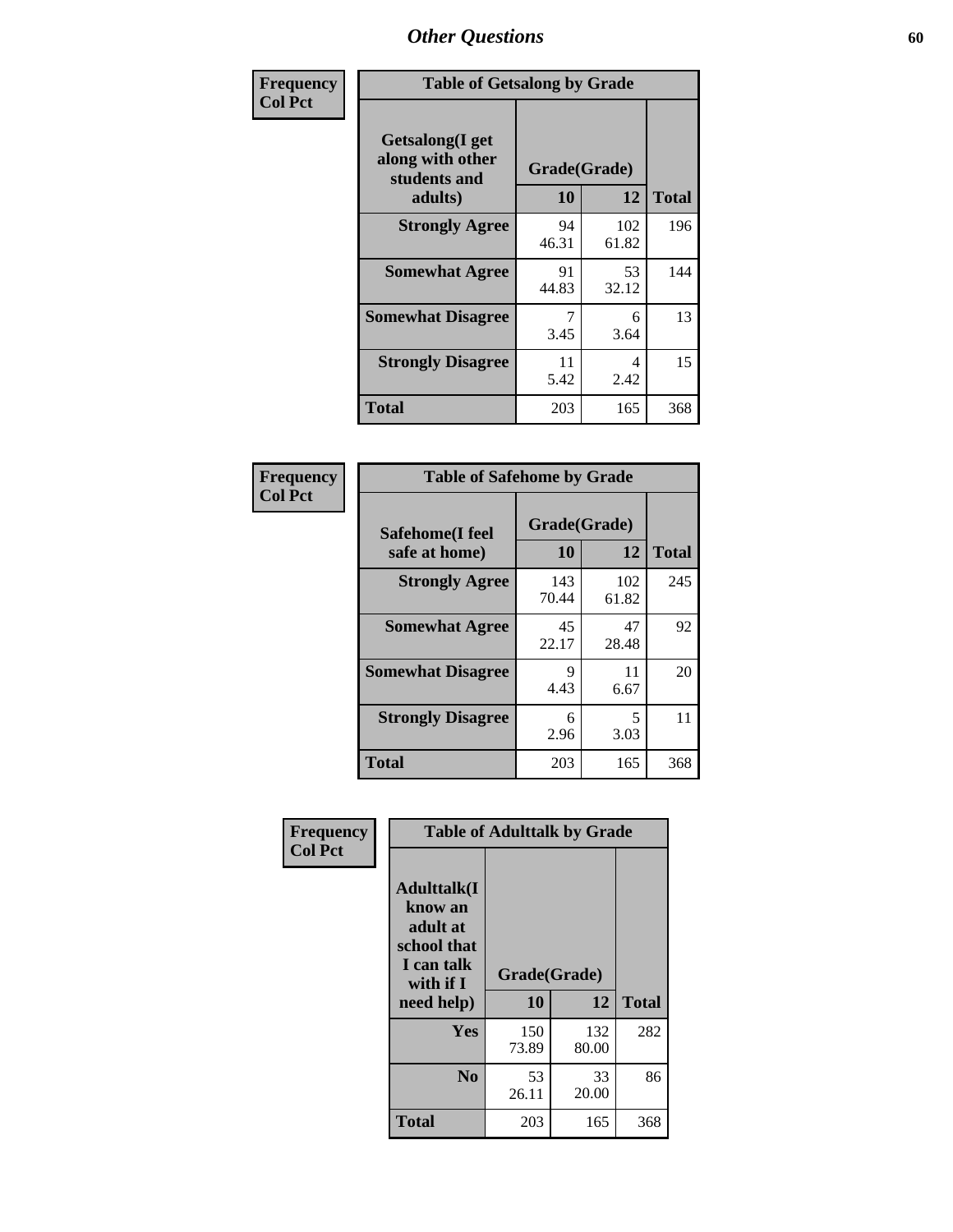**Frequency Row Pct**

| <b>Table of Grade by Tvtime</b> |             |                                                                                        |             |             |             |             |              |  |  |
|---------------------------------|-------------|----------------------------------------------------------------------------------------|-------------|-------------|-------------|-------------|--------------|--|--|
|                                 |             | Tvtime(On an average school day,<br>how much unsupervised time do I spend watching TV) |             |             |             |             |              |  |  |
|                                 |             | <b>Less that</b>                                                                       |             | $2 - 3$     | $4 - 5$     | $6+$        |              |  |  |
| Grade(Grade)                    | None        | hour/day                                                                               | hour/day    | hours/day   | hours/day   | hours/day   | <b>Total</b> |  |  |
| 10                              | 40<br>19.70 | 37<br>18.23                                                                            | 29<br>14.29 | 52<br>25.62 | 19<br>9.36  | 26<br>12.81 | 203          |  |  |
| 12                              | 38<br>23.03 | 31<br>18.79                                                                            | 16<br>9.70  | 40<br>24.24 | 21<br>12.73 | 19<br>11.52 | 165          |  |  |
| <b>Total</b>                    | 78          | 68                                                                                     | 45          | 92          | 40          | 45          | 368          |  |  |

**Frequency Row Pct**

| <b>Table of Grade by Computertime</b> |             |                                                                                                   |             |                        |                      |                   |              |  |  |
|---------------------------------------|-------------|---------------------------------------------------------------------------------------------------|-------------|------------------------|----------------------|-------------------|--------------|--|--|
|                                       |             | Computertime (On an average school day,<br>how much unsupervised time do I spend on the computer) |             |                        |                      |                   |              |  |  |
| Grade(Grade)                          | None        | <b>Less that</b><br>hour/day                                                                      | hour/day    | $2 - 3$<br>  hours/day | $4 - 5$<br>hours/day | $6+$<br>hours/day | <b>Total</b> |  |  |
| 10                                    | 51<br>25.12 | 52<br>25.62                                                                                       | 31<br>15.27 | 37<br>18.23            | 12<br>5.91           | 20<br>9.85        | 203          |  |  |
| 12                                    | 46<br>27.88 | 35<br>21.21                                                                                       | 29<br>17.58 | 25<br>15.15            | 15<br>9.09           | 15<br>9.09        | 165          |  |  |
| <b>Total</b>                          | 97          | 87                                                                                                | 60          | 62                     | 27                   | 35                | 368          |  |  |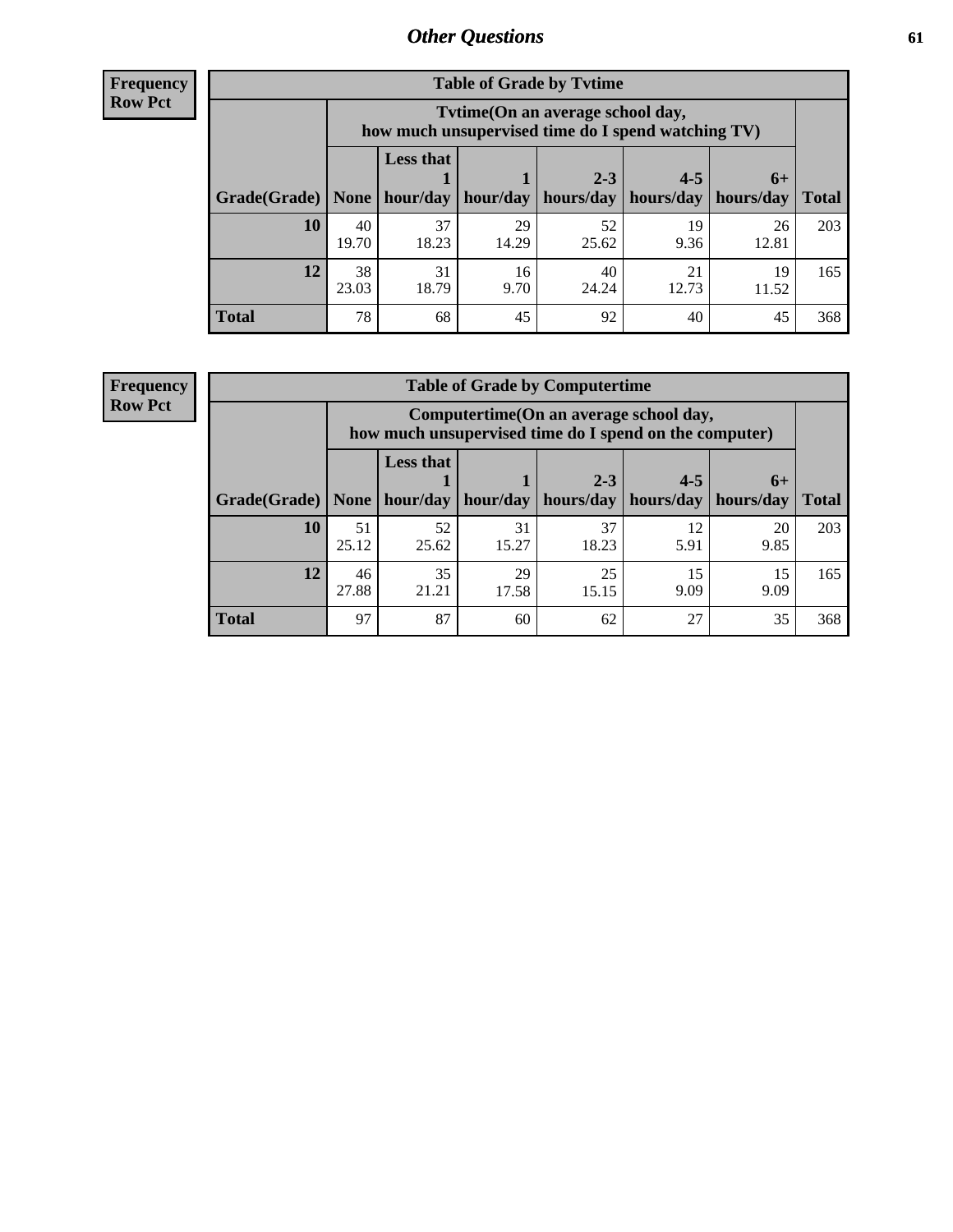#### *Questions about Driving Laws* **62** *Driving Questions were asked only of high school students.*

| <b>Frequency</b> |
|------------------|
| <b>Row Pct</b>   |

| <b>Table of Grade by License1</b> |                                     |                                                                                                                                           |                |            |               |              |  |  |  |  |
|-----------------------------------|-------------------------------------|-------------------------------------------------------------------------------------------------------------------------------------------|----------------|------------|---------------|--------------|--|--|--|--|
|                                   |                                     | License1(During the first 6 months of driving<br>with a provisional license,<br>the only passengers who can ride with the<br>driver are:) |                |            |               |              |  |  |  |  |
| Grade(Grade)                      | <b>Parent or</b><br><b>Guardian</b> | Family<br><b>Members</b>                                                                                                                  | <b>Friends</b> | Anyone     | Don't<br>Know | <b>Total</b> |  |  |  |  |
| 10                                | 48<br>23.65                         | 109<br>53.69                                                                                                                              | 3<br>1.48      | 16<br>7.88 | 27<br>13.30   | 203          |  |  |  |  |
| 12                                | 48<br>29.09                         | 25<br>72<br>9<br>11<br>5.45<br>6.67<br>15.15<br>43.64                                                                                     |                |            |               |              |  |  |  |  |
| <b>Total</b>                      | 96                                  | 181                                                                                                                                       | 12             | 27         | 52            | 368          |  |  |  |  |

| <b>Frequency</b> |              | <b>Table of Grade by License2</b>                                                                        |                  |                         |                                                      |                      |              |  |  |
|------------------|--------------|----------------------------------------------------------------------------------------------------------|------------------|-------------------------|------------------------------------------------------|----------------------|--------------|--|--|
| <b>Row Pct</b>   |              | License2(17 yr old drivers with a<br>provisional driver's license cannot<br>drive between the hours of:) |                  |                         |                                                      |                      |              |  |  |
|                  | Grade(Grade) | <b>Midnight</b><br>to 6am                                                                                | 1am<br>to<br>5am | 1am<br>to<br><b>6am</b> | N <sub>0</sub><br>curfew<br>for $17$<br>year<br>olds | Don't<br><b>Know</b> | <b>Total</b> |  |  |
|                  | 10           | 107<br>52.71                                                                                             | 14<br>6.90       | 14<br>6.90              | 18<br>8.87                                           | 50<br>24.63          | 203          |  |  |
|                  | 12           | 110<br>66.67                                                                                             | 9<br>5.45        | 21<br>12.73             | 5<br>3.03                                            | 20<br>12.12          | 165          |  |  |
|                  | <b>Total</b> | 217                                                                                                      | 23               | 35                      | 23                                                   | 70                   | 368          |  |  |

| Frequency      | <b>Table of Grade by License3</b> |                                                                                                 |             |             |           |            |               |              |
|----------------|-----------------------------------|-------------------------------------------------------------------------------------------------|-------------|-------------|-----------|------------|---------------|--------------|
| <b>Row Pct</b> |                                   | License3(For drivers under the age of<br>21,<br>what level of alcohol is considered<br>$DUI$ ?) |             |             |           |            |               |              |
|                | Grade(Grade)                      | Any<br><b>Amount</b>                                                                            | 0.02        | 0.04        | 0.06      | 0.08       | Don't<br>know | <b>Total</b> |
|                | <b>10</b>                         | 33<br>16.26                                                                                     | 80<br>39.41 | 16<br>7.88  | 8<br>3.94 | 15<br>7.39 | 51<br>25.12   | 203          |
|                | 12                                | 30<br>18.18                                                                                     | 54<br>32.73 | 20<br>12.12 | 3<br>1.82 | 16<br>9.70 | 42<br>25.45   | 165          |
|                | <b>Total</b>                      | 63                                                                                              | 134         | 36          | 11        | 31         | 93            | 368          |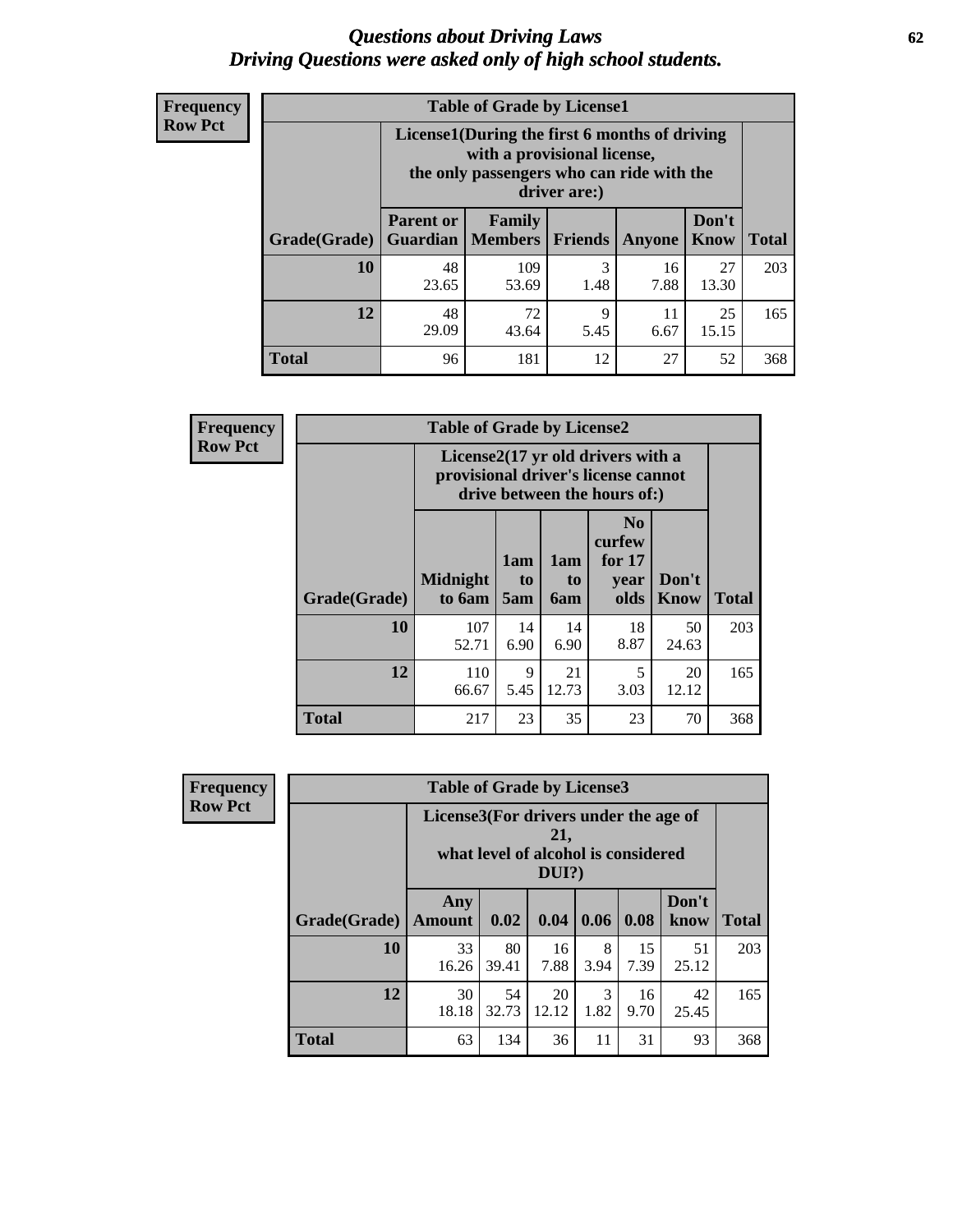#### *Questions about Driving Laws* **63** *Driving Questions were asked only of high school students.*

**Frequency Row Pct**

| <b>Table of Grade by License4</b> |              |                                                                                                                               |             |           |            |             |     |  |
|-----------------------------------|--------------|-------------------------------------------------------------------------------------------------------------------------------|-------------|-----------|------------|-------------|-----|--|
|                                   |              | License4(A driver under 21 automatically<br>loses his/her license if caught exceeding the<br>posted speet limit by:)          |             |           |            |             |     |  |
| Grade(Grade)                      | $15+$<br>mph | Can't<br>lose<br><b>Depends</b><br>license<br>$25+$<br>$35+$<br>Don't<br>for<br>on<br>speeding<br>mph<br>mph<br>know<br>judge |             |           |            |             |     |  |
| 10                                | 44<br>21.67  | 41<br>20.20                                                                                                                   | 16<br>7.88  | 7<br>3.45 | 19<br>9.36 | 76<br>37.44 | 203 |  |
| 12                                | 33<br>20.00  | 44<br>26.67                                                                                                                   | 19<br>11.52 | 8<br>4.85 | 5<br>3.03  | 56<br>33.94 | 165 |  |
| <b>Total</b>                      | 77           | 85                                                                                                                            | 35          | 15        | 24         | 132         | 368 |  |

| Frequency      |              | <b>Table of Grade by License5</b> |                                                                                                                                      |                     |       |  |  |
|----------------|--------------|-----------------------------------|--------------------------------------------------------------------------------------------------------------------------------------|---------------------|-------|--|--|
| <b>Row Pct</b> |              |                                   | License5(A)<br>Georgia teenager<br>with family<br>connections or a<br>good lawyer can<br>break a teen<br>driving law and<br>license) | keep their driver's |       |  |  |
|                | Grade(Grade) | Yes                               | N <sub>0</sub>                                                                                                                       | Don't<br>know       | Total |  |  |
|                | 10           | 31<br>15.27                       | 93<br>45.81                                                                                                                          | 79<br>38.92         | 203   |  |  |
|                | 12           | 31<br>18.79                       | 86<br>52.12                                                                                                                          | 48<br>29.09         | 165   |  |  |
|                | <b>Total</b> | 62                                | 179                                                                                                                                  | 127                 | 368   |  |  |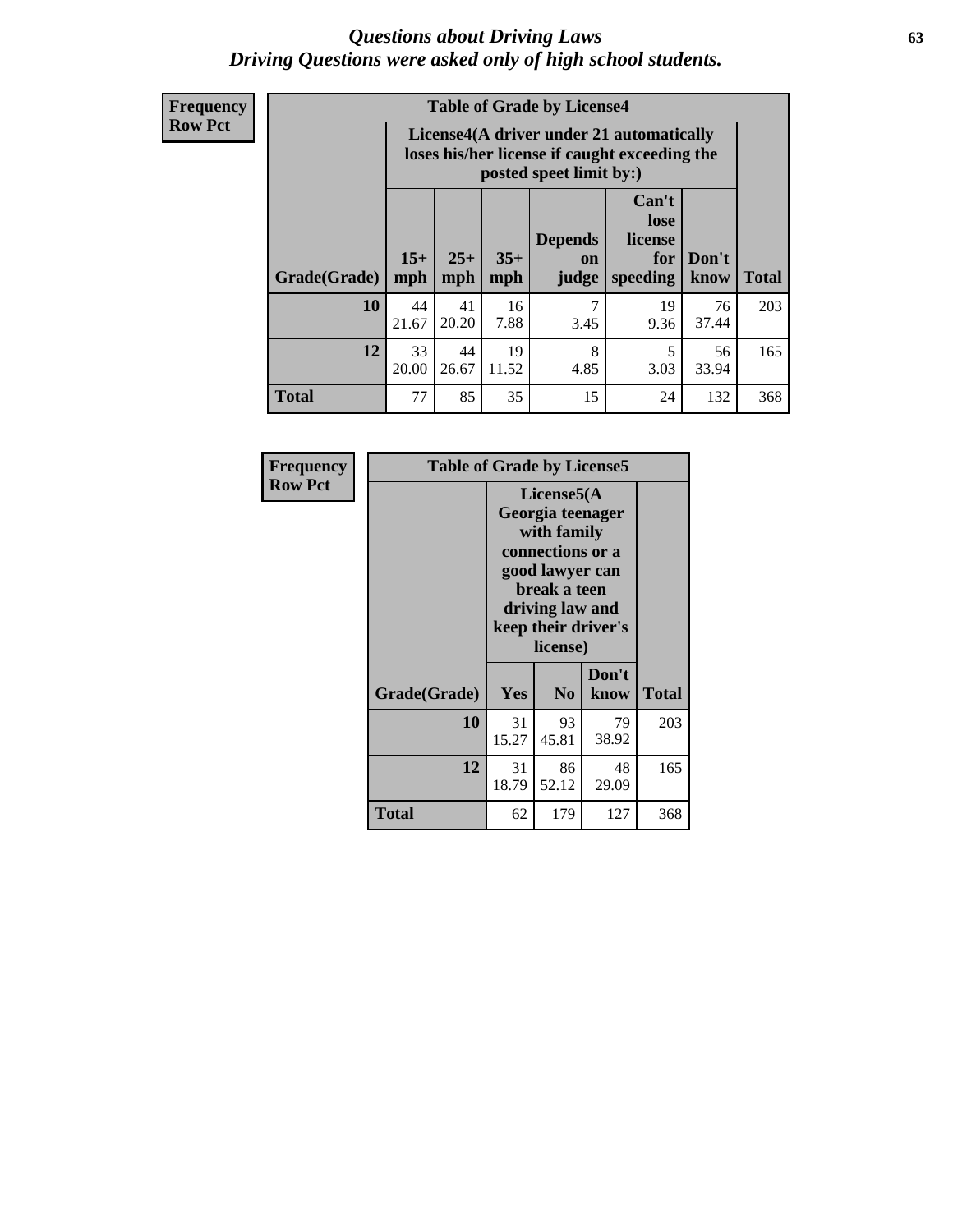#### *Questions about Driving Laws* **64** *Driving Questions were asked only of high school students.*

| <b>Frequency</b> | <b>Table of Grade by License6</b> |             |                                                                                                                           |                    |              |  |
|------------------|-----------------------------------|-------------|---------------------------------------------------------------------------------------------------------------------------|--------------------|--------------|--|
| <b>Row Pct</b>   |                                   |             | License <sub>6</sub> (I know a<br>friend or<br>classmate that<br>broke a teen<br>driving law,<br>keep his/her<br>license) | but was allowed to |              |  |
|                  | Grade(Grade)                      | Yes         | N <sub>0</sub>                                                                                                            | Don't<br>know      | <b>Total</b> |  |
|                  | 10                                | 39<br>19.21 | 99<br>48.77                                                                                                               | 65<br>32.02        | 203          |  |
|                  | 12                                | 47<br>28.48 | 68<br>41.21                                                                                                               | 50<br>30.30        | 165          |  |
|                  | <b>Total</b>                      | 86          | 167                                                                                                                       | 115                | 368          |  |

| <b>Frequency</b> | <b>Table of Grade by License7</b> |                                                                             |                                   |                                                                                               |                        |              |  |  |
|------------------|-----------------------------------|-----------------------------------------------------------------------------|-----------------------------------|-----------------------------------------------------------------------------------------------|------------------------|--------------|--|--|
| <b>Row Pct</b>   |                                   |                                                                             |                                   | License7(A student under the age of 18 cam loser<br>his/her driving privileges if he or she:) |                        |              |  |  |
| Grade(Grade)     |                                   | <b>Have</b><br>more than<br>10<br>unexcused<br>absences<br>per school<br>yr | Drop out<br>without<br>graduating | <b>Bring</b><br>alcohol/drugs/weapon<br>to school                                             | All of<br>the<br>above | <b>Total</b> |  |  |
|                  | 10                                | 40<br>19.70                                                                 | 14<br>6.90                        | 9<br>4.43                                                                                     | 140<br>68.97           | 203          |  |  |
|                  | 12                                | 26<br>15.76                                                                 | 8<br>4.85                         | 6<br>3.64                                                                                     | 125<br>75.76           | 165          |  |  |
|                  | <b>Total</b>                      | 66                                                                          | 22                                | 15                                                                                            | 265                    | 368          |  |  |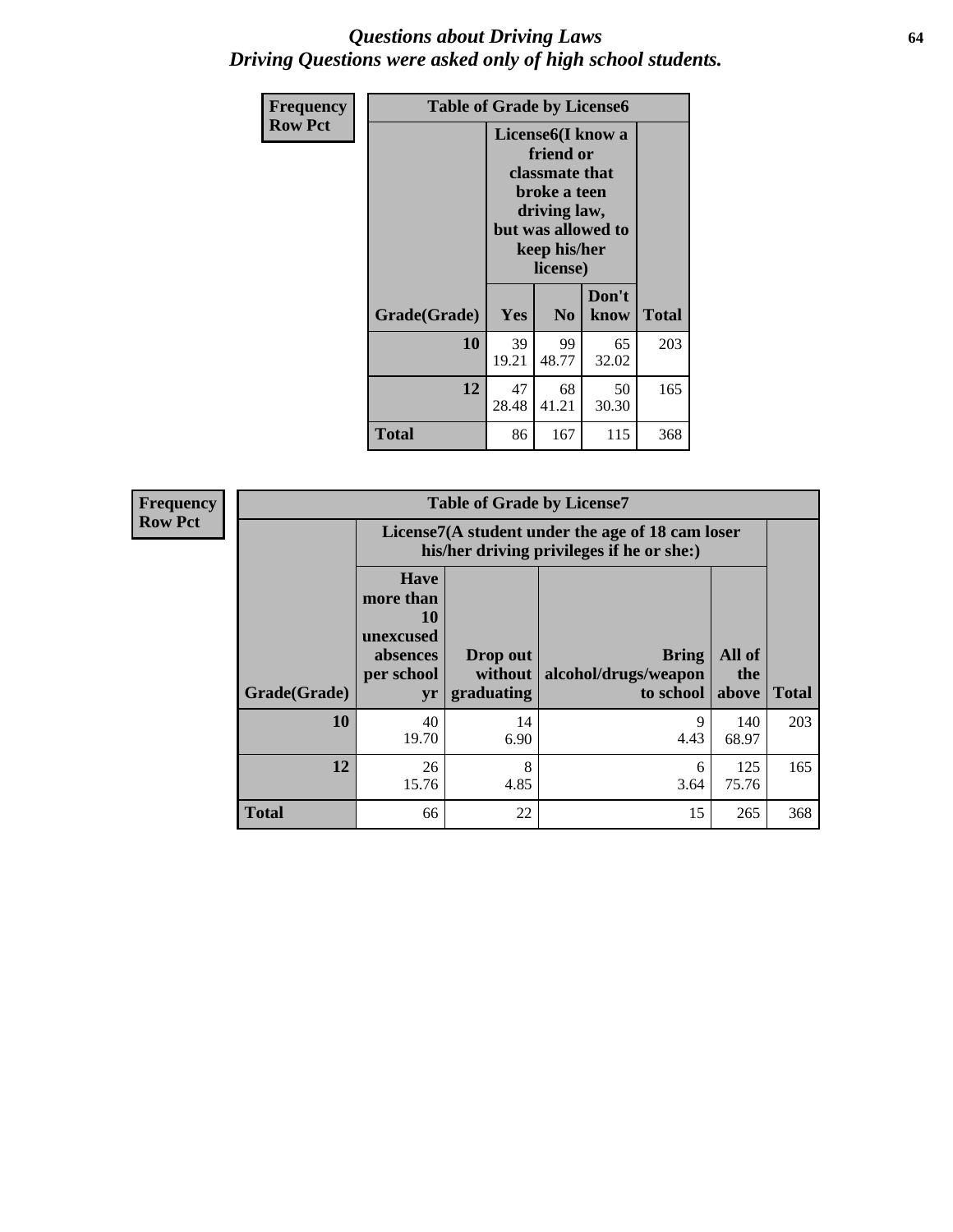# *Select Results by Gender* **65**

| Frequency      | <b>Table of SchoolClimate2 by Gender</b>          |                                 |             |              |  |
|----------------|---------------------------------------------------|---------------------------------|-------------|--------------|--|
| <b>Col Pct</b> | SchoolClimate2(I<br>feel successful at<br>school) | Gender(Gender)<br><b>Female</b> | <b>Male</b> | <b>Total</b> |  |
|                | <b>Strongly Agree</b>                             | 61<br>32.97                     | 72<br>39.34 | 133          |  |
|                | <b>Somewhat Agree</b>                             | 103<br>55.68                    | 92<br>50.27 | 195          |  |
|                | <b>Somewhat Disagree</b>                          | 14<br>7.57                      | 15<br>8.20  | 29           |  |
|                | <b>Strongly Disagree</b>                          | 3.78                            | 4<br>2.19   | 11           |  |
|                | <b>Total</b>                                      | 185                             | 183         | 368          |  |

| Frequency      | <b>Table of SchoolClimate6 by Gender</b>                 |                                 |             |              |
|----------------|----------------------------------------------------------|---------------------------------|-------------|--------------|
| <b>Col Pct</b> | <b>SchoolClimate6(Teachers</b><br>treat me with respect) | Gender(Gender)<br><b>Female</b> | <b>Male</b> | <b>Total</b> |
|                | <b>Strongly Agree</b>                                    | 77<br>41.62                     | 72<br>39.34 | 149          |
|                | <b>Somewhat Agree</b>                                    | 67<br>36.22                     | 72<br>39.34 | 139          |
|                | <b>Somewhat Disagree</b>                                 | 28<br>15.14                     | 20<br>10.93 | 48           |
|                | <b>Strongly Disagree</b>                                 | 13<br>7.03                      | 19<br>10.38 | 32           |
|                | <b>Total</b>                                             | 185                             | 183         | 368          |

| <b>Frequency</b> | <b>Table of SchoolClimate8 by Gender</b>                                             |               |                               |              |
|------------------|--------------------------------------------------------------------------------------|---------------|-------------------------------|--------------|
| <b>Col Pct</b>   | <b>SchoolClimate8(Students</b><br>are frequently<br>recognized for good<br>behavior) | <b>Female</b> | Gender(Gender)<br><b>Male</b> | <b>Total</b> |
|                  | <b>Strongly Agree</b>                                                                | 25<br>13.51   | 35<br>19.13                   | 60           |
|                  | <b>Somewhat Agree</b>                                                                | 82<br>44.32   | 81<br>44.26                   | 163          |
|                  | <b>Somewhat Disagree</b>                                                             | 53<br>28.65   | 37<br>20.22                   | 90           |
|                  | <b>Strongly Disagree</b>                                                             | 25<br>13.51   | 30<br>16.39                   | 55           |
|                  | Total                                                                                | 185           | 183                           | 368          |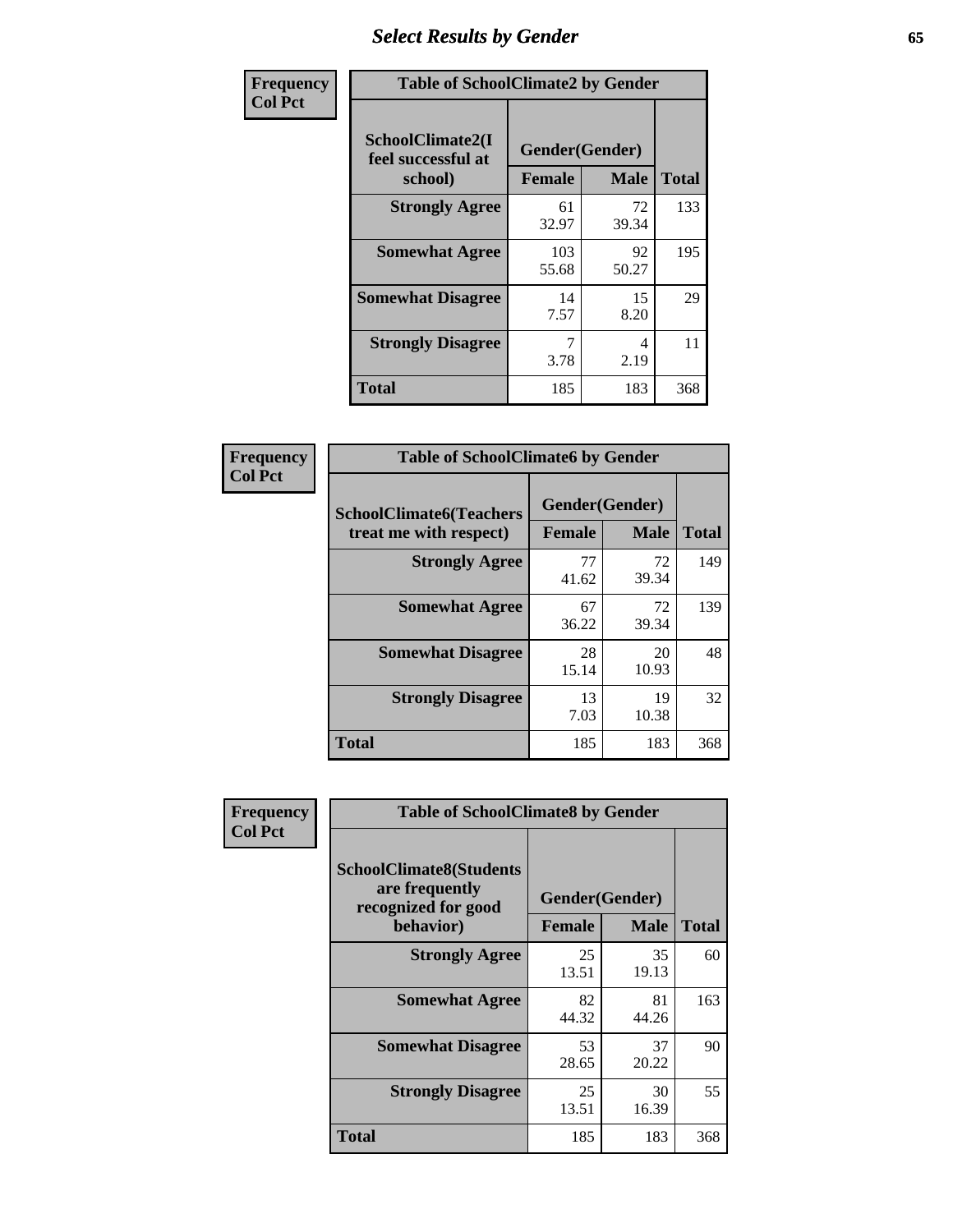## *Select Results by Gender* **66**

| Frequency      |                | <b>Table of Gender by Dropout</b>                                      |                |              |
|----------------|----------------|------------------------------------------------------------------------|----------------|--------------|
| <b>Row Pct</b> |                | Dropout(I<br>have<br>thought<br>about<br>dropping<br>out of<br>school) |                |              |
|                | Gender(Gender) | <b>Yes</b>                                                             | N <sub>0</sub> | <b>Total</b> |
|                | <b>Female</b>  | 50<br>27.03                                                            | 135<br>72.97   | 185          |
|                | <b>Male</b>    | 50<br>27.32                                                            | 133<br>72.68   | 183          |
|                | <b>Total</b>   | 100                                                                    | 268            | 368          |

| <b>Frequency</b> |                        |                                                                     | <b>Table of Gender by Dropoutreason</b> |                                 |                                |              |              |
|------------------|------------------------|---------------------------------------------------------------------|-----------------------------------------|---------------------------------|--------------------------------|--------------|--------------|
| <b>Row Pct</b>   |                        | Dropoutreason (If I dropped out the<br>reason would most likely be) |                                         |                                 |                                |              |              |
|                  | <b>Gender</b> (Gender) | Won't<br><b>Drop</b><br>out                                         | <b>Bored</b>                            | <b>Family</b><br><b>Reasons</b> | <b>Being</b><br><b>Bullied</b> | <b>Other</b> | <b>Total</b> |
|                  | <b>Female</b>          | 115<br>62.16                                                        | 24<br>12.97                             | 18<br>9.73                      | ↑<br>1.08                      | 26<br>14.05  | 185          |
|                  | <b>Male</b>            | 99<br>54.10                                                         | 41<br>22.40                             | $\mathbf Q$<br>4.92             | 0.00                           | 34<br>18.58  | 183          |
|                  | <b>Total</b>           | 214                                                                 | 65                                      | 27                              | $\mathfrak{D}$                 | 60           | 368          |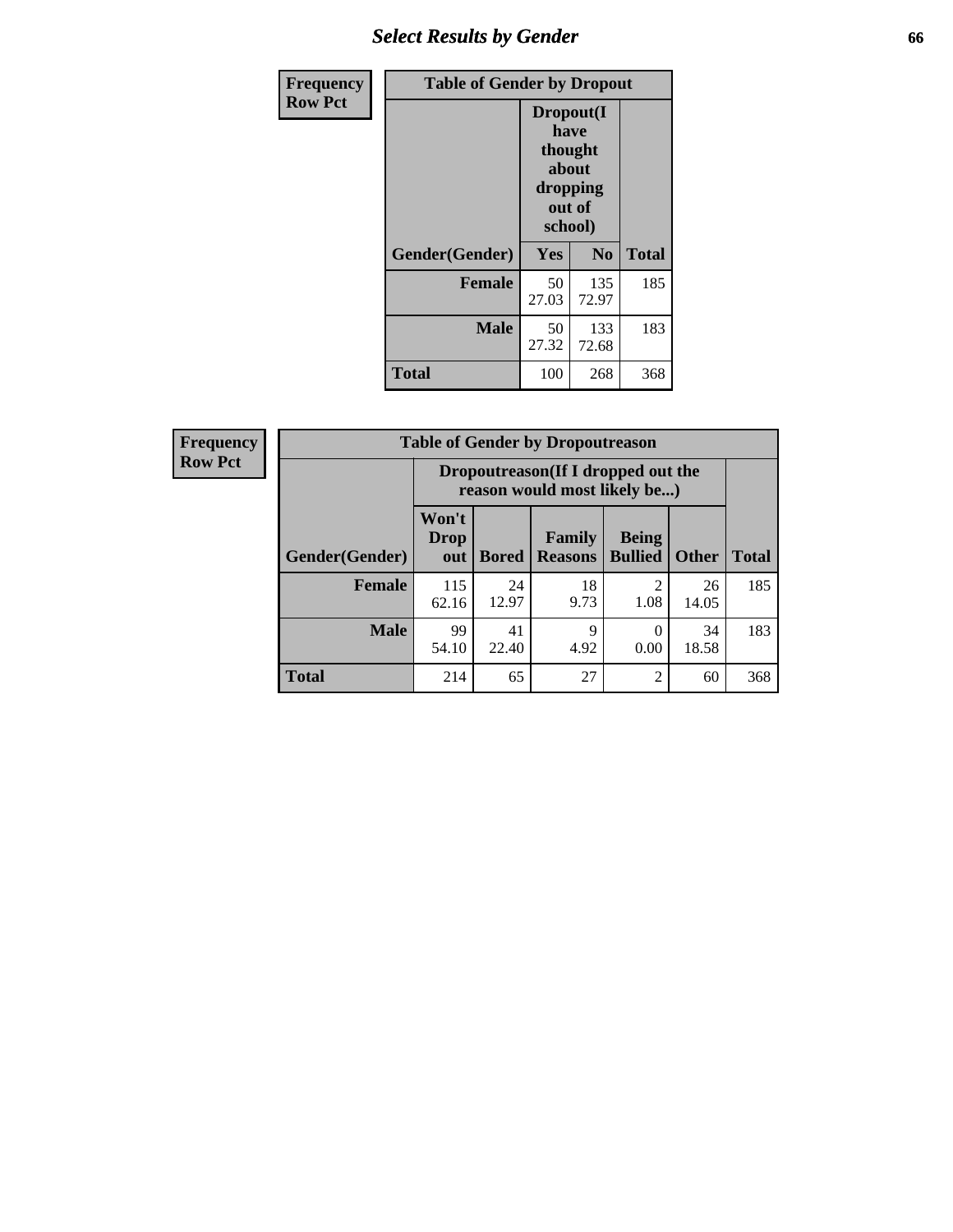*School Safety* **67**

| Frequency      | <b>Table of Gender by Bullied2</b> |                 |                |              |
|----------------|------------------------------------|-----------------|----------------|--------------|
| <b>Row Pct</b> |                                    | <b>Bullied2</b> |                |              |
|                | Gender(Gender)                     | <b>Yes</b>      | N <sub>0</sub> | <b>Total</b> |
|                | <b>Female</b>                      | 15<br>8.11      | 170<br>91.89   | 185          |
|                | <b>Male</b>                        | 18<br>9.84      | 165<br>90.16   | 183          |
|                | <b>Total</b>                       | 33              | 335            | 368          |

| Frequency      | <b>Table of Gender by Bulliedothers2</b> |                       |                |              |
|----------------|------------------------------------------|-----------------------|----------------|--------------|
| <b>Row Pct</b> |                                          | <b>Bulliedothers2</b> |                |              |
|                | Gender(Gender)                           | Yes                   | N <sub>0</sub> | <b>Total</b> |
|                | <b>Female</b>                            | 12<br>6.49            | 173<br>93.51   | 185          |
|                | <b>Male</b>                              | 17<br>9.29            | 166<br>90.71   | 183          |
|                | <b>Total</b>                             | 29                    | 339            | 368          |

| <b>Frequency</b> | <b>Table of Gender by Weaponschool2</b> |               |                |              |
|------------------|-----------------------------------------|---------------|----------------|--------------|
| <b>Row Pct</b>   |                                         | Weaponschool2 |                |              |
|                  | Gender(Gender)                          | <b>Yes</b>    | N <sub>0</sub> | <b>Total</b> |
|                  | <b>Female</b>                           | 2<br>1.08     | 183<br>98.92   | 185          |
|                  | <b>Male</b>                             | 9<br>4.92     | 174<br>95.08   | 183          |
|                  | <b>Total</b>                            | 11            | 357            | 368          |

| Frequency      | <b>Table of Gender by Absentunsafe2</b> |               |                |              |  |
|----------------|-----------------------------------------|---------------|----------------|--------------|--|
| <b>Row Pct</b> |                                         | Absentunsafe2 |                |              |  |
|                | Gender(Gender)                          | Yes           | N <sub>0</sub> | <b>Total</b> |  |
|                | <b>Female</b>                           | 4.32          | 177<br>95.68   | 185          |  |
|                | <b>Male</b>                             | 6<br>3.28     | 177<br>96.72   | 183          |  |
|                | <b>Total</b>                            | 14            | 354            | 368          |  |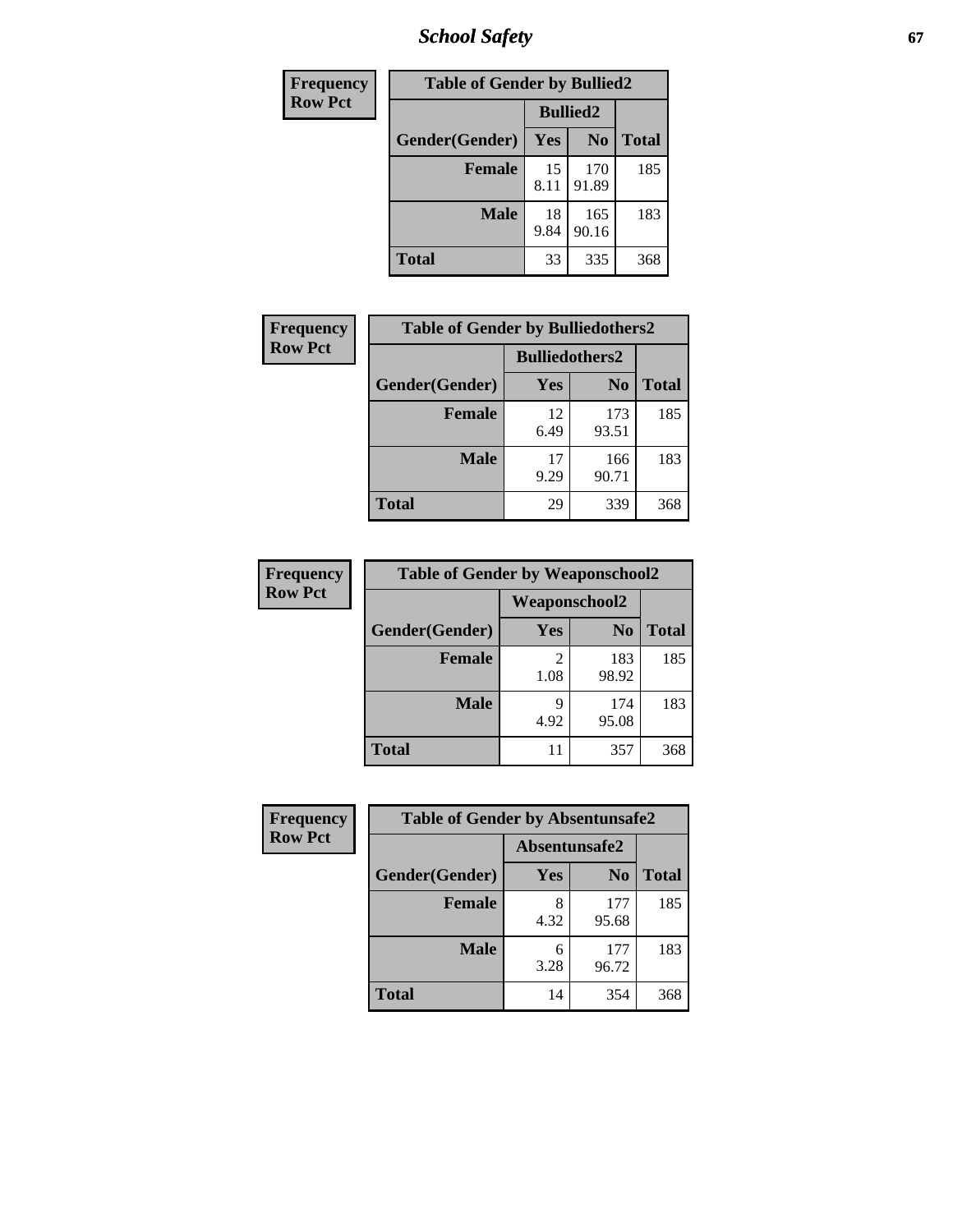*School Safety* **68**

| Frequency      | <b>Table of Gender by Gangself</b> |                                                                                                        |                |              |
|----------------|------------------------------------|--------------------------------------------------------------------------------------------------------|----------------|--------------|
| <b>Row Pct</b> |                                    | <b>Gangself</b> (I<br>have<br>participated<br>in illegal gang<br>activities in<br>the past 30<br>days) |                |              |
|                | Gender(Gender)                     | Yes                                                                                                    | N <sub>0</sub> | <b>Total</b> |
|                | <b>Female</b>                      | 5<br>2.70                                                                                              | 180<br>97.30   | 185          |
|                | <b>Male</b>                        | 18<br>9.84                                                                                             | 165<br>90.16   | 183          |
|                | <b>Total</b>                       | 23                                                                                                     | 345            | 368          |

| <b>Frequency</b> | <b>Table of Gender by Gangpeers</b> |                                                                                                                             |                |              |
|------------------|-------------------------------------|-----------------------------------------------------------------------------------------------------------------------------|----------------|--------------|
| <b>Row Pct</b>   |                                     | <b>Gangpeers</b> (I<br>have friends<br>who have<br>participated<br>in illegal gang<br>activities in<br>the past 30<br>days) |                |              |
|                  | Gender(Gender)                      | Yes                                                                                                                         | N <sub>0</sub> | <b>Total</b> |
|                  | <b>Female</b>                       | 26<br>14.05                                                                                                                 | 159<br>85.95   | 185          |
|                  | <b>Male</b>                         | 43<br>23.50                                                                                                                 | 140<br>76.50   | 183          |
|                  | Total                               | 69                                                                                                                          | 299            | 368          |

| Frequency      | <b>Table of Gender by Pickedon2</b> |             |                |              |
|----------------|-------------------------------------|-------------|----------------|--------------|
| <b>Row Pct</b> |                                     | Pickedon2   |                |              |
|                | Gender(Gender)                      | <b>Yes</b>  | N <sub>0</sub> | <b>Total</b> |
|                | <b>Female</b>                       | 47<br>25.41 | 138<br>74.59   | 185          |
|                | <b>Male</b>                         | 49<br>26.78 | 134<br>73.22   | 183          |
|                | <b>Total</b>                        | 96          | 272            | 368          |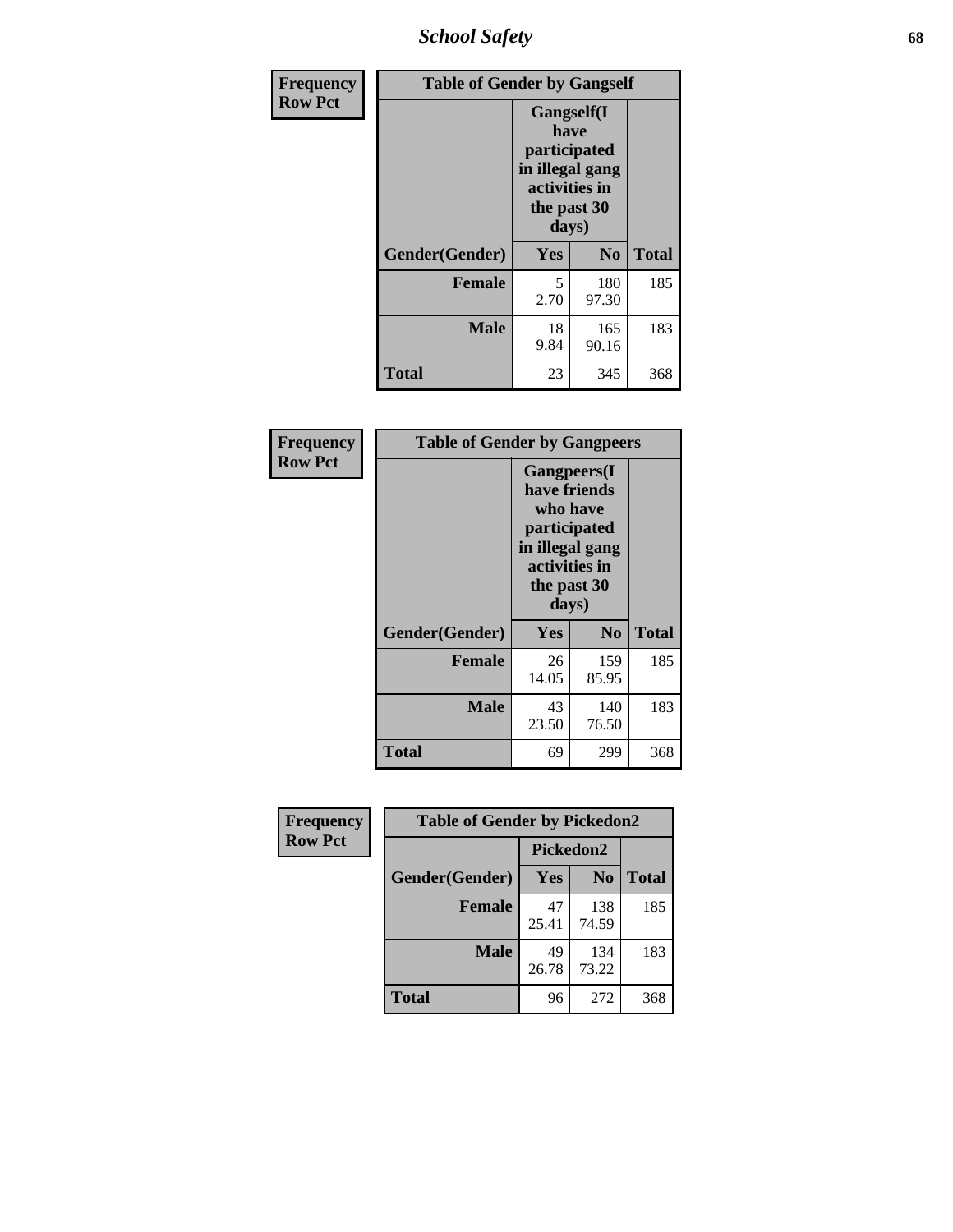*School Safety* **69**

| Frequency      | <b>Table of Gender by Safeschool2</b> |              |                |              |  |
|----------------|---------------------------------------|--------------|----------------|--------------|--|
| <b>Row Pct</b> |                                       | Safeschool2  |                |              |  |
|                | Gender(Gender)                        | Yes          | N <sub>0</sub> | <b>Total</b> |  |
|                | <b>Female</b>                         | 121<br>65.41 | 64<br>34.59    | 185          |  |
|                | <b>Male</b>                           | 126<br>68.85 | 57<br>31.15    | 183          |  |
|                | <b>Total</b>                          | 247          | 121            | 368          |  |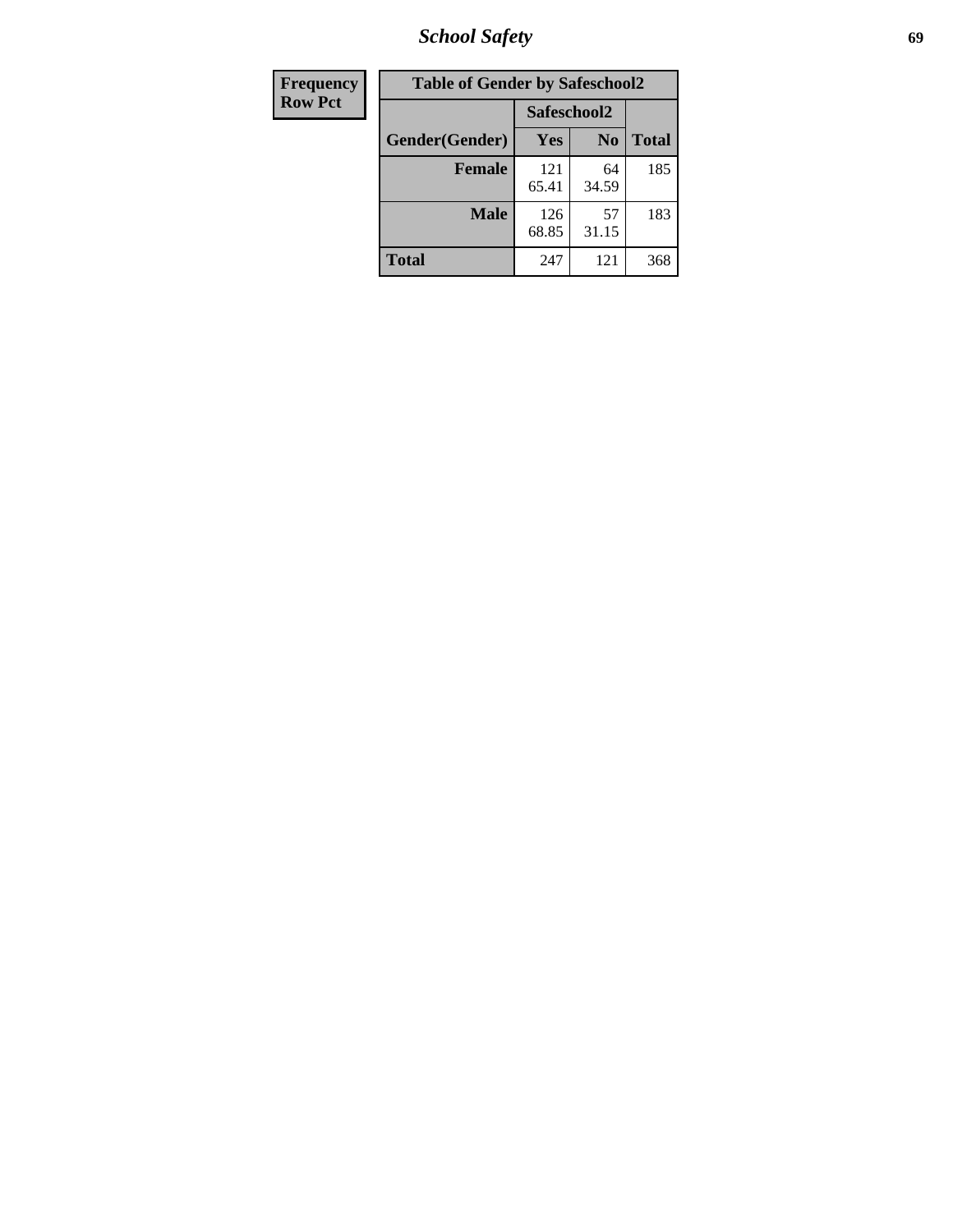# *Incidence of Drug Use* **70**

| <b>Frequency</b> | <b>Table of Gender by AlcoholAlt</b> |                                          |                |              |  |
|------------------|--------------------------------------|------------------------------------------|----------------|--------------|--|
| <b>Row Pct</b>   |                                      | AlcoholAlt(Alcohol<br>use, past 30 days) |                |              |  |
|                  | Gender(Gender)                       | <b>Yes</b>                               | N <sub>0</sub> | <b>Total</b> |  |
|                  | <b>Female</b>                        | 36<br>19.46                              | 149<br>80.54   | 185          |  |
|                  | <b>Male</b>                          | 48<br>26.23                              | 135<br>73.77   | 183          |  |
|                  | <b>Total</b>                         | 84                                       | 284            | 368          |  |

| Frequency      | <b>Table of Gender by TobaccoAny</b> |                                          |                |              |  |
|----------------|--------------------------------------|------------------------------------------|----------------|--------------|--|
| <b>Row Pct</b> |                                      | TobaccoAny(Tobacco<br>use, past 30 days) |                |              |  |
|                | Gender(Gender)                       | Yes                                      | N <sub>0</sub> | <b>Total</b> |  |
|                | <b>Female</b>                        | 30<br>16.22                              | 155<br>83.78   | 185          |  |
|                | <b>Male</b>                          | 54<br>29.51                              | 129<br>70.49   | 183          |  |
|                | Total                                | 84                                       | 284            | 368          |  |

| <b>Frequency</b> | <b>Table of Gender by MarijuanaAlt</b> |                                              |                |              |  |
|------------------|----------------------------------------|----------------------------------------------|----------------|--------------|--|
| <b>Row Pct</b>   |                                        | MarijuanaAlt(Marijuana<br>use, past 30 days) |                |              |  |
|                  | Gender(Gender)                         | <b>Yes</b>                                   | N <sub>0</sub> | <b>Total</b> |  |
|                  | <b>Female</b>                          | 13<br>7.03                                   | 172<br>92.97   | 185          |  |
|                  | <b>Male</b>                            | 26<br>14.21                                  | 157<br>85.79   | 183          |  |
|                  | <b>Total</b>                           | 39                                           | 329            | 368          |  |

| <b>Frequency</b> | <b>Table of Gender by OtherDrugAny</b> |                         |                            |              |  |
|------------------|----------------------------------------|-------------------------|----------------------------|--------------|--|
| <b>Row Pct</b>   |                                        | drug use, past 30 days) | <b>OtherDrugAny</b> (Other |              |  |
|                  | Gender(Gender)                         | <b>Yes</b>              | N <sub>0</sub>             | <b>Total</b> |  |
|                  | <b>Female</b>                          | 12<br>6.49              | 173<br>93.51               | 185          |  |
|                  | <b>Male</b>                            | 18<br>9.84              | 165<br>90.16               | 183          |  |
|                  | <b>Total</b>                           | 30                      | 338                        | 368          |  |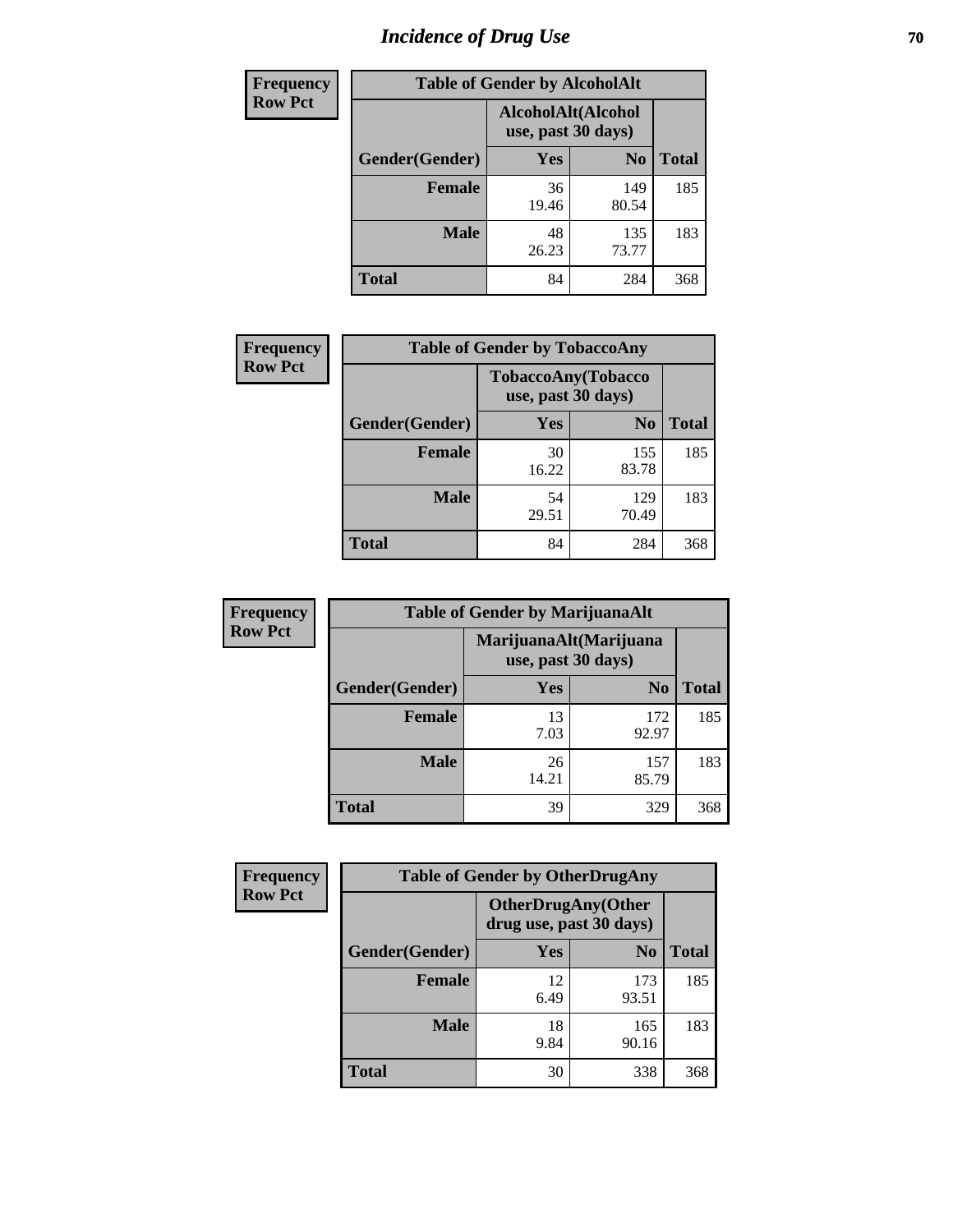### *Average Age at Onset of Use* **71** *Results for "Average Age at Onset of Use" questions exclude students who said they did not use that substance*

#### **Gender=Female**

| <b>Variable</b>                 | Label                                                              | <b>Mean</b> |
|---------------------------------|--------------------------------------------------------------------|-------------|
| Alcoholinit2                    | I started using alcohol when I was                                 | 14.38       |
| Cigarettesinit2                 | I started smoking tobacco when I was                               | 13.94       |
| Smokelessinit2                  | I started chewing tobacco when I was                               | 15.00       |
| Marijuanainit2                  | I started using marijuana when I was                               | 14.61       |
| Cocaineinit2                    | I started using cocaine when I was                                 | 14.25       |
| Inhalantsinit2                  | I started using inhalants when I was                               | 15.00       |
| Steroidsinit2                   | I started using steroids when I was                                | 11.00       |
| Ecstasyinit2                    | I started using ecstasy when I was                                 | 14.86       |
| Methinit2                       | I started using methamphetamines when I was                        | 14.00       |
| Hallucinogensinit2              | I started using hallucinogens when I was                           | 15.20       |
| Prescription in it <sub>2</sub> | I started using prescription drugs not prescribed to me when I was | 14.53       |

#### **Gender=Male**

| <b>Variable</b>    | Label                                                              | <b>Mean</b> |
|--------------------|--------------------------------------------------------------------|-------------|
| Alcoholinit2       | I started using alcohol when I was                                 | 13.32       |
| Cigarettesinit2    | I started smoking tobacco when I was                               | 12.64       |
| Smokelessinit2     | I started chewing tobacco when I was                               | 12.69       |
| Marijuanainit2     | I started using marijuana when I was                               | 13.35       |
| Cocaineinit2       | I started using cocaine when I was                                 | 13.00       |
| Inhalantsinit2     | I started using inhalants when I was                               | 8.00        |
| Steroidsinit2      | I started using steroids when I was                                | 10.00       |
| Ecstasyinit2       | I started using ecstasy when I was                                 | 14.25       |
| Methinit2          | I started using methamphetamines when I was                        | 11.67       |
| Hallucinogensinit2 | I started using hallucinogens when I was                           | 15.57       |
| Prescriptioninit2  | I started using prescription drugs not prescribed to me when I was | 14.64       |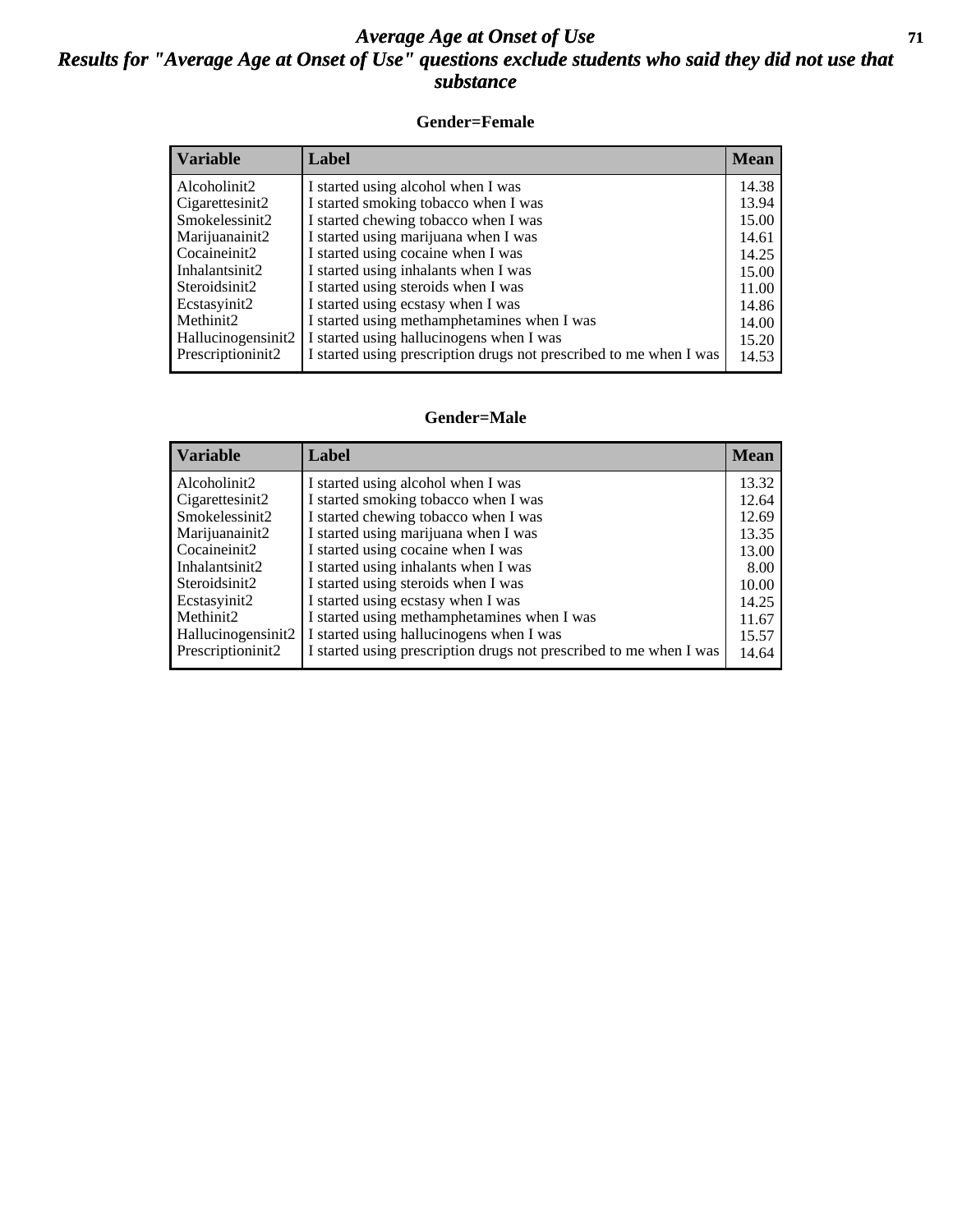# *I Think These Drugs are Harmful* **72**

| <b>Frequency</b> | <b>Table of Gender by Alcoholharmdich</b> |                  |                               |              |
|------------------|-------------------------------------------|------------------|-------------------------------|--------------|
| <b>Row Pct</b>   |                                           | think alcohol is | Alcoholharmdich(I<br>harmful) |              |
|                  | Gender(Gender)                            | <b>Yes</b>       | N <sub>0</sub>                | <b>Total</b> |
|                  | <b>Female</b>                             | 161<br>87.03     | 24<br>12.97                   | 185          |
|                  | <b>Male</b>                               | 149<br>81.42     | 34<br>18.58                   | 183          |
|                  | Total                                     | 310              | 58                            | 368          |

| Frequency      | <b>Table of Gender by Tobaccoharmdich</b> |                                                   |                |              |  |
|----------------|-------------------------------------------|---------------------------------------------------|----------------|--------------|--|
| <b>Row Pct</b> |                                           | Tobaccoharmdich(I<br>think tobacco is<br>harmful) |                |              |  |
|                | Gender(Gender)                            | Yes                                               | N <sub>0</sub> | <b>Total</b> |  |
|                | <b>Female</b>                             | 176<br>95.14                                      | 9<br>4.86      | 185          |  |
|                | <b>Male</b>                               | 170<br>92.90                                      | 13<br>7.10     | 183          |  |
|                | <b>Total</b>                              | 346                                               | 22             | 368          |  |

| Frequency      | <b>Table of Gender by Marijuanaharmdich</b> |                                                       |                |              |  |
|----------------|---------------------------------------------|-------------------------------------------------------|----------------|--------------|--|
| <b>Row Pct</b> |                                             | Marijuanaharmdich(I<br>think marijuana is<br>harmful) |                |              |  |
|                | Gender(Gender)                              | <b>Yes</b>                                            | N <sub>0</sub> | <b>Total</b> |  |
|                | <b>Female</b>                               | 163<br>88.11                                          | 22<br>11.89    | 185          |  |
|                | <b>Male</b>                                 | 135<br>73.77                                          | 48<br>26.23    | 183          |  |
|                | <b>Total</b>                                | 298                                                   | 70             | 368          |  |

| Frequency      | <b>Table of Gender by Otherdrugharmdich</b> |                                                          |                |              |  |
|----------------|---------------------------------------------|----------------------------------------------------------|----------------|--------------|--|
| <b>Row Pct</b> |                                             | Otherdrugharmdich(I<br>think other drugs are<br>harmful) |                |              |  |
|                | Gender(Gender)                              | <b>Yes</b>                                               | N <sub>0</sub> | <b>Total</b> |  |
|                | <b>Female</b>                               | 176<br>95.14                                             | 9<br>4.86      | 185          |  |
|                | <b>Male</b>                                 | 168<br>91.80                                             | 15<br>8.20     | 183          |  |
|                | <b>Total</b>                                | 344                                                      | 24             | 368          |  |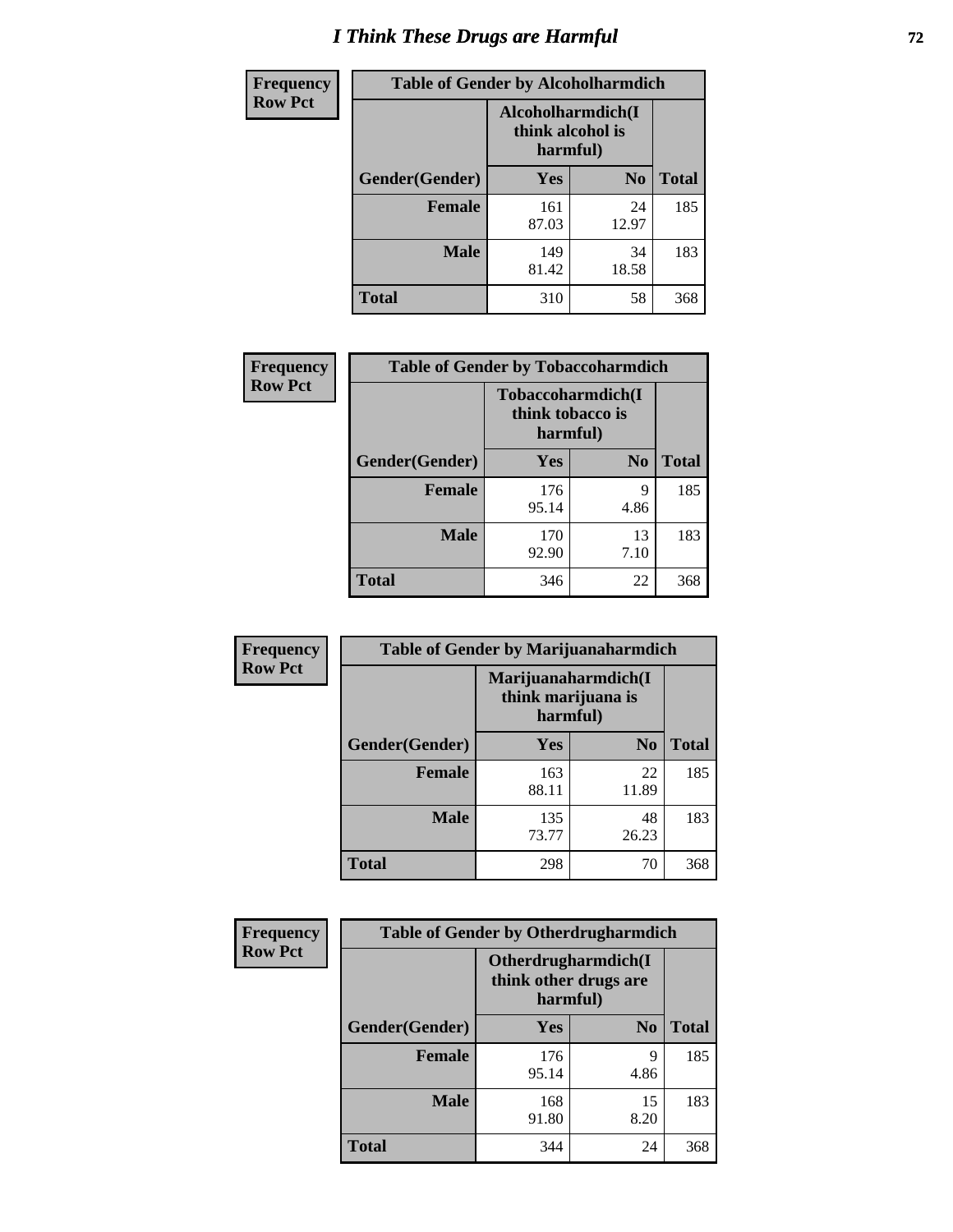| <b>Frequency</b> | <b>Table of Gender by Alcohollocation1</b> |                                                               |             |              |
|------------------|--------------------------------------------|---------------------------------------------------------------|-------------|--------------|
| <b>Row Pct</b>   |                                            | <b>Alcohollocation1(Places</b><br><b>Friends Use Alcohol)</b> |             |              |
|                  | Gender(Gender)                             |                                                               | Do Not Use  | <b>Total</b> |
|                  | <b>Female</b>                              | 110<br>59.46                                                  | 75<br>40.54 | 185          |
|                  | <b>Male</b>                                | 115<br>62.84                                                  | 68<br>37.16 | 183          |
|                  | <b>Total</b>                               | 225                                                           | 143         | 368          |

| <b>Frequency</b> | <b>Table of Gender by Alcohollocation2</b> |              |                                                               |              |
|------------------|--------------------------------------------|--------------|---------------------------------------------------------------|--------------|
| <b>Row Pct</b>   |                                            |              | <b>Alcohollocation2(Places</b><br><b>Friends Use Alcohol)</b> |              |
|                  | Gender(Gender)                             |              | Home                                                          | <b>Total</b> |
|                  | <b>Female</b>                              | 126<br>68.11 | 59<br>31.89                                                   | 185          |
|                  | <b>Male</b>                                | 112<br>61.20 | 71<br>38.80                                                   | 183          |
|                  | <b>Total</b>                               | 238          | 130                                                           | 368          |

| Frequency      | <b>Table of Gender by Alcohollocation3</b> |                                                               |               |              |
|----------------|--------------------------------------------|---------------------------------------------------------------|---------------|--------------|
| <b>Row Pct</b> |                                            | <b>Alcohollocation3(Places</b><br><b>Friends Use Alcohol)</b> |               |              |
|                | Gender(Gender)                             |                                                               | <b>School</b> | <b>Total</b> |
|                | <b>Female</b>                              | 168<br>90.81                                                  | 17<br>9.19    | 185          |
|                | <b>Male</b>                                | 170<br>92.90                                                  | 13<br>7.10    | 183          |
|                | <b>Total</b>                               | 338                                                           | 30            | 368          |

| <b>Frequency</b> | <b>Table of Gender by Alcohollocation4</b> |                                                               |             |              |
|------------------|--------------------------------------------|---------------------------------------------------------------|-------------|--------------|
| <b>Row Pct</b>   |                                            | <b>Alcohollocation4(Places</b><br><b>Friends Use Alcohol)</b> |             |              |
|                  | Gender(Gender)                             |                                                               | Car         | <b>Total</b> |
|                  | <b>Female</b>                              | 149<br>80.54                                                  | 36<br>19.46 | 185          |
|                  | <b>Male</b>                                | 144<br>78.69                                                  | 39<br>21.31 | 183          |
|                  | <b>Total</b>                               | 293                                                           | 75          | 368          |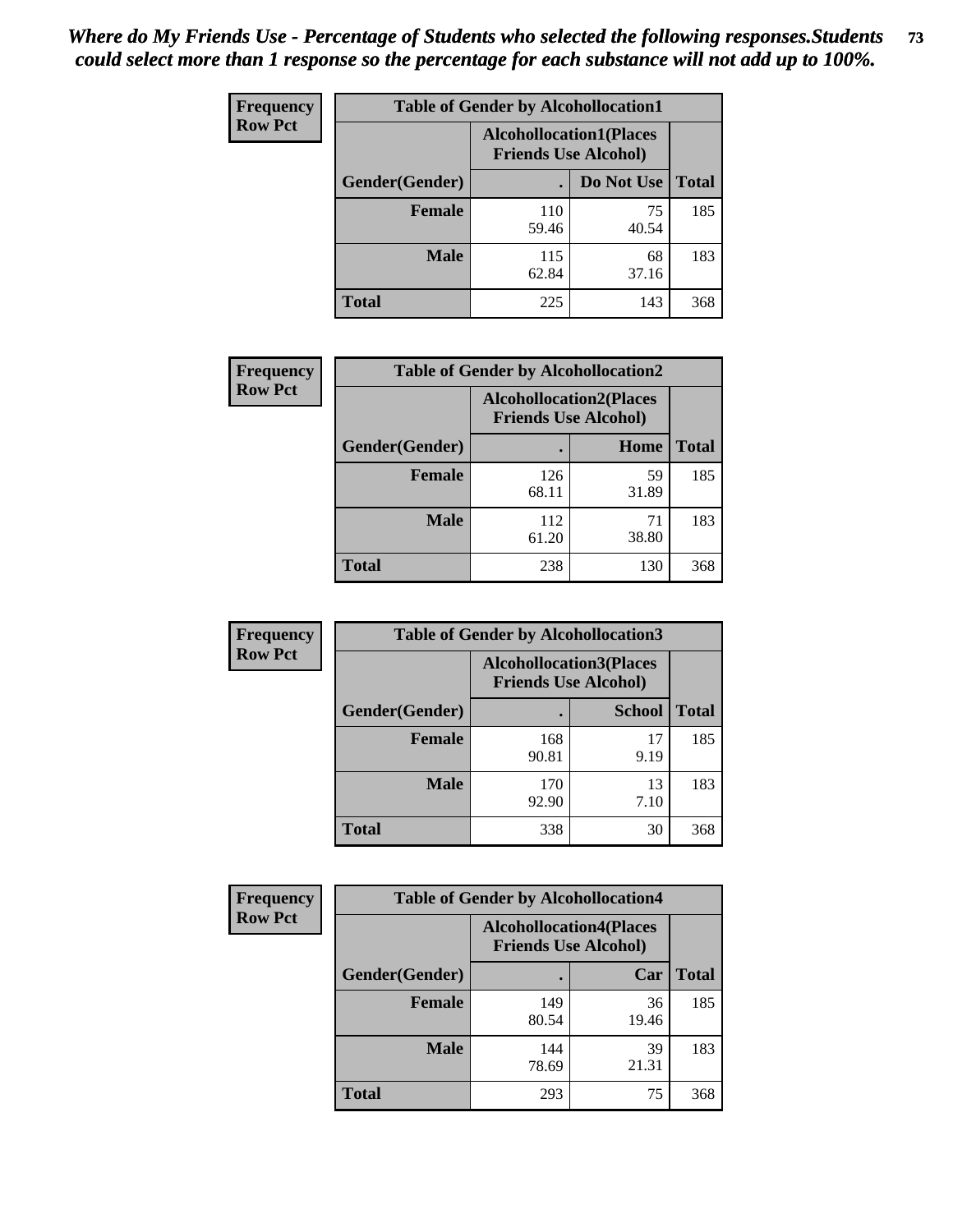| <b>Frequency</b> | <b>Table of Gender by Alcohollocation5</b> |                                                                |                          |              |
|------------------|--------------------------------------------|----------------------------------------------------------------|--------------------------|--------------|
| <b>Row Pct</b>   |                                            | <b>Alcohollocation5</b> (Places<br><b>Friends Use Alcohol)</b> |                          |              |
|                  | Gender(Gender)                             |                                                                | <b>Friend's</b><br>House | <b>Total</b> |
|                  | <b>Female</b>                              | 97<br>52.43                                                    | 88<br>47.57              | 185          |
|                  | <b>Male</b>                                | 110<br>60.11                                                   | 73<br>39.89              | 183          |
|                  | <b>Total</b>                               | 207                                                            | 161                      | 368          |

| <b>Frequency</b> | <b>Table of Gender by Alcohollocation6</b> |                                                               |              |              |
|------------------|--------------------------------------------|---------------------------------------------------------------|--------------|--------------|
| <b>Row Pct</b>   |                                            | <b>Alcohollocation6(Places</b><br><b>Friends Use Alcohol)</b> |              |              |
|                  | <b>Gender</b> (Gender)                     |                                                               | <b>Other</b> | <b>Total</b> |
|                  | <b>Female</b>                              | 124<br>67.03                                                  | 61<br>32.97  | 185          |
|                  | <b>Male</b>                                | 120<br>65.57                                                  | 63<br>34.43  | 183          |
|                  | <b>Total</b>                               | 244                                                           | 124          | 368          |

| Frequency      | <b>Table of Gender by Tobaccolocation1</b> |                                                               |              |              |  |
|----------------|--------------------------------------------|---------------------------------------------------------------|--------------|--------------|--|
| <b>Row Pct</b> |                                            | <b>Tobaccolocation1(Places</b><br><b>Friends Use Tobacco)</b> |              |              |  |
|                | Gender(Gender)                             |                                                               | Do Not Use   | <b>Total</b> |  |
|                | Female                                     | 75<br>40.54                                                   | 110<br>59.46 | 185          |  |
|                | <b>Male</b>                                | 109<br>59.56                                                  | 74<br>40.44  | 183          |  |
|                | <b>Total</b>                               | 184                                                           | 184          | 368          |  |

| <b>Frequency</b> | <b>Table of Gender by Tobaccolocation2</b> |                             |                                |              |
|------------------|--------------------------------------------|-----------------------------|--------------------------------|--------------|
| <b>Row Pct</b>   |                                            | <b>Friends Use Tobacco)</b> | <b>Tobaccolocation2(Places</b> |              |
|                  | Gender(Gender)                             |                             | Home                           | <b>Total</b> |
|                  | Female                                     | 133<br>71.89                | 52<br>28.11                    | 185          |
|                  | <b>Male</b>                                | 106<br>57.92                | 77<br>42.08                    | 183          |
|                  | <b>Total</b>                               | 239                         | 129                            | 368          |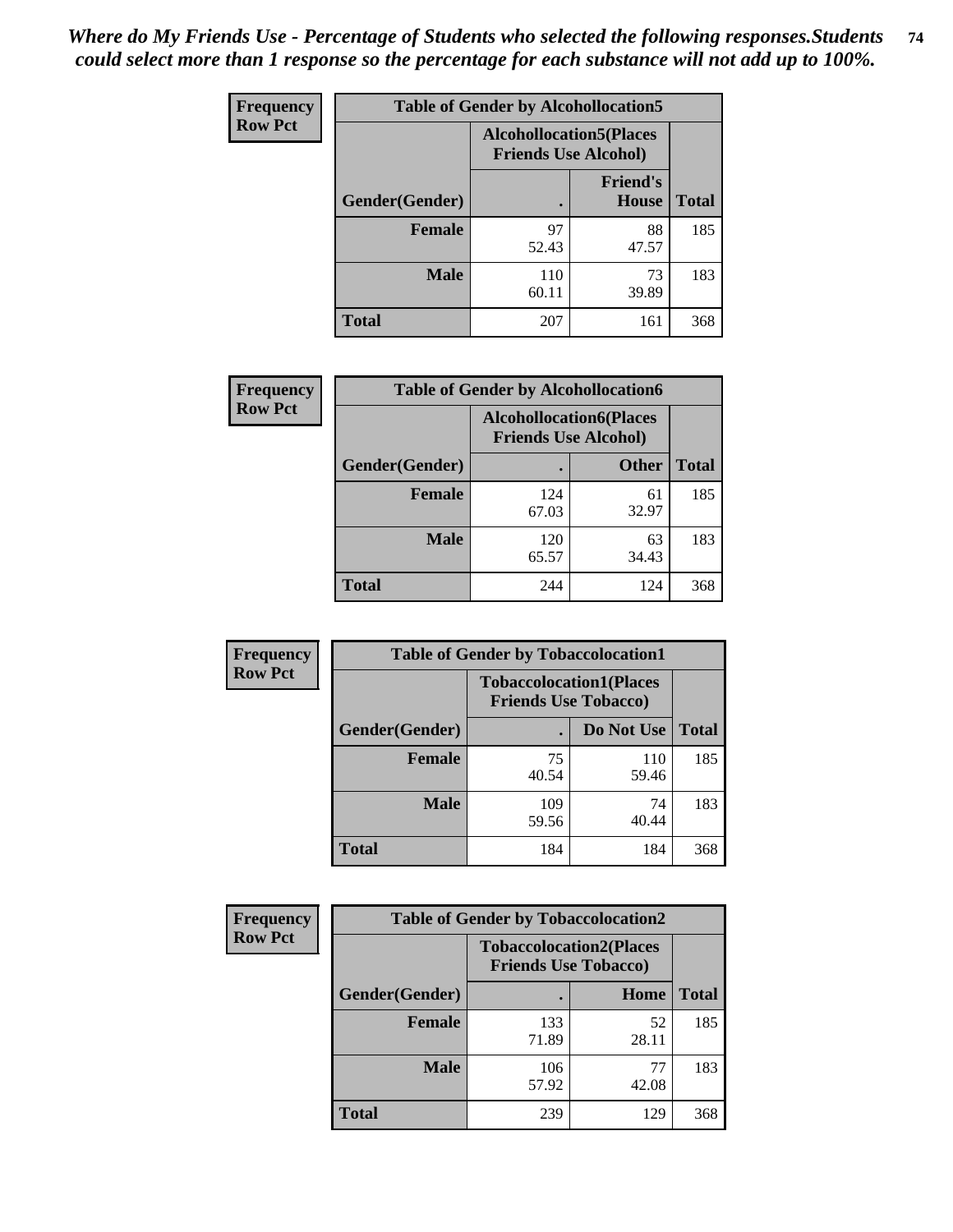| <b>Frequency</b> | <b>Table of Gender by Tobaccolocation3</b> |                                                               |               |              |
|------------------|--------------------------------------------|---------------------------------------------------------------|---------------|--------------|
| <b>Row Pct</b>   |                                            | <b>Tobaccolocation3(Places</b><br><b>Friends Use Tobacco)</b> |               |              |
|                  | Gender(Gender)                             |                                                               | <b>School</b> | <b>Total</b> |
|                  | <b>Female</b>                              | 162<br>87.57                                                  | 23<br>12.43   | 185          |
|                  | <b>Male</b>                                | 139<br>75.96                                                  | 44<br>24.04   | 183          |
|                  | <b>Total</b>                               | 301                                                           | 67            | 368          |

| <b>Frequency</b> | <b>Table of Gender by Tobaccolocation4</b> |                                                               |             |              |
|------------------|--------------------------------------------|---------------------------------------------------------------|-------------|--------------|
| <b>Row Pct</b>   |                                            | <b>Tobaccolocation4(Places</b><br><b>Friends Use Tobacco)</b> |             |              |
|                  | Gender(Gender)                             |                                                               | Car         | <b>Total</b> |
|                  | <b>Female</b>                              | 134<br>72.43                                                  | 51<br>27.57 | 185          |
|                  | <b>Male</b>                                | 123<br>67.21                                                  | 60<br>32.79 | 183          |
|                  | <b>Total</b>                               | 257                                                           | 111         | 368          |

| <b>Frequency</b> | <b>Table of Gender by Tobaccolocation5</b> |                                                               |                                 |              |
|------------------|--------------------------------------------|---------------------------------------------------------------|---------------------------------|--------------|
| <b>Row Pct</b>   |                                            | <b>Tobaccolocation5(Places</b><br><b>Friends Use Tobacco)</b> |                                 |              |
|                  | Gender(Gender)                             |                                                               | <b>Friend's</b><br><b>House</b> | <b>Total</b> |
|                  | <b>Female</b>                              | 129<br>69.73                                                  | 56<br>30.27                     | 185          |
|                  | <b>Male</b>                                | 115<br>62.84                                                  | 68<br>37.16                     | 183          |
|                  | <b>Total</b>                               | 244                                                           | 124                             | 368          |

| <b>Frequency</b> | <b>Table of Gender by Tobaccolocation6</b> |                                                               |              |              |  |
|------------------|--------------------------------------------|---------------------------------------------------------------|--------------|--------------|--|
| <b>Row Pct</b>   |                                            | <b>Tobaccolocation6(Places</b><br><b>Friends Use Tobacco)</b> |              |              |  |
|                  | Gender(Gender)                             |                                                               | <b>Other</b> | <b>Total</b> |  |
|                  | Female                                     | 143<br>77.30                                                  | 42<br>22.70  | 185          |  |
|                  | <b>Male</b>                                | 119<br>65.03                                                  | 64<br>34.97  | 183          |  |
|                  | <b>Total</b>                               | 262                                                           | 106          | 368          |  |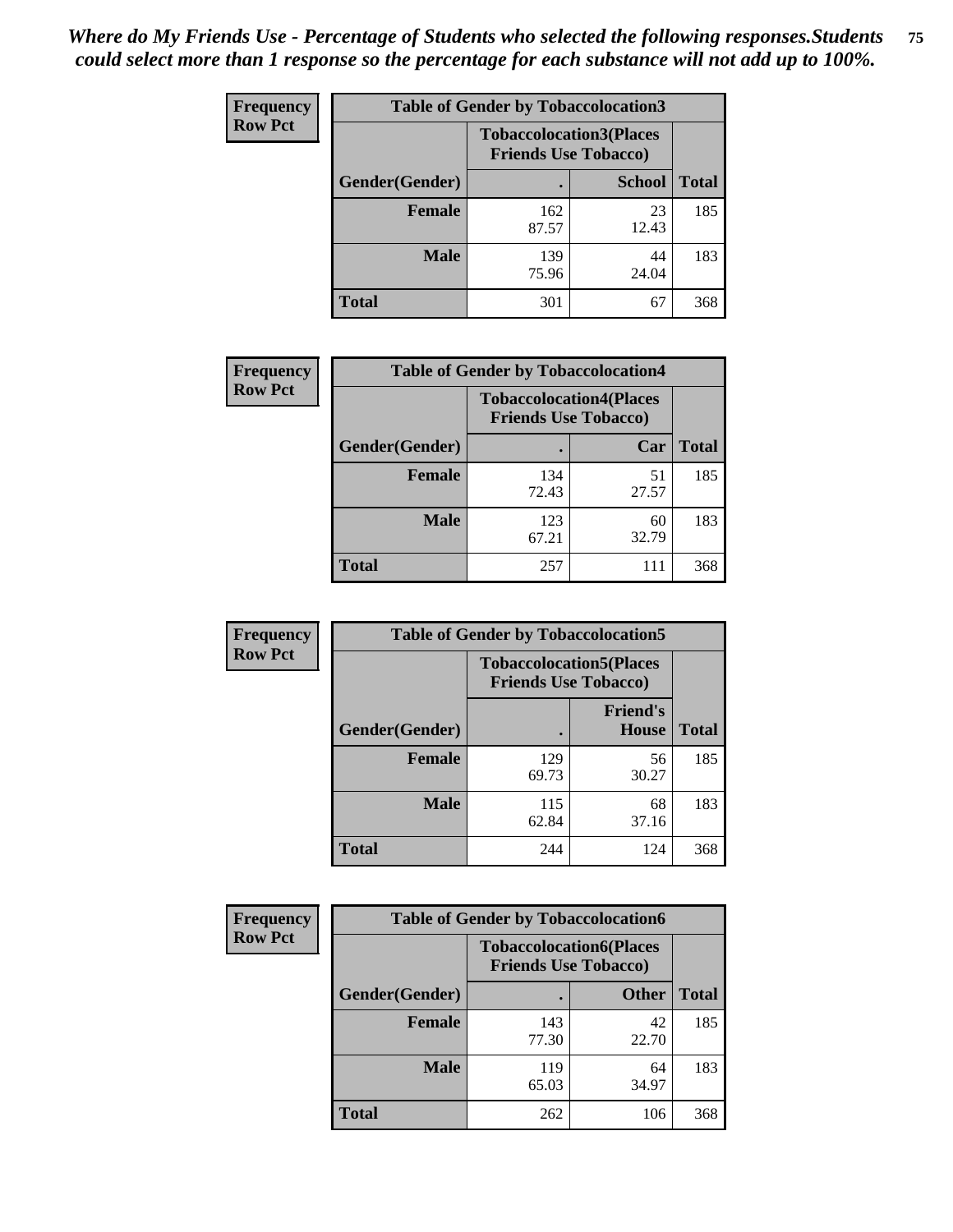| <b>Frequency</b> | <b>Table of Gender by Marijuanalocation1</b> |                                                                    |              |              |
|------------------|----------------------------------------------|--------------------------------------------------------------------|--------------|--------------|
| <b>Row Pct</b>   |                                              | <b>Marijuanalocation1(Places</b><br><b>Friends Use Marijuana</b> ) |              |              |
|                  | Gender(Gender)                               |                                                                    | Do Not Use   | <b>Total</b> |
|                  | <b>Female</b>                                | 63<br>34.05                                                        | 122<br>65.95 | 185          |
|                  | <b>Male</b>                                  | 79<br>43.17                                                        | 104<br>56.83 | 183          |
|                  | <b>Total</b>                                 | 142                                                                | 226          | 368          |

| <b>Frequency</b> | <b>Table of Gender by Marijuanalocation2</b> |                                                                    |             |              |
|------------------|----------------------------------------------|--------------------------------------------------------------------|-------------|--------------|
| <b>Row Pct</b>   |                                              | <b>Marijuanalocation2(Places</b><br><b>Friends Use Marijuana</b> ) |             |              |
|                  | Gender(Gender)                               |                                                                    | Home        | <b>Total</b> |
|                  | Female                                       | 149<br>80.54                                                       | 36<br>19.46 | 185          |
|                  | <b>Male</b>                                  | 139<br>75.96                                                       | 44<br>24.04 | 183          |
|                  | <b>Total</b>                                 | 288                                                                | 80          | 368          |

| Frequency      | <b>Table of Gender by Marijuanalocation3</b> |              |                                                                    |              |  |
|----------------|----------------------------------------------|--------------|--------------------------------------------------------------------|--------------|--|
| <b>Row Pct</b> |                                              |              | <b>Marijuanalocation3(Places</b><br><b>Friends Use Marijuana</b> ) |              |  |
|                | Gender(Gender)                               |              | <b>School</b>                                                      | <b>Total</b> |  |
|                | Female                                       | 175<br>94.59 | 10<br>5.41                                                         | 185          |  |
|                | <b>Male</b>                                  | 166<br>90.71 | 17<br>9.29                                                         | 183          |  |
|                | <b>Total</b>                                 | 341          | 27                                                                 | 368          |  |

| Frequency      | <b>Table of Gender by Marijuanalocation4</b> |                                |                                  |              |  |
|----------------|----------------------------------------------|--------------------------------|----------------------------------|--------------|--|
| <b>Row Pct</b> |                                              | <b>Friends Use Marijuana</b> ) | <b>Marijuanalocation4(Places</b> |              |  |
|                | <b>Gender</b> (Gender)                       |                                | Car                              | <b>Total</b> |  |
|                | <b>Female</b>                                | 144<br>77.84                   | 41<br>22.16                      | 185          |  |
|                | <b>Male</b>                                  | 143<br>78.14                   | 40<br>21.86                      | 183          |  |
|                | <b>Total</b>                                 | 287                            | 81                               | 368          |  |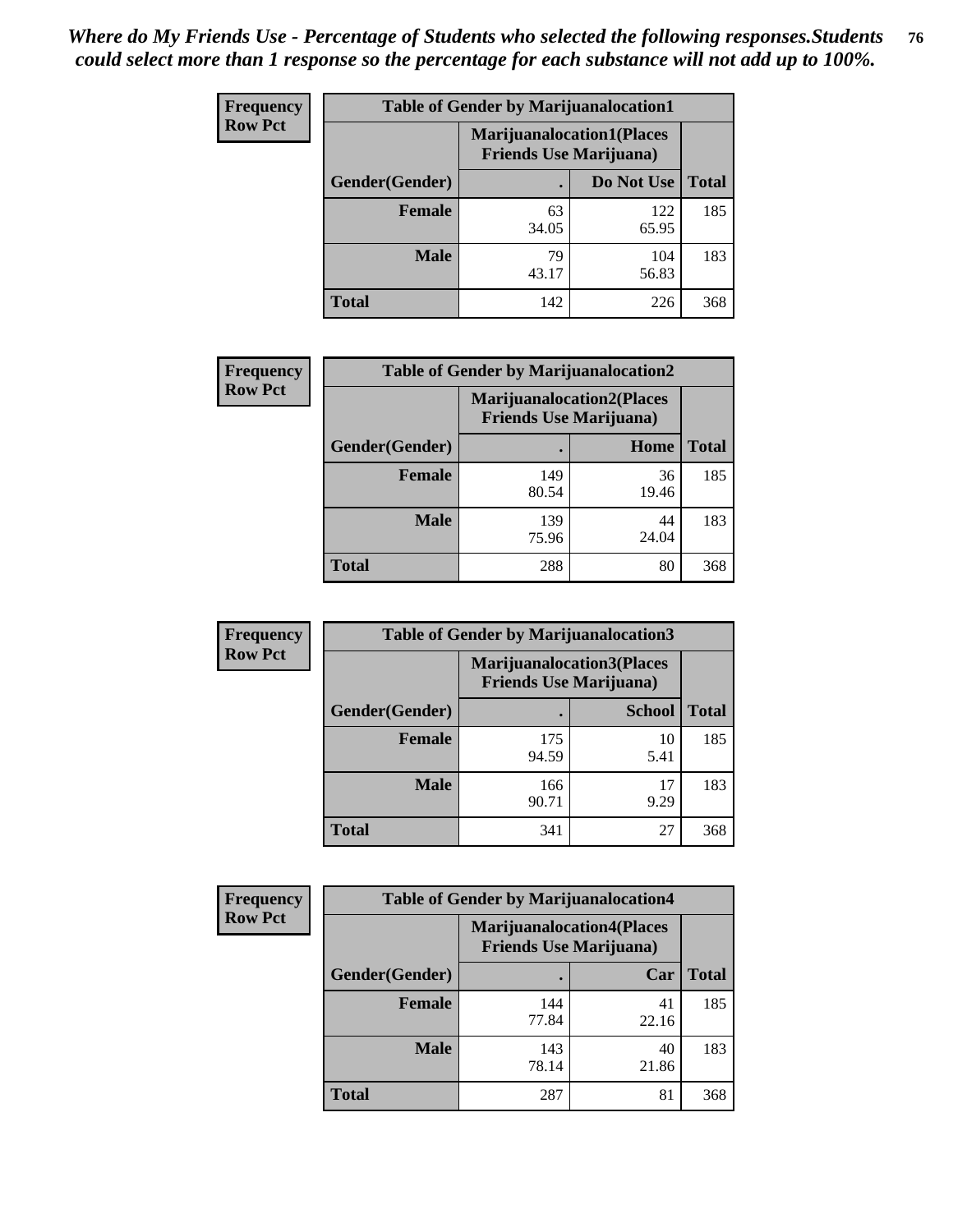| Frequency      | <b>Table of Gender by Marijuanalocation5</b> |                                                                     |                          |              |
|----------------|----------------------------------------------|---------------------------------------------------------------------|--------------------------|--------------|
| <b>Row Pct</b> |                                              | <b>Marijuanalocation5</b> (Places<br><b>Friends Use Marijuana</b> ) |                          |              |
|                | Gender(Gender)                               |                                                                     | <b>Friend's</b><br>House | <b>Total</b> |
|                | <b>Female</b>                                | 135<br>72.97                                                        | 50<br>27.03              | 185          |
|                | <b>Male</b>                                  | 125<br>68.31                                                        | 58<br>31.69              | 183          |
|                | <b>Total</b>                                 | 260                                                                 | 108                      | 368          |

| <b>Frequency</b> | <b>Table of Gender by Marijuanalocation6</b> |                                                                     |              |              |
|------------------|----------------------------------------------|---------------------------------------------------------------------|--------------|--------------|
| <b>Row Pct</b>   |                                              | <b>Marijuanalocation6(Places)</b><br><b>Friends Use Marijuana</b> ) |              |              |
|                  | Gender(Gender)                               |                                                                     | <b>Other</b> | <b>Total</b> |
|                  | <b>Female</b>                                | 148<br>80.00                                                        | 37<br>20.00  | 185          |
|                  | <b>Male</b>                                  | 133<br>72.68                                                        | 50<br>27.32  | 183          |
|                  | <b>Total</b>                                 | 281                                                                 | 87           | 368          |

| <b>Frequency</b> | <b>Table of Gender by Otherdruglocation1</b> |                                                                                |              |              |
|------------------|----------------------------------------------|--------------------------------------------------------------------------------|--------------|--------------|
| <b>Row Pct</b>   |                                              | <b>Otherdruglocation1(Places</b><br><b>Friends Use Other Illegal</b><br>Drugs) |              |              |
|                  | Gender(Gender)                               |                                                                                | Do Not Use   | <b>Total</b> |
|                  | Female                                       | 37<br>20.00                                                                    | 148<br>80.00 | 185          |
|                  | <b>Male</b>                                  | 56<br>30.60                                                                    | 127<br>69.40 | 183          |
|                  | <b>Total</b>                                 | 93                                                                             | 275          | 368          |

| Frequency      | <b>Table of Gender by Otherdruglocation2</b> |                                                                                |             |              |
|----------------|----------------------------------------------|--------------------------------------------------------------------------------|-------------|--------------|
| <b>Row Pct</b> |                                              | <b>Otherdruglocation2(Places</b><br><b>Friends Use Other Illegal</b><br>Drugs) |             |              |
|                | Gender(Gender)                               |                                                                                | Home        | <b>Total</b> |
|                | <b>Female</b>                                | 159<br>85.95                                                                   | 26<br>14.05 | 185          |
|                | <b>Male</b>                                  | 149<br>81.42                                                                   | 34<br>18.58 | 183          |
|                | <b>Total</b>                                 | 308                                                                            | 60          | 368          |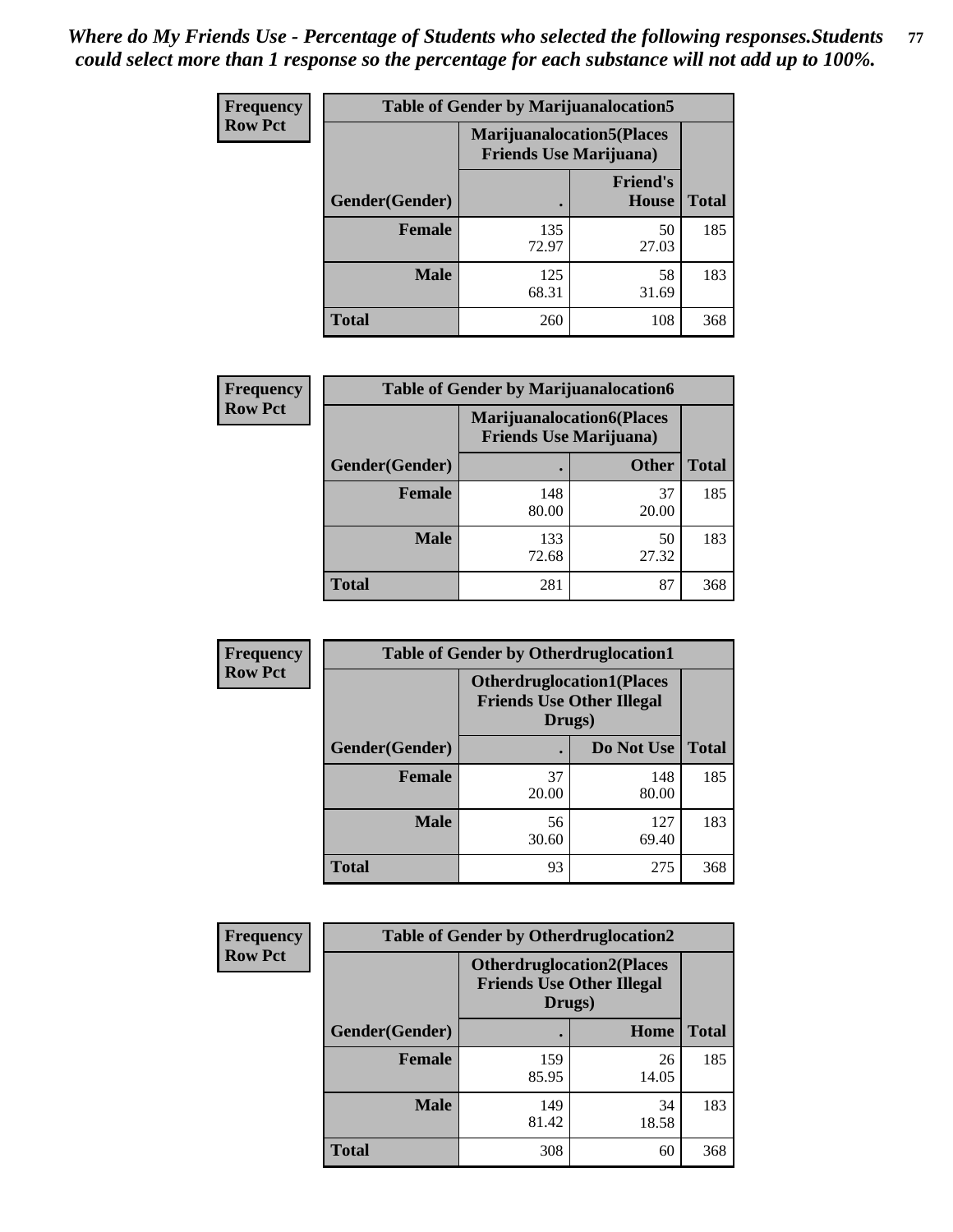| <b>Frequency</b> | <b>Table of Gender by Otherdruglocation3</b> |                                                                                |               |              |
|------------------|----------------------------------------------|--------------------------------------------------------------------------------|---------------|--------------|
| <b>Row Pct</b>   |                                              | <b>Otherdruglocation3(Places</b><br><b>Friends Use Other Illegal</b><br>Drugs) |               |              |
|                  | Gender(Gender)                               |                                                                                | <b>School</b> | <b>Total</b> |
|                  | <b>Female</b>                                | 172<br>92.97                                                                   | 13<br>7.03    | 185          |
|                  | <b>Male</b>                                  | 165<br>90.16                                                                   | 18<br>9.84    | 183          |
|                  | <b>Total</b>                                 | 337                                                                            | 31            | 368          |

| <b>Frequency</b> | <b>Table of Gender by Otherdruglocation4</b> |                                                                                |             |              |
|------------------|----------------------------------------------|--------------------------------------------------------------------------------|-------------|--------------|
| <b>Row Pct</b>   |                                              | <b>Otherdruglocation4(Places</b><br><b>Friends Use Other Illegal</b><br>Drugs) |             |              |
|                  | Gender(Gender)                               |                                                                                | Car         | <b>Total</b> |
|                  | <b>Female</b>                                | 163<br>88.11                                                                   | 22<br>11.89 | 185          |
|                  | <b>Male</b>                                  | 156<br>85.25                                                                   | 27<br>14.75 | 183          |
|                  | <b>Total</b>                                 | 319                                                                            | 49          | 368          |

| Frequency      | <b>Table of Gender by Otherdruglocation5</b>                                   |              |                                 |              |
|----------------|--------------------------------------------------------------------------------|--------------|---------------------------------|--------------|
| <b>Row Pct</b> | <b>Otherdruglocation5(Places</b><br><b>Friends Use Other Illegal</b><br>Drugs) |              |                                 |              |
|                | Gender(Gender)                                                                 |              | <b>Friend's</b><br><b>House</b> | <b>Total</b> |
|                | <b>Female</b>                                                                  | 158<br>85.41 | 27<br>14.59                     | 185          |
|                | <b>Male</b>                                                                    | 149<br>81.42 | 34<br>18.58                     | 183          |
|                | <b>Total</b>                                                                   | 307          | 61                              | 368          |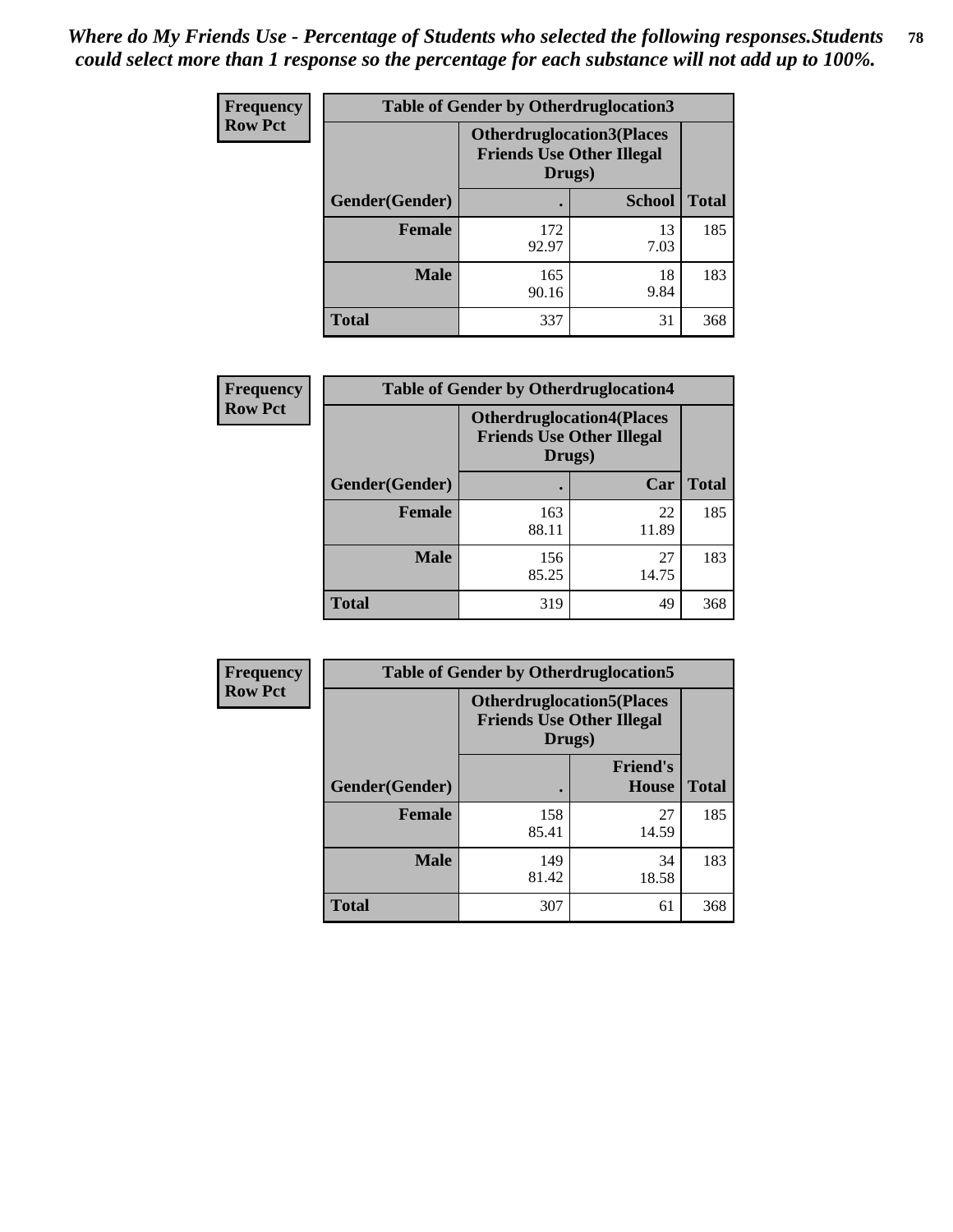| <b>Frequency</b> | <b>Table of Gender by Otherdruglocation6</b> |                                                                                |              |              |
|------------------|----------------------------------------------|--------------------------------------------------------------------------------|--------------|--------------|
| <b>Row Pct</b>   |                                              | <b>Otherdruglocation6(Places</b><br><b>Friends Use Other Illegal</b><br>Drugs) |              |              |
|                  | Gender(Gender)                               |                                                                                | <b>Other</b> | <b>Total</b> |
|                  | <b>Female</b>                                | 160<br>86.49                                                                   | 25<br>13.51  | 185          |
|                  | <b>Male</b>                                  | 144<br>78.69                                                                   | 39<br>21.31  | 183          |
|                  | <b>Total</b>                                 | 304                                                                            | 64           | 368          |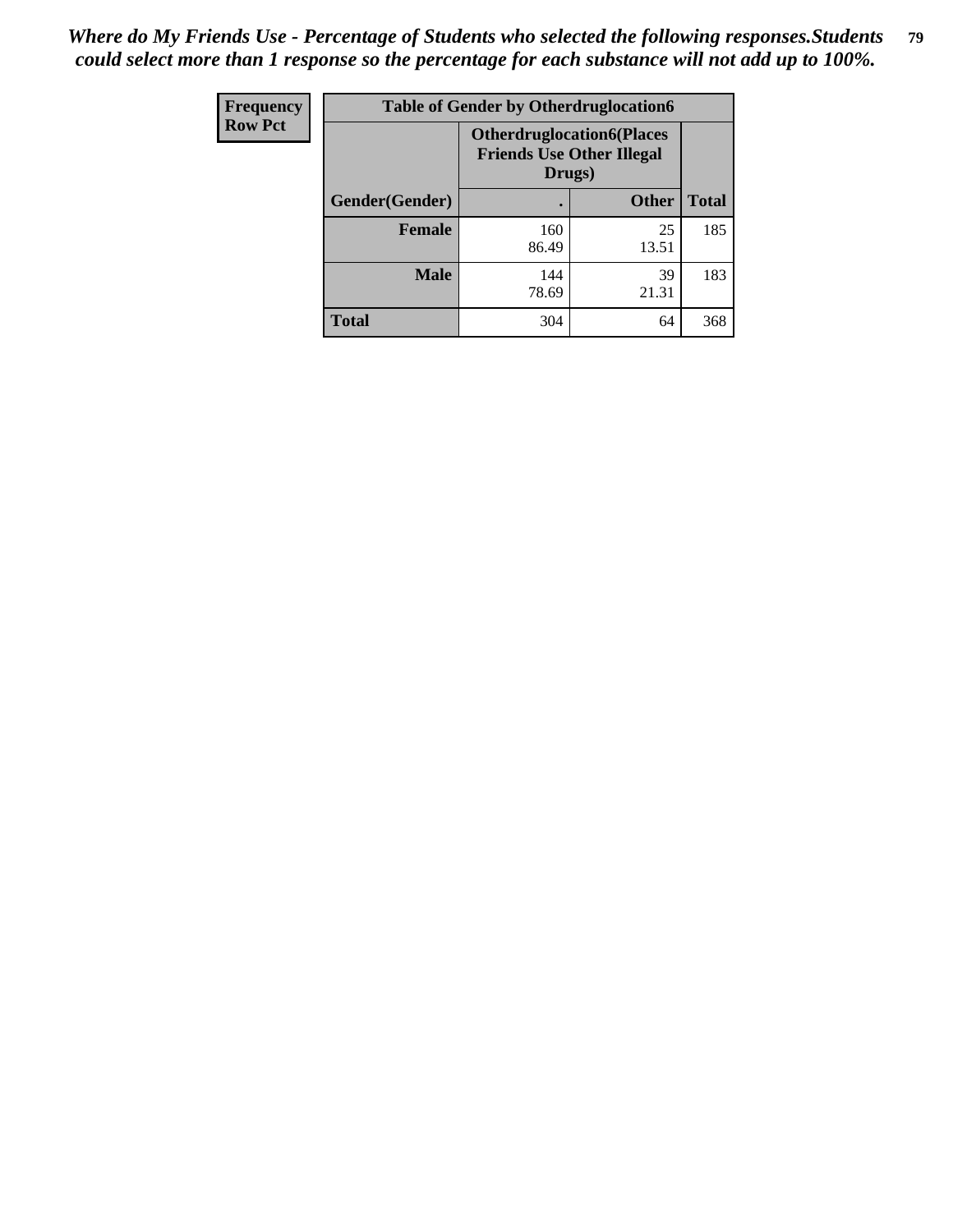| <b>Frequency</b> | <b>Table of Gender by Alcoholtime1</b> |                                                          |                      |              |
|------------------|----------------------------------------|----------------------------------------------------------|----------------------|--------------|
| <b>Row Pct</b>   |                                        | <b>Alcoholtime1(Times</b><br><b>Friends Use Alcohol)</b> |                      |              |
|                  | Gender(Gender)                         | ٠                                                        | Do Not<br><b>Use</b> | <b>Total</b> |
|                  | <b>Female</b>                          | 113<br>61.08                                             | 72<br>38.92          | 185          |
|                  | <b>Male</b>                            | 106<br>57.92                                             | 77<br>42.08          | 183          |
|                  | <b>Total</b>                           | 219                                                      | 149                  | 368          |

| <b>Frequency</b> | <b>Table of Gender by Alcoholtime2</b> |                                                          |                            |              |
|------------------|----------------------------------------|----------------------------------------------------------|----------------------------|--------------|
| <b>Row Pct</b>   |                                        | <b>Alcoholtime2(Times</b><br><b>Friends Use Alcohol)</b> |                            |              |
|                  | Gender(Gender)                         |                                                          | <b>On Way</b><br>to School | <b>Total</b> |
|                  | <b>Female</b>                          | 177<br>95.68                                             | 8<br>4.32                  | 185          |
|                  | <b>Male</b>                            | 165<br>90.16                                             | 18<br>9.84                 | 183          |
|                  | <b>Total</b>                           | 342                                                      | 26                         | 368          |

| <b>Frequency</b> | <b>Table of Gender by Alcoholtime3</b> |                                                          |                                |              |
|------------------|----------------------------------------|----------------------------------------------------------|--------------------------------|--------------|
| <b>Row Pct</b>   |                                        | <b>Alcoholtime3(Times</b><br><b>Friends Use Alcohol)</b> |                                |              |
|                  | Gender(Gender)                         |                                                          | <b>During</b><br><b>School</b> | <b>Total</b> |
|                  | Female                                 | 177<br>95.68                                             | 8<br>4.32                      | 185          |
|                  | <b>Male</b>                            | 167<br>91.26                                             | 16<br>8.74                     | 183          |
|                  | <b>Total</b>                           | 344                                                      | 24                             | 368          |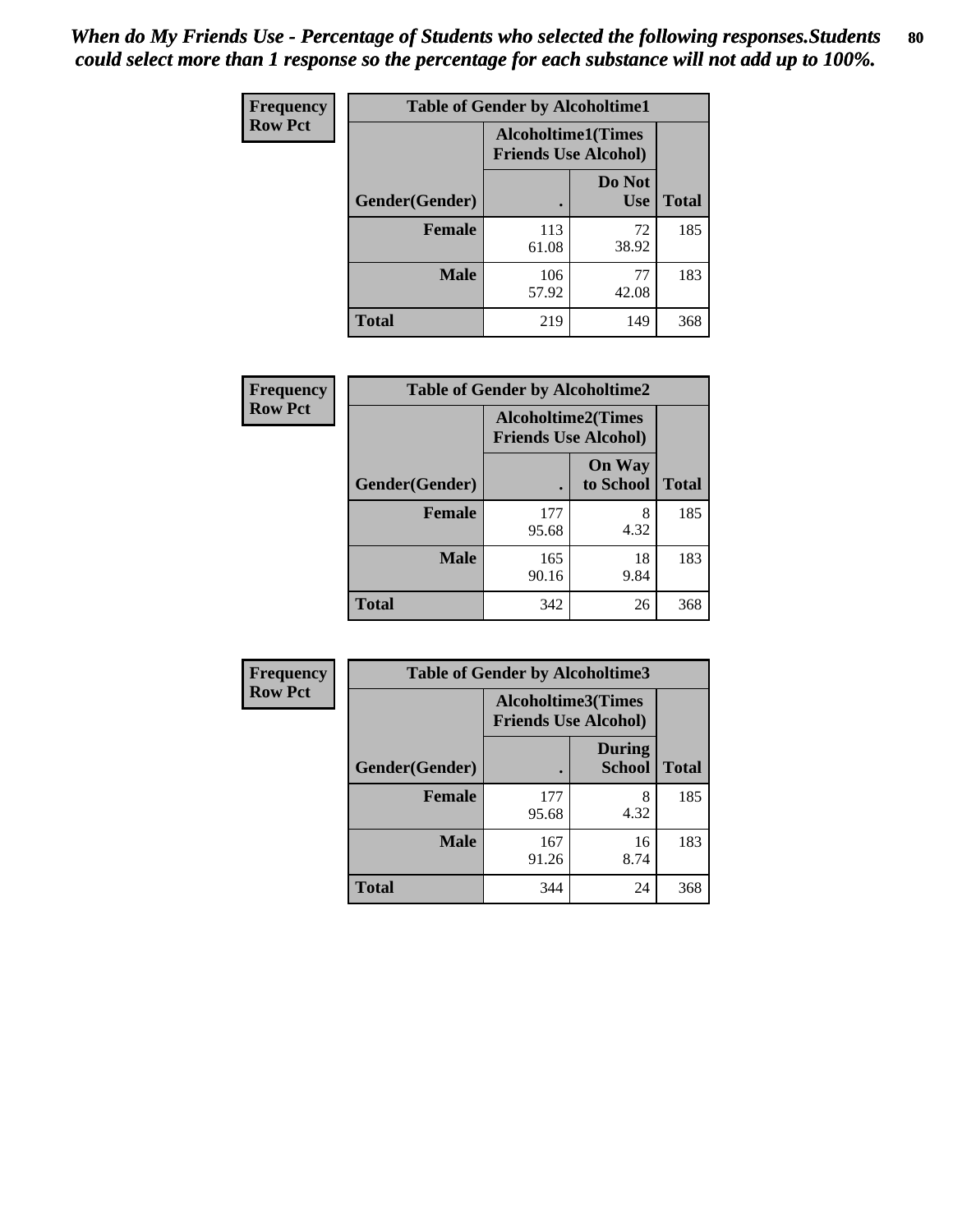*When do My Friends Use - Percentage of Students who selected the following responses.Students could select more than 1 response so the percentage for each substance will not add up to 100%.* **81**

| <b>Frequency</b> | <b>Table of Gender by Alcoholtime4</b> |                                                          |                                                |              |
|------------------|----------------------------------------|----------------------------------------------------------|------------------------------------------------|--------------|
| <b>Row Pct</b>   |                                        | <b>Alcoholtime4(Times</b><br><b>Friends Use Alcohol)</b> |                                                |              |
|                  | Gender(Gender)                         |                                                          | <b>On Way</b><br>Home<br>From<br><b>School</b> | <b>Total</b> |
|                  | <b>Female</b>                          | 173<br>93.51                                             | 12<br>6.49                                     | 185          |
|                  | <b>Male</b>                            | 157<br>85.79                                             | 26<br>14.21                                    | 183          |
|                  | <b>Total</b>                           | 330                                                      | 38                                             | 368          |

| <b>Frequency</b> | <b>Table of Gender by Alcoholtime5</b> |                                                           |             |              |
|------------------|----------------------------------------|-----------------------------------------------------------|-------------|--------------|
| <b>Row Pct</b>   |                                        | <b>Alcoholtime5</b> (Times<br><b>Friends Use Alcohol)</b> |             |              |
|                  | Gender(Gender)                         |                                                           | Weeknights  | <b>Total</b> |
|                  | <b>Female</b>                          | 149<br>80.54                                              | 36<br>19.46 | 185          |
|                  | <b>Male</b>                            | 143<br>78.14                                              | 40<br>21.86 | 183          |
|                  | <b>Total</b>                           | 292                                                       | 76          | 368          |

| <b>Frequency</b> | <b>Table of Gender by Alcoholtime6</b> |             |                                                           |              |
|------------------|----------------------------------------|-------------|-----------------------------------------------------------|--------------|
| <b>Row Pct</b>   |                                        |             | <b>Alcoholtime6</b> (Times<br><b>Friends Use Alcohol)</b> |              |
|                  | Gender(Gender)                         |             | <b>Weekends</b>                                           | <b>Total</b> |
|                  | <b>Female</b>                          | 72<br>38.92 | 113<br>61.08                                              | 185          |
|                  | <b>Male</b>                            | 80<br>43.72 | 103<br>56.28                                              | 183          |
|                  | <b>Total</b>                           | 152         | 216                                                       | 368          |

| Frequency      | <b>Table of Gender by Tobaccotime1</b> |                                                          |                      |              |
|----------------|----------------------------------------|----------------------------------------------------------|----------------------|--------------|
| <b>Row Pct</b> |                                        | <b>Tobaccotime1(Times</b><br><b>Friends Use Tobacco)</b> |                      |              |
|                | Gender(Gender)                         |                                                          | Do Not<br><b>Use</b> | <b>Total</b> |
|                | <b>Female</b>                          | 77<br>41.62                                              | 108<br>58.38         | 185          |
|                | <b>Male</b>                            | 99<br>54.10                                              | 84<br>45.90          | 183          |
|                | <b>Total</b>                           | 176                                                      | 192                  | 368          |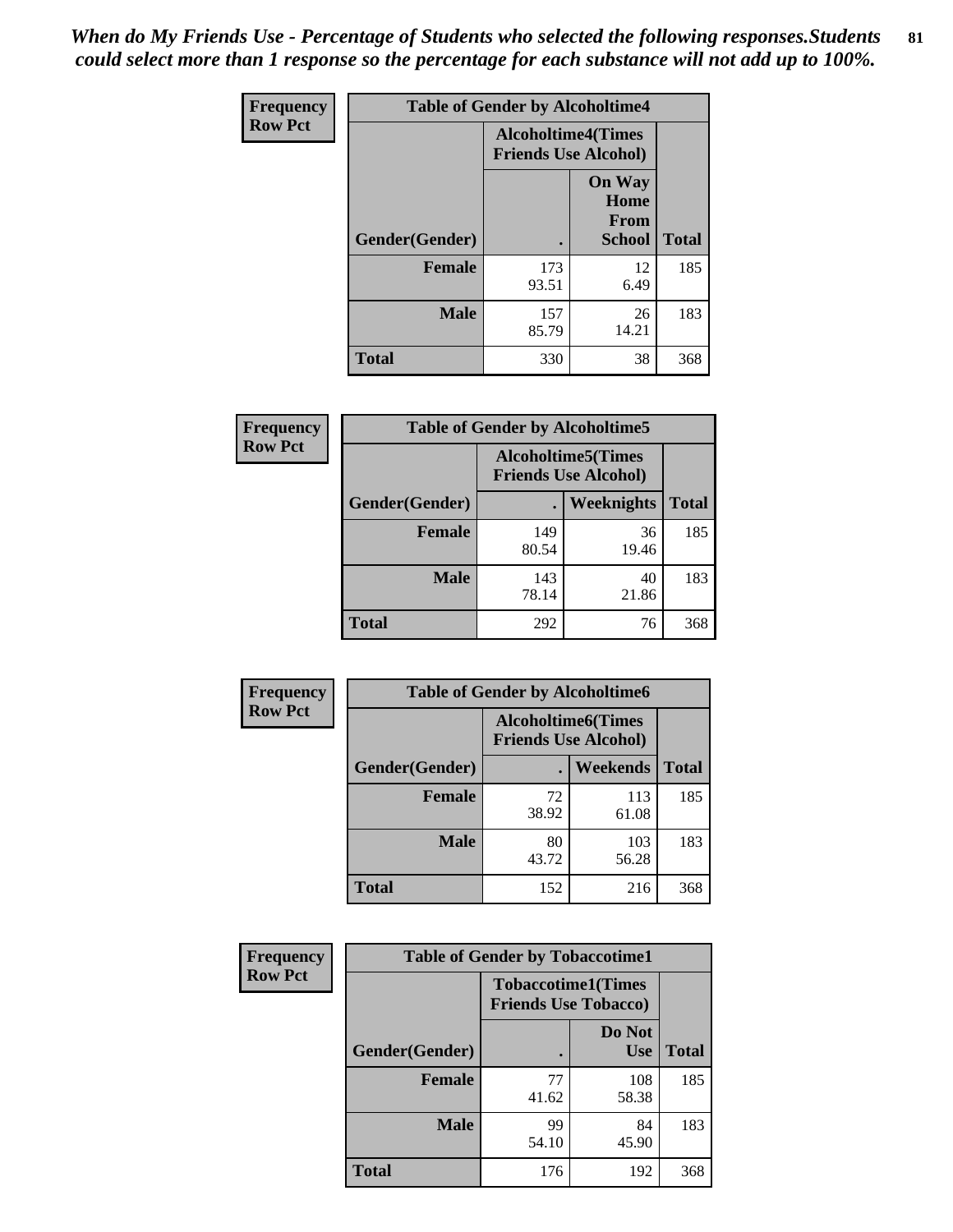*When do My Friends Use - Percentage of Students who selected the following responses.Students could select more than 1 response so the percentage for each substance will not add up to 100%.* **82**

| Frequency      | <b>Table of Gender by Tobaccotime2</b> |                                                          |                            |              |
|----------------|----------------------------------------|----------------------------------------------------------|----------------------------|--------------|
| <b>Row Pct</b> |                                        | <b>Tobaccotime2(Times</b><br><b>Friends Use Tobacco)</b> |                            |              |
|                | Gender(Gender)                         | $\bullet$                                                | <b>On Way</b><br>to School | <b>Total</b> |
|                | <b>Female</b>                          | 131<br>70.81                                             | 54<br>29.19                | 185          |
|                | <b>Male</b>                            | 127<br>69.40                                             | 56<br>30.60                | 183          |
|                | <b>Total</b>                           | 258                                                      | 110                        | 368          |

| Frequency      | <b>Table of Gender by Tobaccotime3</b> |                                                          |                                |              |
|----------------|----------------------------------------|----------------------------------------------------------|--------------------------------|--------------|
| <b>Row Pct</b> |                                        | <b>Tobaccotime3(Times</b><br><b>Friends Use Tobacco)</b> |                                |              |
|                | Gender(Gender)                         |                                                          | <b>During</b><br><b>School</b> | <b>Total</b> |
|                | Female                                 | 167<br>90.27                                             | 18<br>9.73                     | 185          |
|                | <b>Male</b>                            | 141<br>77.05                                             | 42<br>22.95                    | 183          |
|                | <b>Total</b>                           | 308                                                      | 60                             | 368          |

| <b>Frequency</b> | <b>Table of Gender by Tobaccotime4</b> |                                                          |                                                |              |
|------------------|----------------------------------------|----------------------------------------------------------|------------------------------------------------|--------------|
| <b>Row Pct</b>   |                                        | <b>Tobaccotime4(Times</b><br><b>Friends Use Tobacco)</b> |                                                |              |
|                  | Gender(Gender)                         |                                                          | <b>On Way</b><br>Home<br>From<br><b>School</b> | <b>Total</b> |
|                  | <b>Female</b>                          | 173<br>93.51                                             | 12<br>6.49                                     | 185          |
|                  | <b>Male</b>                            | 157<br>85.79                                             | 26<br>14.21                                    | 183          |
|                  | <b>Total</b>                           | 330                                                      | 38                                             | 368          |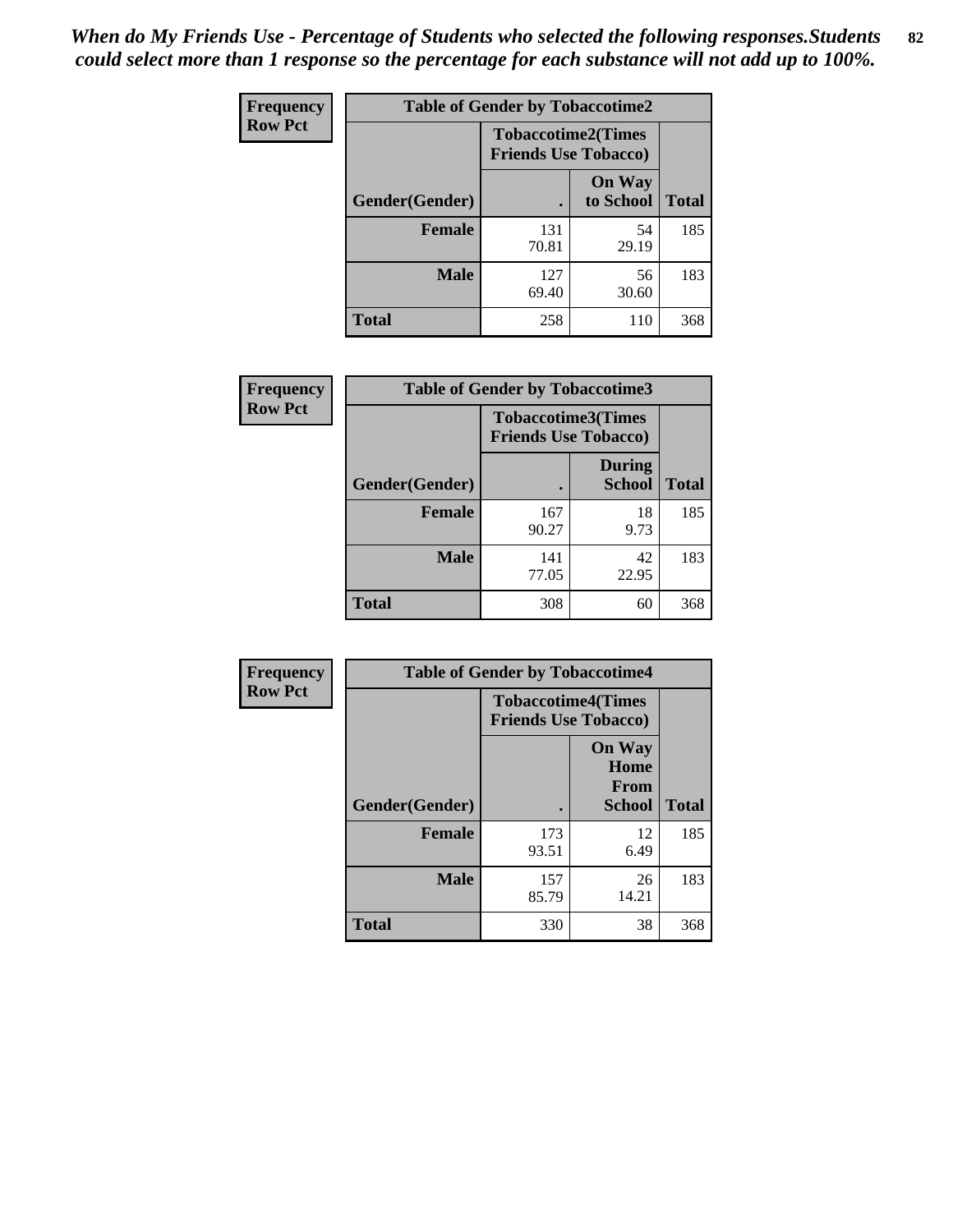| <b>Frequency</b> | <b>Table of Gender by Tobaccotime5</b> |              |                                                          |              |  |
|------------------|----------------------------------------|--------------|----------------------------------------------------------|--------------|--|
| <b>Row Pct</b>   |                                        |              | <b>Tobaccotime5(Times</b><br><b>Friends Use Tobacco)</b> |              |  |
|                  | <b>Gender</b> (Gender)                 |              | <b>Weeknights</b>                                        | <b>Total</b> |  |
|                  | <b>Female</b>                          | 127<br>68.65 | 58<br>31.35                                              | 185          |  |
|                  | <b>Male</b>                            | 113<br>61.75 | 70<br>38.25                                              | 183          |  |
|                  | <b>Total</b>                           | 240          | 128                                                      | 368          |  |

| Frequency      | <b>Table of Gender by Tobaccotime6</b> |                                                          |             |              |  |
|----------------|----------------------------------------|----------------------------------------------------------|-------------|--------------|--|
| <b>Row Pct</b> |                                        | <b>Tobaccotime6(Times</b><br><b>Friends Use Tobacco)</b> |             |              |  |
|                | Gender(Gender)                         |                                                          | Weekends    | <b>Total</b> |  |
|                | Female                                 | 119<br>64.32                                             | 66<br>35.68 | 185          |  |
|                | <b>Male</b>                            | 97<br>53.01                                              | 86<br>46.99 | 183          |  |
|                | <b>Total</b>                           | 216                                                      | 152         | 368          |  |

| <b>Frequency</b> | <b>Table of Gender by Marijuanatime1</b> |                                |                             |              |
|------------------|------------------------------------------|--------------------------------|-----------------------------|--------------|
| <b>Row Pct</b>   |                                          | <b>Friends Use Marijuana</b> ) | <b>Marijuanatime1(Times</b> |              |
|                  | Gender(Gender)                           |                                | Do Not Use                  | <b>Total</b> |
|                  | <b>Female</b>                            | 61<br>32.97                    | 124<br>67.03                | 185          |
|                  | <b>Male</b>                              | 77<br>42.08                    | 106<br>57.92                | 183          |
|                  | <b>Total</b>                             | 138                            | 230                         | 368          |

| <b>Frequency</b> | <b>Table of Gender by Marijuanatime2</b> |                                                               |                            |              |
|------------------|------------------------------------------|---------------------------------------------------------------|----------------------------|--------------|
| <b>Row Pct</b>   |                                          | <b>Marijuanatime2(Times</b><br><b>Friends Use Marijuana</b> ) |                            |              |
|                  | Gender(Gender)                           |                                                               | On Way to<br><b>School</b> | <b>Total</b> |
|                  | Female                                   | 170<br>91.89                                                  | 15<br>8.11                 | 185          |
|                  | <b>Male</b>                              | 148<br>80.87                                                  | 35<br>19.13                | 183          |
|                  | <b>Total</b>                             | 318                                                           | 50                         | 368          |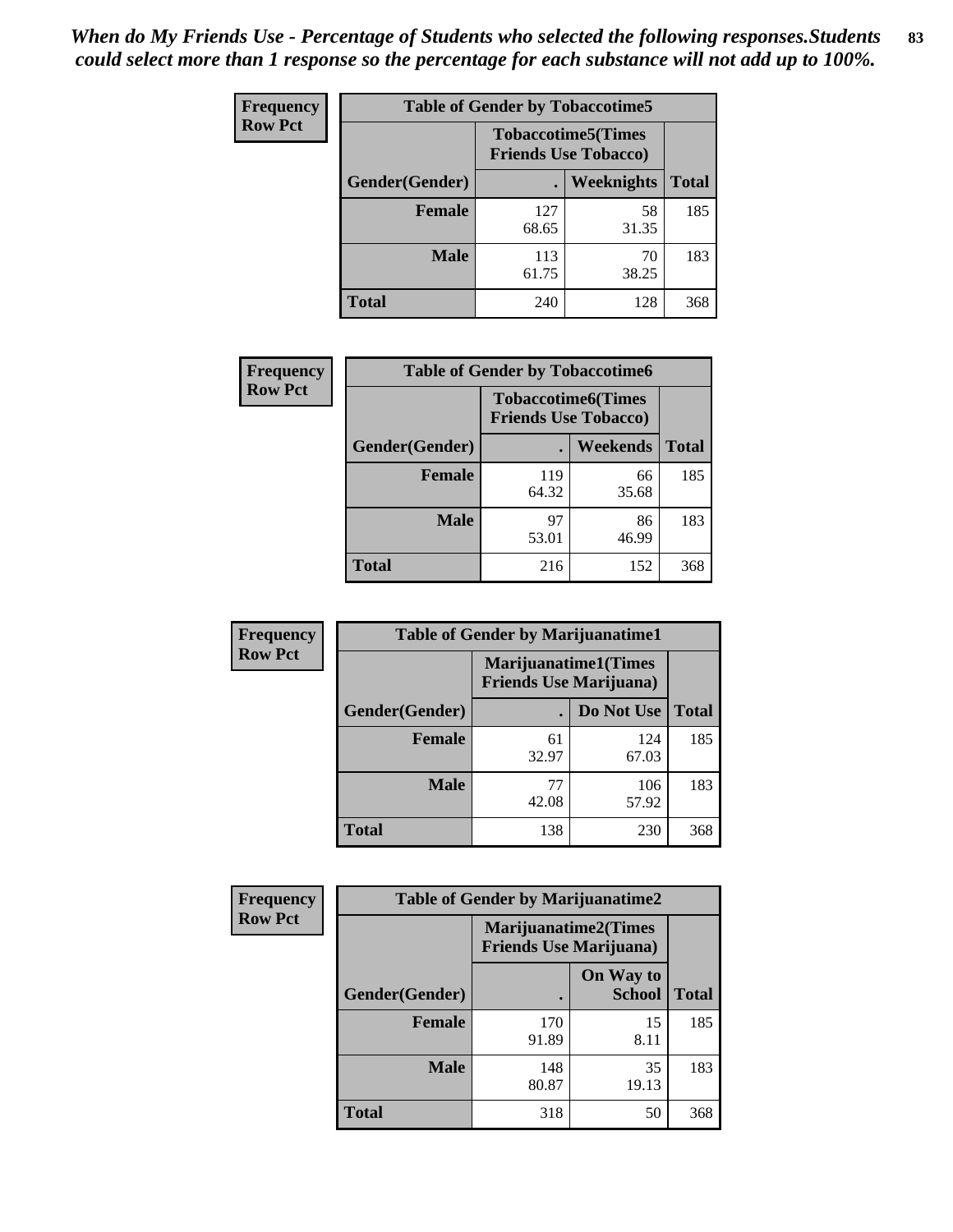| Frequency      | <b>Table of Gender by Marijuanatime3</b> |                                                        |                                |              |
|----------------|------------------------------------------|--------------------------------------------------------|--------------------------------|--------------|
| <b>Row Pct</b> |                                          | Marijuanatime3(Times<br><b>Friends Use Marijuana</b> ) |                                |              |
|                | Gender(Gender)                           |                                                        | <b>During</b><br><b>School</b> | <b>Total</b> |
|                | <b>Female</b>                            | 177<br>95.68                                           | 8<br>4.32                      | 185          |
|                | <b>Male</b>                              | 164<br>89.62                                           | 19<br>10.38                    | 183          |
|                | <b>Total</b>                             | 341                                                    | 27                             | 368          |

| Frequency      | <b>Table of Gender by Marijuanatime4</b> |                                |                                                |              |
|----------------|------------------------------------------|--------------------------------|------------------------------------------------|--------------|
| <b>Row Pct</b> |                                          | <b>Friends Use Marijuana</b> ) | <b>Marijuanatime4</b> (Times                   |              |
|                | Gender(Gender)                           |                                | <b>On Way</b><br>Home<br>From<br><b>School</b> | <b>Total</b> |
|                | <b>Female</b>                            | 164<br>88.65                   | 21<br>11.35                                    | 185          |
|                | <b>Male</b>                              | 144<br>78.69                   | 39<br>21.31                                    | 183          |
|                | <b>Total</b>                             | 308                            | 60                                             | 368          |

| Frequency      | <b>Table of Gender by Marijuanatime5</b> |              |                                                                |              |
|----------------|------------------------------------------|--------------|----------------------------------------------------------------|--------------|
| <b>Row Pct</b> |                                          |              | <b>Marijuanatime5</b> (Times<br><b>Friends Use Marijuana</b> ) |              |
|                | Gender(Gender)                           | ٠            | <b>Weeknights</b>                                              | <b>Total</b> |
|                | <b>Female</b>                            | 146<br>78.92 | 39<br>21.08                                                    | 185          |
|                | <b>Male</b>                              | 130<br>71.04 | 53<br>28.96                                                    | 183          |
|                | <b>Total</b>                             | 276          | 92                                                             | 368          |

| <b>Frequency</b> | <b>Table of Gender by Marijuanatime6</b> |                                                               |             |              |
|------------------|------------------------------------------|---------------------------------------------------------------|-------------|--------------|
| <b>Row Pct</b>   |                                          | <b>Marijuanatime6(Times</b><br><b>Friends Use Marijuana</b> ) |             |              |
|                  | Gender(Gender)                           |                                                               | Weekends    | <b>Total</b> |
|                  | <b>Female</b>                            | 126<br>68.11                                                  | 59<br>31.89 | 185          |
|                  | <b>Male</b>                              | 110<br>60.11                                                  | 73<br>39.89 | 183          |
|                  | <b>Total</b>                             | 236                                                           | 132         | 368          |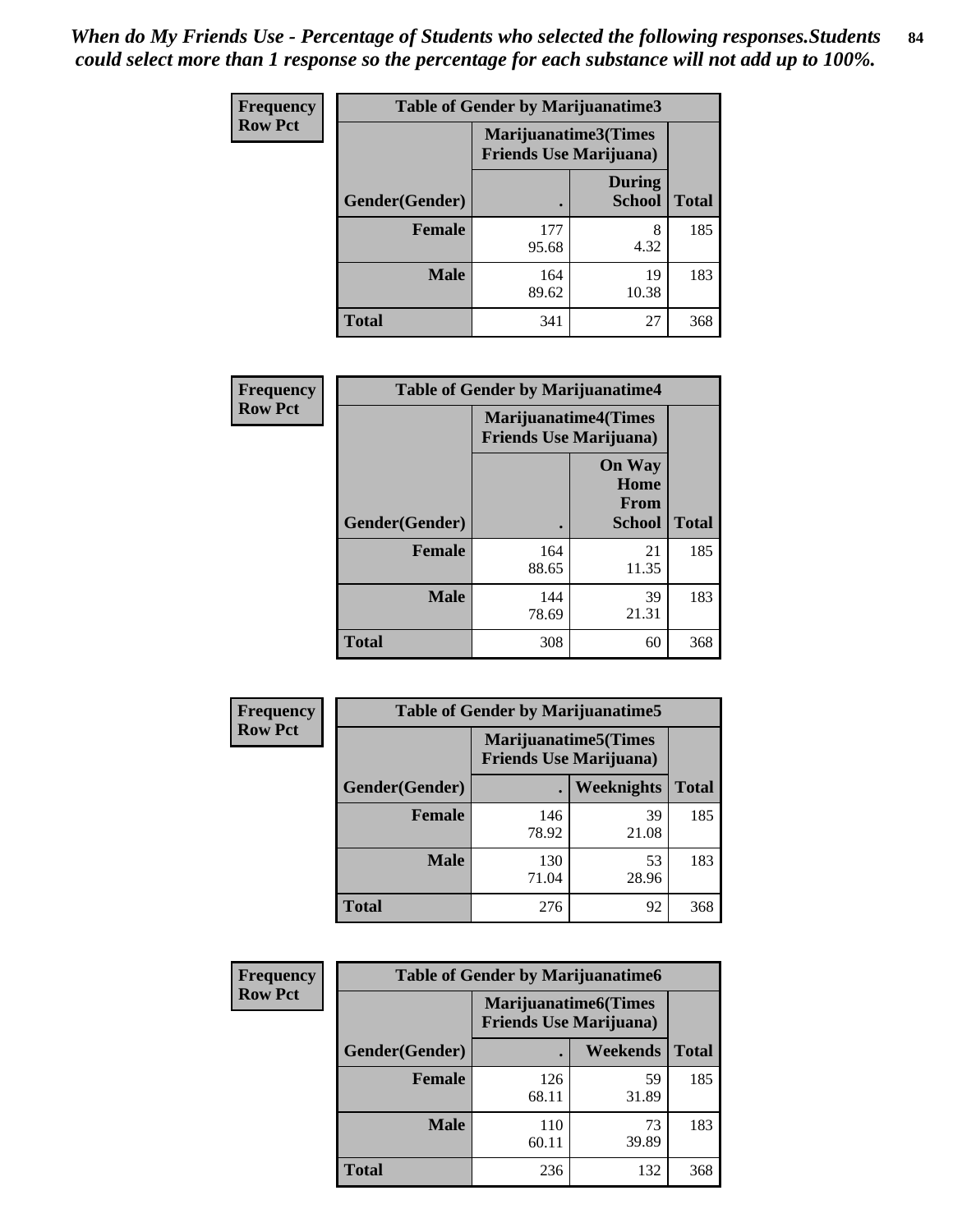| <b>Frequency</b> | <b>Table of Gender by Otherdrugtime1</b> |                        |                                                         |     |
|------------------|------------------------------------------|------------------------|---------------------------------------------------------|-----|
| <b>Row Pct</b>   |                                          | <b>Illegal Drugs</b> ) | <b>Otherdrugtime1(Times</b><br><b>Friends Use Other</b> |     |
|                  | Gender(Gender)                           |                        | Do Not Use   Total                                      |     |
|                  | <b>Female</b>                            | 37<br>20.00            | 148<br>80.00                                            | 185 |
|                  | <b>Male</b>                              | 47<br>25.68            | 136<br>74.32                                            | 183 |
|                  | Total                                    | 84                     | 284                                                     | 368 |

| Frequency      | <b>Table of Gender by Otherdrugtime2</b> |                        |                                                         |              |
|----------------|------------------------------------------|------------------------|---------------------------------------------------------|--------------|
| <b>Row Pct</b> |                                          | <b>Illegal Drugs</b> ) | <b>Otherdrugtime2(Times</b><br><b>Friends Use Other</b> |              |
|                | <b>Gender</b> (Gender)                   |                        | On Way to<br><b>School</b>                              | <b>Total</b> |
|                | <b>Female</b>                            | 174<br>94.05           | 11<br>5.95                                              | 185          |
|                | <b>Male</b>                              | 162<br>88.52           | 21<br>11.48                                             | 183          |
|                | <b>Total</b>                             | 336                    | 32                                                      | 368          |

| <b>Frequency</b> | <b>Table of Gender by Otherdrugtime3</b> |                        |                                                  |              |
|------------------|------------------------------------------|------------------------|--------------------------------------------------|--------------|
| <b>Row Pct</b>   |                                          | <b>Illegal Drugs</b> ) | Otherdrugtime3(Times<br><b>Friends Use Other</b> |              |
|                  | Gender(Gender)                           |                        | <b>During</b><br><b>School</b>                   | <b>Total</b> |
|                  | <b>Female</b>                            | 178<br>96.22           | 7<br>3.78                                        | 185          |
|                  | <b>Male</b>                              | 161<br>87.98           | 22<br>12.02                                      | 183          |
|                  | <b>Total</b>                             | 339                    | 29                                               | 368          |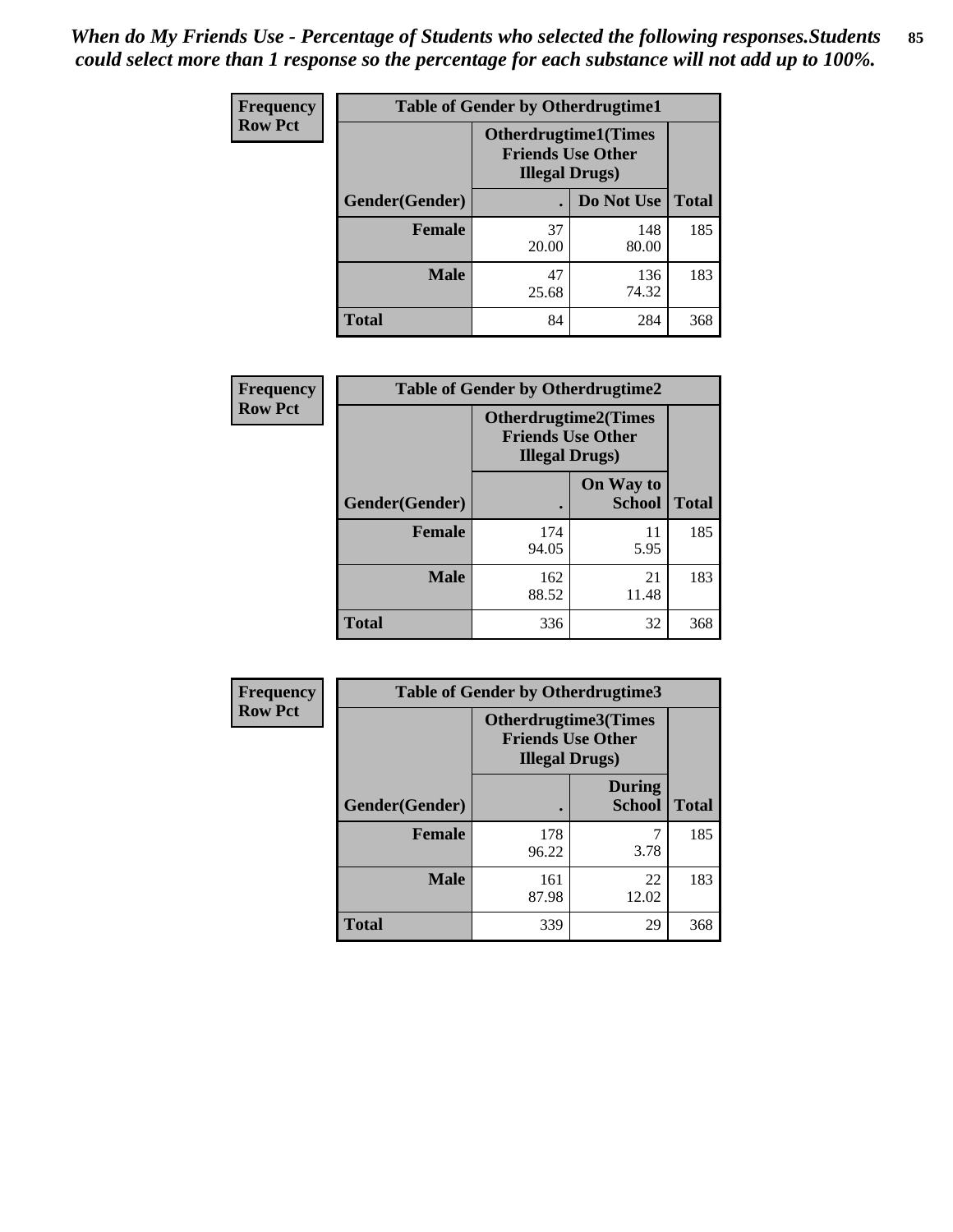*When do My Friends Use - Percentage of Students who selected the following responses.Students could select more than 1 response so the percentage for each substance will not add up to 100%.* **86**

| <b>Frequency</b> | <b>Table of Gender by Otherdrugtime4</b> |                                                    |                                                |              |
|------------------|------------------------------------------|----------------------------------------------------|------------------------------------------------|--------------|
| <b>Row Pct</b>   |                                          | <b>Friends Use Other</b><br><b>Illegal Drugs</b> ) | <b>Otherdrugtime4(Times</b>                    |              |
|                  | Gender(Gender)                           |                                                    | <b>On Way</b><br>Home<br><b>From</b><br>School | <b>Total</b> |
|                  | <b>Female</b>                            | 174<br>94.05                                       | 11<br>5.95                                     | 185          |
|                  | <b>Male</b>                              | 157<br>85.79                                       | 26<br>14.21                                    | 183          |
|                  | <b>Total</b>                             | 331                                                | 37                                             | 368          |

| Frequency      | <b>Table of Gender by Otherdrugtime5</b> |                                                                                    |             |              |
|----------------|------------------------------------------|------------------------------------------------------------------------------------|-------------|--------------|
| <b>Row Pct</b> |                                          | <b>Otherdrugtime5</b> (Times<br><b>Friends Use Other</b><br><b>Illegal Drugs</b> ) |             |              |
|                | Gender(Gender)                           |                                                                                    | Weeknights  | <b>Total</b> |
|                | <b>Female</b>                            | 162<br>87.57                                                                       | 23<br>12.43 | 185          |
|                | <b>Male</b>                              | 152<br>83.06                                                                       | 31<br>16.94 | 183          |
|                | <b>Total</b>                             | 314                                                                                | 54          | 368          |

| Frequency      | <b>Table of Gender by Otherdrugtime6</b> |                                                                                   |             |              |
|----------------|------------------------------------------|-----------------------------------------------------------------------------------|-------------|--------------|
| <b>Row Pct</b> |                                          | <b>Otherdrugtime6(Times</b><br><b>Friends Use Other</b><br><b>Illegal Drugs</b> ) |             |              |
|                | Gender(Gender)                           |                                                                                   | Weekends    | <b>Total</b> |
|                | <b>Female</b>                            | 150<br>81.08                                                                      | 35<br>18.92 | 185          |
|                | <b>Male</b>                              | 139<br>75.96                                                                      | 44<br>24.04 | 183          |
|                | <b>Total</b>                             | 289                                                                               | 79          | 368          |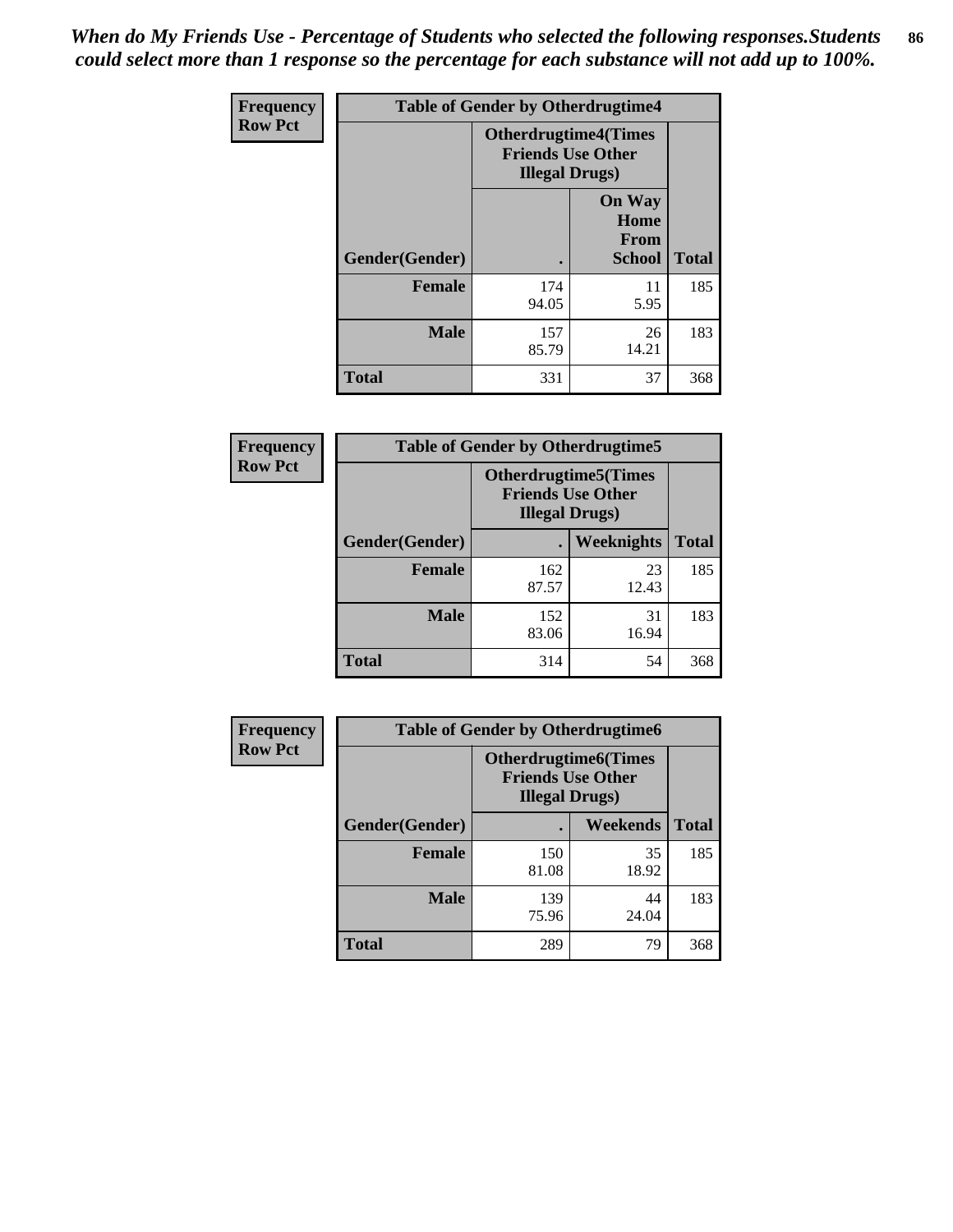# *Other Questions* **87**

| <b>Frequency</b> | <b>Table of Gender by Educationalcohol</b> |                                                                                                                                       |                |              |  |
|------------------|--------------------------------------------|---------------------------------------------------------------------------------------------------------------------------------------|----------------|--------------|--|
| <b>Row Pct</b>   |                                            | <b>Educationalcohol</b> (I<br>have been taught<br>about alcohol,<br>tobacco,<br>and other drugs<br>within the last year<br>at school) |                |              |  |
|                  | Gender(Gender)                             | <b>Yes</b>                                                                                                                            | N <sub>0</sub> | <b>Total</b> |  |
|                  | <b>Female</b>                              | 139<br>75.14                                                                                                                          | 46<br>24.86    | 185          |  |
|                  | <b>Male</b>                                | 136<br>74.32                                                                                                                          | 47<br>25.68    | 183          |  |
|                  | <b>Total</b>                               | 275                                                                                                                                   | 93             | 368          |  |

| Frequency      | <b>Table of Gender by Rodedrinking</b> |                                                                                                                     |                |              |  |
|----------------|----------------------------------------|---------------------------------------------------------------------------------------------------------------------|----------------|--------------|--|
| <b>Row Pct</b> |                                        | Rodedrinking(In<br>the past 30 days I<br>have ridden in a<br>car with a driver<br>who had been<br>drinking alcohol) |                |              |  |
|                | Gender(Gender)                         | Yes                                                                                                                 | N <sub>0</sub> | <b>Total</b> |  |
|                | <b>Female</b>                          | 26<br>14.05                                                                                                         | 159<br>85.95   | 185          |  |
|                | <b>Male</b>                            | 39<br>21.31                                                                                                         | 144<br>78.69   | 183          |  |
|                | <b>Total</b>                           | 65                                                                                                                  | 303            | 368          |  |

| Frequency      | <b>Table of Gender by Drugsschool</b> |                                                                                                                                     |                |              |  |
|----------------|---------------------------------------|-------------------------------------------------------------------------------------------------------------------------------------|----------------|--------------|--|
| <b>Row Pct</b> |                                       | <b>Drugsschool</b> (During<br>the past 12 months,<br>I have been offered,<br>sold,<br>or given illegal drugs<br>on school property) |                |              |  |
|                | Gender(Gender)                        | Yes                                                                                                                                 | N <sub>0</sub> | <b>Total</b> |  |
|                | <b>Female</b>                         | 17<br>9.19                                                                                                                          | 168<br>90.81   | 185          |  |
|                | <b>Male</b>                           | 47<br>25.68                                                                                                                         | 136<br>74.32   | 183          |  |
|                | <b>Total</b>                          | 64                                                                                                                                  | 304            | 368          |  |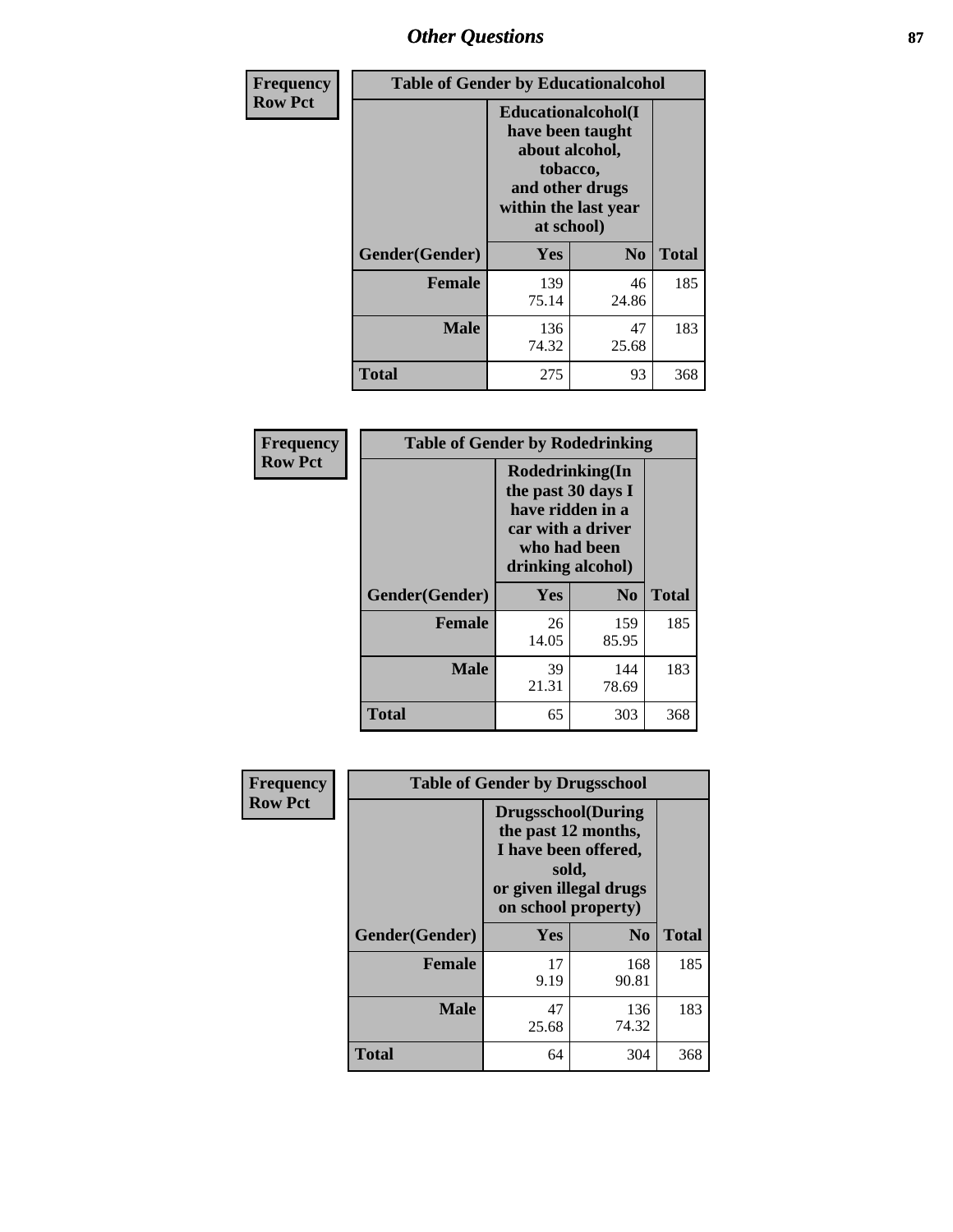# *Other Questions* **88**

**Frequency Row Pct**

| <b>Table of Gender by Bingedrinking</b> |                         |                                                                                                         |                   |                        |                               |                               |                   |              |
|-----------------------------------------|-------------------------|---------------------------------------------------------------------------------------------------------|-------------------|------------------------|-------------------------------|-------------------------------|-------------------|--------------|
|                                         |                         | Bingedrinking(I have drunk five or more<br>drinks of alcohol at one sitting during the<br>last 30 days) |                   |                        |                               |                               |                   |              |
| <b>Gender</b> (Gender)                  | $\bf{0}$<br><b>Days</b> | 1 or<br>days                                                                                            | 3 to<br>5<br>days | 6 to<br>9<br>days      | <b>10</b><br>to<br>19<br>days | <b>20</b><br>to<br>29<br>days | All<br>30<br>days | <b>Total</b> |
| <b>Female</b>                           | 165<br>89.19            | 6<br>3.24                                                                                               | 6<br>3.24         | 0<br>0.00              | $\mathfrak{D}$<br>1.08        | 5<br>2.70                     | 0.54              | 185          |
| <b>Male</b>                             | 152<br>83.06            | 10<br>5.46                                                                                              | 7<br>3.83         | $\mathfrak{D}$<br>1.09 | 6<br>3.28                     | 3<br>1.64                     | 3<br>1.64         | 183          |
| <b>Total</b>                            | 317                     | 16                                                                                                      | 13                | $\mathfrak{D}$         | 8                             | 8                             | 4                 | 368          |

| Frequency      | <b>Table of Gender by Educationaids</b> |                                                                                                 |                |              |  |
|----------------|-----------------------------------------|-------------------------------------------------------------------------------------------------|----------------|--------------|--|
| <b>Row Pct</b> |                                         | <b>Educationaids</b> (I<br>have been taught<br>about HIV/AIDS<br>at school in the<br>past year) |                |              |  |
|                | Gender(Gender)                          | Yes                                                                                             | $\mathbf{N_0}$ | <b>Total</b> |  |
|                | <b>Female</b>                           | 151<br>81.62                                                                                    | 34<br>18.38    | 185          |  |
|                | <b>Male</b>                             | 153<br>83.61                                                                                    | 30<br>16.39    | 183          |  |
|                | <b>Total</b>                            | 304                                                                                             | 64             | 368          |  |

| <b>Frequency</b> | <b>Table of Gender by Suicideconsider</b> |                 |                |              |  |
|------------------|-------------------------------------------|-----------------|----------------|--------------|--|
| <b>Row Pct</b>   |                                           | Suicideconsider |                |              |  |
|                  | Gender(Gender)                            | Yes             | N <sub>0</sub> | <b>Total</b> |  |
|                  | <b>Female</b>                             | 14<br>7.57      | 171<br>92.43   | 185          |  |
|                  | <b>Male</b>                               | 18<br>9.84      | 165<br>90.16   | 183          |  |
|                  | Total                                     | 32              | 336            | 368          |  |